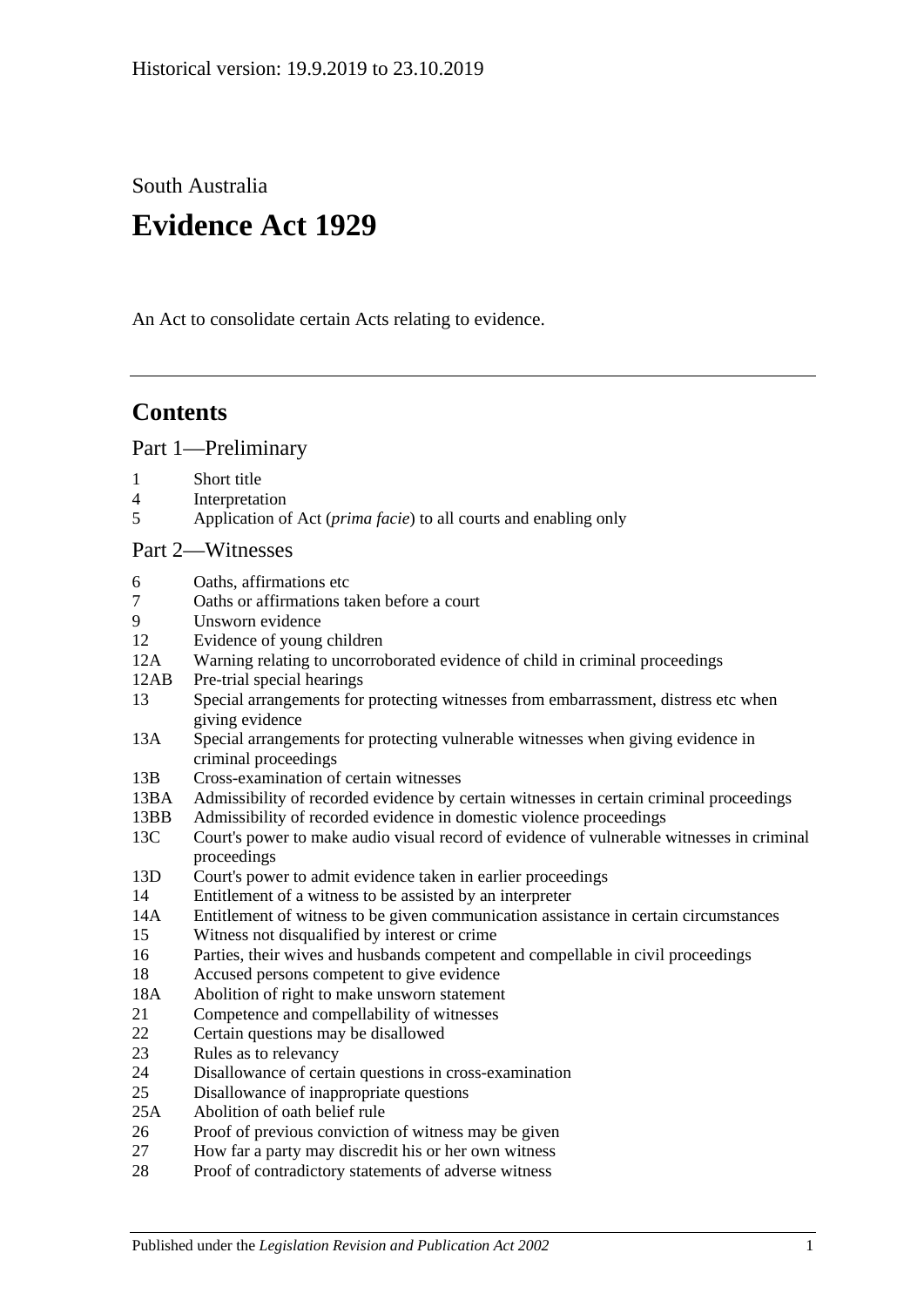- 29 [Cross-examination as to previous statements in writing](#page-31-3)
- 29A [Victim or alleged victim who is a witness entitled to be present in court unless](#page-31-4) court [orders otherwise](#page-31-4)
- [Part 3—Miscellaneous rules of evidence](#page-32-0)

#### [Division 1—Miscellaneous rules of evidence in general cases](#page-32-1)

- 30 [As to comparison of disputed writing](#page-32-2)
- 31 [Attesting witness need not be called in certain cases](#page-32-3)
- 33 [Disclosure in action for defamation](#page-32-4)
- 34 [Admissions by accused persons](#page-32-5)
- 34A [Proof of commission of offence](#page-32-6)
- 34AB [Identification evidence](#page-32-7)
- 34C [Admissibility of documentary evidence as to facts in issue](#page-33-0)
- 34CB [Direction relating to delay where defendant forensically disadvantaged](#page-34-0)
- 34D [Weight to be attached to evidence](#page-35-0)
- 34E [Proof of instrument to validity of which attestation is necessary](#page-35-1)
- 34F [Presumptions as to documents twenty years old](#page-35-2)
- 34G [Interpretation and savings](#page-35-3)
- 34J [Special provision for taking evidence where witness is seriously ill](#page-36-0)
- 34K [Admissibility of depositions at trial](#page-36-1)
- 34KA [Admissibility of evidence of out of court statements by unavailable witnesses](#page-36-2)
- 34KB [Credibility](#page-38-0)
- 34KC [Stopping the case where evidence is unconvincing](#page-38-1)
- 34KD [Court's general discretion to exclude evidence](#page-39-0)

#### [Division 2—Miscellaneous rules of evidence in sexual cases](#page-39-1)

- 34L [Evidence in sexual cases generally](#page-39-2)
- 34LA [Admissibility of evidence of out of court statements by certain alleged victims of sexual](#page-40-0)  [offences](#page-40-0)
- 34M [Evidence relating to complaint in sexual cases](#page-41-0)
- 34N [Directions relating to consent in certain sexual cases](#page-42-0)

Division [3—Admissibility of evidence showing discreditable conduct or disposition](#page-42-1)

- 34O [Application of Division](#page-42-2)
- 34P [Evidence of discreditable conduct](#page-43-0)
- 34Q [Use of evidence for other purposes](#page-43-1)
- 34R [Trial directions](#page-43-2)
- 34S [Certain matters excluded from consideration of admissibility](#page-44-0)
- 34T [Severance](#page-44-1)
- [Part 4—Documents and other records](#page-46-0)

#### [Division 1—Public Acts and documents](#page-46-1)

- 35 [Judicial notice of legislative instruments](#page-46-2)
- 36 [Proof of votes and proceedings of Parliament](#page-46-3)
- 37 [Evidentiary value of official publications](#page-46-4)
- 37A [Proof of Gazette](#page-46-5)
- 37B [Proof of printing by Government Printer](#page-47-0)
- 37C [Proof of Imperial orders-in-Council](#page-47-1)
- 38 [Foreign and Colonial Acts of State, judgments etc provable by copies](#page-47-2)
- 39 [Public documents provable by examined or certified copy](#page-48-0)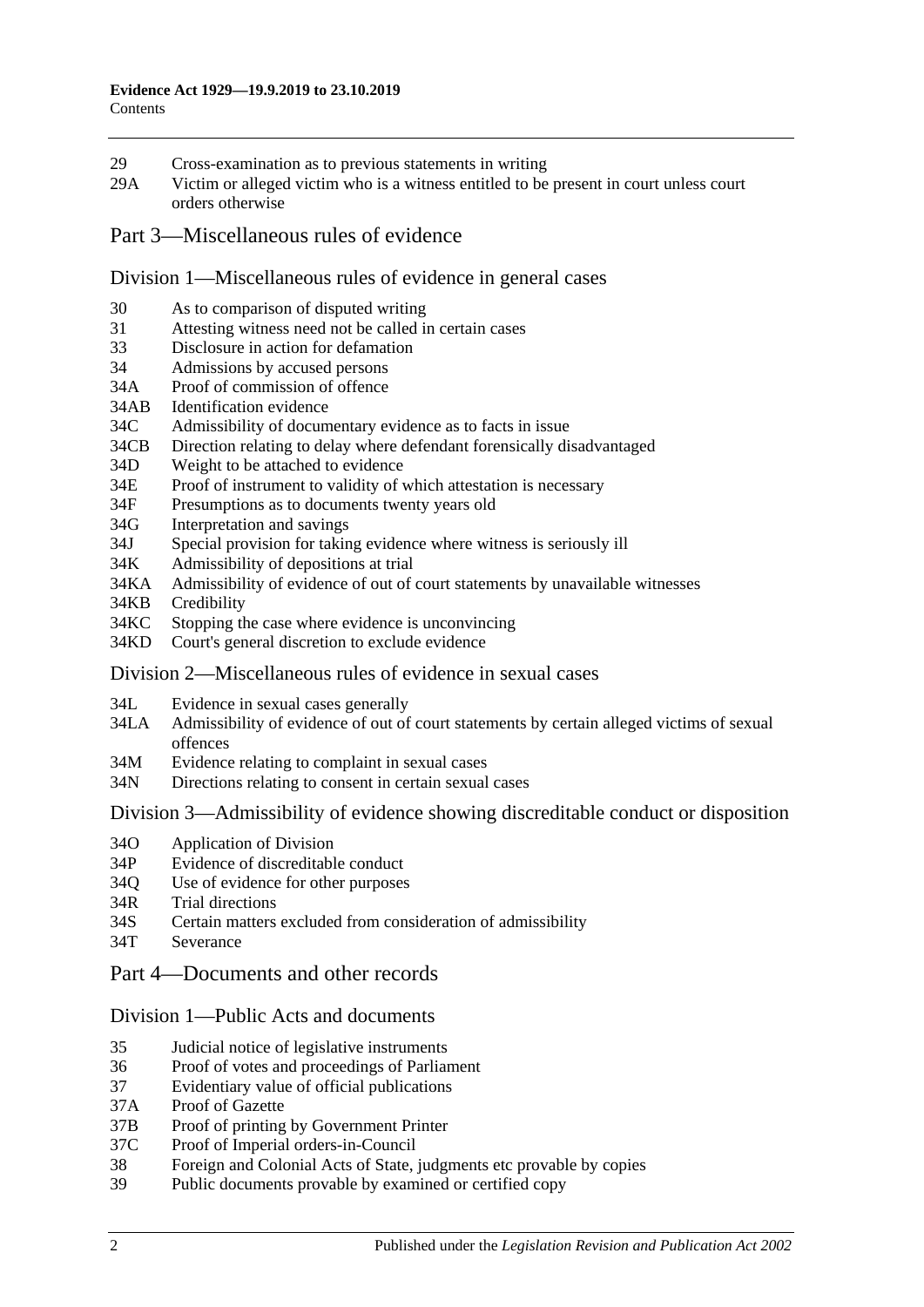- 40 [Proof of documents by examined or certified copies](#page-48-1)
- 41 [Certifying a false document](#page-48-2)

#### [Division 2—Proof of convictions, acquittals etc](#page-48-3)

- 42 [Proof of conviction or acquittal of an indictable offence](#page-48-4)<br>43 Proof of convictions and orders of courts of summary iu
- [Proof of convictions and orders of courts of summary jurisdiction](#page-49-0)
- 43A [Proof of identity of person convicted in another State](#page-49-1)

#### [Division 3—Documents relating to ships or transport](#page-49-2)

- 44 [Registers of British vessels and certificates of registry admissible as](#page-49-3) *prima facie* evidence [of their contents](#page-49-3)
- 45 [Documents relating to transportation of persons or goods](#page-50-0)

#### [Division 4—Banking records](#page-50-1)

- 46 [Interpretation](#page-50-2)
- 47 [Admission of banking record in evidence](#page-51-0)
- 48 [Evidence of non-existence of account may be given by affidavit](#page-51-1)
- 49 [Power to order inspection of banking records etc](#page-51-2)
- 50 [Bank not compellable to produce records except under order](#page-52-0)
- 51 [Costs occasioned by default of bank](#page-53-0)

#### Division [5—Other documents and records](#page-53-1)

- 52 [Admission of certain documents in evidence](#page-53-2)
- 53 [Admission of business records in evidence](#page-53-3)

#### [Division 6—Matters relating to communications](#page-54-0)

- 54 [Electronic communications](#page-54-1)
- 55 [Telegrams and lettergrams](#page-55-0)

#### [Division 7—Miscellaneous](#page-55-1)

- 56 [Evidence produced by processes, machines and other devices](#page-55-2)
- 57 [Modification of best evidence rule](#page-56-0)

## [Part 6B—Obtaining evidence from outside a court's territorial jurisdiction](#page-58-0)

- 59D [Interpretation](#page-58-1)
- 59E [Taking of evidence outside the State](#page-58-2)
- 59F [Power of South Australian Court to take evidence on request](#page-59-0)
- 59G [Depositions to be signed](#page-59-1)
- 59H [Transmission of request](#page-59-2)
- 59I [Saving provision](#page-60-0)

## [Part 6C—Use of audio and audio visual links](#page-62-0)

#### [Division 1—Preliminary](#page-62-1)

- 59IA [Interpretation](#page-62-2)
- 59IB [Transitional](#page-62-3)
- 59IC [Application of Part](#page-62-4)

## [Division 2—Use of interstate audio or audio visual link in proceedings before South](#page-63-0)  [Australian courts](#page-63-0)

59ID [Application of this Division](#page-63-1)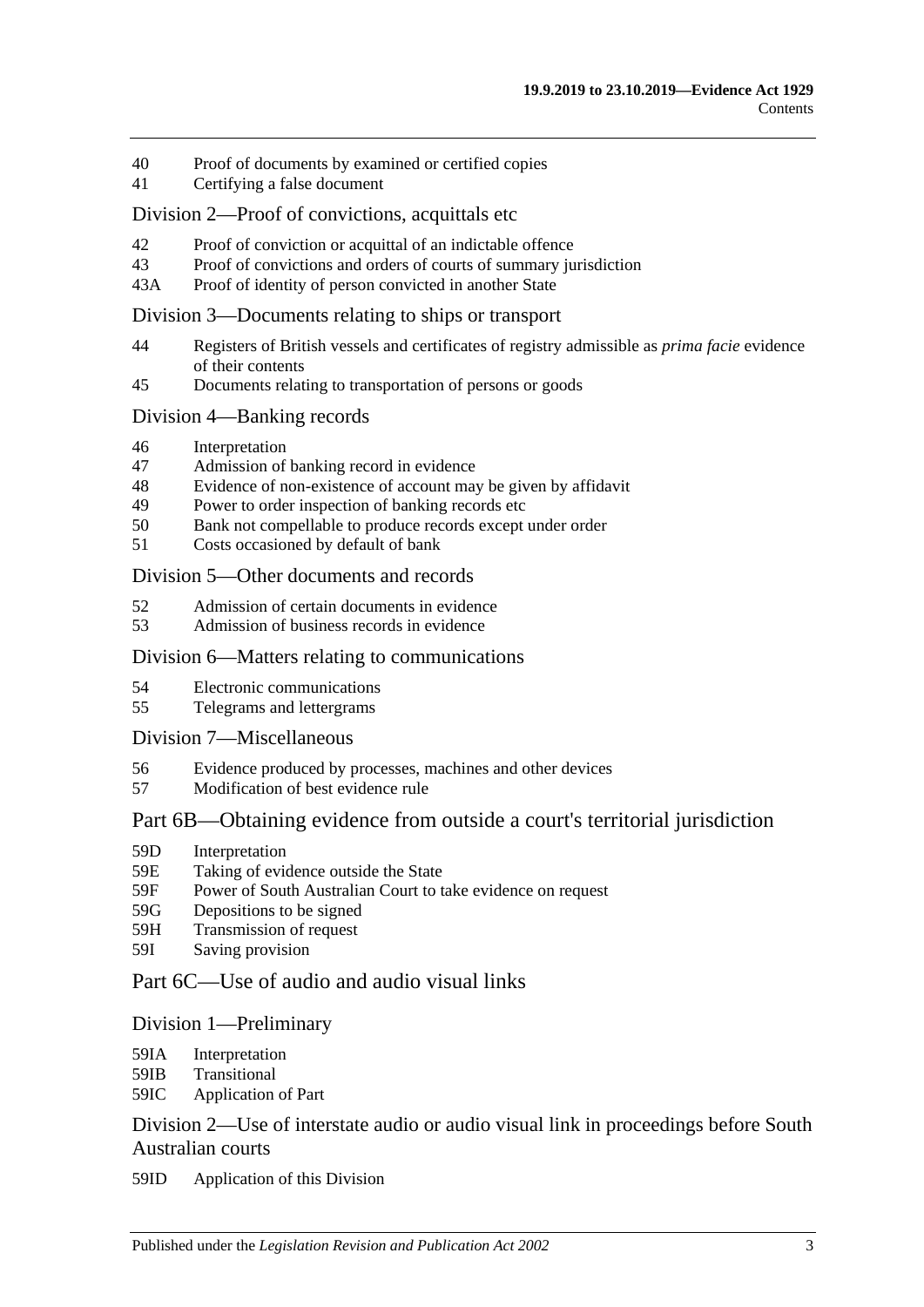- 59IE [State courts may take evidence and submissions from outside State](#page-63-2)
- 59IF [Expenses](#page-63-3)
- 59IG [Counsel entitled to practise](#page-63-4)

[Division 3—Use of interstate audio or audio visual link in proceedings in](#page-64-0)  [participating States](#page-64-0)

- 59IH [Application of Division](#page-64-1)
- 59II [Recognised courts may take evidence or receive submissions from persons in South](#page-64-2)  [Australia](#page-64-2)
- 59IJ [Powers of recognised courts](#page-64-3)
- 59IK [Orders made by recognised court](#page-64-4)
- 59IL [Enforcement of order](#page-64-5)
- 59IM [Privileges, protection and immunity of participants in proceedings in courts of](#page-65-0)  [participating States](#page-65-0)
- 59IN [Recognised court may administer oath in South Australia](#page-65-1)
- 59IO [Assistance to recognised court](#page-65-2)
- 59IP [Contempt of recognised courts](#page-65-3)

[Division 4—Use of audio visual link or audio link generally](#page-66-0)

- 59IQ [Appearance etc by audio visual link or audio link](#page-66-1)
- 59IR [Communication between lawyer and client](#page-67-0)
- [Part 7—General provisions](#page-68-0)
- [Division 1—Power to dispense with formal proof](#page-68-1)
- 59J [Court's power to dispense with formal proof](#page-68-2)
- [Division 2—Notice of action](#page-68-3)
- 60 [Sufficiency of notice of action](#page-68-4)

[Division 3—Facilitation of proof of certain matters](#page-68-5)

- 62 [Proof of "public place" in certain cases](#page-68-6)
- 62A [Proof of place being within municipality etc](#page-68-7)
- 63 [Proof of foreign law](#page-69-0)
- 63A [Evidence as to foreign law](#page-69-1)
- 64 [Proof of matters of history, science etc](#page-69-2)
- 65 [Reference by court to books, official certificates etc](#page-69-3)
- 65A [Proof of age](#page-70-0)

[Division 4—Taking affidavits etc outside the State](#page-70-1)

- 66 [Taking of affidavits out of the State](#page-70-2)
- 66A [Taking of affidavits out of the State by sailors, soldiers and airmen](#page-71-0)
- 67 [Extension of provisions relating to affidavits to attestation etc of other documents](#page-72-0)

[Division 5—Admission of official documents in evidence](#page-72-1)

- 67A [Admissibility of documents without proof of seal etc](#page-72-2)
- [Division 6—Power of foreign authority to take evidence](#page-73-0)
- 67AB [Taking of evidence in this State by foreign authorities](#page-73-1)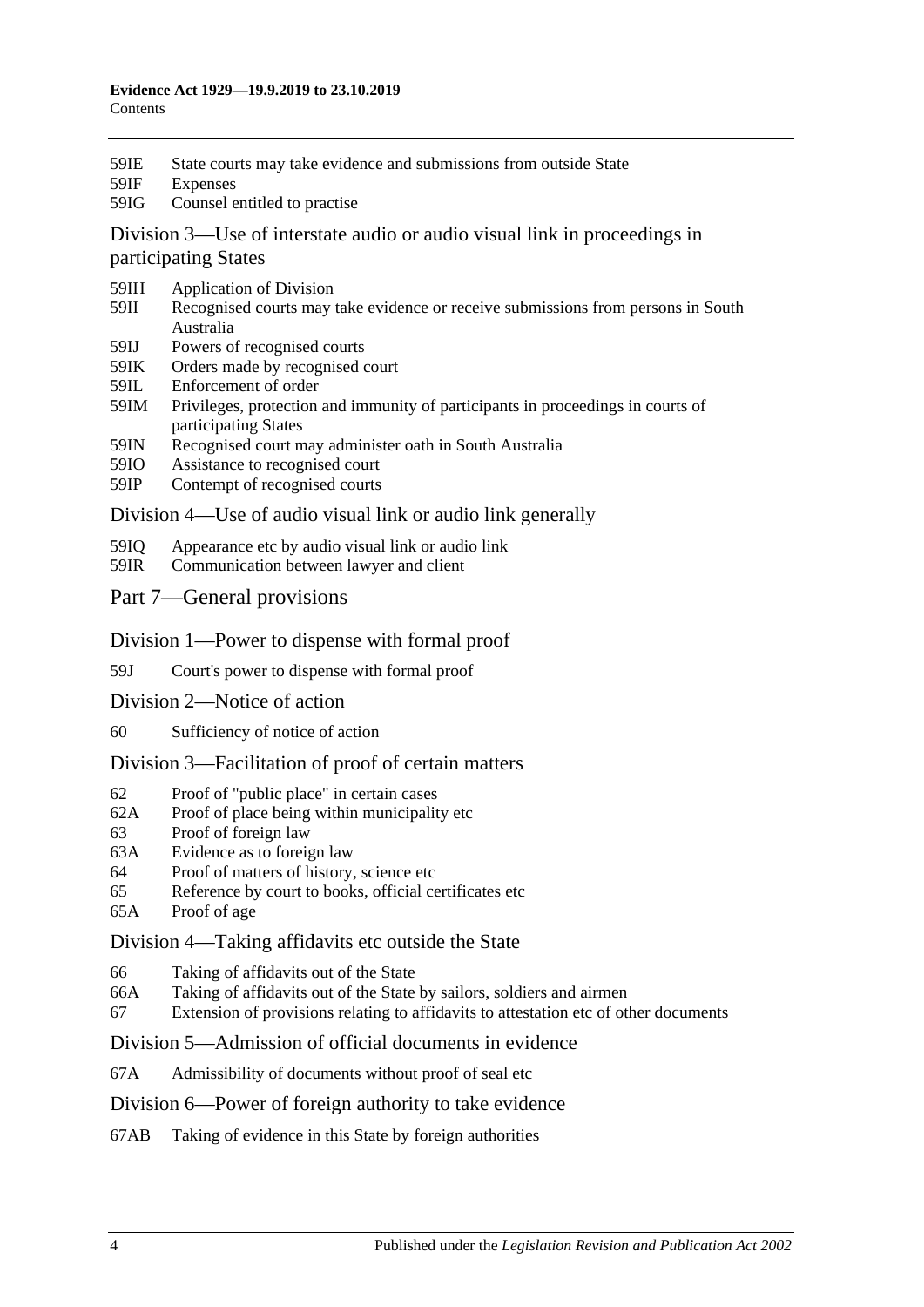#### [Division 7—Select Committee evidence](#page-73-2)

67B [Evidence before the Parliamentary Select Committee of Inquiry into Prostitution](#page-73-3)

[Division 8—Evidence of settlement negotiations](#page-74-0)

67C [Exclusion of evidence of settlement negotiations](#page-74-1)

## [Division 9—Protected communications](#page-75-0)

- 67D [Interpretation](#page-75-1)
- 67E [Certain communications to be protected by public interest immunity](#page-75-2)
- 67F [Evidence of protected communications](#page-76-0)

#### [Division 10—Sensitive material](#page-77-0)

- 67G [Interpretation and application](#page-77-1)
- 67H [Meaning of sensitive material](#page-79-0)
- 67HA [Court may give access to certain sensitive material in certain circumstances](#page-79-1)
- 67I [Procedures for giving restricted access to sensitive material](#page-79-2)
- 67J [Improper dissemination of sensitive material](#page-80-0)

## [Part 8—Publication of evidence](#page-82-0)

#### [Division 1—Preliminary](#page-82-1)

68 [Interpretation](#page-82-2)

#### [Division 2—Orders for clearing court or suppressing publication of evidence etc](#page-82-3)

- 69 [Order for clearing court](#page-82-4)
- 69A [Suppression orders](#page-83-0)
- 69AB [Review of suppression orders](#page-85-0)
- 69AC [Appeal against suppression order etc](#page-86-0)
- 69B [Appeals](#page-87-0)
- 70 [Disobedience to orders under this Division](#page-87-1)
- 71 [Attorney-General to provide annual report](#page-87-2)

[Division 3—Sexual cases](#page-88-0)

71A [Restriction on reporting on sexual offences](#page-88-1)

#### [Division 4—Cases](#page-90-0) generally

- 71B [Publishers required to report result of certain proceedings](#page-90-1)
- 71C [Restriction on reporting of proceedings following acquittals](#page-91-0)

## [Part 8A—Journalists](#page-92-0)

- 72 [Interpretation](#page-92-1)
- 72A [Application of Part](#page-92-2)
- 72B [No liability incurred for failure to disclose identity of informant in court proceedings](#page-92-3)
- 72C [Review of Part](#page-93-0)

## [Part 9—Miscellaneous](#page-94-0)

73 [Regulations](#page-94-1)

## [Schedule 1—Review of identity parade evidence](#page-96-0)

1 [Review and report on section](#page-96-1) 34AB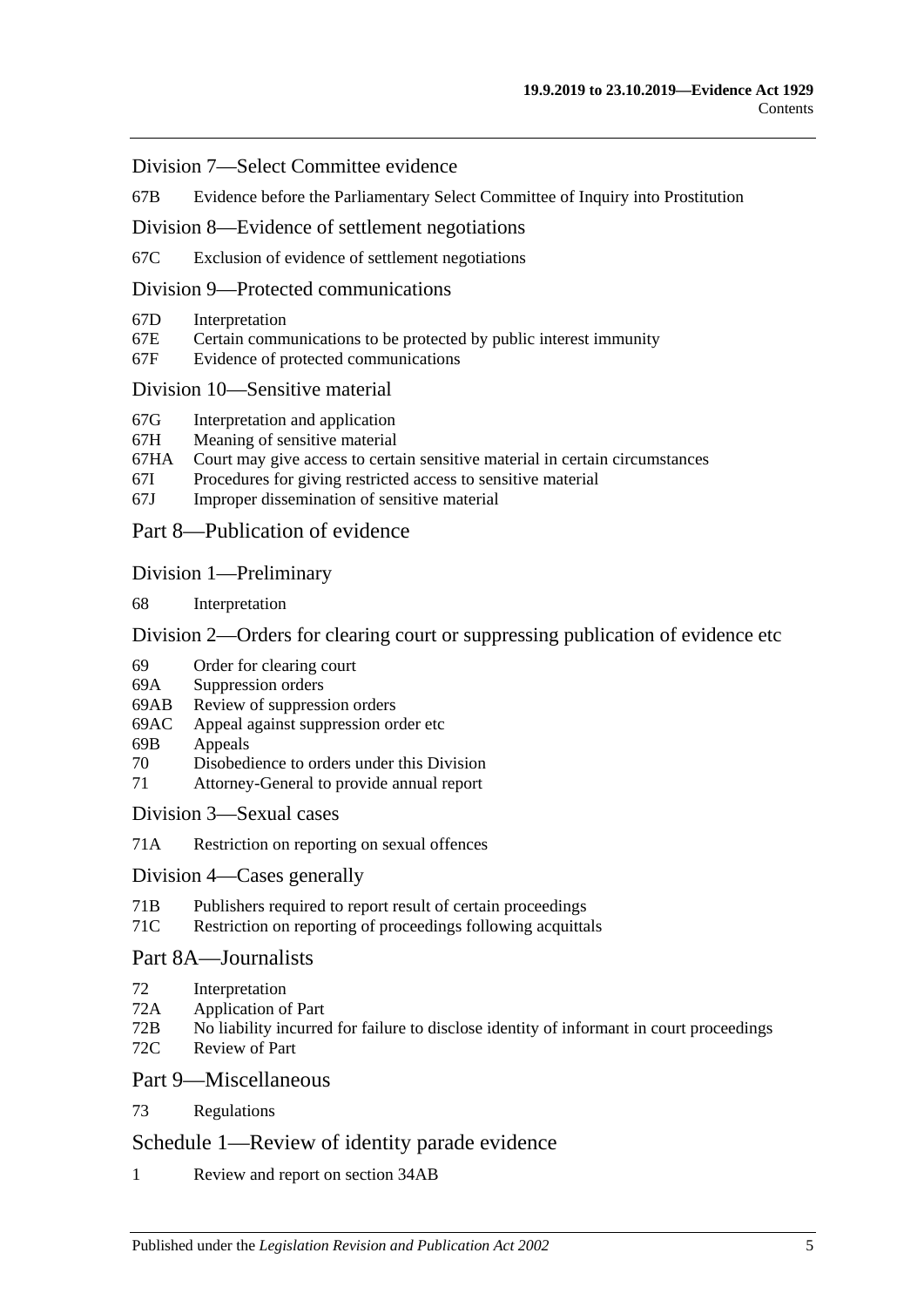[Schedule 4—Affidavit about proof of identity of person convicted in another](#page-97-0)  [State or Territory](#page-97-0)

[Legislative history](#page-98-0)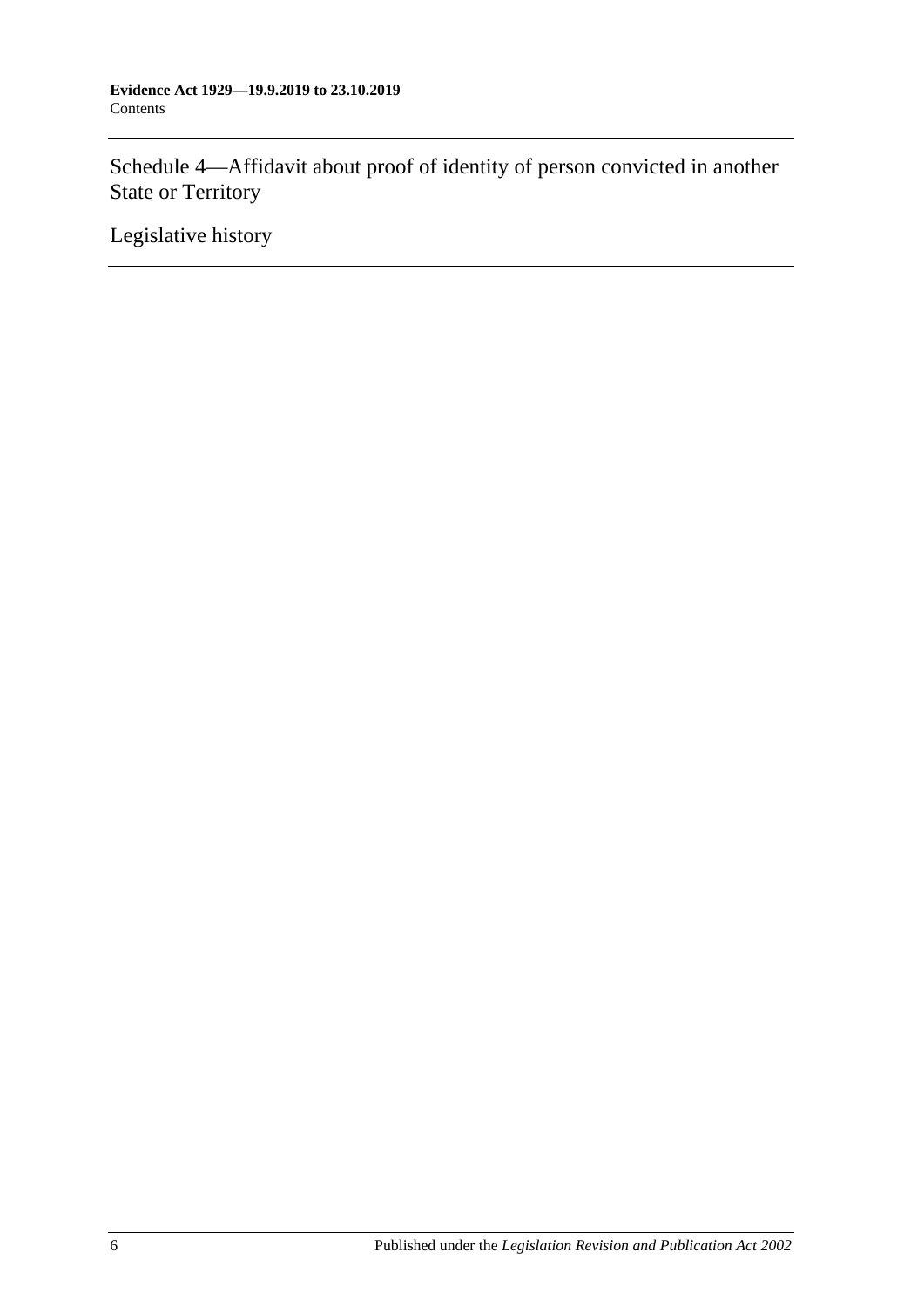## <span id="page-6-0"></span>**The Parliament of South Australia enacts as follows:**

## **Part 1—Preliminary**

## <span id="page-6-1"></span>**1—Short title**

This Act may be cited as the *Evidence Act 1929*.

## <span id="page-6-2"></span>**4—Interpretation**

(1) In this Act, unless some other intention is expressed, or implied by the context—

*child* means a person under the age of 18 years;

*cognitive impairment* includes the following:

- (a) a developmental disability (including, for example, an intellectual disability, Down syndrome, cerebral palsy or an autistic spectrum disorder);
- (b) an acquired disability as a result of illness or injury (including, for example, dementia, a traumatic brain injury or a neurological disorder);
- (c) a mental illness;

*communication partner* means a person, or a person of a class, approved by the Minister for the purposes of providing assistance in proceedings to a witness with complex communication needs;

*court* includes a tribunal, authority or person invested by law with judicial or quasi-judicial powers, or with authority to make any inquiry or to receive evidence;

*domestic partner* means a person who is a domestic partner within the meaning of the *[Family Relationships Act](http://www.legislation.sa.gov.au/index.aspx?action=legref&type=act&legtitle=Family%20Relationships%20Act%201975) 1975*, whether declared as such under that Act or not;

*judge* includes the member or members of any court having authority to admit evidence;

*legal proceeding* or *proceeding* includes any action, trial, inquiry, cause, or matter, whether civil or criminal, in which evidence is or may be given and includes an arbitration;

*serious offence against the person* means—

- (a) attempted murder; or
- (b) attempted manslaughter; or
- (c) a sexual offence; or
- $(d)$ 
	- (i) an offence of stalking under section 19AA of the *[Criminal Law](http://www.legislation.sa.gov.au/index.aspx?action=legref&type=act&legtitle=Criminal%20Law%20Consolidation%20Act%201935)  [Consolidation Act](http://www.legislation.sa.gov.au/index.aspx?action=legref&type=act&legtitle=Criminal%20Law%20Consolidation%20Act%201935) 1935*; or
	- (ii) an offence of causing serious harm under section 23 of the *[Criminal](http://www.legislation.sa.gov.au/index.aspx?action=legref&type=act&legtitle=Criminal%20Law%20Consolidation%20Act%201935)  [Law Consolidation Act](http://www.legislation.sa.gov.au/index.aspx?action=legref&type=act&legtitle=Criminal%20Law%20Consolidation%20Act%201935) 1935*; or
	- (iii) an offence involving an unlawful threat to kill or endanger life; or
	- (iv) an offence involving abduction; or
	- (v) an offence involving blackmail; or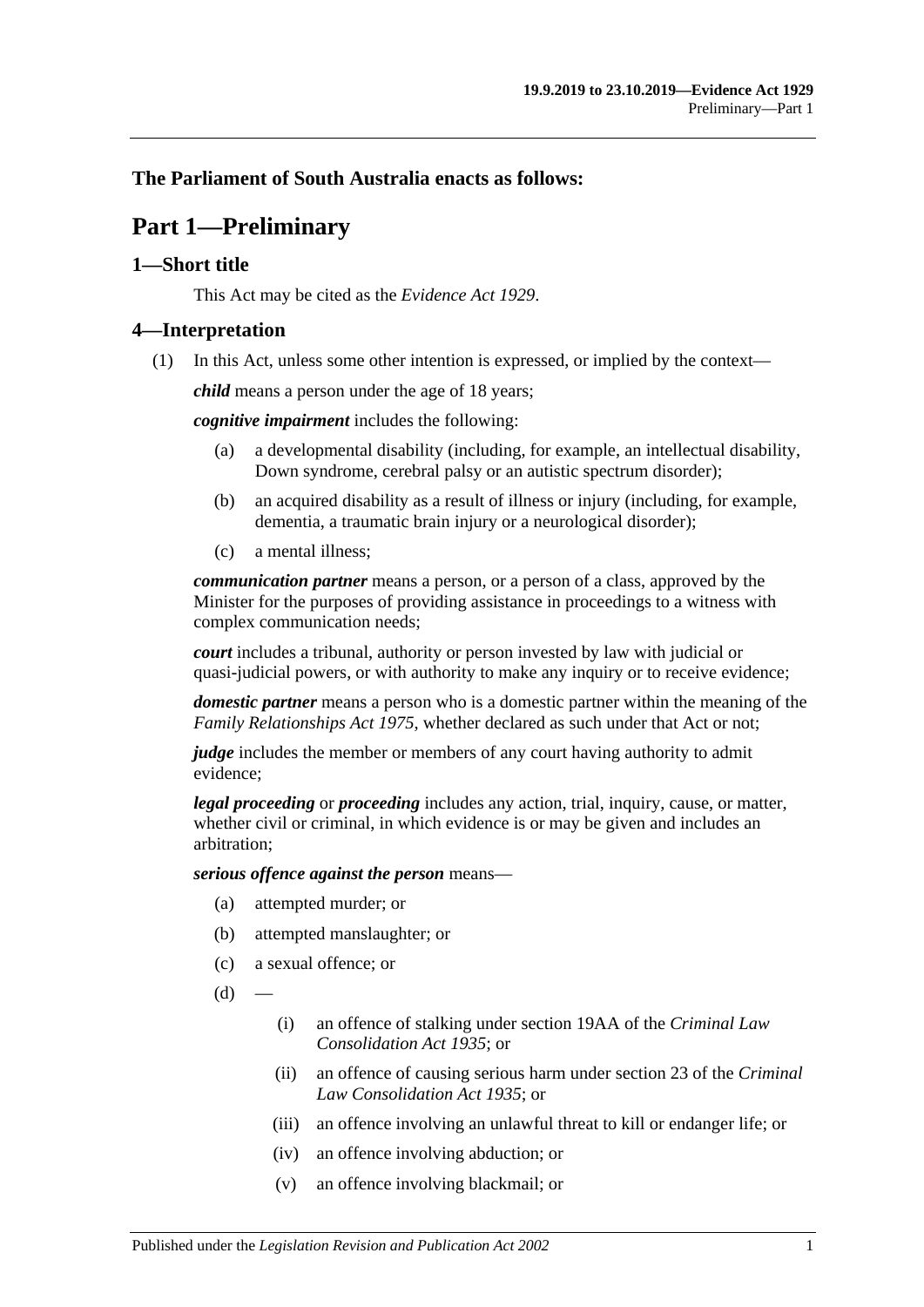(vi) an attempt to commit, or assault with intent to commit, any of the offences in the preceding subparagraphs;

#### *sexual offence* means—

- (a) rape; or
- (ab) compelled sexual manipulation; or
- (b) indecent assault; or
- (c) any offence involving unlawful sexual intercourse or an act of gross indecency; or
- (d) incest; or
- (da) any offence involving sexual exploitation or abuse of a child, or exploitation of a child as an object of prurient interest; or
- (db) an offence of sexual exploitation of a person with a cognitive impairment under section 51 of the *[Criminal Law Consolidation Act](http://www.legislation.sa.gov.au/index.aspx?action=legref&type=act&legtitle=Criminal%20Law%20Consolidation%20Act%201935) 1935*; or
- (e) any attempt to commit, or assault with intent to commit, any of the foregoing offences;

*spouse*—a person is the spouse of another if they are legally married;

*statement* includes a statement however made;

*sworn evidence* means evidence given under the obligation of an oath or an affirmation; and *unsworn evidence* has a corresponding meaning;

*electric telegraph* means any system of telecommunication operated by the Australian Telecommunication Commission or any other authority approved by proclamation;

*telegraphic message* means any message or other communication transmitted, or intended for transmission, or purporting to have been transmitted, by electric telegraph;

*telegraph station* means a station established or used by the Australian Telecommunication Commission or other authority approved by proclamation for the receipt or transmission of telegraphic messages;

#### *vulnerable witness* means—

- (a) a witness who is under 16 years of age; or
- (b) a witness who is cognitively impaired; or
- (c) a witness who is the alleged victim of an offence to which the proceedings relate—
	- (i) where the offence is a serious offence against the person; or
	- (ii) in any other case—where, because of the circumstances of the witness or the circumstances of the case, the witness would, in the opinion of the court, be specially disadvantaged if not treated as a vulnerable witness; or
- (d) a witness who—
	- (i) has been subjected to threats of violence or retribution in connection with the proceedings; or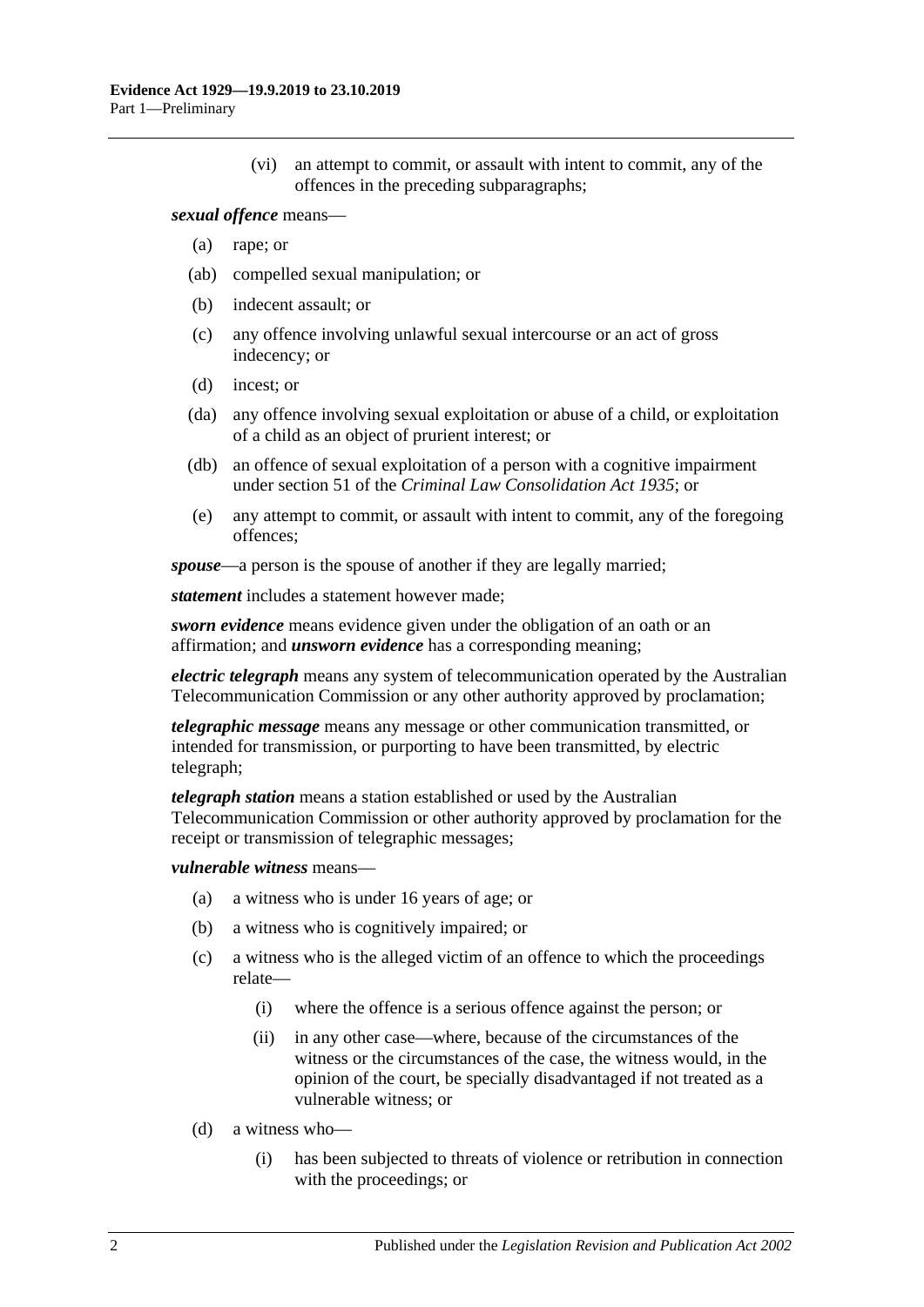- (ii) has reasonable grounds to fear violence or retribution in connection with the proceedings; or
- (e) in the case of proceedings for a serious and organised crime offence (within the meaning of the *[Criminal Law Consolidation Act](http://www.legislation.sa.gov.au/index.aspx?action=legref&type=act&legtitle=Criminal%20Law%20Consolidation%20Act%201935) 1935*)—a person who will only consent to being a witness in the proceedings if he or she is treated as a vulnerable witness for the purposes of the proceedings;

*young child* means a child of or under the age of 14 years.

- (2) For the purposes of this Act, a witness who is to give oral evidence in proceedings will be taken to have *complex communication needs* if the witness's ability to give the evidence is significantly affected by a difficulty to communicate effectively with the court, whether the communication difficulty is temporary or permanent and whether caused by disability, illness, injury or some other cause.
- (3) However, a witness who is to give oral evidence in proceedings whose native language is not English will not be taken to have *complex communication needs* merely because the witness is not reasonably fluent in English (although the witness may be entitled to give the evidence through an interpreter under [section](#page-25-0) 14).

## <span id="page-8-0"></span>**5—Application of Act (***prima facie***) to all courts and enabling only**

The provisions of this Act, unless an intention to the contrary is expressed, or appears or is implied by the context—

- (a) apply to every proceeding before any court whatever; and
- (b) are in addition to, and not in derogation of, any rules of evidence, or power, or right, or duty in relation to procedure or evidence, whether existing at common law, or provided for by any law, at any time, in force in the State.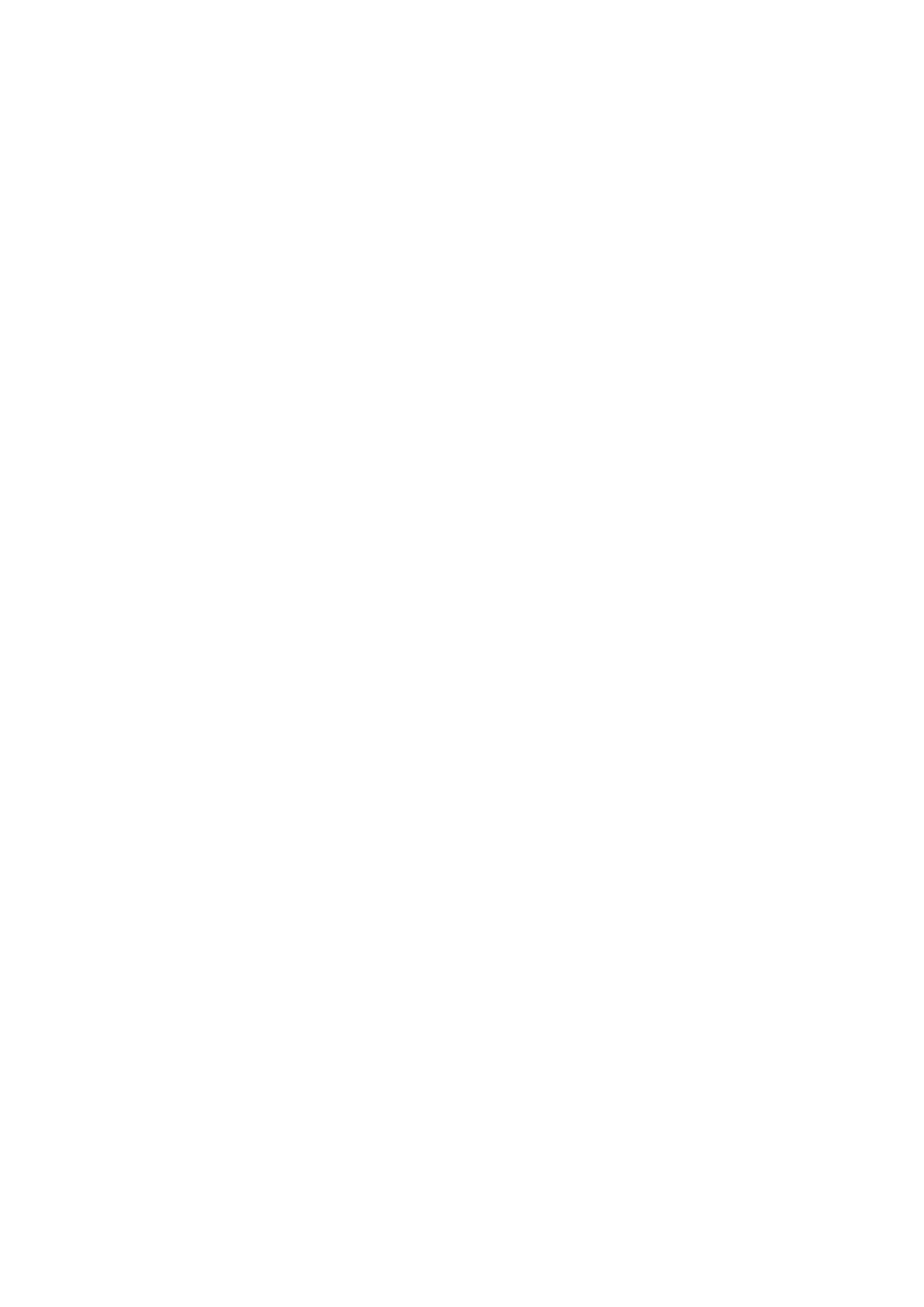## <span id="page-10-0"></span>**Part 2—Witnesses**

## <span id="page-10-1"></span>**6—Oaths, affirmations etc**

- (1) An oath shall be administered and taken as follows:
	- (a) the person taking the oath shall hold a copy of the Bible (being a book that contains the New Testament, the Old Testament or both) in his hand and, after the oath has been tendered to him, shall say "I swear"; or
	- (b) in any other manner and form which the person taking the oath declares to be binding on his conscience; or
	- (c) in any other manner or form authorised or permitted by law.
- (2) Where an oath has been lawfully administered and taken, the fact that the person taking the oath had no religious belief, or that the oath was not taken so as to be binding on his conscience, shall not affect, at law, the validity or effect of the oath.
- (3) A person is permitted, and should be offered the choice, to make an affirmation instead of an oath in all circumstances in which, and for all purposes for which, an oath is required or permitted by law.
- (4) An affirmation is to be administered to a person by asking the person "Do you solemnly and truly affirm" followed by the words of the appropriate oath (omitting any words of imprecation or calling to witness) after which the person must say "I do solemnly and truly affirm".
- (5) Every affirmation has, at law, the same force and effect as an oath.
- (6) No oath or affirmation is invalid by reason of a procedural or formal error or deficiency.

## <span id="page-10-2"></span>**7—Oaths or affirmations taken before a court**

- (1) Every court has authority to administer an oath or an affirmation.
- (2) Where an oath or affirmation is to be taken before a court, or in connection with proceedings before a court, it may be administered by—
	- (a) the court itself; or
	- (b) an officer of the court; or
	- (c) any person authorised by the court to administer the oath or affirmation; or
	- (d) any other person authorised by law to administer the oath or affirmation.

#### <span id="page-10-3"></span>**9—Unsworn evidence**

- (1) A person is presumed to be capable of giving sworn evidence in any proceedings unless the judge determines that the person does not have sufficient understanding of the obligation to be truthful entailed in giving sworn evidence.
- (2) If the judge determines that a person does not have sufficient understanding of the obligation to be truthful entailed in giving sworn evidence, the judge may permit the person to give unsworn evidence provided that—
	- (a) the judge—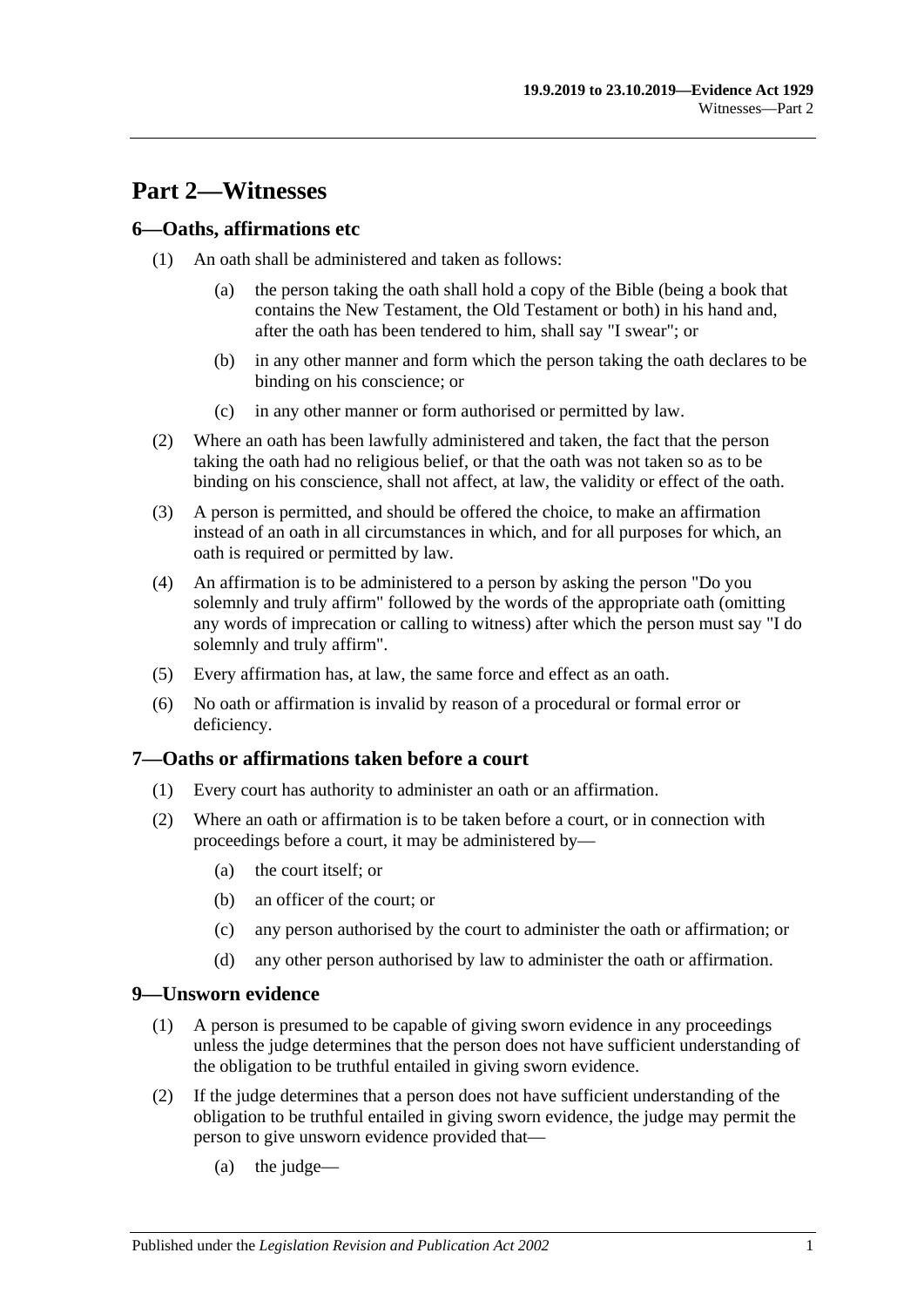- (i) is satisfied that the person understands the difference between the truth and a lie; and
- (ii) tells the person that it is important to tell the truth; and
- (b) the person indicates that he or she will tell the truth.
- (3) In determining a question under this section, the judge is not bound by the rules of evidence, but may inform himself or herself as the judge thinks fit.
- (4) If unsworn evidence is given under this section in a criminal trial, the judge—
	- (a) must explain to the jury the reason the evidence is unsworn; and
	- (b) may, and if a party so requests must, warn the jury of the need for caution in determining whether to accept the evidence and the weight to be given to it.
- (5) A justice to whom it appears that a person who desires to lay a complaint or information does not have sufficient understanding of the obligation to be truthful entailed in giving sworn evidence may ascertain by inquiry the subject matter of the complaint or information and reduce it into the appropriate form, and any action or proceedings may be taken on the complaint or information in all respects as if the complainant or informant had deposed to the truth of the contents on oath or affirmation.
- (6) Subject to this Act, this section does not apply to a statement made outside of a court admitted as evidence in any proceedings under an exception to the rule against hearsay at common law or under this Act.

## <span id="page-11-2"></span><span id="page-11-0"></span>**12—Evidence of young children**

- (4) A young child who is called as a witness is, while giving evidence, entitled to have present in the court, and within reasonable proximity, a person of his or her choice to provide emotional support (but the person must not interfere in the proceedings).
- (5) Unless the court otherwise allows, a witness or prospective witness in the proceedings cannot be chosen under [subsection](#page-11-2) (4) to provide emotional support for a young child.

## <span id="page-11-1"></span>**12A—Warning relating to uncorroborated evidence of child in criminal proceedings**

- (1) In a criminal trial, a judge must not warn the jury that it is unsafe to convict on a child's uncorroborated evidence unless—
	- (a) the warning is warranted because there are, in the circumstances of the particular case, cogent reasons, apart from the fact that the witness is a child, to doubt the reliability of the child's evidence; and
	- (b) a party asks that the warning be given.
- (2) In giving any such warning, the judge is not to make any suggestion that the evidence of children is inherently less credible or reliable, or requires more careful scrutiny, than the evidence of adults.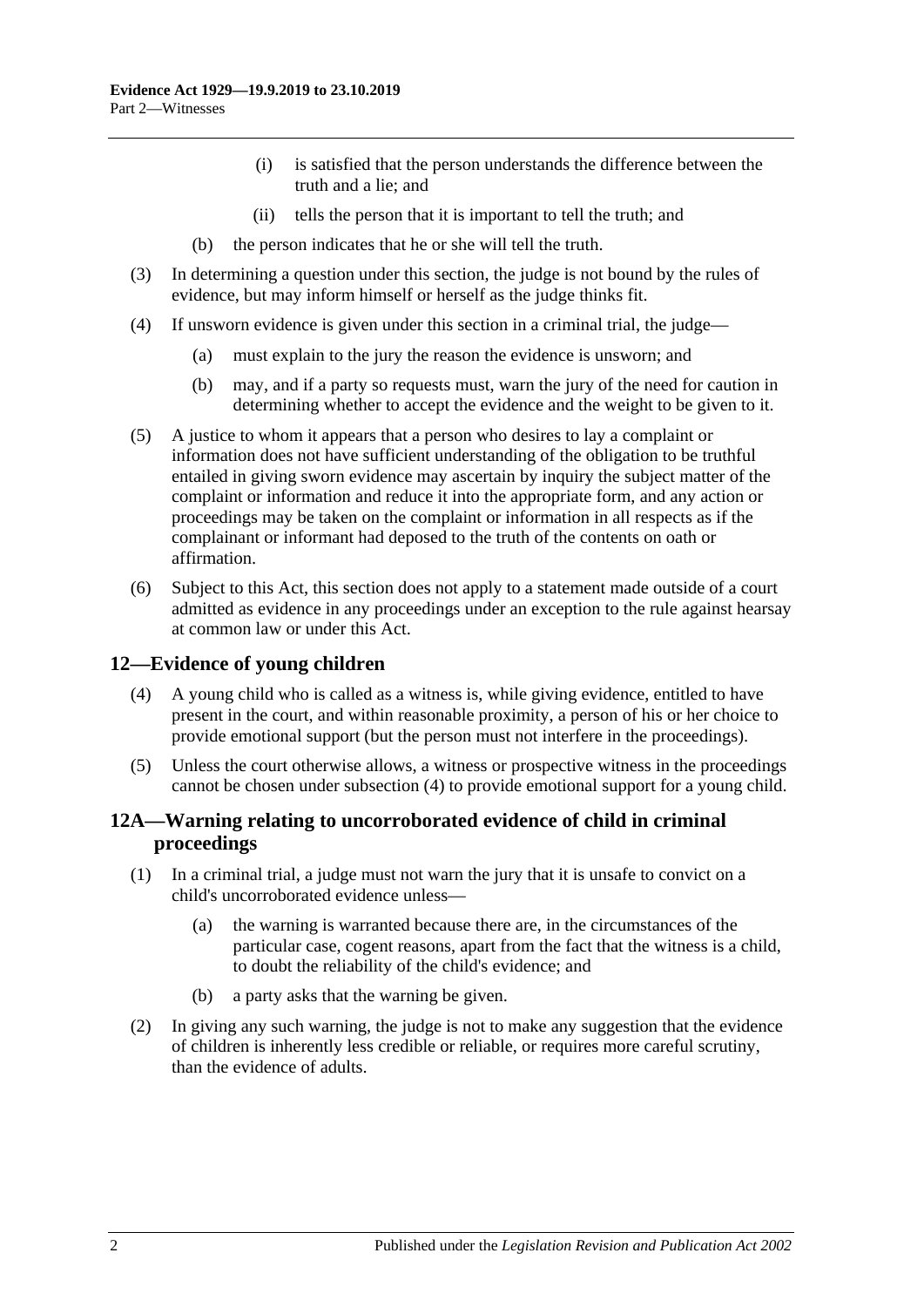## <span id="page-12-0"></span>**12AB—Pre-trial special hearings**

- <span id="page-12-1"></span>(1) Subject to this section, if—
	- (a) the evidence of a witness to whom this section applies is necessary for the purposes of the trial of a charge of an offence to which this section applies; and
	- (b) the facilities necessary to take the evidence of the witness are readily available to the court and it is otherwise practicable to make arrangements for a special hearing to be convened as a proceeding preliminary to the trial (a *pre-trial special hearing*); and
	- (c) the arrangements can be made without prejudice to any party to the proceedings,

<span id="page-12-2"></span>the court should, on application under this section, order that arrangements be made relating to the giving of evidence by the witness at a pre-trial special hearing.

- <span id="page-12-3"></span>(2) An order for a pre-trial special hearing—
	- (a) must make provision for each of the following matters:
		- (i) that a hearing be convened as a proceeding preliminary to the trial of the charge of the offence for the purpose of taking the evidence of the witness in any setting that the court thinks fit in the circumstances (including an informal setting);
		- (ii) if the witness has a physical disability or cognitive impairment—that the evidence be taken in a particular way (to be specified by the court) that will, in the court's opinion, facilitate the taking of evidence from the witness or minimise the witness's embarrassment or distress (including, if the witness has complex communication needs, with such communication assistance as may be specified by the court);

**Note—**

Communication assistance for a witness may be provided, for example, by a communication partner or by using a device (such as a speak-and-spell communication device).

- (iii) that an audio visual record of the evidence be made;
- (iv) that the taking of evidence at the hearing be transmitted to the defendant by means of closed circuit television;
- (v) if the defendant attends the hearing in person—that appropriate measures be taken to prevent the witness and the defendant from directly seeing or hearing each other before, during or after the hearing; and
- (b) may make provision for the witness to be accompanied at the hearing by a relative, friend or other person for the purpose of providing emotional support; and
- (c) may specify that the hearing is convened for any (or all) of the following purposes:
	- (i) examination of the witness;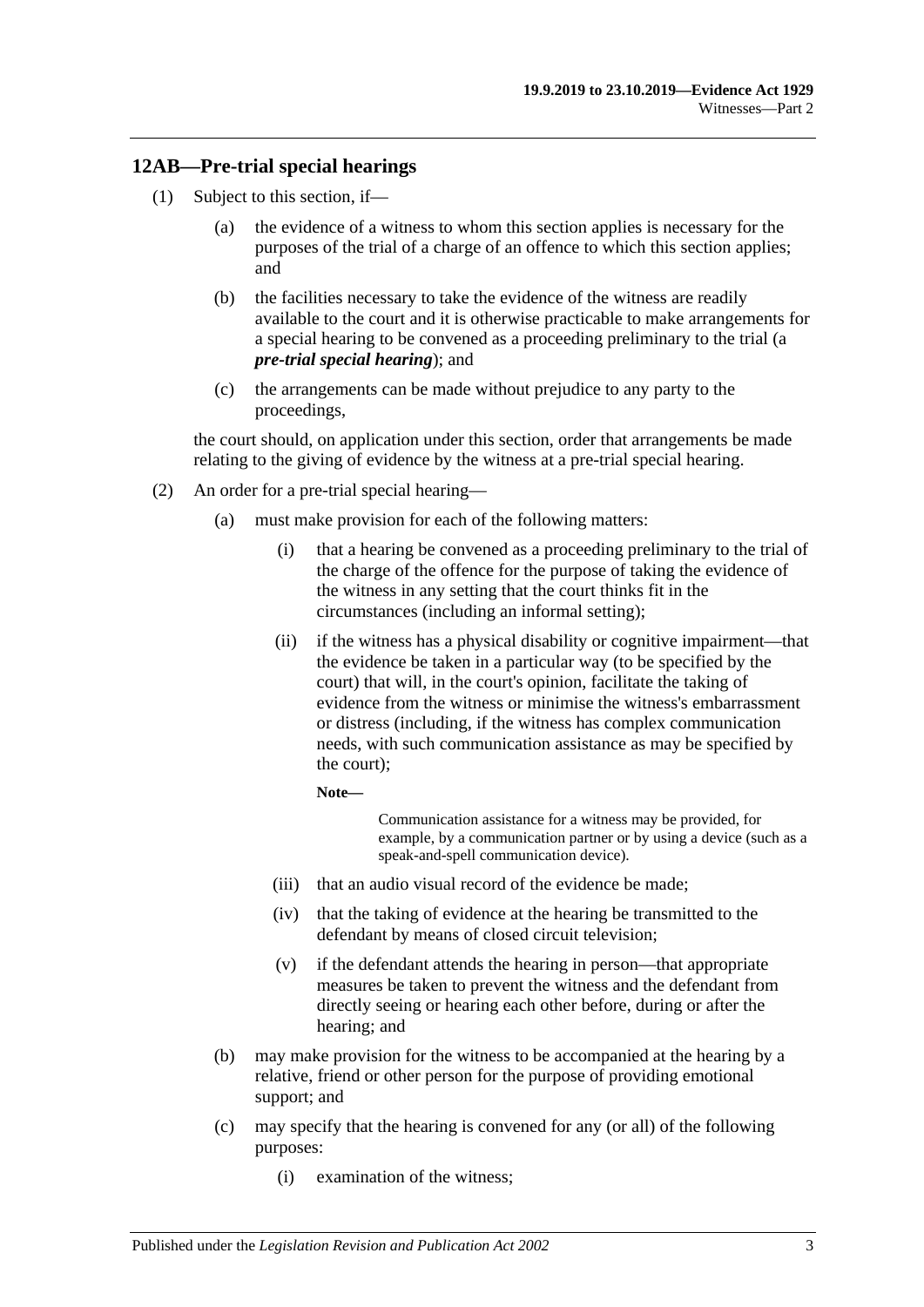- (ii) cross-examination of the witness;
- (iii) re-examination of the witness; and
- (d) may make provision for any other matter that the court thinks fit.
- (3) An order for a pre-trial special hearing must not be made if the effect of the order would be—
	- (a) to relieve a witness from the obligation to give evidence; or
	- (b) to relieve a witness from the obligation to submit to cross-examination; or
	- (c) to prevent the judge or defendant from observing the witness's demeanour in giving evidence (but the observation may be direct or by live transmission of the witness's voice and image); or
	- (d) to prevent the defendant from instructing counsel while the witness is giving evidence.
- (4) If a witness to whom this section applies is accompanied by a person for the purpose of providing emotional support or communication assistance—
	- (a) the accompanying person must be visible to the judge while the witness is giving evidence; and
	- (b) if the defendant is prevented from seeing the accompanying person directly while the witness is giving evidence—the court must ensure that the defendant is able to observe that person by direct transmission of images of the witness together with that person while the witness is giving evidence; and
	- (c) the audio visual record of the evidence must show the accompanying person throughout the taking of the evidence.
- (5) A person may only provide communication assistance—
	- (a) if the person—
		- (i) is a communication partner or has been approved by the court to provide such assistance to the witness; and
		- (ii) takes an oath or makes an affirmation that he or she will communicate accurately with both the witness and the court; and
	- (b) in a case where a party to the proceedings disputes the person's ability or impartiality in providing communication assistance—if the judge is satisfied as to the person's ability and impartiality.
- (6) The fact that a person has provided communication assistance to a witness in a pre-trial special hearing under this section does not of itself prevent that person also from being called as a witness in the trial of the charge of the offence or in any other relevant proceedings.
- (7) An application for a pre-trial special hearing order must—
	- (a) be made in writing by the party calling the witness to whom this section applies to give evidence; and
	- (b) be filed in the court as a proceeding preliminary to the commencement of the trial; and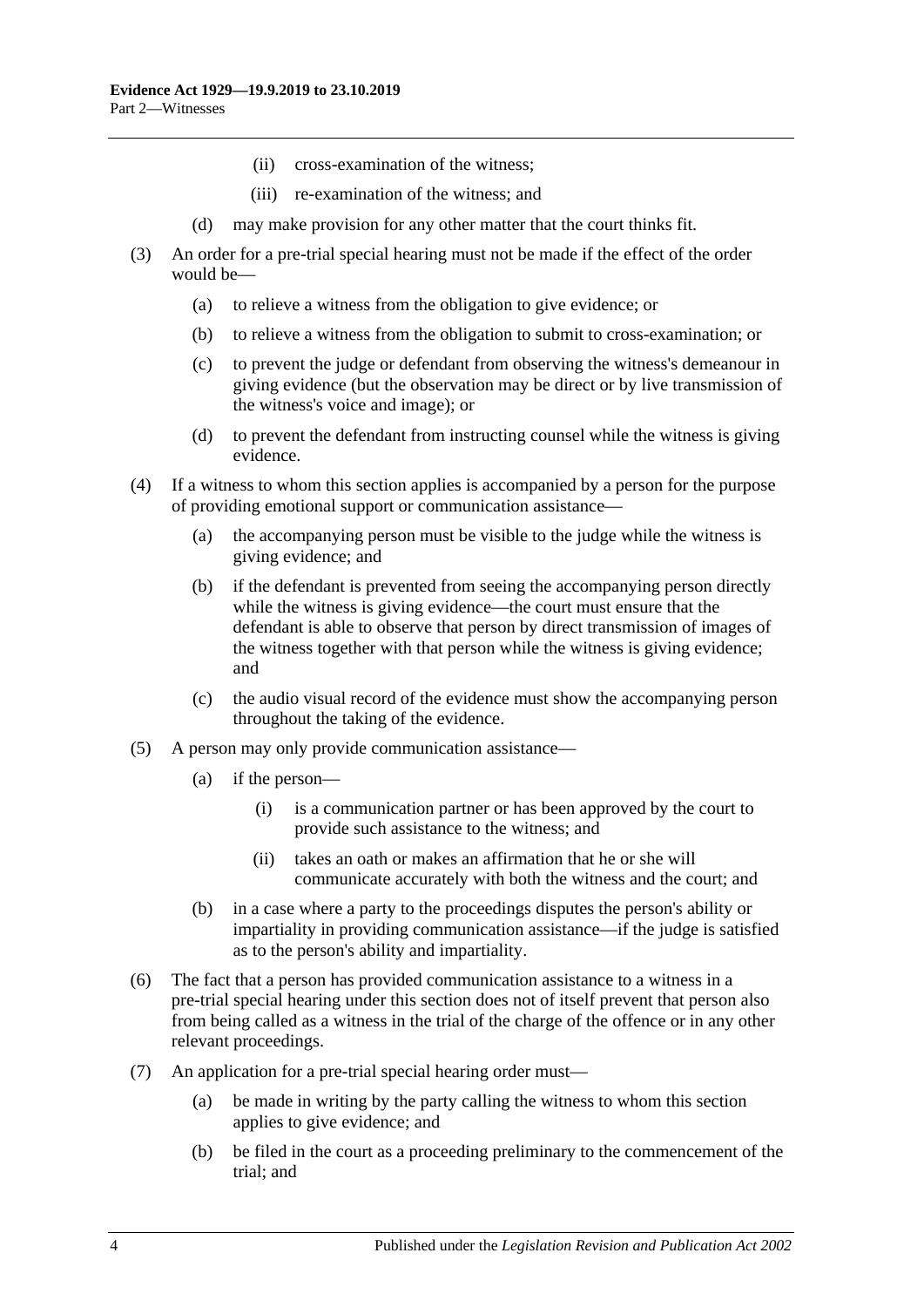- (c) within 14 days of being filed in the court—be served on the other party to the proceedings (the *respondent*); and
- (d) specify why the witness is a witness to whom this section applies and the reasons why the special hearing is sought; and
- (e) otherwise be made in accordance with the rules of court.
- (8) The respondent may, if of the opinion that the witness on whose behalf the application has been made is not in fact a witness to whom this section applies, within 14 days of being served with the application (the *prescribed period*), file an answering document in the court objecting to the application on that ground.
- (9) If an objection to the application is filed within the prescribed period, the court must determine the application before the commencement of the trial—
	- (a) in the absence of the applicant and respondent; or
	- (b) by conducting a hearing in a room closed to the public.
- (10) If no objection to the application is filed within the prescribed period, the court must, subject to [subsection](#page-12-1) (1)(b) and [\(c\),](#page-12-2) make a pre-trial special hearing order pursuant to this section.
- (11) A pre-trial special hearing order may be made, varied or revoked on the court's own initiative, or on the application of a party to the proceedings.
- (12) A determination or order made by a judge under this section is binding on the judge presiding at the trial of the defendant, whether the trial is the first or a new trial following a stay of the proceedings, discontinuance of an earlier trial or an appeal, unless the trial judge considers that it would not be in the interests of justice for the determination or order to be binding or the determination or order is inconsistent with an order made on such an appeal.
- (13) Subject to [section](#page-20-0) 13BA, an audio visual record of the evidence of a witness made at a pre-trial special hearing is admissible as evidence of the witness in the trial of a charge of an offence to which this section applies.
- (14) In this section—

*trial of a charge of an offence to which this section applies* means—

- (a) the trial of a charge of a serious offence against the person; or
- (b) the trial of a charge of an offence of contravening or failing to comply with an intervention order under the *[Intervention Orders \(Prevention of Abuse\)](http://www.legislation.sa.gov.au/index.aspx?action=legref&type=act&legtitle=Intervention%20Orders%20(Prevention%20of%20Abuse)%20Act%202009)  Act [2009](http://www.legislation.sa.gov.au/index.aspx?action=legref&type=act&legtitle=Intervention%20Orders%20(Prevention%20of%20Abuse)%20Act%202009)*; or
- (c) the trial of a charge of an offence of contravening or failing to comply with a restraining order under the *[Summary Procedure Act](http://www.legislation.sa.gov.au/index.aspx?action=legref&type=act&legtitle=Summary%20Procedure%20Act%201921) 1921*;

#### *witness to whom this section applies* means—

- (a) a young child; or
- (b) a person with a disability that adversely affects the person's capacity to give a coherent account of the person's experiences or to respond rationally to questions.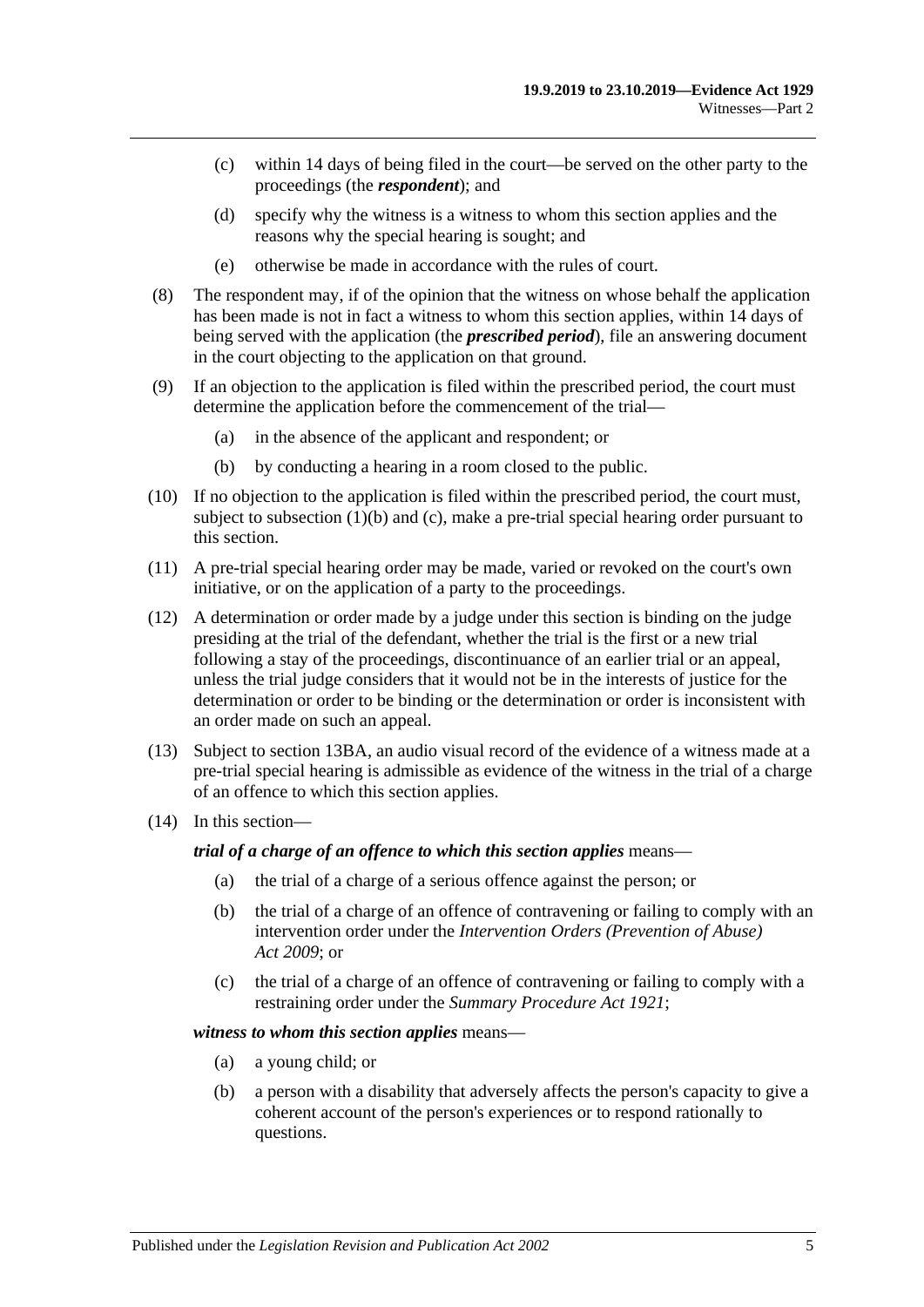## <span id="page-15-0"></span>**13—Special arrangements for protecting witnesses from embarrassment, distress etc when giving evidence**

- (1) Subject to this section, if—
	- (a) it is desirable to make special arrangements for taking evidence from a witness in a trial in order to protect the witness from embarrassment or distress, to protect the witness from being intimidated by the atmosphere of the courtroom or for any other proper reason; and
	- (b) the facilities necessary for the special arrangements are readily available to the court and it is otherwise practicable to make the special arrangements; and
	- (c) the special arrangements can be made without prejudice to any party to the proceedings,

the court should, on its own initiative, order that special arrangements be made for taking the evidence of the witness.

- (2) Without limiting the kind of order that may be made under this section, the court may make 1 or more of the following orders:
	- (a) an order that the evidence be given outside the trial court and transmitted to the trial court by means of closed circuit television;
	- (b) an order that the evidence be taken outside the trial court, and that an audio visual record of the evidence be made and replayed in the trial court;
	- (c) an order that a screen, partition or one-way glass be placed to obscure the view of a party to whom the evidence relates or some other person;
	- (d) an order that a defendant be excluded from the place where the evidence is taken, or otherwise be prevented from directly seeing and hearing the witness while giving evidence;
	- (e) an order that the witness be accompanied by a relative or friend for the purpose of providing emotional support;
	- (f) if the witness has a physical disability or cognitive impairment—an order that the evidence be taken in a particular way (to be specified by the court) that will, in the court's opinion, facilitate the taking of evidence from the witness or minimise the witness's embarrassment or distress.
- (3) The court may, if of the opinion that expert evidence would assist the court to determine the special arrangements that should be made for taking the evidence of the witness, receive such evidence and, if the native language of the witness is not English and the witness is not reasonably fluent in English, evidence about any additional difficulty that may be caused by the witness giving evidence through an interpreter.
- (4) Special arrangements made under this section may relate to the witness's evidence as a whole or to particular aspects of the witness's evidence, such as cross-examination and re-examination.
- (5) An order must not be made under this section if the effect of the order would be—
	- (a) to relieve a witness from the obligation to give sworn evidence; or
	- (b) to relieve a witness from the obligation to submit to cross-examination; or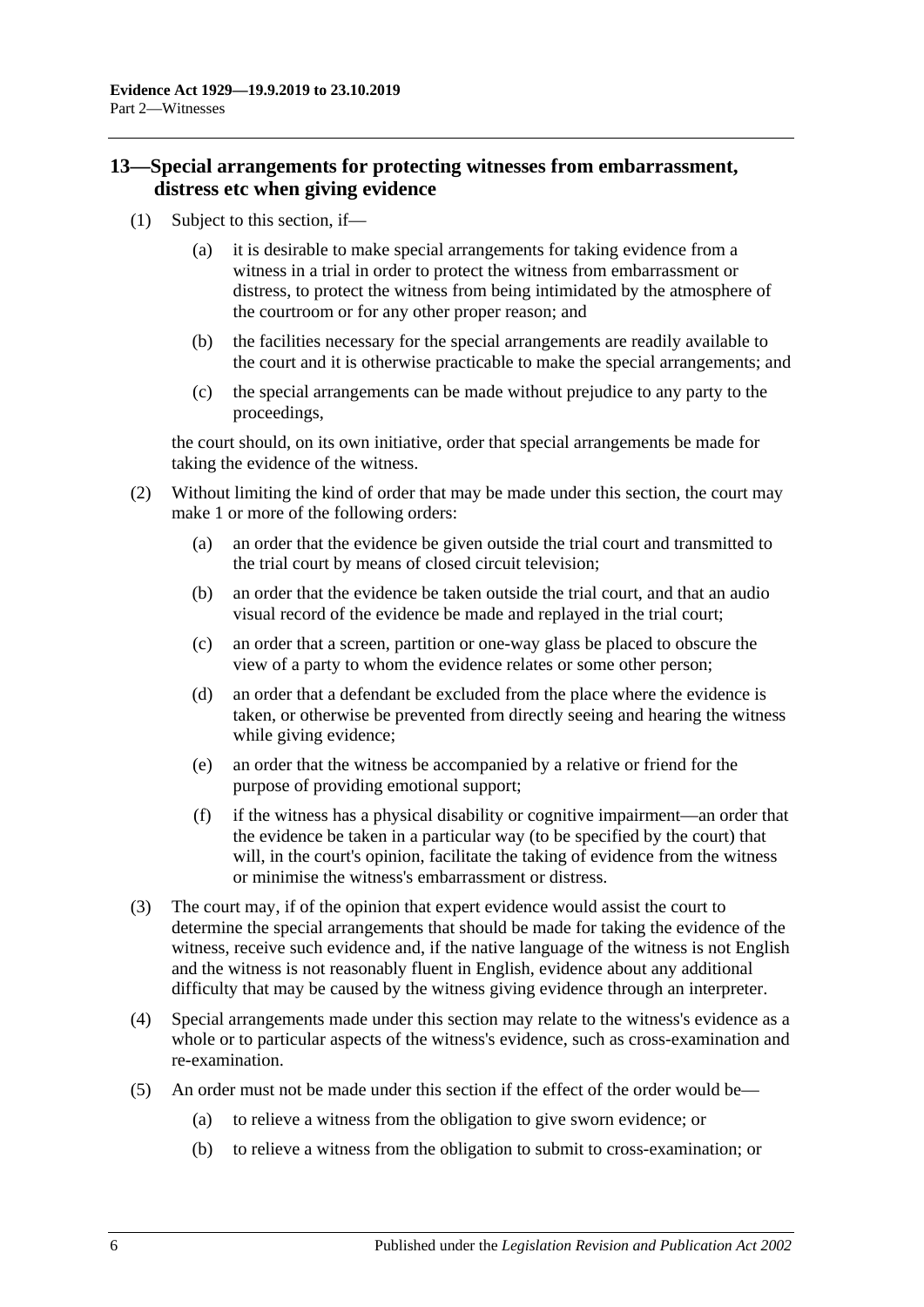- (c) to prevent the judge, jury or defendant from observing the witness's demeanour in giving evidence (but the observation may be direct or by live transmission of the witness's voice and image or by replay of a recording of the witness's voice and image); or
- (d) to prevent the defendant from instructing counsel while the witness is giving evidence.
- (6) If a witness is accompanied by a relative or friend for the purpose of providing emotional support, that person must be visible to the judge and jury (if any) while the witness is giving evidence and, if, in consequence of an order under this section, a party is prevented from seeing that person directly while the witness gives evidence, the court must ensure that the party is able to observe that person either—
	- (a) by direct transmission of images of the witness together with that person while the witness is giving evidence; or
	- (b) by the later replay of a recording of images of the witness together with that person made while the witness was giving evidence.
- (7) If, in a criminal trial, a court makes special arrangements for taking the evidence of a witness, the judge must warn the jury not to draw from that fact any inference adverse to the defendant, and not to allow the special arrangements to influence the weight to be given to the evidence.
- (8) An order under this section may be made, varied or revoked on the court's own initiative, or on the application of a party or witness.

## <span id="page-16-0"></span>**13A—Special arrangements for protecting vulnerable witnesses when giving evidence in criminal proceedings**

- (1) Subject to this section, if—
	- (a) a vulnerable witness is to give evidence in criminal proceedings; and
	- (b) the facilities necessary for the special arrangements are readily available to the court and it is otherwise practicable to make the special arrangements; and
	- (c) the special arrangements can be made without prejudice to any party to the proceedings,

the court must, on application under this section, order that special arrangements be made for taking the evidence of the witness.

- <span id="page-16-1"></span>(2) Without limiting the kind of order that may be made under this section, the court may make 1 or more of the following orders:
	- (a) an order that the evidence be given outside the trial court and transmitted to the trial court by means of closed circuit television;
	- (b) an order that the evidence be taken outside the trial court, and that an audio visual record of the evidence be made and replayed in the trial court;
	- (c) an order that a screen, partition or one-way glass be placed to obscure the view of a party to whom the evidence relates or some other person;
	- (d) an order that a defendant be excluded from the place where the evidence is taken, or otherwise be prevented from directly seeing and hearing the vulnerable witness while giving evidence;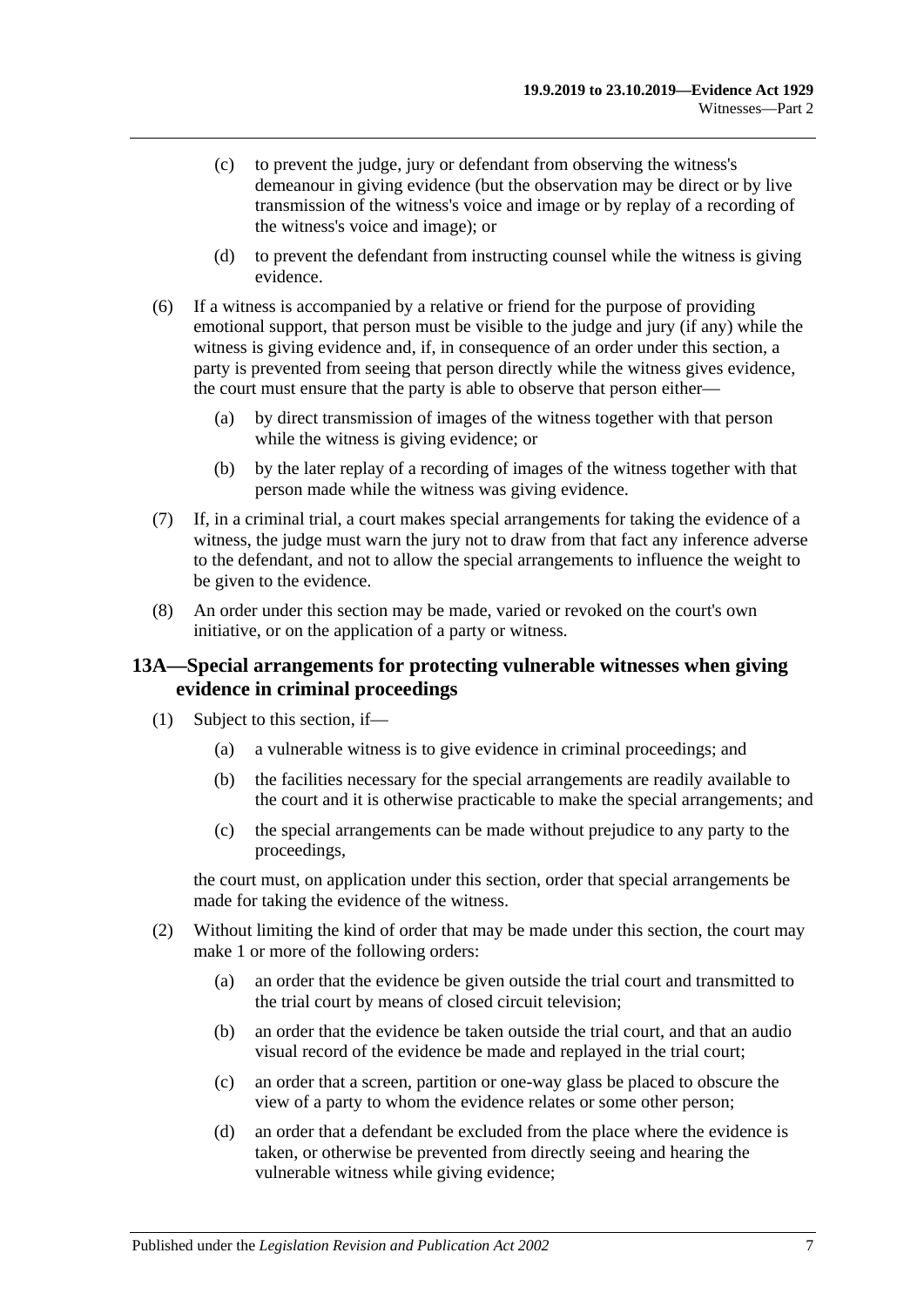- (e) an order that the evidence be taken in a particular way (to be specified by the court) that will, in the court's opinion, facilitate the taking of evidence from the vulnerable witness or minimise the witness's embarrassment or distress, including (for example)—
	- (i) that the witness be accompanied by a relative, friend or other person for the purpose of providing emotional support; and
	- (ii) if the witness has a physical disability or cognitive impairment—that the evidence be taken in a particular way (to be specified by the court) that will, in the court's opinion, facilitate the taking of evidence from the witness or minimise the witness's embarrassment or distress (including, if the witness has complex communication needs, with such communication assistance as may be specified by the court); and

**Note—**

Communication assistance for a vulnerable witness with complex communication needs may be provided, for example, by a communication partner or by using a device (such as a speak-and-spell communication device).

- (iii) that extra allowance be made for breaks during, and time to be given for, the taking of evidence; and
- (iv) that, while the evidence is being taken, the judge and any lawyer present in the court not wear a wig or gown (or both).
- (3) Special arrangements made under this section may relate to the vulnerable witness's evidence as a whole or to particular aspects of the witness's evidence, such as cross-examination and re-examination.
- (4) An order must not be made under this section if the effect of the order would be—
	- (a) to relieve a vulnerable witness from the obligation to give sworn evidence; or
	- (b) to relieve a vulnerable witness from the obligation to submit to cross-examination; or
	- (c) to prevent the judge, jury or defendant from observing the vulnerable witness's demeanour in giving evidence (but the observation may be direct or by live transmission of the witness's voice and image or by replay of a recording of the witness's voice and image); or
	- (d) to prevent the defendant from instructing counsel while the vulnerable witness is giving evidence.
- (5) If a vulnerable witness is accompanied by a person for the purpose of providing emotional support or communication assistance, that person must be visible to the judge and jury (if any) while the witness is giving evidence and, if, in consequence of an order under this section, a party is prevented from seeing that person directly while the witness gives evidence, the court must ensure that the party is able to observe that person either—
	- (a) by direct transmission of images of the witness together with that person while the witness is giving evidence; or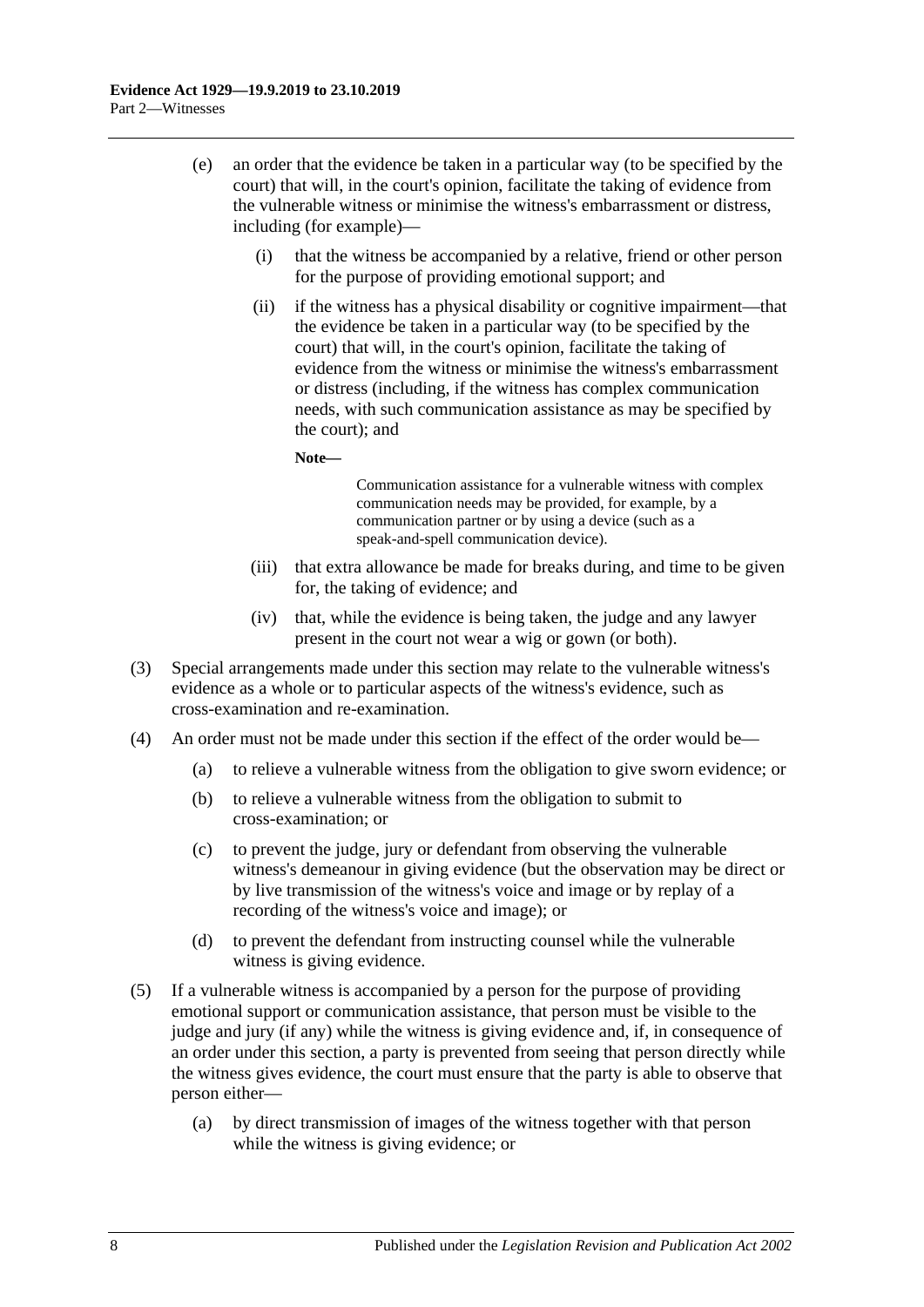- (b) by the later replay of a recording of images of the witness together with that person made while the witness was giving evidence.
- (5a) A person may only provide communication assistance to a witness—
	- (a) if the person—
		- (i) is a communication partner or has been approved by the court to provide such assistance to the witness; and
		- (ii) takes an oath or makes an affirmation that he or she will communicate accurately with both the witness and the court; and
	- (b) in a case where a party to the proceedings disputes the person's ability or impartiality in providing communication assistance—if the judge is satisfied as to the person's ability and impartiality.
- (5b) The fact that a person has provided communication assistance to a witness in proceedings under this section does not of itself prevent that person also from being called as a witness to give evidence in the proceedings or in any other relevant proceedings.
- (6) An application for an order under this section must—
	- (a) be made in writing by the party calling the vulnerable witness to give evidence; and
	- (b) be filed in the court before the commencement of the trial; and
	- (c) within 14 days of being filed in the court—be served on the other party to the proceedings (the *respondent*); and
	- (d) specify the nature of the vulnerability of the witness, the special arrangements sought and the reasons for the arrangements; and
	- (e) otherwise be made in accordance with the rules of court.
- (7) The respondent may, if of the opinion that the witness on whose behalf the application has been made is not in fact a vulnerable witness, within 14 days of being served with the application (the *prescribed period*), file an answering document in the court objecting to the application on that ground.
- (8) If an objection to the application is filed within the prescribed period, the court must determine the application before the commencement of the trial—
	- (a) in the absence of the applicant and respondent; or
	- (b) by conducting a hearing in a room closed to the public.
- (9) The court may, if of the opinion that expert evidence would assist the court to determine the special arrangements that should be made for taking the evidence of the vulnerable witness, receive such evidence and, if the native language of the witness is not English and the witness is not reasonably fluent in English, evidence about any additional difficulty that may be caused by the witness giving evidence through an interpreter.
- (10) If no objection to the application is filed within the prescribed period, the court may order that appropriate special arrangements be made for taking the evidence of the vulnerable witness at the trial.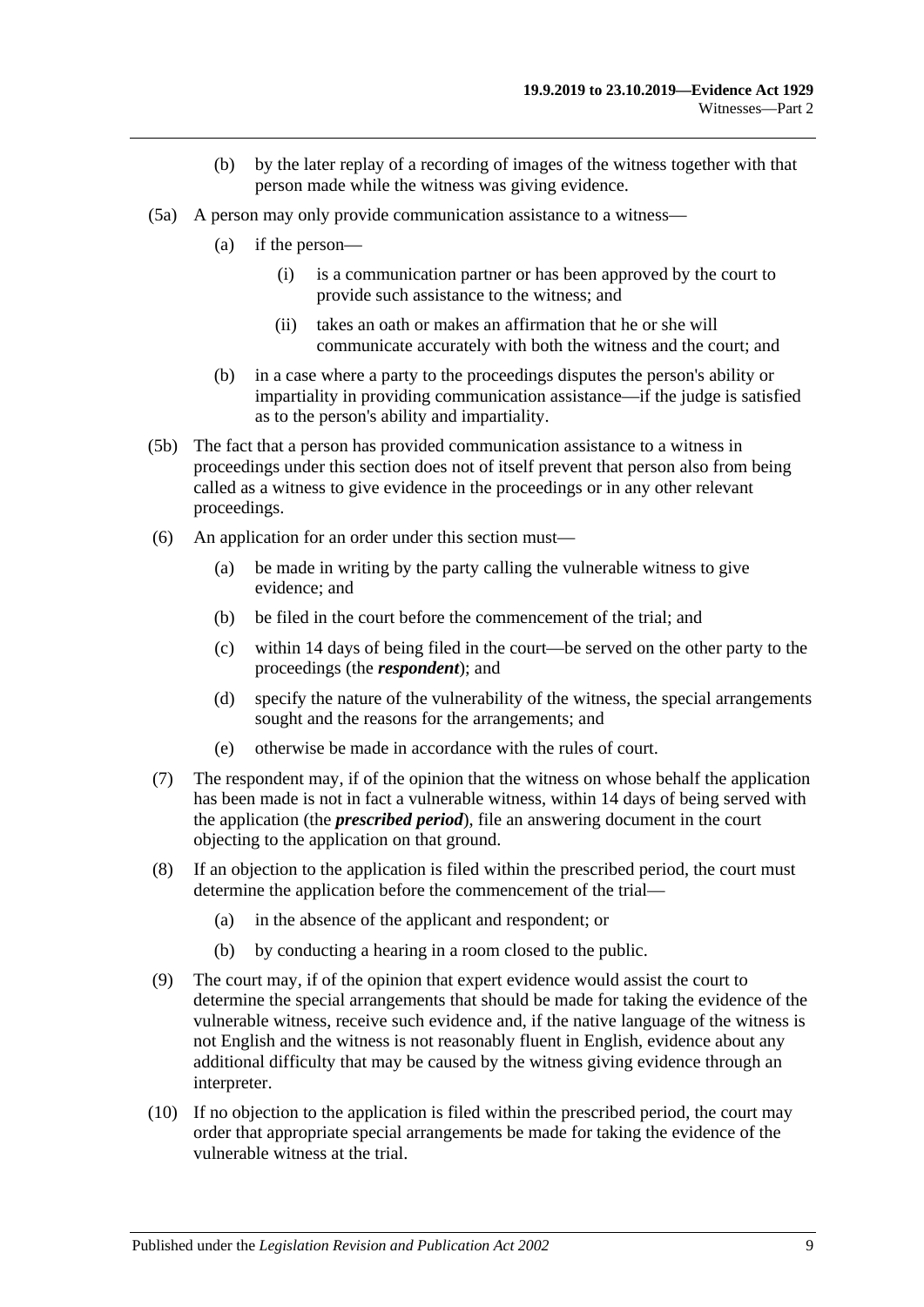#### (11) The court—

- (a) may dispense with special arrangements for taking the evidence of a vulnerable witness in criminal proceedings if—
	- (i) the witness is an adult; and
	- (ii) the court is satisfied that—
		- (A) the facilities necessary for the special arrangements are not readily available to the court; and
		- (B) taking into account the following matters, it is not reasonably practicable to make the facilities available:
			- the cost, inconvenience and delay involved in procuring the necessary facilities or in adjourning to some other place where the necessary facilities are available;
			- the urgency of the proceedings; and
- (b) must give reasons for its decision.
- (12) If, in a criminal trial, a court makes special arrangements for taking the evidence of a vulnerable witness, the judge must warn the jury not to draw from that fact any inference adverse to the defendant, and not to allow the special arrangements to influence the weight to be given to the evidence.
- (13) An order under this section may be made, varied or revoked on the court's own initiative, or on the application of a party to the proceedings.

#### <span id="page-19-0"></span>**13B—Cross-examination of certain witnesses**

- (1) A defendant is not to be permitted to cross-examine a witness who is the alleged victim of an offence to which this section applies—
	- (a) in a criminal trial (whether or not related to the offence) unless the cross-examination is by counsel;
	- (b) in civil proceedings relating to the offence unless—
		- (i) the cross-examination is by counsel; or
		- (ii) if the defendant is not legally represented in the proceedings—to be undertaken—
			- (A) by the defendant submitting to the judge, in the manner required by the judge, the questions the defendant proposes the witness be asked in cross-examination and the judge (or the judge's delegate) asking the witness those of the questions submitted that are determined by the judge to be allowable in cross-examination; or
			- (B) as otherwise directed by the judge.
- (3) If a defendant is not legally represented in a criminal trial that will involve the taking of evidence from any such witness, the court must ensure that the defendant—
	- (a) has been warned of the limitation on the right of cross-examination imposed by this section; and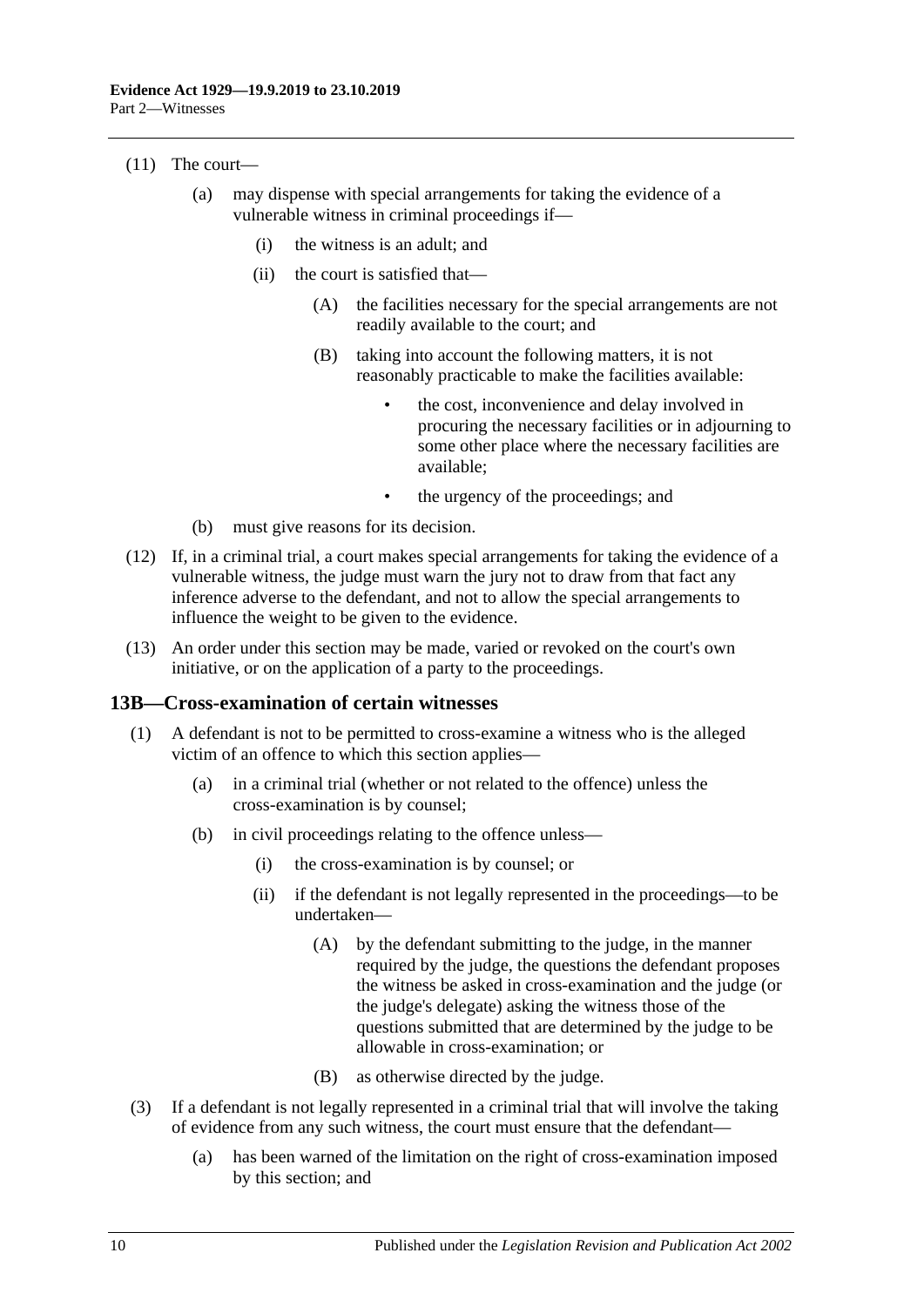- (b) has been informed—
	- (i) that he or she may be entitled to legal assistance under the *[Legal](http://www.legislation.sa.gov.au/index.aspx?action=legref&type=act&legtitle=Legal%20Services%20Commission%20Act%201977)  [Services Commission Act](http://www.legislation.sa.gov.au/index.aspx?action=legref&type=act&legtitle=Legal%20Services%20Commission%20Act%201977) 1977*;
	- (ii) in any case—of his or her rights under the *[Criminal Law \(Legal](http://www.legislation.sa.gov.au/index.aspx?action=legref&type=act&legtitle=Criminal%20Law%20(Legal%20Representation)%20Act%202001)  [Representation\) Act](http://www.legislation.sa.gov.au/index.aspx?action=legref&type=act&legtitle=Criminal%20Law%20(Legal%20Representation)%20Act%202001) 2001* to obtain the assistance of counsel for the purpose of cross-examining the witness; and
- (c) has had a reasonable opportunity to obtain the assistance of counsel before the evidence is taken.
- (4) If, in a criminal trial, an unrepresented defendant obtains the assistance of counsel for the purpose of cross-examining such a witness, the judge must—
	- (a) explain to the jury the limitation imposed by this section on the defendant's right to personally cross-examine the witness; and
	- (b) warn the jury that no adverse inference may be drawn against the defendant from the requirement for the unrepresented defendant to obtain the assistance of counsel to cross-examine the witness.
- (5) In this section—

#### *offence to which this section applies* means—

- (aa) an offence under section 24 of the *[Criminal Law Consolidation Act](http://www.legislation.sa.gov.au/index.aspx?action=legref&type=act&legtitle=Criminal%20Law%20Consolidation%20Act%201935) 1935*; or
- (a) a serious offence against the person; or
- (ab) an aggravated offence under section 20 of the *[Criminal Law Consolidation](http://www.legislation.sa.gov.au/index.aspx?action=legref&type=act&legtitle=Criminal%20Law%20Consolidation%20Act%201935)  Act [1935](http://www.legislation.sa.gov.au/index.aspx?action=legref&type=act&legtitle=Criminal%20Law%20Consolidation%20Act%201935)*, where the aggravating circumstances of the offence are the circumstances referred to in section 5AA(1)(g) of that Act; or
- (b) an offence of contravening or failing to comply with an intervention order under the *[Intervention Orders \(Prevention of Abuse\) Act](http://www.legislation.sa.gov.au/index.aspx?action=legref&type=act&legtitle=Intervention%20Orders%20(Prevention%20of%20Abuse)%20Act%202009) 2009*; or
- (c) an offence of contravening or failing to comply with a restraining order under the *[Summary Procedure Act](http://www.legislation.sa.gov.au/index.aspx?action=legref&type=act&legtitle=Summary%20Procedure%20Act%201921) 1921*.

## <span id="page-20-0"></span>**13BA—Admissibility of recorded evidence by certain witnesses in certain criminal proceedings**

- <span id="page-20-1"></span>(1) Subject to this section, the court may, in the trial of a charge of an offence order that the evidence of a witness be admitted in the form of an audio visual record.
- (2) An application for an order under [subsection](#page-20-1) (1) must—
	- (a) be made in writing by the party wishing to have the audio visual record of the evidence admitted in the trial; and
	- (b) be filed in the court; and
	- (c) within 14 days of being filed in the court—be served on the other party to the proceedings (the *respondent*); and
	- (d) otherwise be made in accordance with the rules of court.
- <span id="page-20-2"></span>(3) An audio visual record of the evidence of a witness may be admitted under this section if—
	- (a) the recording has been made pursuant to—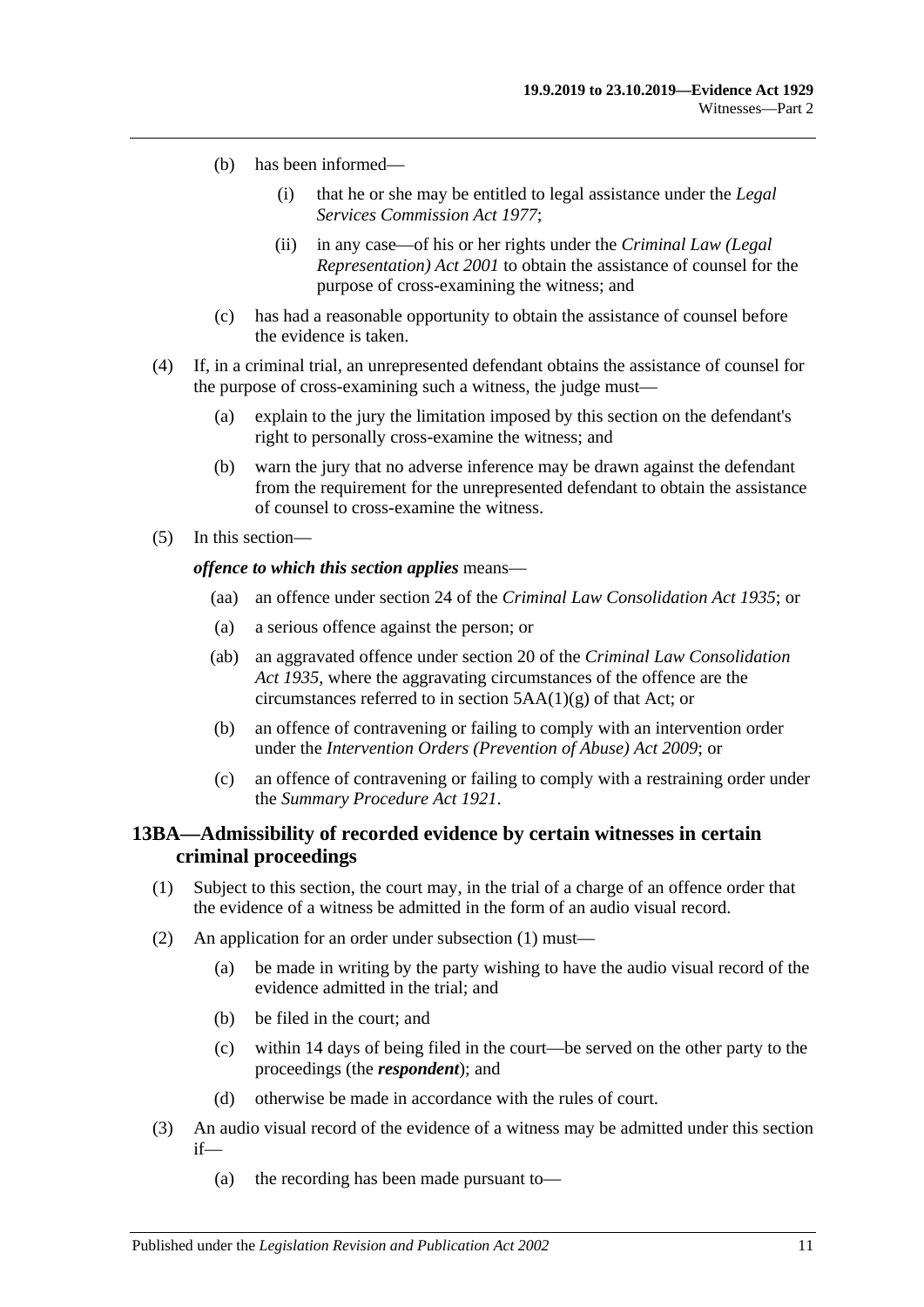- (i) [section](#page-12-0) 12AB; or
- (ii) Part 17 Division 3 of the *[Summary Offences Act](http://www.legislation.sa.gov.au/index.aspx?action=legref&type=act&legtitle=Summary%20Offences%20Act%201953) 1953*; and
- (b) the court is satisfied as to the witness's capacity to give sworn or unsworn evidence at the time the recording was made; and
- (c) the court is satisfied that the respondent has been given a reasonable opportunity to view the recording; and
- (d) during the course of the trial, the witness is available, if required, for further examination, cross-examination or re-examination.
- <span id="page-21-1"></span>(4) The court's discretion to exclude evidence is not affected by [subsection](#page-20-2) (3) and the court may—
	- (a) rule as inadmissible the whole or any part of the recording; or
	- (b) before admitting the recording, order that it be edited so as to exclude evidence that is inadmissible for any reason.
- (5) Despite [subsection](#page-21-1)  $(3)(d)$ , the witness cannot be further examined, cross-examined or re-examined on the evidence admitted in the trial without the permission of the court which may only be given, on application by a party to the proceedings—
	- (a) if the court is satisfied that a party to the proceedings has, since the making of the audio visual record, become aware of a matter of which the party could not reasonably have been aware at the time the record was made; or
	- (b) if the witness gives evidence in the trial apart from or in addition to evidence admitted under this section in the form of an audio visual record and the court is satisfied that it is in the interests of justice that the witness be further examined, cross-examined or re-examined; or
	- (c) if the court is satisfied that it is otherwise in the interests of justice to permit the witness to be further examined, cross-examined or re-examined.
- (6) If a court admits evidence in the form of an audio visual record under this section, the judge must—
	- (a) explain to the jury that the law allows the court to admit evidence in this form; and
	- (b) warn the jury—
		- (i) not to draw from the admission of evidence in that form any inference adverse to the defendant; and
		- (ii) not to allow the admission of evidence in that form to influence the weight to be given to the evidence.

#### <span id="page-21-0"></span>**13BB—Admissibility of recorded evidence in domestic violence proceedings**

- (1) This section applies in addition to [section](#page-20-0) 13BA and any other law allowing evidence to be admitted in the form of a recording.
- <span id="page-21-2"></span>(2) In proceedings for a domestic violence offence, the evidence of a complainant may be admitted in the form of a recording made by a police officer—
	- $(a)$  if—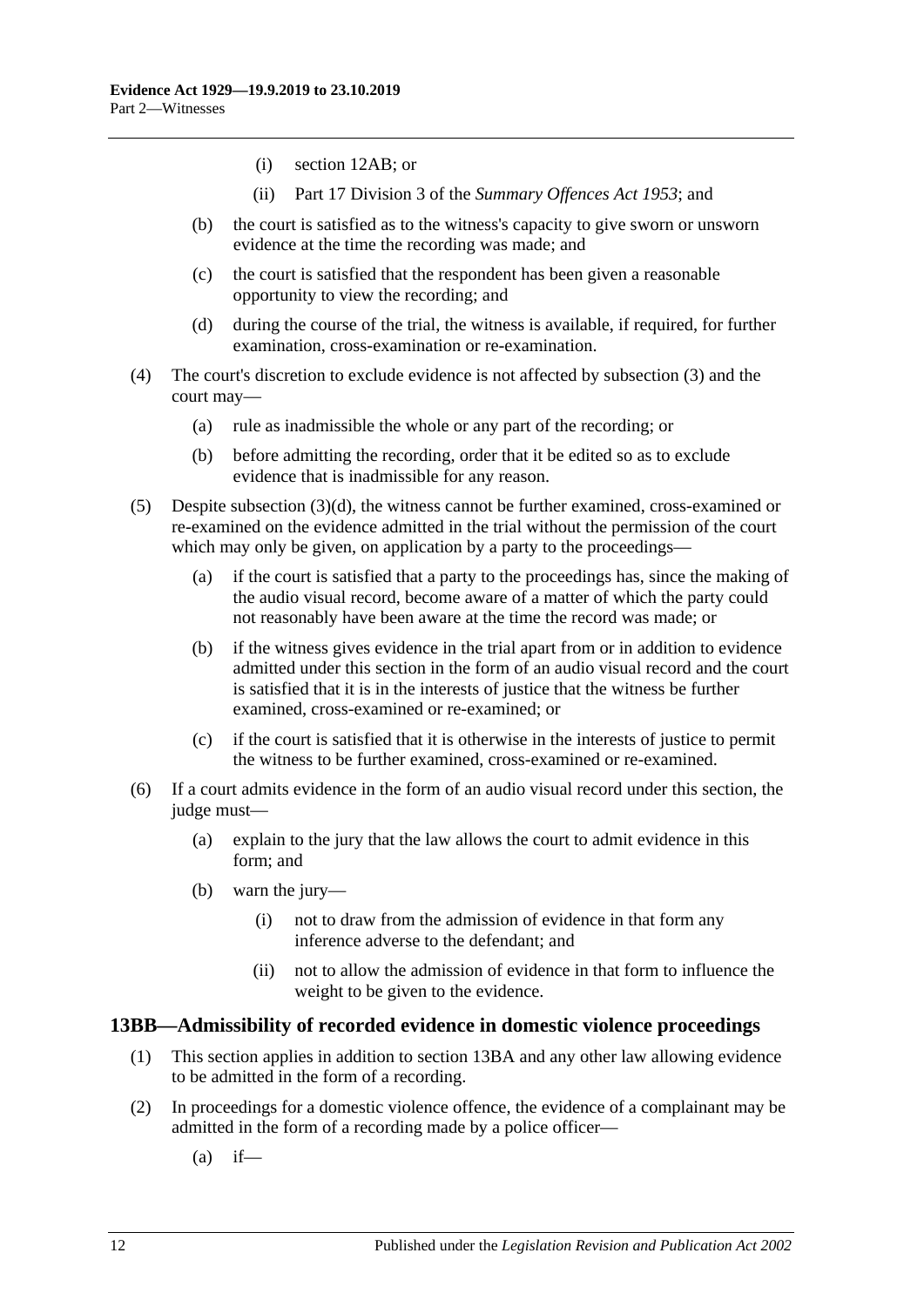- (i) the evidence is in the form of a prescribed recording; and
- (ii) the court is satisfied as to the complainant's capacity to give sworn or unsworn evidence at the time the recording was made; and
- (iii) the court is satisfied that the defendant has been given a reasonable opportunity to listen to or view the recording; and
- (iv) during the course of the trial, the complainant is available, if required, for further examination, cross-examination or re-examination; or
- <span id="page-22-0"></span>(b) if the court is satisfied that the interests of justice require the admission of the evidence (whether or not any of the requirements specified in [paragraph](#page-21-2) (a) are satisfied).
- (3) The court's discretion to exclude evidence is not affected by this section and the court may—
	- (a) rule as inadmissible the whole or any part of the recording; or
	- (b) before admitting the recording, order that it be edited so as to exclude evidence that is inadmissible for any reason.
- <span id="page-22-3"></span>(4) Despite [subsection](#page-22-0)  $(2)(a)(iv)$  but subject to [subsections](#page-22-1) (5) and [\(6\),](#page-22-2) the complainant cannot be further examined, cross-examined or re-examined on the evidence admitted in the trial without the permission of the court which may only be given, on application by a party to the proceedings, if—
	- (a) the court is satisfied that a party to the proceedings has, since the making of the recording, become aware of a matter of which the party could not reasonably have been aware at the time the recording was made; or
	- (b) the complainant gives evidence in the trial apart from, or in addition to, evidence admitted under this section in the form of a recording and the court is satisfied that it is in the interests of justice that the complainant be further examined, cross-examined or re-examined; or
	- (c) the court is satisfied that it is otherwise in the interests of justice to permit the complainant to be further examined, cross-examined or re-examined.
- <span id="page-22-4"></span><span id="page-22-1"></span>(5) The prosecution may, with the permission of the court and in accordance with any directions of the court, question the complainant about—
	- (a) evidence given by the complainant that is unfavourable to the prosecution case; or
	- (b) a matter of which the complainant may reasonably be supposed to have knowledge and about which it appears to the court the complainant is not, in examination-in-chief, making a genuine attempt to give evidence; or
	- (c) whether the complainant has, at any time, made a prior inconsistent statement,

<span id="page-22-5"></span>(and, for the avoidance of doubt, the requirements of [subsection](#page-22-3)  $(4)(a)$ ,  $(b)$  and  $(c)$  do not apply to the giving of permission under this subsection).

<span id="page-22-2"></span>(6) Questioning under [subsection](#page-22-1) (5) must be conducted as if it were (and is, for the purposes of this Act other than provisions relating to re-examination, taken to be) cross-examination.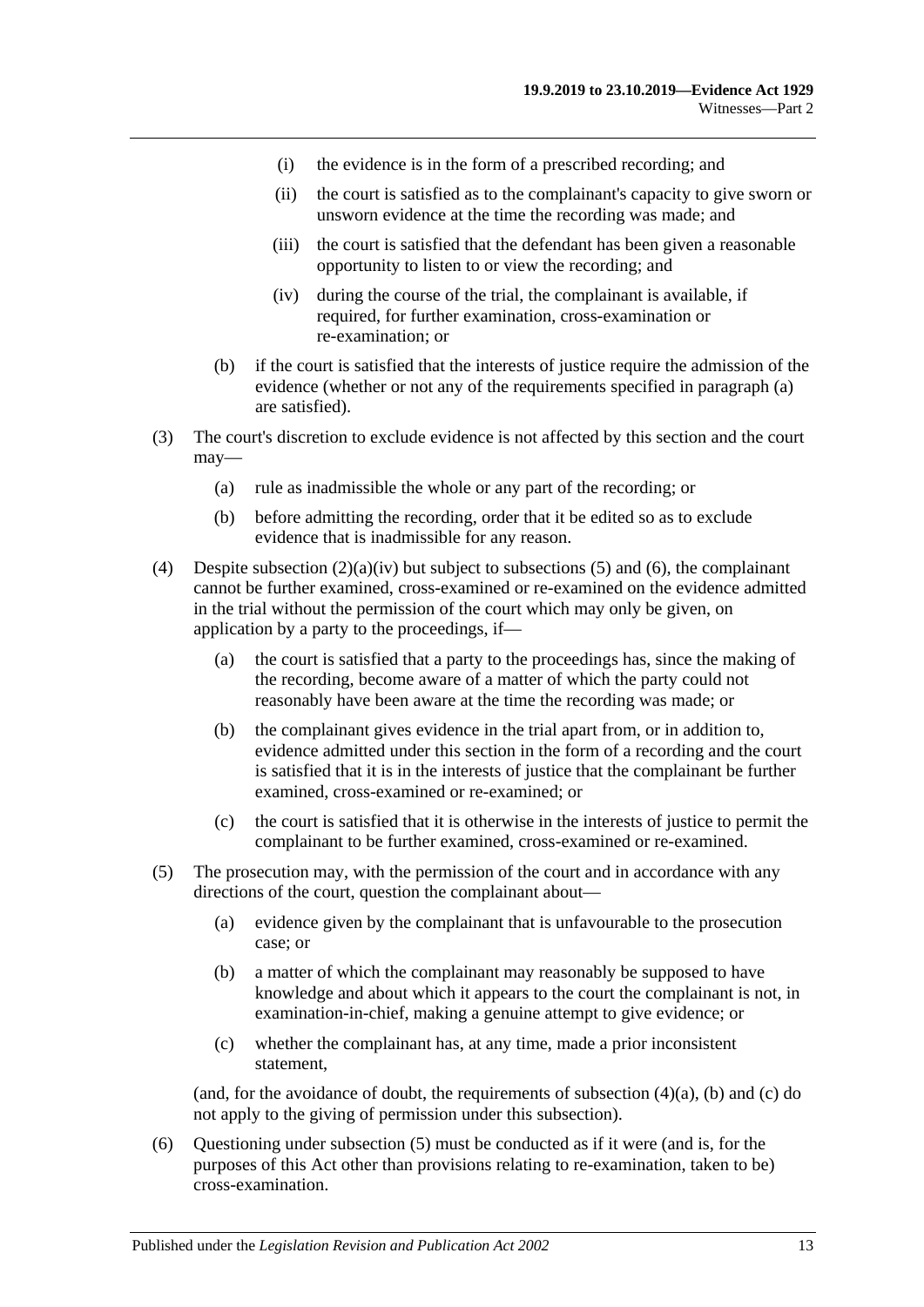- (7) [Subsections](#page-22-1) (5) and [\(6\)](#page-22-2) apply in addition to [section](#page-31-1) 27.
- (8) If a court admits evidence in the form of a recording under this section, the judge must—
	- (a) explain to the jury that the law allows the court to admit evidence in this form; and
	- (b) warn the jury—
		- (i) not to draw from the admission of evidence in that form any inference adverse to the defendant; and
		- (ii) not to allow the admission of evidence in that form to influence the weight to be given to the evidence.
- (9) Without limiting [section](#page-94-1) 73, the regulations may—
	- (a) prescribe additional requirements in relation to recordings under this section; and
	- (b) require that additional material be provided to the court with a recording in certain circumstances (such as a transcript or translation); and
	- (c) prescribe requirements in relation to access to, or service of, recordings and other material; and
	- (d) prescribe requirements in relation to custody of recordings; and
	- (e) impose restrictions on copying or distribution of recordings.
- (10) In this section—

*complainant*, in proceedings for a domestic violence offence, means the person against whom the domestic violence offence is alleged to have been committed, but does not include a person who—

- (a) is under 16 years of age; or
- (b) is cognitively impaired;

*domestic violence offence* means any offence involving domestic abuse (within the meaning of the *[Intervention Orders \(Prevention of Abuse\) Act](http://www.legislation.sa.gov.au/index.aspx?action=legref&type=act&legtitle=Intervention%20Orders%20(Prevention%20of%20Abuse)%20Act%202009) 2009*);

*informed consent* means consent given in accordance with requirements prescribed by the regulations;

*prescribed recording* means a recording made by a police officer of a representation made by a complainant when the complainant was questioned by a police officer in connection with the investigation of the commission of a domestic violence offence where—

- (a) the questioning occurred as soon as practicable after the commission of the offence; and
- (b) the recording was made with the informed consent of the complainant; and
- (c) the recording contains the following statements by the complainant:
	- (i) a statement as to the complainant's age;
	- (ii) a statement as to the truth of the representation;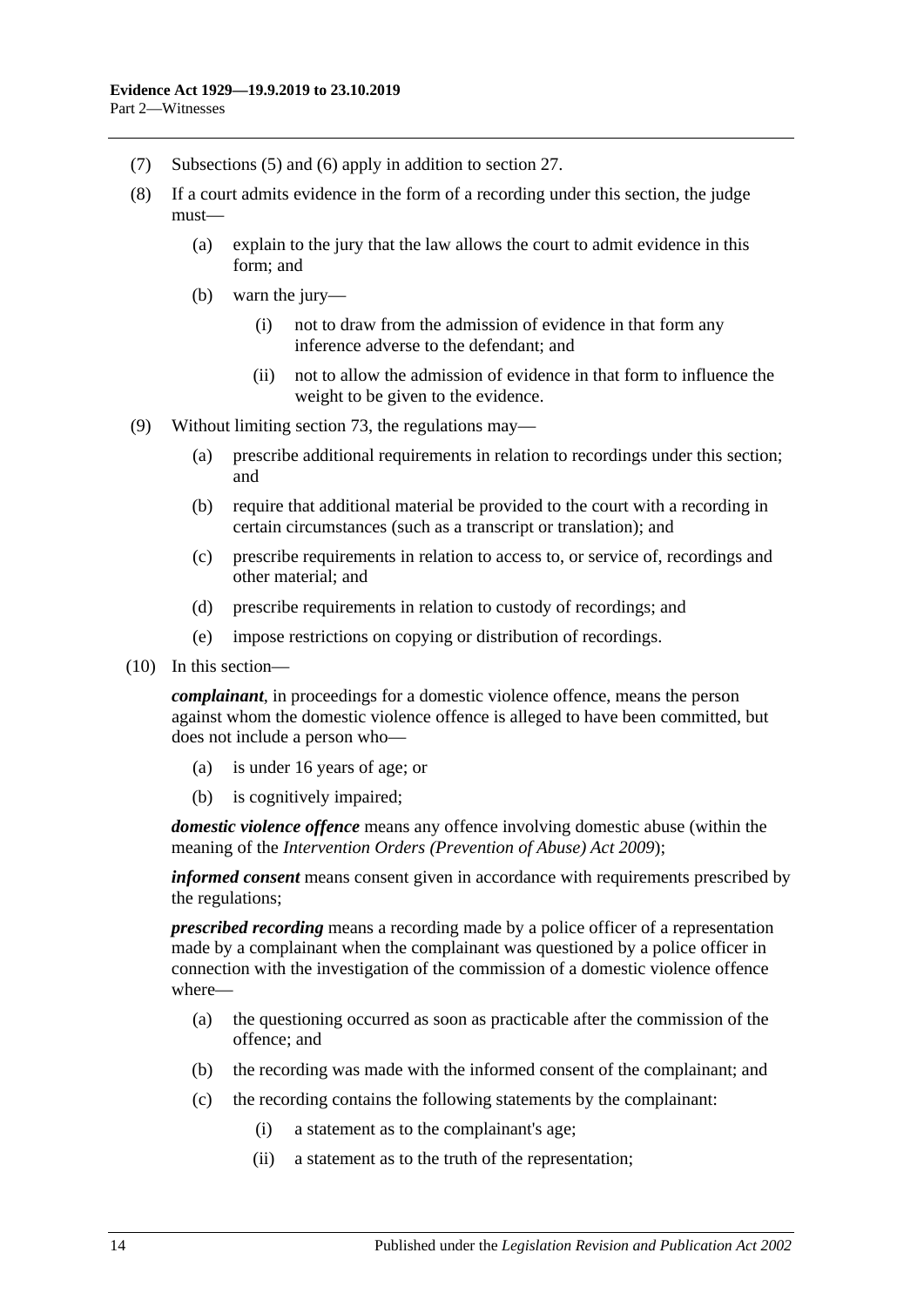(iii) any other matter required by the regulations or by rules of court;

*recording* means an audio record or an audio visual record.

## <span id="page-24-0"></span>**13C—Court's power to make audio visual record of evidence of vulnerable witnesses in criminal proceedings**

- (1) If a vulnerable witness is to give evidence in criminal proceedings, the following provisions apply:
	- (a) in the case of a vulnerable witness who is a child of or under the age of 16 years and who is the alleged victim of a sexual offence—the court must order that an audio visual record be made of the witness's evidence before the court (unless an order has already been made in respect of the witness's evidence under section  $12AB(2)(a)$  or  $13A(2)(b)$ ;
	- (b) in the case of any other vulnerable witness—the court may, on application by the prosecution, order that an audio visual record be made of the witness's evidence before the court if—
		- (i) the facilities necessary for making an audio visual record of the evidence are readily available to the court; and
		- (ii) it is otherwise practicable to make such a record.
- (2) Subject to [subsection](#page-24-2) (3), an audio visual record of evidence (whether made by order under this section, section  $12AB(2)(a)$  or  $13A(2)(b)$  is to be kept in the custody of the court.
- (2a) Rules of court may be made regulating access to, and responsibility for, an audio visual record in the custody of the court.
- <span id="page-24-2"></span>(3) The court (or a superior court) may authorise a person to take custody of the audio visual record of evidence, or to have some other form of access to it, if satisfied that the custody or access is reasonably necessary for the purposes of related proceedings that have been commenced or are in contemplation.
- (4) Despite any other law, access to an audio visual record of evidence is not to be allowed except as provided by this section.

#### <span id="page-24-1"></span>**13D—Court's power to admit evidence taken in earlier proceedings**

- (1) If, on application by a party to civil or criminal proceedings before a court, the court is satisfied that—
	- (a) evidence given by a witness in earlier criminal proceedings is relevant to the proceedings before the court; and
	- (b) the witness—
		- (i) has died; or
		- (ii) has become too ill or infirm to give evidence; or
		- (iii) has not, after diligent search, been found; or
		- (iv) is a vulnerable witness,

the court in the later proceedings has a discretion to admit an official record of the evidence.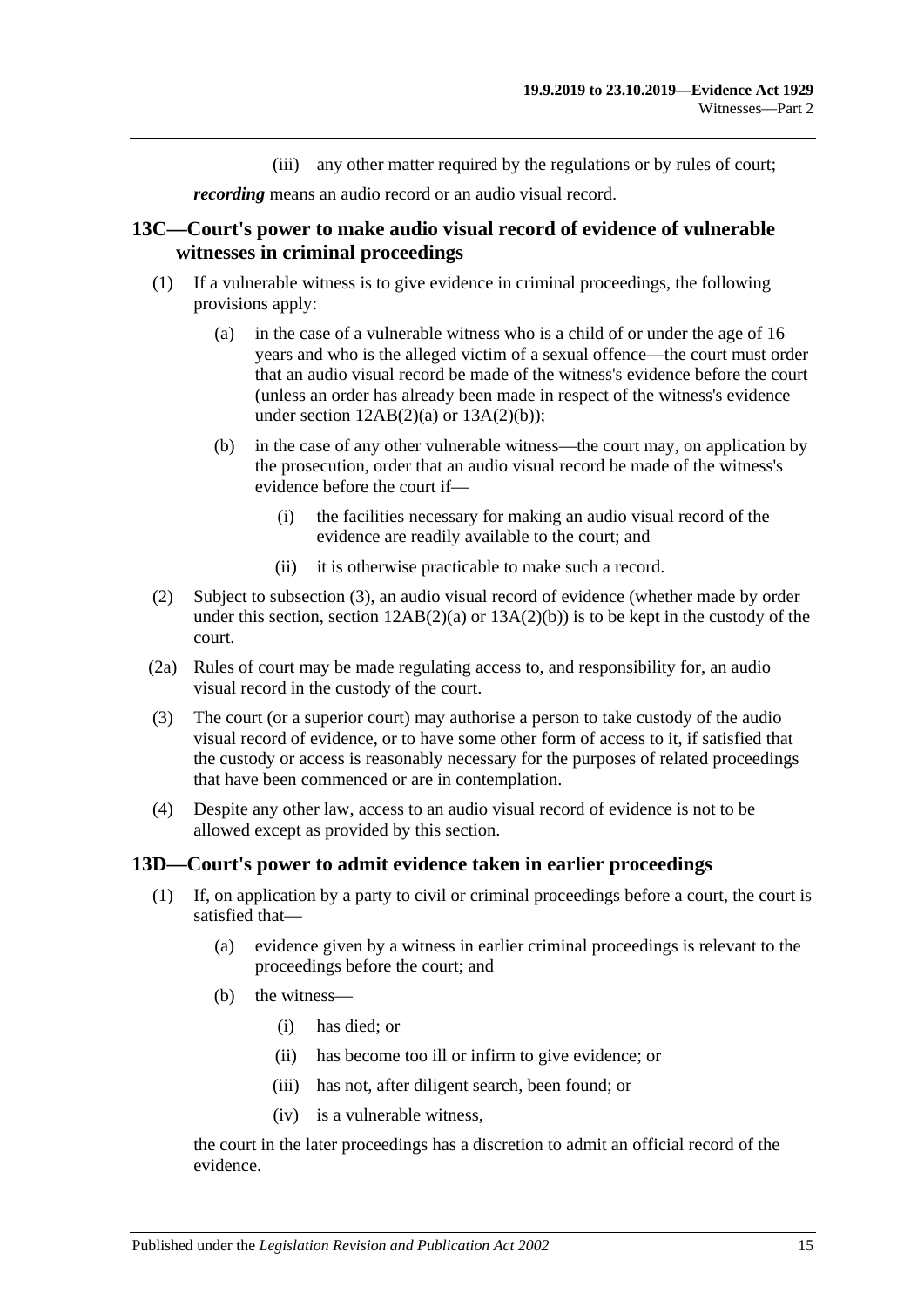- (2) An *official record* of evidence is a record made at the direction or with the approval of the court before which the evidence was taken and, if an audio or audio visual record of the evidence was taken at the direction or with the approval of the court, in addition to a written transcript, the official record of evidence includes the audio or audio visual record.
- (3) Before the court admits an official record into evidence in proceedings under this section, the record must be edited—
	- (a) as agreed between the parties to those proceedings so as to exclude material that is not relevant to those proceedings; and
	- (b) so as to exclude evidence that is inadmissible in those proceedings for any other reason.
- (4) If the court admits an official record into evidence under this section, it may relieve the witness, wholly or in part, from an obligation to give evidence in the later proceedings.

## <span id="page-25-0"></span>**14—Entitlement of a witness to be assisted by an interpreter**

- (1) Where—
	- (a) the native language of a witness who is to give oral evidence in any proceedings is not English; and
	- (b) the witness is not reasonably fluent in English,

the witness is entitled to give that evidence through an interpreter.

- (1a) A person may only act as an interpreter—
	- (a) if the person takes an oath or makes an affirmation to interpret accurately; and
	- (b) in a case where a party to the proceeding disputes the person's ability or impartiality as an interpreter, if the judge is satisfied as to the person's ability and impartiality.
- (2) An affidavit or other written deposition in a language other than English shall be received in evidence in the same circumstances as an affidavit or other written deposition in English if it has annexed to it—
	- (a) a translation of its contents into English; and
	- (b) an affidavit by the translator to the effect that the translation accurately reproduces in English the contents of the original.

## <span id="page-25-1"></span>**14A—Entitlement of witness to be given communication assistance in certain circumstances**

- (1) Subject to this section, if—
	- (a) a witness in proceedings is a person with complex communication needs; and
	- (b) assistance of a kind to meet the needs of the witness with understanding and communicating with the court during proceedings is readily available and it is otherwise practicable to make the assistance available,

the court may, on application under this section or on its own initiative, order that the evidence be given by the witness using assistance of a kind specified in the order (*communication assistance*).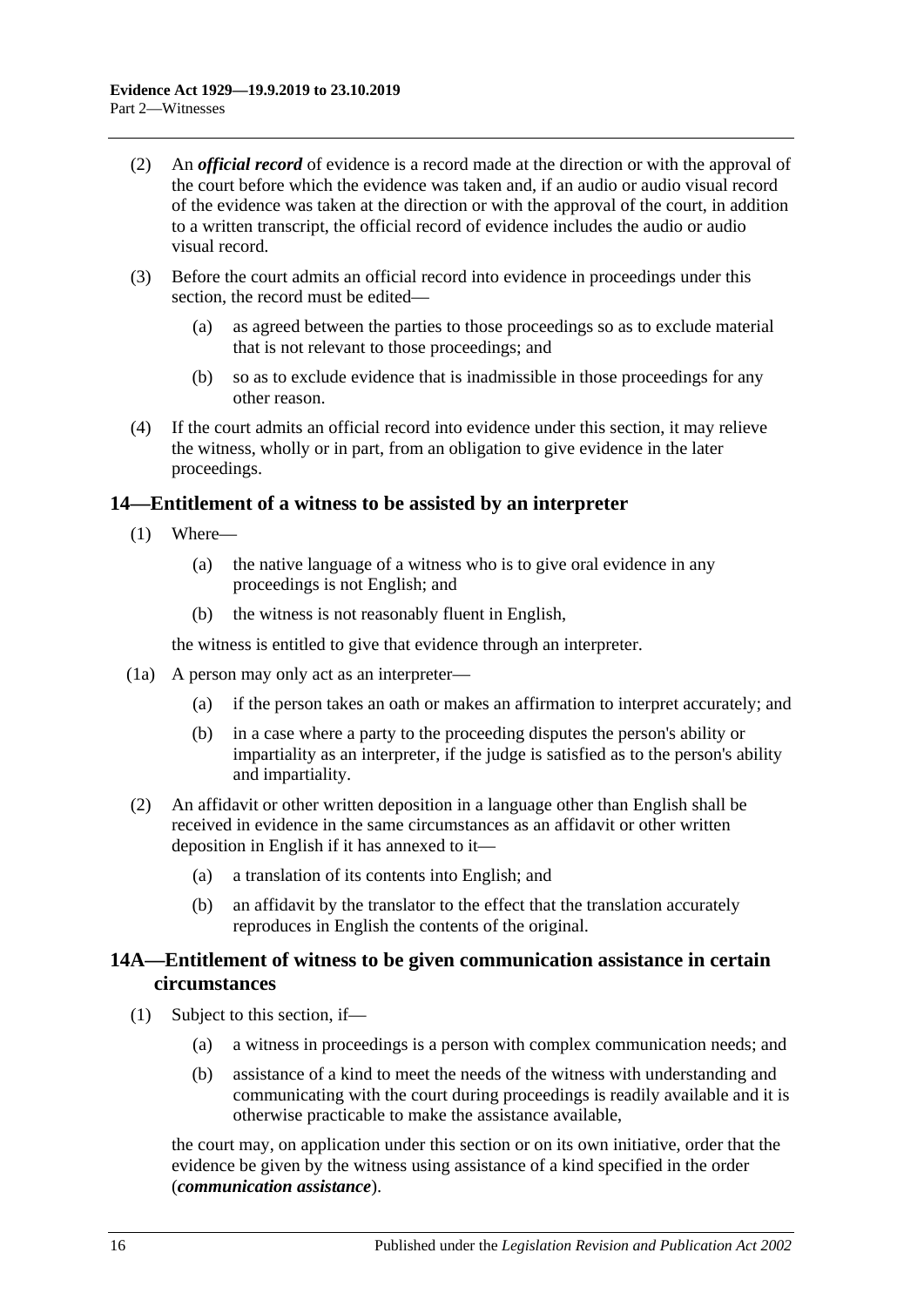- (2) An order under this section need not be made in respect of a witness if the court is satisfied that the witness is able to understand and communicate with the court during the proceedings, including the ability to answer questions put orally and respond to them.
- (3) Without limiting the kind of order that may be made under this section, the court may make 1 or more of the following orders:
	- (a) an order that the witness be accompanied by a communication partner;
	- (b) an order that the witness use a device or device of a kind, approved by the court, for the purpose of facilitating the taking of evidence from the witness;
	- (c) an order that the evidence be taken in some other particular way (to be specified by the court) that will, in the court's opinion, facilitate the taking of evidence from the witness.
- (4) A person may only provide communication assistance to a witness—
	- (a) if the person—
		- (i) is a communication partner or has been approved by the court to provide such assistance to the witness; and
		- (ii) takes an oath or makes an affirmation that he or she will communicate accurately with both the witness and the court; and
	- (b) in a case where a party to the proceeding disputes the person's ability or impartiality in providing communication assistance—if the judge is satisfied as to the person's ability and impartiality.

## <span id="page-26-0"></span>**15—Witness not disqualified by interest or crime**

No person shall be excluded from giving evidence on the ground—

- (a) that he has or may have an interest in the matter in question or in the event of the proceeding, or
- (b) that he has previously been convicted of any crime or offence.

## <span id="page-26-1"></span>**16—Parties, their wives and husbands competent and compellable in civil proceedings**

In any proceeding not being a criminal proceeding the parties thereto and the persons on whose behalf such proceeding is brought or defended, and the husbands and wives of such parties or persons respectively, shall, subject to the provisions of this Act, be competent and compellable to give evidence on behalf of either or any of the parties to such proceeding.

#### <span id="page-26-2"></span>**18—Accused persons competent to give evidence**

- (1) Every person charged with an offence shall be a competent witness for the defence at every stage of the proceedings, whether the person so charged is charged solely or jointly with any other person: Provided as follows:
	- (a) a person so charged shall not be called as a witness in pursuance of this Act except upon his own application;
	- (b) the failure of any person charged with an offence to give evidence shall not be made the subject of any comment by the prosecution;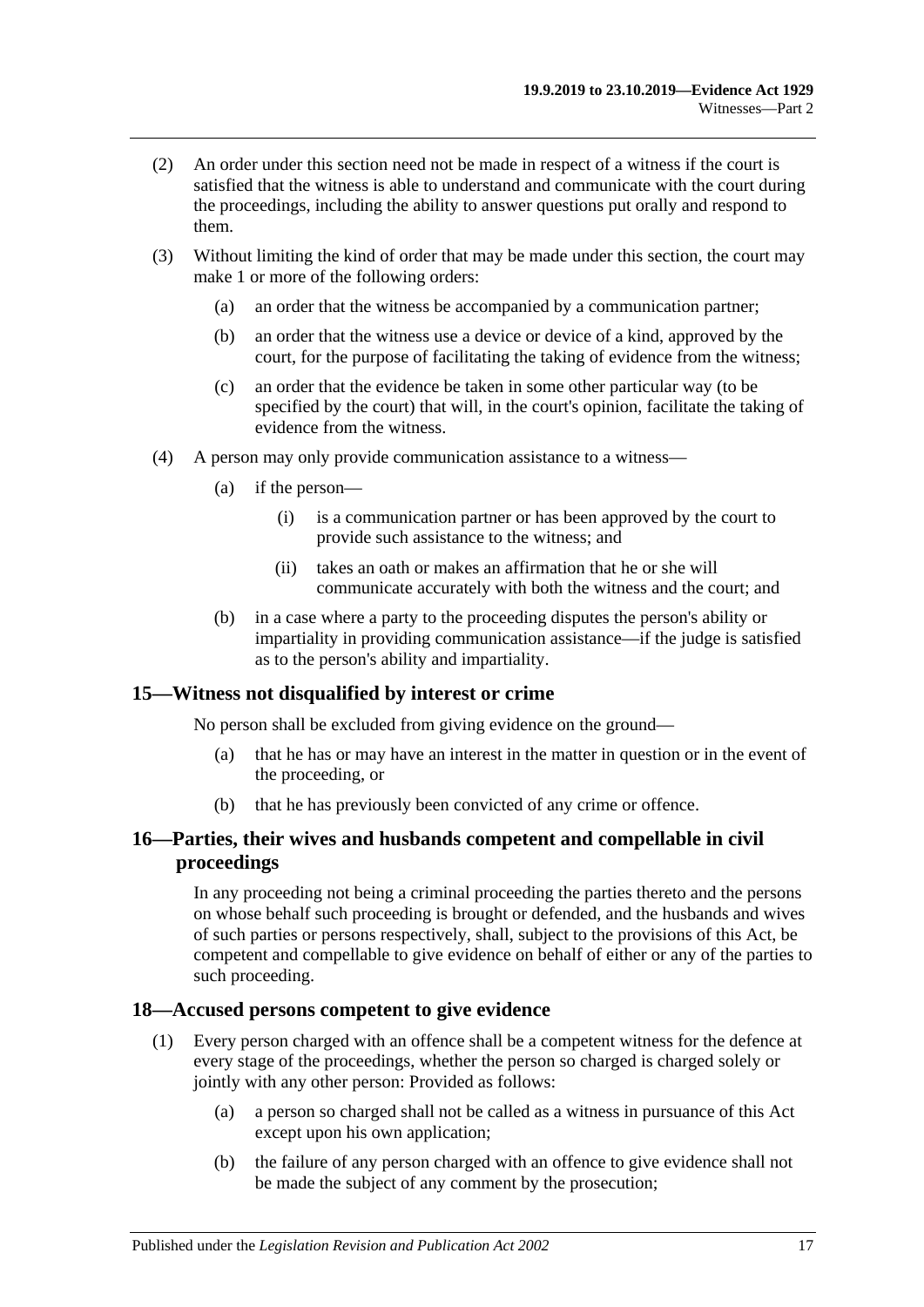- (c) a person charged and being a witness in pursuance of this Act may be asked any question in cross-examination notwithstanding that it would tend to criminate him as to the offence charged;
- <span id="page-27-2"></span>(d) a person charged and called as a witness in pursuance of this Act shall not be asked, and if asked, shall not be required to answer, any question tending to show that he has committed or been convicted of or been charged with any offence other than that wherewith he is then charged, or is of bad character, unless—
	- (i) the evidence to be elicited by the question is admissible as tending to show that he is guilty or not guilty of the offence with which he is charged; or
	- (ii) he has personally or by his advocate asked questions of the witnesses for the prosecution with a view to establish his own good character or has given evidence of his good character; or
	- (iii) he forfeits the protection of this paragraph by virtue of [subsection](#page-27-1) (2); or
	- (iv) he has given evidence against any other person charged with the same offence;
- (e) every person called as a witness in pursuance of this Act shall, unless otherwise ordered by the court, give his evidence from the witness box or other place from which the other witnesses give their evidence;
- (f) nothing herein contained shall affect the provisions of section 110 of the *[Justices Act](http://www.legislation.sa.gov.au/index.aspx?action=legref&type=act&legtitle=Justices%20Act%201921) 1921*.
- <span id="page-27-1"></span>(2) A defendant forfeits the protection of [subsection](#page-27-2)  $(1)(d)$  if—
	- (a) the nature or conduct of the defence is such as to involve imputations on the character of the prosecutor or a witness for the prosecution; and
	- (b) the imputations are not such as would necessarily arise from a proper presentation of the defence.
- (3) Notwithstanding the provisions of [subsection](#page-27-1) (2), a defendant does not forfeit the protection of [subsection](#page-27-2)  $(1)(d)$  by reason of imputations on the character of the prosecutor or a witness for the prosecution arising from evidence of the conduct of the prosecutor or witness—
	- (a) in the events or circumstances on which the charge is based; or
	- (b) in the investigation of those events or circumstances, or in assembling evidence in support of the charge; or
	- (c) in the course of the trial, or proceedings preliminary to the trial.

## <span id="page-27-0"></span>**18A—Abolition of right to make unsworn statement**

A person charged with an offence is not entitled to make at the trial for the offence any unsworn statement of fact in defence of the charge (except in the course of giving unsworn evidence under [section](#page-10-3) 9).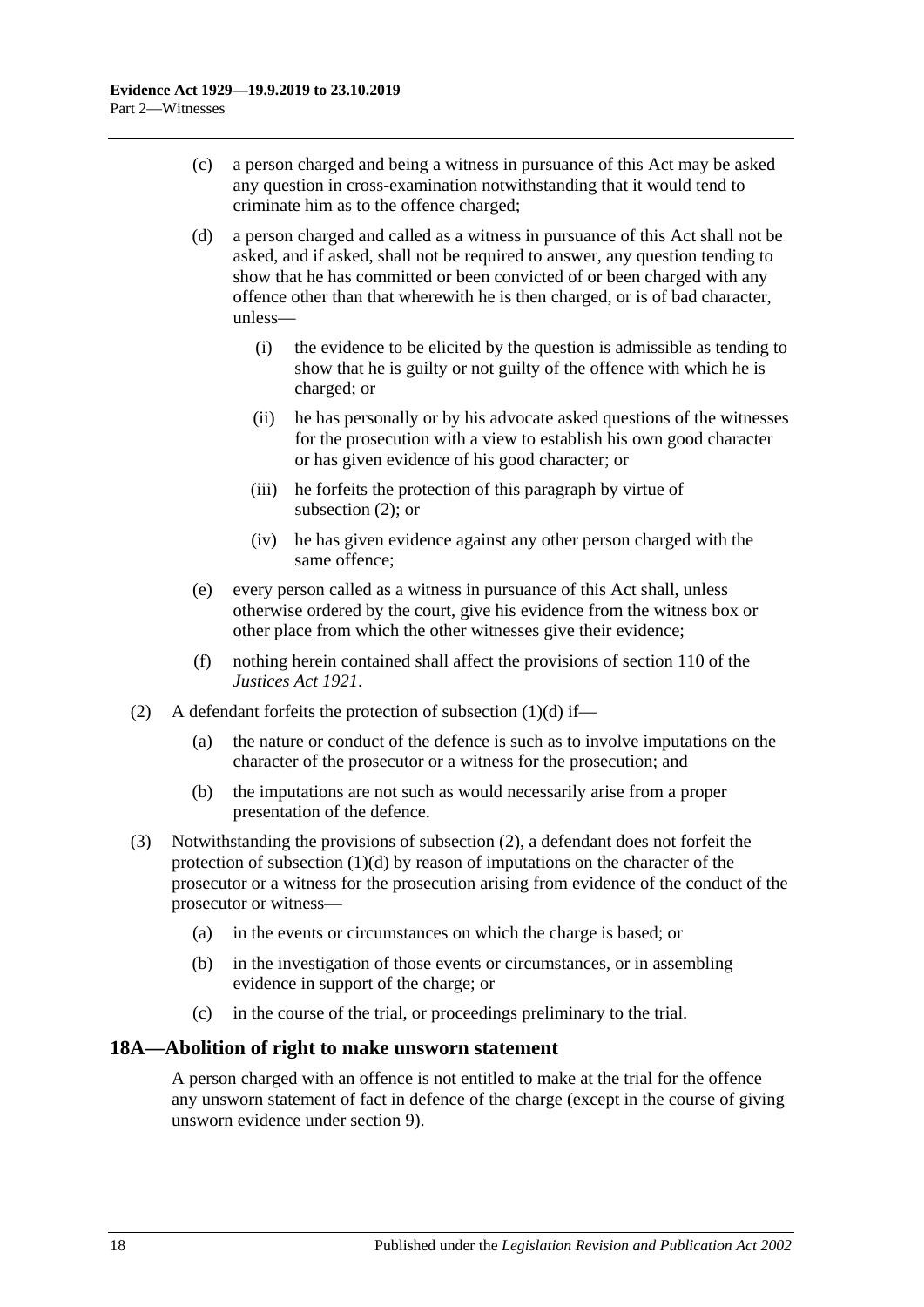## <span id="page-28-0"></span>**21—Competence and compellability of witnesses**

- (1) A close relative of a person charged with an offence is competent and compellable to give evidence for the defence and, subject to this section, is competent and compellable to give evidence for the prosecution.
- <span id="page-28-1"></span>(2) If a person is charged with an offence and a close relative of the accused is required by law (whether by subpoena or other process) to give evidence against the accused in any proceedings related to the charge (including proceedings for the grant, variation or revocation of bail, or an appeal at which fresh evidence is to be taken), the prospective witness may apply to the court for an exemption from the requirement to give evidence against the accused in the proceedings.
- <span id="page-28-2"></span>(3) If, on an application under [subsection](#page-28-1) (2), the court considers that—
	- (a) if the prospective witness were to give evidence, or evidence of a particular kind, against the accused, there would be a substantial risk of—
		- (i) serious harm to the relationship between the prospective witness and the accused; or
		- (ii) serious harm of a material, emotional or psychological nature to the prospective witness; and
	- (b) having regard to the nature and gravity of the alleged offence and the importance to the proceedings of the evidence that the prospective witness is in a position to give, there is insufficient justification for exposing the prospective witness to that risk,

the court may exempt the prospective witness (wholly or in part) from the requirement to give evidence against the accused in the proceedings before the court.

- <span id="page-28-3"></span>(4) A court may, on its own initiative, grant an exemption under [subsection](#page-28-2) (3) where no application has been made under [subsection](#page-28-1) (2) if—
	- (a) the prospective witness who is required by law to give evidence against the accused is a young child or is cognitively impaired; and
	- (b) the court is of the opinion that such an exemption should be granted.
- <span id="page-28-4"></span>(5) Despite [subsection](#page-28-3) (4), in proceedings in which a close relative of an accused person is called as a witness against the accused, the court is not required to make any inquiry about whether the prospective witness—
	- (a) is aware of his or her right to apply for an exemption under this section; or
	- (b) is incapable (whether by reason of age or some other reason) of understanding his or her right to apply for an exemption under this section.
- (6) If a court is constituted of a judge and jury—
	- (a) an application for an exemption under this section must be heard and determined by the judge in the absence of the jury; and
	- (b) the following matters may not be made the subject of a question put to a witness in the presence of the jury or of any comment to the jury by counsel or the judge:
		- (i) whether or not a person applied for an exemption under this section;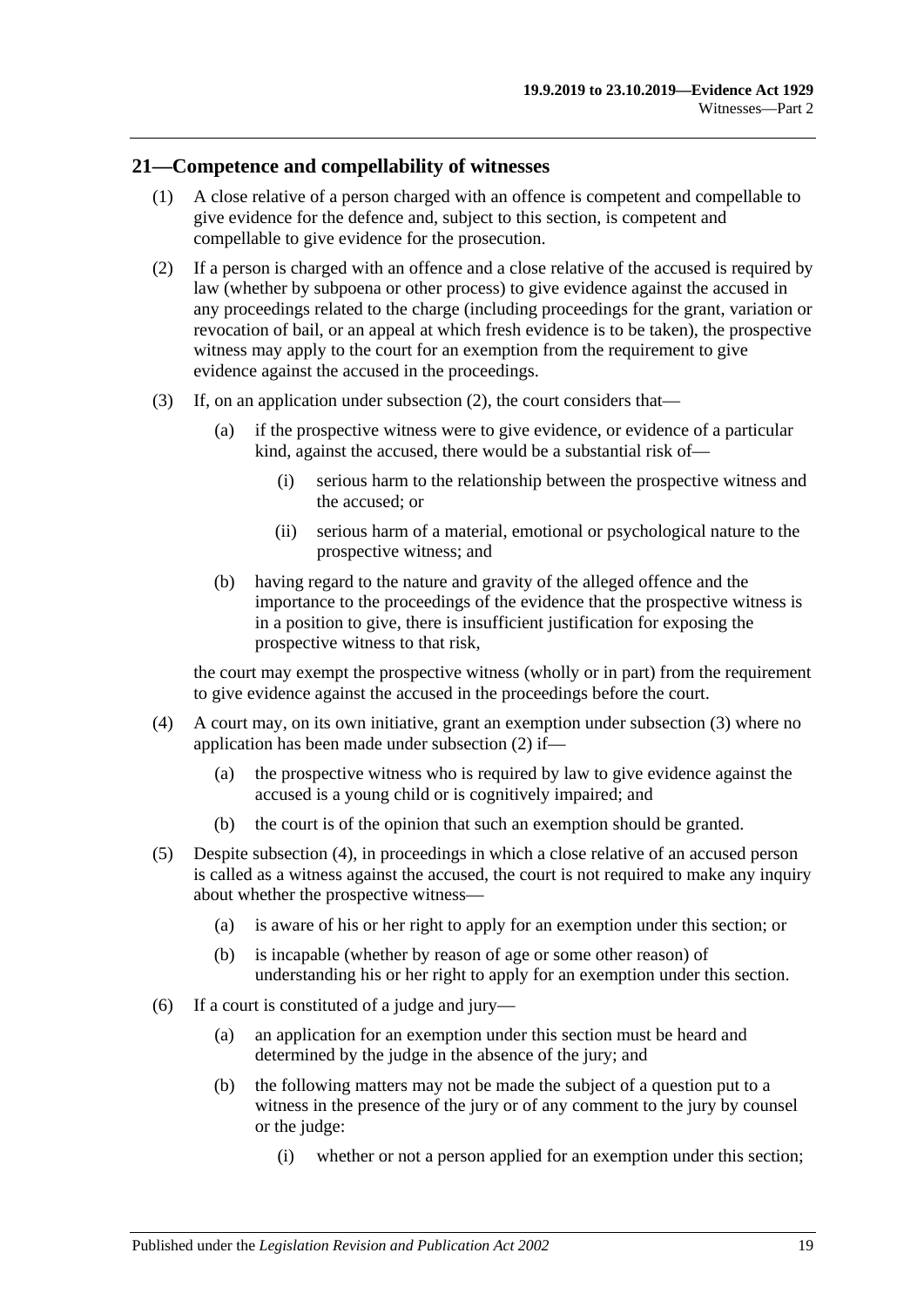- (ii) whether or not the court considered granting an exemption under this section;
- (iii) whether a person has been granted or refused an exemption under this section.
- (7) A decision or order of a court made under this section, or the failure of a court to make an inquiry under [subsection](#page-28-4) (5), does not give rise to a ground of appeal under section 157(1)(a)(i) or (ii) of the *[Criminal Procedure Act](http://www.legislation.sa.gov.au/index.aspx?action=legref&type=act&legtitle=Criminal%20Procedure%20Act%201921) 1921*.
- (8) This section does not operate to make a person who has been charged with an offence compellable to give evidence in proceedings related to that charge.
- (9) In this section—

*close relative* of an accused person means a spouse, domestic partner, parent or child.

## <span id="page-29-0"></span>**22—Certain questions may be disallowed**

In any proceeding in any court, whether civil or criminal, the judge may disallow any questions put in cross-examination of any party or other witness which may appear to him to be vexatious and not relevant to any matter proper to be inquired into in the proceeding.

## <span id="page-29-1"></span>**23—Rules as to relevancy**

In deciding whether a question affecting the credibility of a witness is relevant, or ought to be allowed, the judge shall have regard to the following considerations:

- (a) such questions are proper if they are of such a nature that the truth of the imputation conveyed by them would seriously affect the opinion of the court as to the credibility of the witness on the matter to which he testifies;
- (b) such questions are improper if the imputation which they convey relates to matters so remote in time, or of such a character, that the truth of the imputation would not affect, or would affect only in a slight degree, the opinion of the court as to the credibility of the witness on the matter to which he testifies;
- (c) such questions are improper if there is a great disproportion between the importance of the imputation made against the witness's character and the importance of his evidence.

#### <span id="page-29-2"></span>**24—Disallowance of certain questions in cross-examination**

- (1) If any question put to a witness upon cross-examination relates to a matter not relevant to the proceeding, except in so far as it affects the credit of the witness by injuring his character, it shall be the duty of the court to decide whether or not the witness shall be compelled to answer it, and the court may, if it thinks fit, inform the witness that he is not obliged to answer it.
- (2) In exercising this discretion the court shall have regard to the considerations referred to in [section](#page-29-1) 23.

## <span id="page-29-3"></span>**25—Disallowance of inappropriate questions**

- (1) A question is an *inappropriate question* if—
	- (a) the question is misleading or confusing; or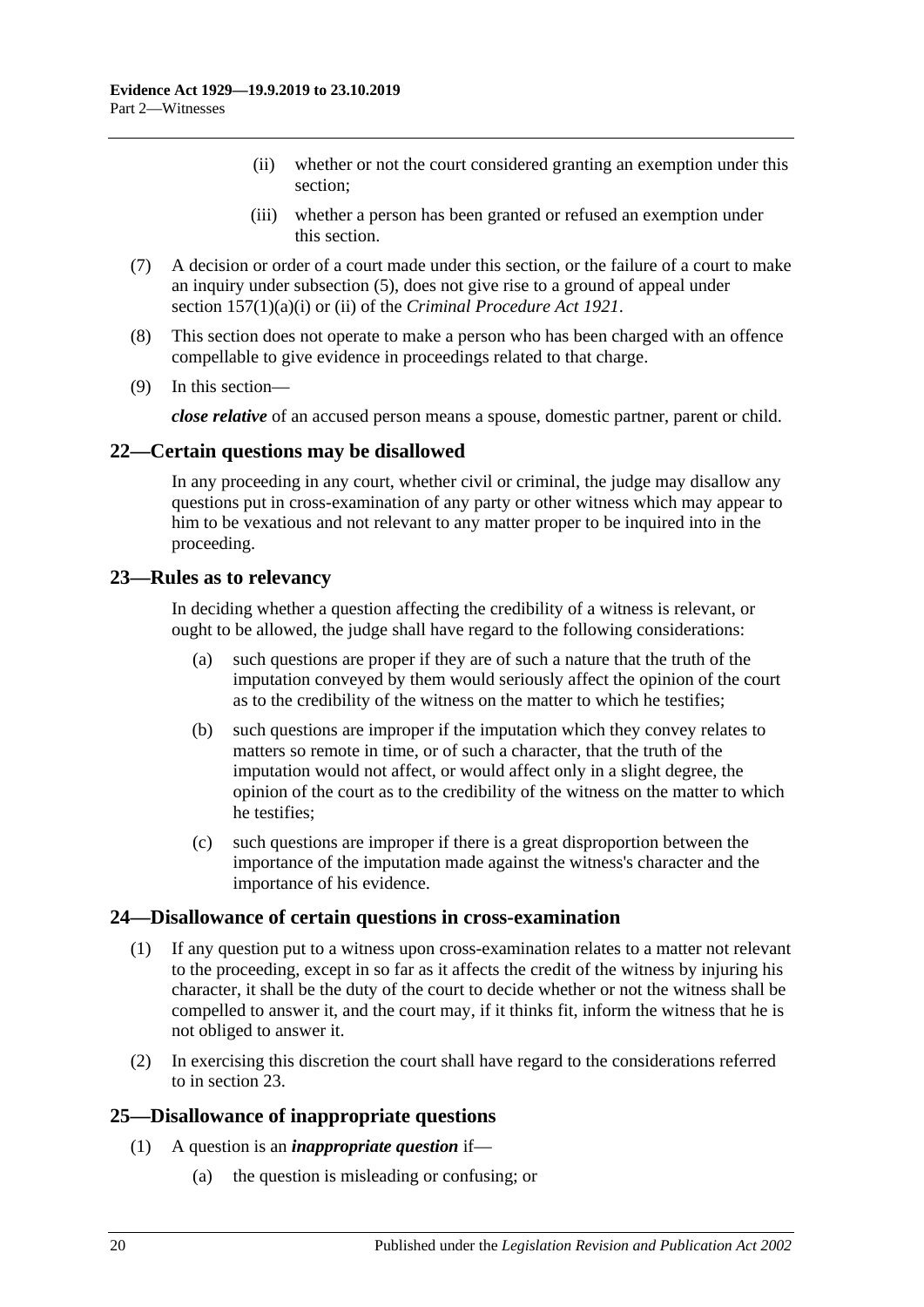- (ab) the question is expressed in language that is unnecessarily complicated; or
- (b) the question is apparently based on a stereotype, including a sexual, racial, ethnic or cultural stereotype or a stereotype based on age or physical or mental disability; or
- (c) the question is unnecessarily repetitive, offensive or oppressive, or is 1 of a series of questions that is unnecessarily repetitive, offensive or oppressive; or
- (d) the question is put in a humiliating, insulting or otherwise inappropriate manner or tone.
- (2) A question is not, however, inappropriate only because—
	- (a) it challenges the truthfulness of the witness, or the consistency or accuracy of statements made by the witness; or
	- (b) it deals with matters the witness would find distasteful or intrudes on the witness's privacy.
- (3) If an inappropriate question is put to a witness in cross-examination, the court must—
	- (a) disallow the question; and
	- (b) inform the witness that the question need not be answered.
- (4) In determining whether a question is inappropriate, the court may take into account—
	- (a) the age, personality and educational level of the witness; and
	- (b) any physical disability or cognitive impairment of the witness; and
	- (c) the witness's ethnic and cultural background; and
	- (d) any other characteristics of the witness that may be relevant; and
	- (e) the context in which the question is put, including—
		- (i) the nature of the proceedings and, if the proceedings are criminal proceedings, the nature of the offence to which they relate; and
		- (ii) the relationship (if any) between the witness and a party to the proceedings; and
	- (f) any other relevant factor.
- (5) The failure to exercise the discretion in relation to a question does not affect the admissibility of any answer given in response to the question.

#### <span id="page-30-0"></span>**25A—Abolition of oath belief rule**

The rule of law or practice known as the oath belief rule that allows a witness in a trial to be questioned and express an opinion about whether the evidence given on oath by another witness in court is credible is abolished.

#### **Note—**

See R v J, SM [2013] SASFC 96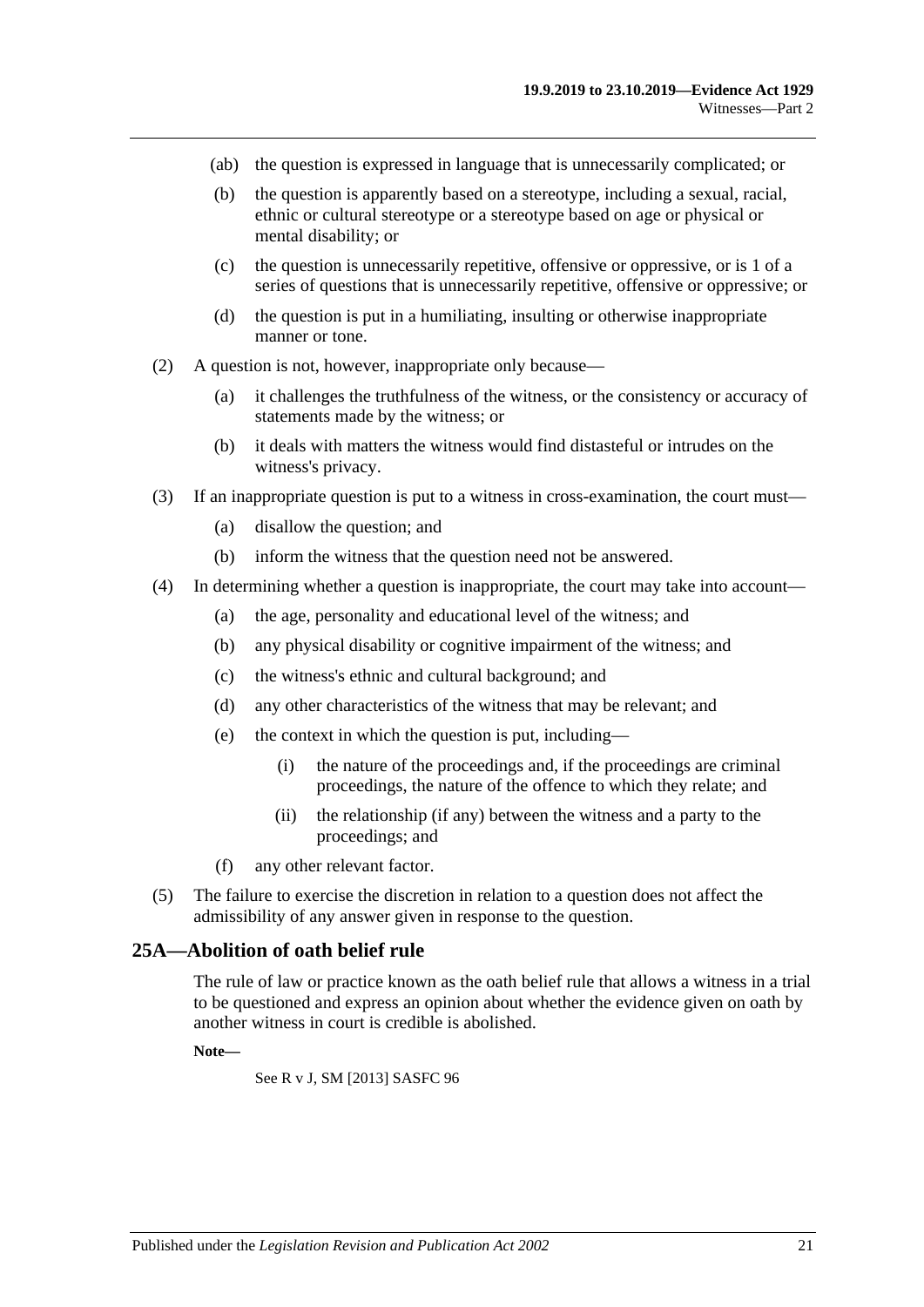## <span id="page-31-0"></span>**26—Proof of previous conviction of witness may be given**

A witness may, subject to any other provisions of this Act, be questioned as to whether he has been convicted of any offence, and upon being so questioned, if he either denies or does not admit the fact, or refuses to answer, it shall be lawful for the cross-examining party to prove such conviction.

#### <span id="page-31-1"></span>**27—How far a party may discredit his or her own witness**

A party producing a witness shall not be allowed to impeach his credit by general evidence of bad character; but if the judge is of opinion that the witness is adverse, the party may—

- (a) contradict the witness by other evidence; or
- (b) with the permission of the judge, prove that the witness has made, at any other time, a statement inconsistent with his present testimony: Provided that, before giving such last-mentioned proof, the circumstances of the supposed statement sufficient to designate the particular occasion, must be mentioned to the witness, and he must be asked whether or not he has made the statement.

## <span id="page-31-2"></span>**28—Proof of contradictory statements of adverse witness**

If any witness, upon cross-examination as to a former statement made by him, relative to the subject matter of the cause, and inconsistent with his present testimony, does not distinctly admit that he has made the statement, proof may be given that he did in fact make it; but before such proof can be given, the circumstances of the supposed statement, sufficient to designate the particular occasion, must be mentioned to the witness, and he must be asked whether or not he has made the statement.

#### <span id="page-31-3"></span>**29—Cross-examination as to previous statements in writing**

A witness may be cross-examined as to previous statements made by him in writing, or reduced into writing, relative to the subject matter of the cause, without the writing being shown to him; but if it is intended to contradict the witness by the writing, his attention must, before such contradictory proof can be given, be called to those parts of the writing which are to be used for the purpose of so contradicting him: Provided always, that the judge, at any time during the trial, may require the production of the writing for his inspection; and may thereupon make such use of it, for the purposes of the trial, as he thinks fit.

## <span id="page-31-4"></span>**29A—Victim or alleged victim who is a witness entitled to be present in court unless court orders otherwise**

- (1) A court in a criminal proceeding may only order a victim, or alleged victim, of the offence who is a witness in the proceeding to leave the courtroom until required to give evidence if the court considers it appropriate to do so, whether to ensure a fair trial or for any other reason.
- (2) Nothing in this section prevents a court from ordering a victim, or alleged victim, who is a witness in the proceeding to leave the courtroom at any time after giving evidence if the court considers it appropriate to do so.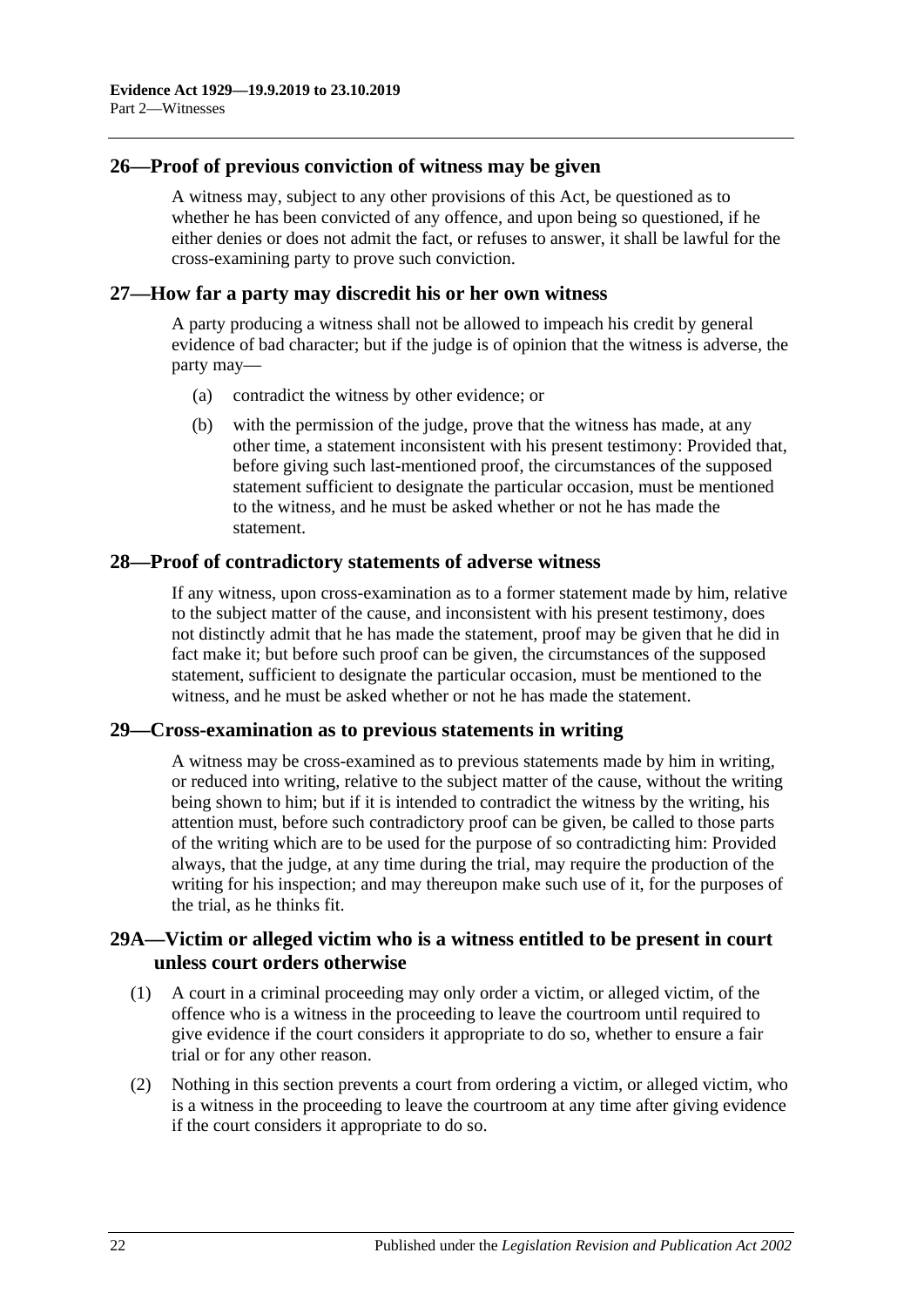## <span id="page-32-0"></span>**Part 3—Miscellaneous rules of evidence**

## <span id="page-32-1"></span>**Division 1—Miscellaneous rules of evidence in general cases**

## <span id="page-32-2"></span>**30—As to comparison of disputed writing**

Comparison of a disputed writing with any writing proved to the satisfaction of the judge to be genuine shall be permitted to be made by witnesses; and such writings, and the evidence of witnesses respecting the same, may be submitted to the court as evidence of the genuineness or otherwise of the writing in dispute.

## <span id="page-32-3"></span>**31—Attesting witness need not be called in certain cases**

It shall not be necessary to prove, by the attesting witness, any instrument to the validity of which attestation is not requisite; and such instrument may be proved by admission or otherwise, as if there had been no attesting witness thereto.

## <span id="page-32-4"></span>**33—Disclosure in action for defamation**

- (1) A person who is required to answer a question, or to disclose or produce a document or thing, in civil proceedings for defamation is not excused from answering the question or disclosing or producing the document or thing on the ground that the answer to the question or the disclosure or production of the document or thing might tend to incriminate the person of an offence.
- (2) However, any answer given to a question, or document or thing disclosed or produced, by a natural person in compliance with the requirement is not admissible in evidence against the person in any other action or proceedings.

## <span id="page-32-5"></span>**34—Admissions by accused persons**

A person may admit on his trial any fact alleged or sought to be proved against him, and such admission shall be sufficient proof of the fact without other evidence: Provided that the admission shall be made by the accused either personally or by his counsel or solicitor in his presence, or, in the case of a body corporate, by its counsel or solicitor.

## <span id="page-32-6"></span>**34A—Proof of commission of offence**

Where a person has been convicted of an offence or found by a court exercising criminal jurisdiction to have committed an offence and the commission of the offence is in issue or relevant to an issue in a civil proceeding, the conviction or finding is evidence of the commission of the offence and admissible in the proceeding against the person or a party claiming through or under the person.

## <span id="page-32-7"></span>**34AB—Identification evidence**

- (1) In a criminal trial, evidence of the identity of a person alleged to have committed an offence is not inadmissible, and is not to be excluded, merely because it was obtained other than by means of an identity parade involving a physical line-up of persons.
- <span id="page-32-8"></span>(2) In a criminal trial, evidence of the identity of a person alleged to have committed an offence obtained by means of an identity parade is to be excluded unless—
	- $(a)$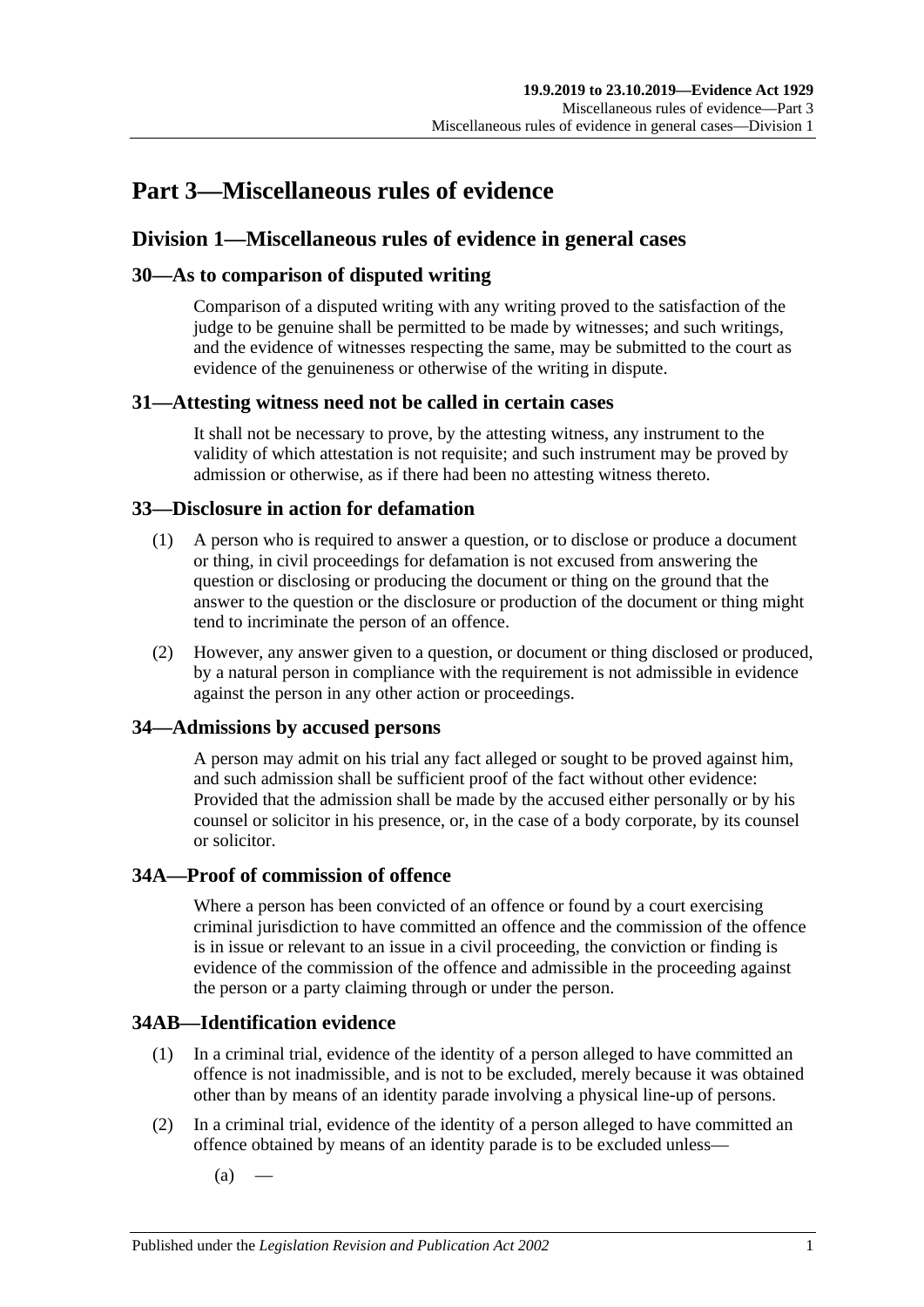- (i) an audio visual record of the identity parade is made and kept in accordance with the regulations; and
- (ii) if the regulations prescribe procedures for the conduct of an identity parade—the identity parade is conducted in accordance with the prescribed procedures; or
- (b) the judge is satisfied that the interests of justice require the admission of the evidence despite the failure to comply with [paragraph](#page-32-8) (a).
- (3) In a criminal trial where the identity of a person alleged to have committed an offence is in issue, the judge must, if evidence of the identity of the person is admitted, inform the jury—
	- (a) of the need for caution before accepting identification evidence; and
	- (b) of the reasons for the need for caution, both generally and in the circumstances of the case.
- (4) In giving any such information, the judge is not required to use any particular form of words but may not suggest that identification evidence obtained from an identity parade by any means other than by a physical line-up of persons is inherently or intrinsically less reliable than evidence obtained from an identity parade by such means.
- (5) To avoid doubt, this section does not—
	- (a) make evidence admissible that would otherwise be inadmissible; or
	- (b) affect the court's discretion to exclude evidence.
- (6) In this section—

*identity parade* means a contemporaneous presentation (whether by a physical line-up or by means of images) of a number of persons to a witness for the purpose of identifying a person.

## <span id="page-33-1"></span><span id="page-33-0"></span>**34C—Admissibility of documentary evidence as to facts in issue**

- (1) In any civil proceedings where direct oral evidence of a fact would be admissible, any statement made by a person in a document and tending to establish that fact shall, on production of the original document, be admissible as evidence of that fact if the following conditions are satisfied, that is to say—
	- (a) if the maker of the statement either—
		- (i) had personal knowledge of the matters dealt with by the statement; or
		- (ii) where the document in question is or forms part of a record purporting to be a continuous record, made the statement (in so far as the matters dealt with thereby are not within his personal knowledge) in the performance of a duty to record information supplied to him by a person who had, or might reasonably be supposed to have, personal knowledge of those matters; and
	- (b) if the maker of the statement is called as a witness in the proceedings.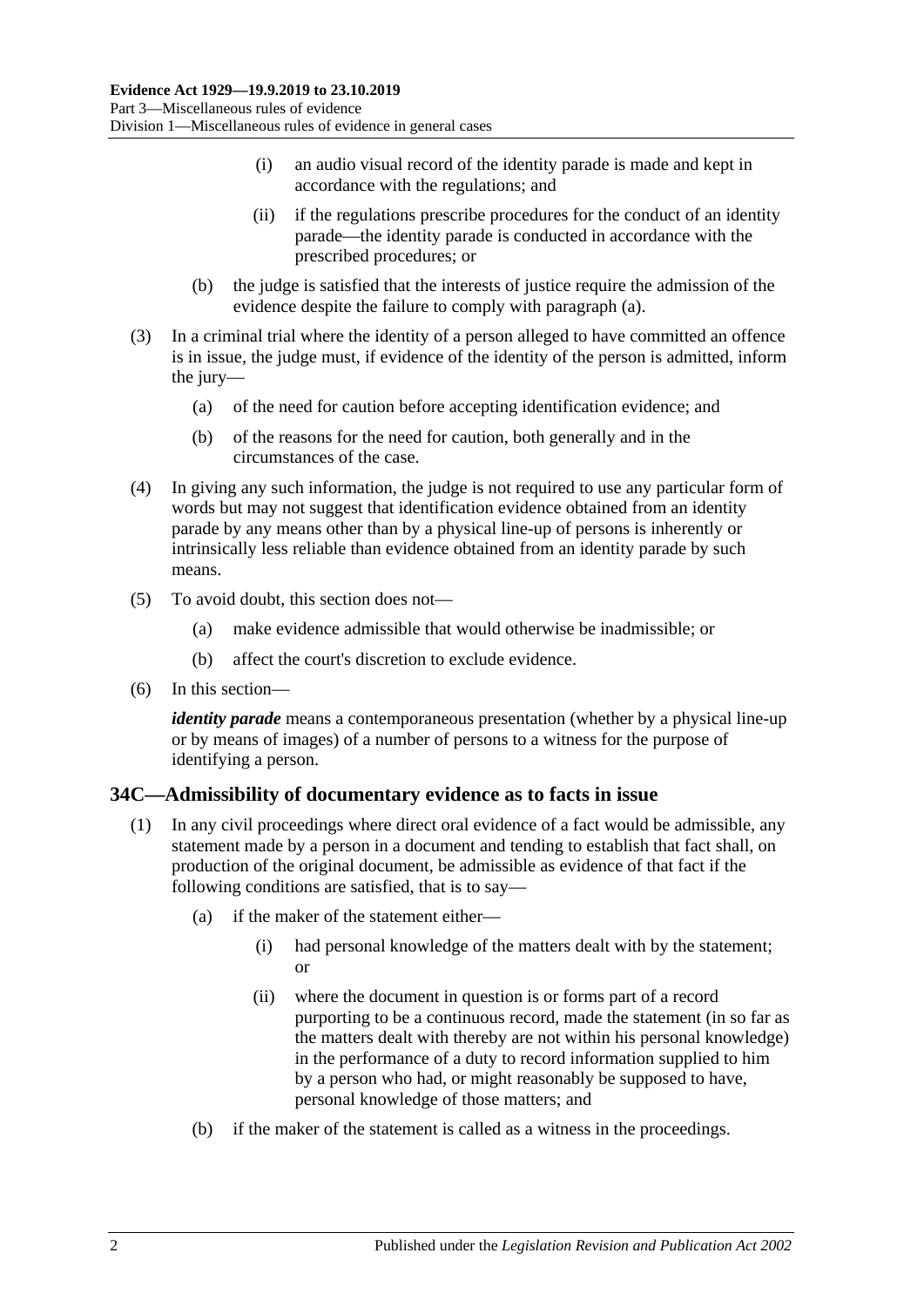- (1a) However, the condition that the maker of the statement shall be called as a witness need not be satisfied if he is dead, or unfit by reason of his bodily or mental condition to attend as a witness, or if he is beyond the seas and it is not reasonably practicable to secure his attendance, or if all reasonable efforts to find him have been made without success.
- (2) In any civil proceedings, the court may at any stage of the proceedings, if having regard to all the circumstances of the case it is satisfied that undue delay or expense would otherwise be caused, order that such a statement as is mentioned in [subsection](#page-33-1) (1) of this section shall be admissible as evidence or may, without any such order having been made, admit such a statement in evidence—
	- (a) notwithstanding that the maker of the statement is available but is not called as a witness;
	- (b) notwithstanding that the original document is not produced, if in lieu thereof there is produced a copy of the original document or of the material part thereof certified to be a true copy in such manner as may be specified in the order or as the court may approve, as the case may be.
- (3) Nothing in this section shall render admissible as evidence any statement made by a person interested at a time when proceedings were pending or anticipated involving a dispute as to any fact which the statement might tend to establish.
- (4) For the purposes of this section, a statement in a document shall not be deemed to have been made by a person unless the document or the material part thereof was written, made or produced by him with his own hand, or was signed or initialled by him or otherwise recognised by him in writing as one for the accuracy of which he is responsible.
- (5) For the purpose of deciding whether or not a statement is admissible as evidence by virtue of the foregoing provisions, the court may draw any reasonable inference from the form or contents of the document in which the statement is contained, or from any other circumstances, and may, in deciding whether or not a person is fit to attend as a witness, act on a certificate purporting to be the certificate of a legally qualified medical practitioner and where the proceedings are with a jury, the court may in its discretion reject the statement notwithstanding that the requirements of this section are satisfied with respect thereto, if for any reason it appears to it to be inexpedient in the interests of justice that the statement should be admitted.

## <span id="page-34-0"></span>**34CB—Direction relating to delay where defendant forensically disadvantaged**

(1) A rule of law or practice obliging a judge in a trial of a charge of an offence to give a warning of a kind known as a *Longman* warning is abolished.

**Note—**

#### See *Longman v The Queen* (1989) 168 CLR 79

- <span id="page-34-1"></span>(2) If, in a trial of a charge of an offence, the court is of the opinion that the period of time that has elapsed between the alleged offending and the trial has resulted in a significant forensic disadvantage to the defendant, the judge must—
	- (a) explain to the jury the nature of the forensic disadvantage; and
	- (b) direct that the jury must take the forensic disadvantage into account when scrutinising the evidence.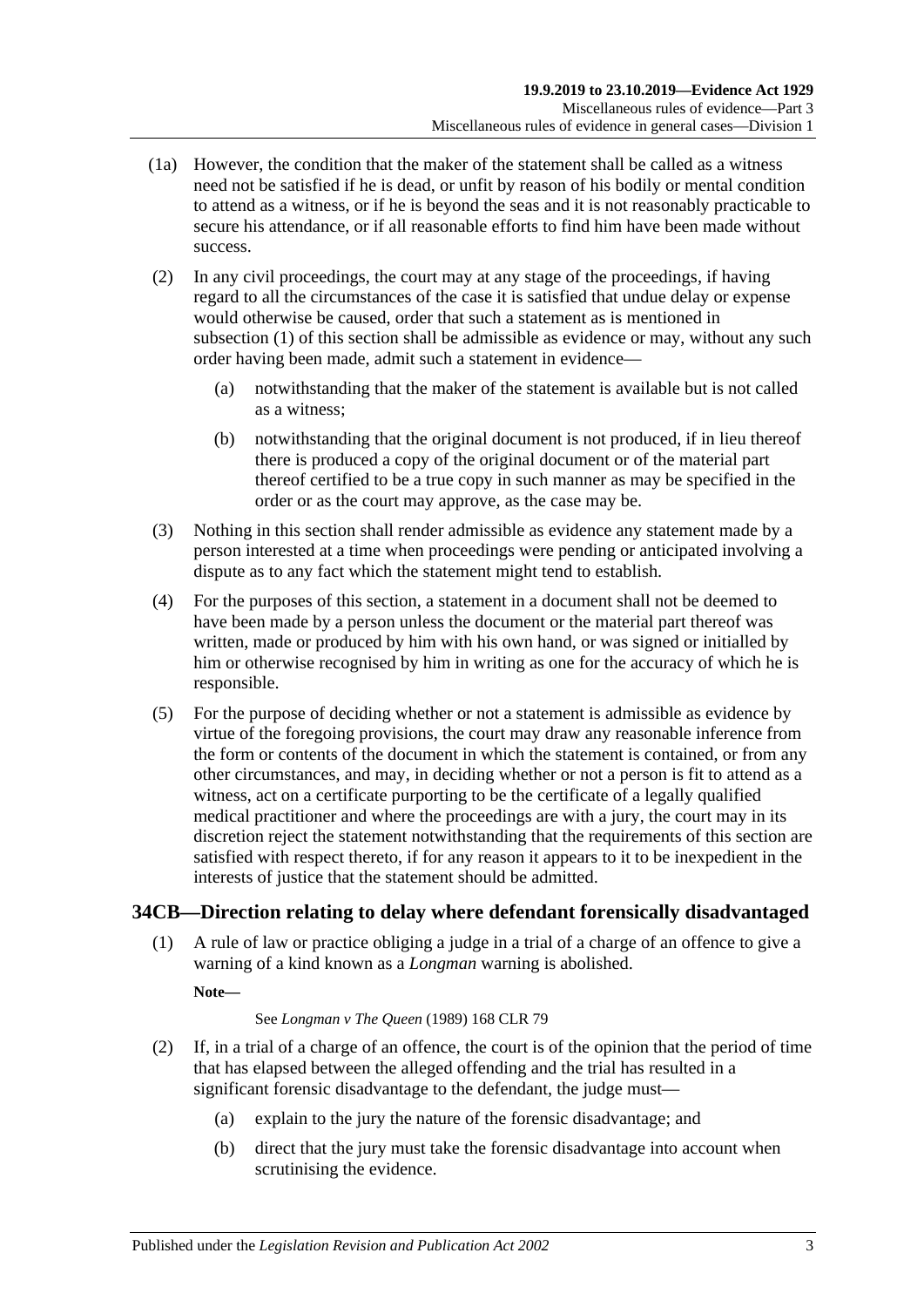- (3) An explanation or direction under [subsection](#page-34-1) (2) may not take the form of a warning and—
	- (a) must be specific to the circumstances of the particular case; and
	- (b) must not include the phrase "dangerous or unsafe to convict" or similar words or phrases.

## <span id="page-35-0"></span>**34D—Weight to be attached to evidence**

- (1) In estimating the weight, if any, to be attached to a statement rendered admissible as evidence by this Act, regard shall be had to all the circumstances from which any inference can reasonably be drawn as to the accuracy or otherwise of the statement, and in particular to the question whether or not the statement was made contemporaneously with the occurrence or existence of the facts stated, and to the question whether or not the maker of the statement had any incentive to conceal or misrepresent facts.
- (2) For the purpose of any rule of law or practice requiring evidence to be corroborated or regulating the manner in which uncorroborated evidence is to be treated, a statement rendered admissible as evidence by this Act shall not be treated as corroboration of evidence given by the maker of the statement.

## <span id="page-35-1"></span>**34E—Proof of instrument to validity of which attestation is necessary**

Subject as hereinafter provided, in any proceedings, whether civil or criminal, an instrument to the validity of which attestation is requisite may, instead of being proved by an attesting witness, be proved in the manner in which it might be proved if no attesting witness were alive: Provided that nothing in this section shall apply to the proof of wills or other testamentary documents.

#### <span id="page-35-2"></span>**34F—Presumptions as to documents twenty years old**

In any proceedings, whether civil or criminal, there shall, in the case of a document proved, or purporting, to be not less than twenty years old, be made any presumption which immediately before the commencement of this Act would have been made in the case of a document of like character proved, or purporting, to be not less than thirty years old.

#### <span id="page-35-3"></span>**34G—Interpretation and savings**

(1) In [sections](#page-33-0) 34C to [34F](#page-35-2) (inclusive) of this Act—

*document* includes books, maps, plans, drawings and photographs;

*statement* includes any representation of fact, whether made in words or otherwise;

*proceedings* includes arbitrations and references, and *court* shall be construed accordingly.

- (2) Nothing in [sections](#page-33-0) 34C to [34F](#page-35-2) (inclusive) of this Act shall—
	- (a) prejudice the admissibility of any evidence which would apart from the provisions of those sections be admissible; or
	- (b) enable documentary evidence to be given as to any declaration relating to a matter of pedigree, if that declaration would not have been admissible as evidence if those sections had not been enacted.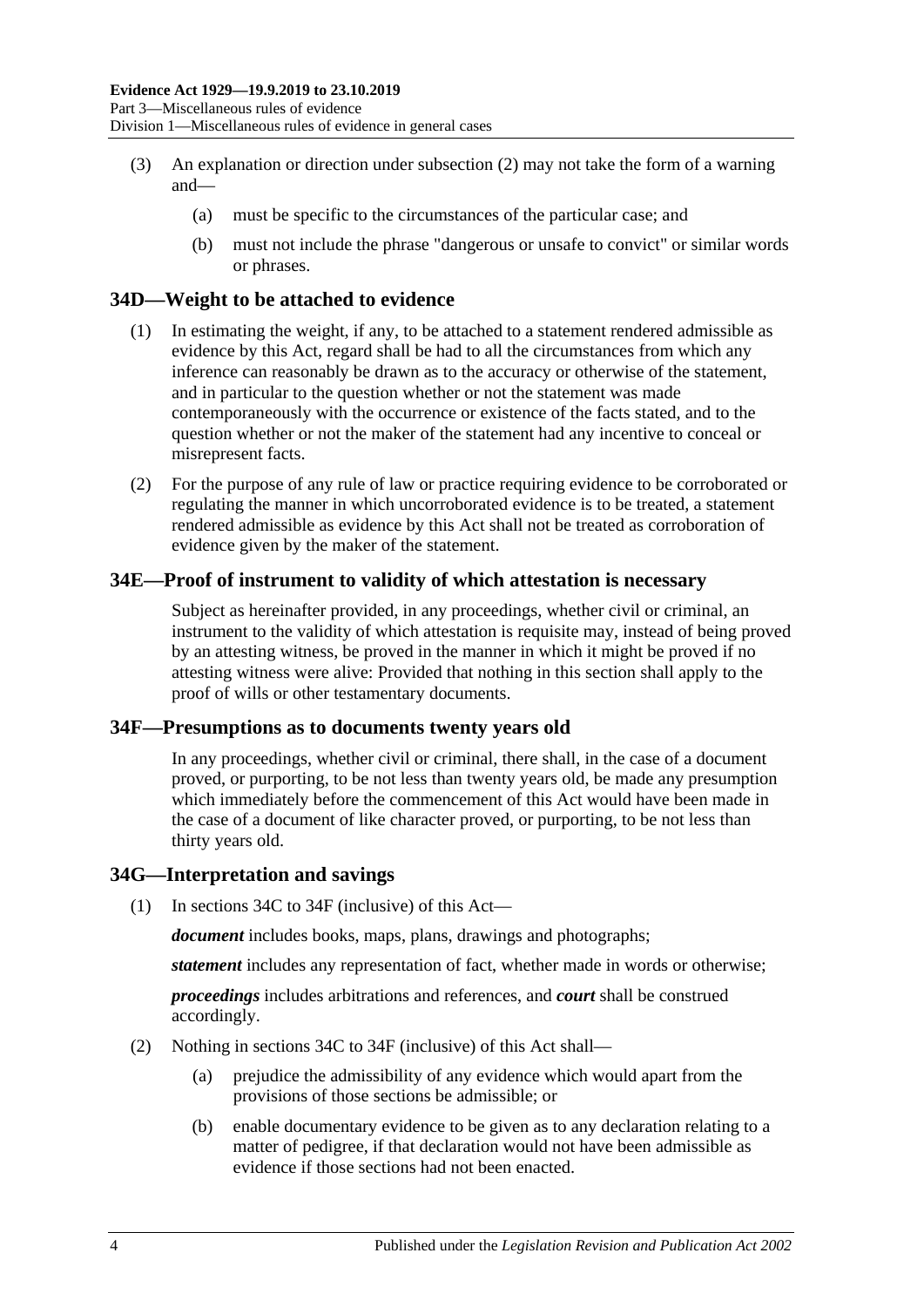# **34J—Special provision for taking evidence where witness is seriously ill**

- (1) Where a person who may be in a position to give information in relation to an indictable offence is dangerously ill and, in the opinion of a medical practitioner, unlikely to recover from the illness, a magistrate or justice may take a statement from that person.
- (2) The statement is to be a sworn statement unless the magistrate or justice determines that the person making the statement does not have sufficient understanding of the obligation to be truthful entailed in giving sworn evidence.
- (3) Where a person is subsequently charged with an indictable offence to which the statement is relevant, the statement is admissible in evidence at the committal proceedings or trial of the charge if it is established—
	- (a) that the person from whom the statement was taken is dead or unable to give evidence because of illness or infirmity; and
	- (b) that the prosecutor or defendant (as the case requires) had reasonable notice of the proposal to take evidence and a reasonable opportunity to attend and cross-examine the person.

# **34K—Admissibility of depositions at trial**

- (1) Where—
	- (a) a statement from a witness is filed or tendered for the purpose of committal proceedings relating to a charge of an indictable offence or oral evidence is taken from a witness in committal proceedings; and
	- (b) the witness subsequently dies or becomes so ill or infirm that he or she cannot give evidence at the trial,

the record of the witness's evidence in the committal proceedings may, with the permission of the court of trial, be read as evidence at the trial.

(2) Permission to admit evidence for the prosecution under this section will not be granted if the court considers that admission of the evidence without the opportunity of cross-examination would, in the circumstances of the case, be unfair to the defendant.

# **34KA—Admissibility of evidence of out of court statements by unavailable witnesses**

- (1) Subject to this section, in prescribed proceedings, a statement not made in oral evidence in the proceedings (an *out of court statement*) is admissible as evidence of any matter stated if—
	- (a) oral evidence given in the proceedings by the person who made the out of court statement would be admissible as evidence of that matter; and
	- (b) the person who made the out of court statement (the *relevant person*) is identified to the court's satisfaction; and
	- (c) any 1 of the conditions specified in [subsection](#page-36-0) (2) is satisfied.
- <span id="page-36-0"></span>(2) The conditions are as follows:
	- (a) that the relevant person is dead;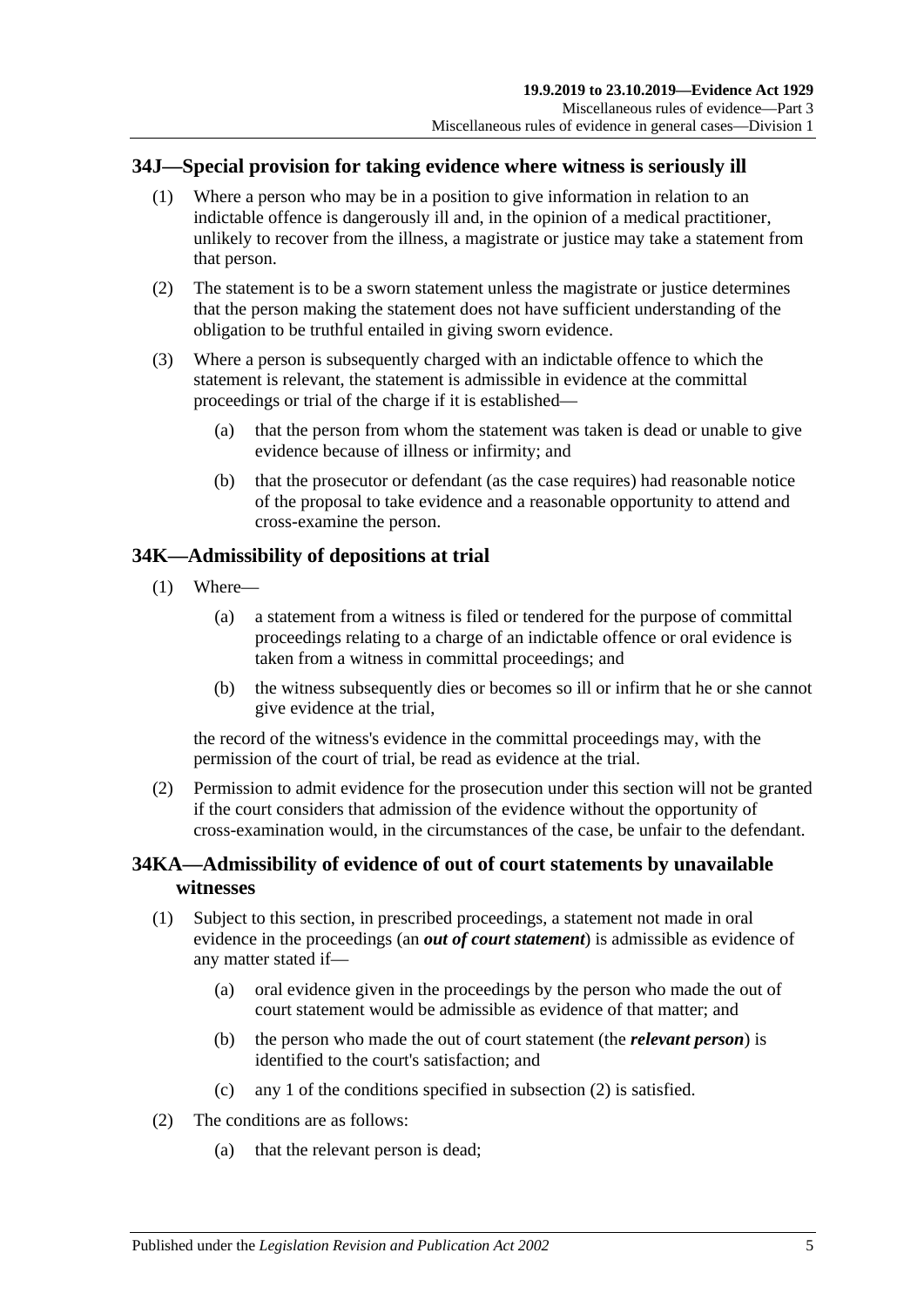- (b) that the relevant person is unfit to be a witness because of a bodily or mental condition;
- (c) that the relevant person is outside of the State and it is not reasonably practicable to secure his or her attendance;
- (d) that the relevant person cannot be found although such steps as it is reasonably practicable to take to find him or her have been taken;
- <span id="page-37-0"></span>(e) that through fear the relevant person does not give (or does not continue to give) oral evidence in the proceedings, either at all or in connection with the subject matter of the out of court statement, and the court gives leave for the out of court statement to be given in evidence.
- (3) For the purposes of [subsection](#page-37-0) (2)(e) *fear* is to be widely construed and includes, for example, fear of the death or injury of another person or of financial loss.
- (4) Leave may be given under [subsection](#page-37-0) (2)(e) only if the court considers that the out of court statement ought to be admitted in the interests of justice, having regard to—
	- (a) any information (whether or not given in evidence, or of a kind that could be given in evidence) suggesting threats have been made to the witness, whether directly or indirectly; and
	- (b) the statement's contents; and
	- (c) any risk that its admission or exclusion will result in unfairness to a defendant in the proceedings (and in particular to how difficult it will be to challenge the statement if the relevant person does not give oral evidence and the defendant is not able to cross-examine the person); and
	- (d) any other measures that could be taken by the court in relation to the relevant person; and
	- (e) any other relevant circumstances.
- (5) A condition set out in any paragraph of [subsection](#page-36-0) (2) which is in fact satisfied is to be treated as not satisfied if it is shown that the circumstances described in that paragraph are caused—
	- (a) by the person in support of whose case it is sought to give the out of court statement in evidence; or
	- (b) by a person acting on his or her behalf, in order to prevent the relevant person giving oral evidence in the proceedings (whether at all or in connection with the subject matter of the out of court statement).
- (6) Nothing in this section makes an out of court statement admissible as evidence if it was made by a person who was not competent at the time when he or she made the statement.
- (7) This section is in addition to, and does not derogate from, any other power of a court to admit an out of court statement into evidence.
- (8) In this section—

*prescribed proceedings* means—

- (a) proceedings for a criminal offence; or
- (b) proceedings under the *[Serious and Organised Crime \(Control\) Act](http://www.legislation.sa.gov.au/index.aspx?action=legref&type=act&legtitle=Serious%20and%20Organised%20Crime%20(Control)%20Act%202008) 2008*.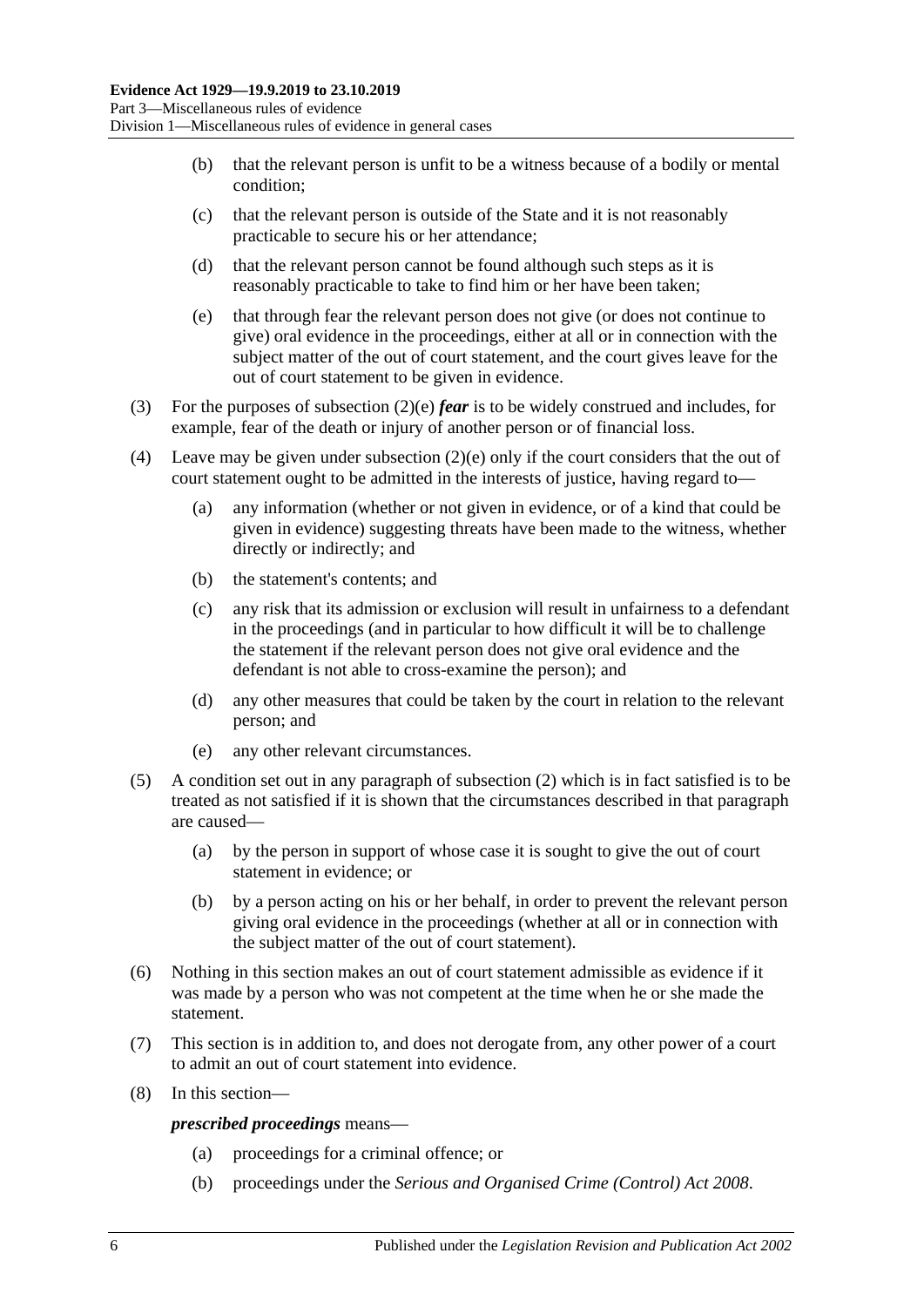# **34KB—Credibility**

- (1) This section applies if in prescribed proceedings—
	- (a) a statement not made in oral evidence in the proceedings (an *out of court statement*) is admitted as evidence of a matter stated; and
	- (b) the maker of the out of court statement does not give oral evidence in connection with the subject matter of the statement.
- (2) In a case to which this section applies—
	- (a) any evidence which (if the person who made the out of court statement had given such evidence) would have been admissible as relevant to the reliability of the statement and the person's credibility as a witness is so admissible in the proceedings; and
	- (b) evidence may, with the court's leave, be given of any matter which (if the person who made the out of court statement had given such evidence) could have been put to the person in cross-examination as relevant to the reliability of the statement and the person's credibility as a witness but of which evidence could not have been adduced by the cross-examining party; and
	- (c) evidence tending to prove that the person who made the out of court statement made (at whatever time) any other statement inconsistent with the statement admitted as evidence is admissible for the purpose of showing that the person contradicted himself or herself.
- (3) If as a result of evidence admitted under this section an allegation is made against the maker of a statement, the court may permit a party to lead additional evidence of such description as the court may specify for the purposes of denying or answering the allegation.
- (4) In this section—

#### *prescribed proceedings* means—

- (a) proceedings for a criminal offence; or
- (b) proceedings under the *[Serious and Organised Crime \(Control\) Act](http://www.legislation.sa.gov.au/index.aspx?action=legref&type=act&legtitle=Serious%20and%20Organised%20Crime%20(Control)%20Act%202008) 2008*.

## <span id="page-38-0"></span>**34KC—Stopping the case where evidence is unconvincing**

- (1) If on a defendant's trial before a judge and jury for an offence the judge is satisfied at any time after the close of the case for the prosecution that—
	- (a) the case against the defendant is based wholly or partly on a statement not made in oral evidence in the proceedings (an *out of court statement*); and
	- (b) the evidence provided by the out of court statement is so unconvincing that, considering its importance to the case against the defendant, a conviction of the offence would be unsafe,

the judge must either direct the jury to acquit the defendant of the offence or, if it considers that there ought to be a retrial, discharge the jury.

- (2) Where—
	- (a) a jury is directed under [subsection](#page-38-0) (1) to acquit a defendant of an offence; and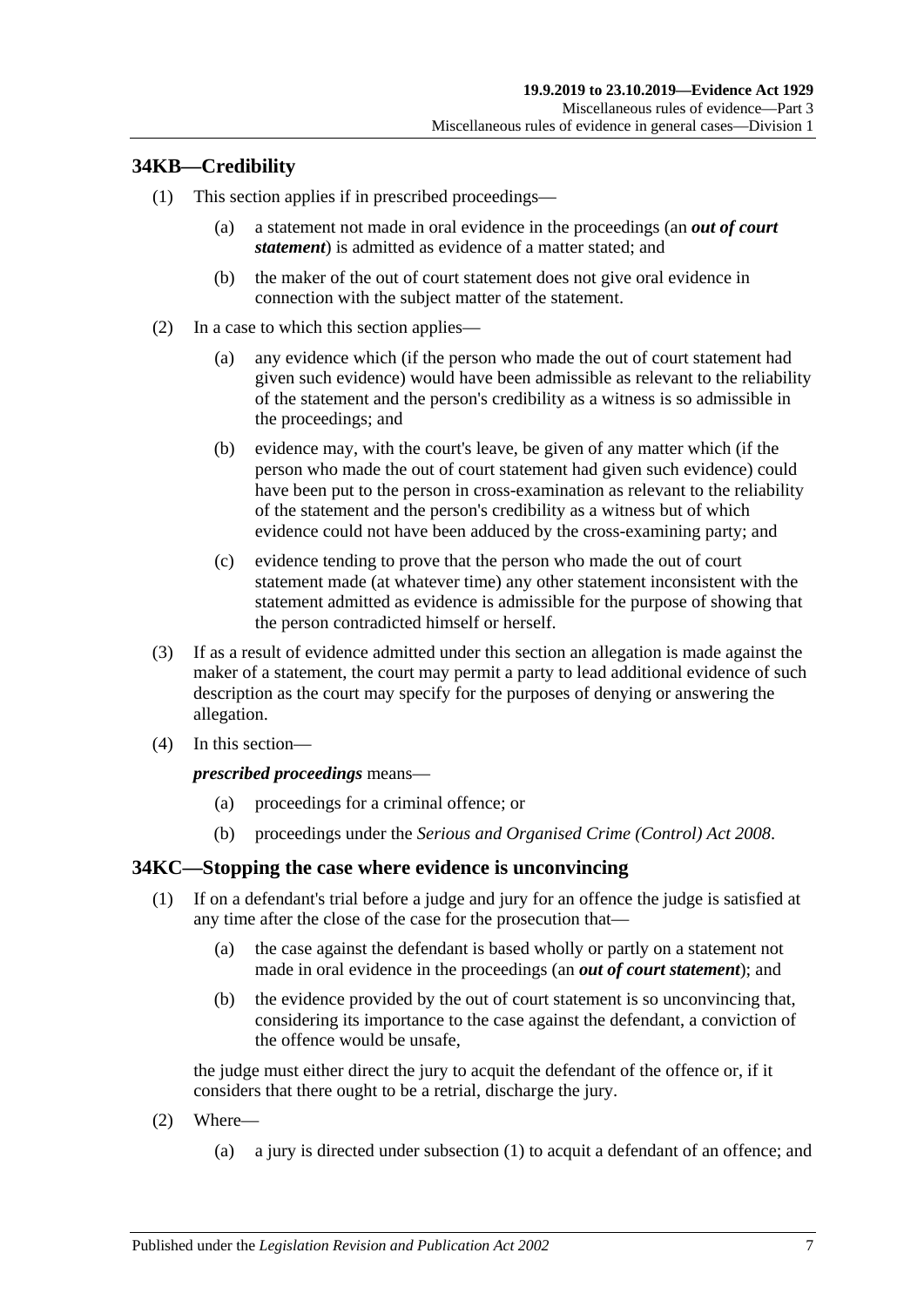(b) the circumstances are such that, apart from this subsection, the defendant could if acquitted of that offence be found guilty of another offence,

the defendant may not be found guilty of that other offence if the judge is satisfied as mentioned in [subsection](#page-38-0) (1) in respect of it.

(3) This section does not prejudice any other power a judge may have to direct a jury to acquit a person of an offence or to discharge a jury.

### **34KD—Court's general discretion to exclude evidence**

- (1) In prescribed proceedings the court may refuse to admit a statement as evidence of a matter stated if—
	- (a) the statement was made otherwise than in oral evidence in the proceedings; and
	- (b) the court is satisfied that the case for excluding the statement, taking account of the danger that to admit it would result in undue waste of time, substantially outweighs the case for admitting it, taking account of the value of the evidence.
- (2) Nothing in this section derogates from any other power of a court to exclude evidence at its discretion (whether by preventing questions from being put or otherwise).
- (3) In this section—

*prescribed proceedings* means—

- (a) proceedings for a criminal offence; or
- (b) proceedings under the *[Serious and Organised Crime \(Control\) Act](http://www.legislation.sa.gov.au/index.aspx?action=legref&type=act&legtitle=Serious%20and%20Organised%20Crime%20(Control)%20Act%202008) 2008*.

# **Division 2—Miscellaneous rules of evidence in sexual cases**

#### **34L—Evidence in sexual cases generally**

- <span id="page-39-0"></span>(1) In proceedings in which a person is charged with a sexual offence, no question may be asked or evidence admitted—
	- (a) as to the sexual reputation of the alleged victim of the offence; or
	- (b) except with the permission of the judge—as to the alleged victim's sexual activities before or after the events of and surrounding the alleged offence (other than recent sexual activities with the accused).
- (2) In deciding whether permission should be granted under [subsection](#page-39-0) (1)(b), the judge must give effect to the principle that alleged victims of sexual offences should not be subjected to unnecessary distress, humiliation or embarrassment through the asking of questions or admission of evidence of the kind referred to in that subsection, and must not grant permission unless satisfied that the evidence in respect of which permission is sought—
	- (a) is of substantial probative value; or
	- (b) would, in the circumstances, be likely materially to impair confidence in the reliability of the evidence of the alleged victim,

and that its admission is required in the interests of justice.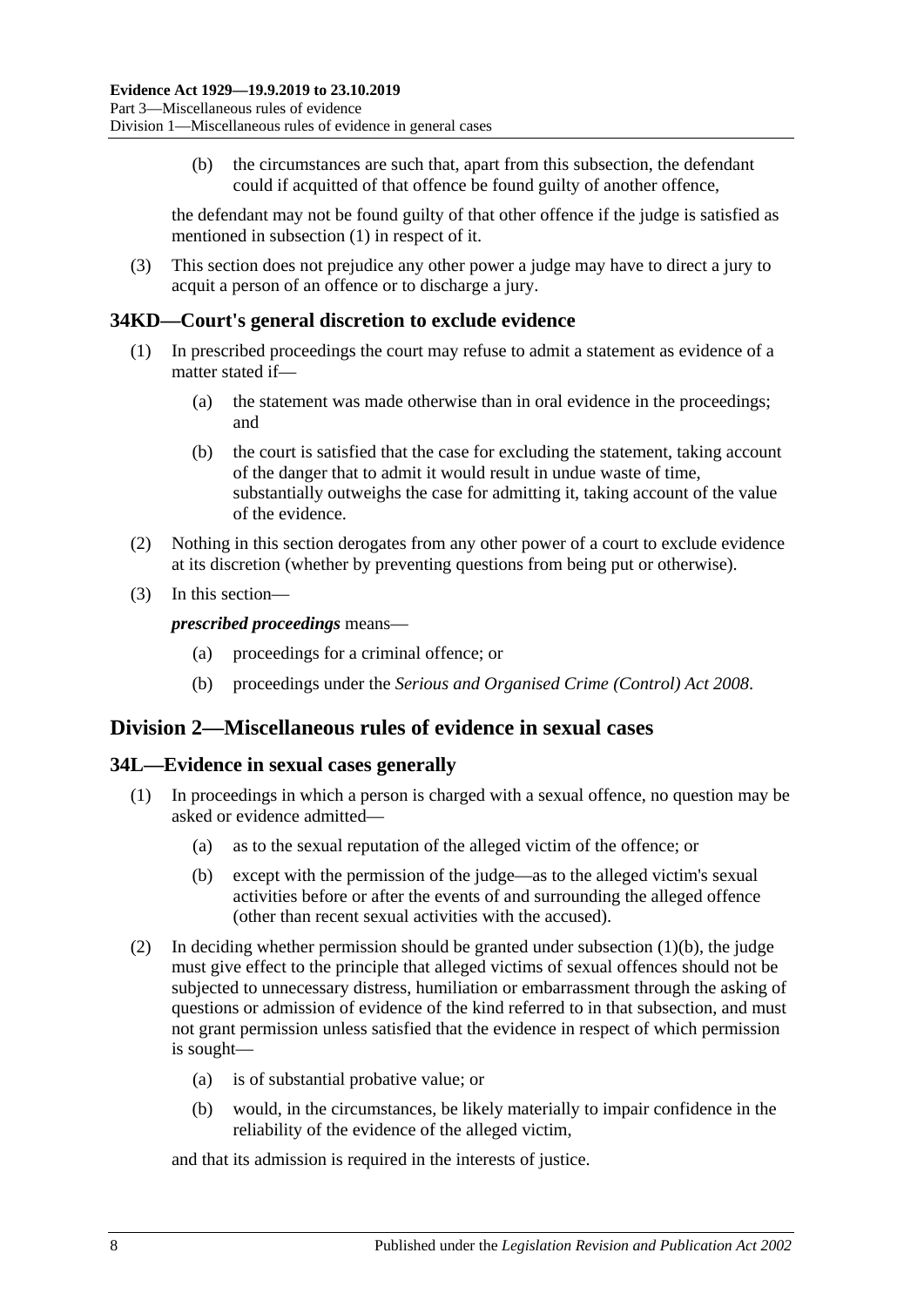- (3) Permission must not be granted under [subsection](#page-39-0) (1)(b) authorising the asking of questions or the admission of evidence the purpose of which is only to raise inferences from some general disposition of the alleged victim.
- (4) An application for permission under [subsection](#page-39-0) (1)(b) must be heard and determined in the absence of the jury (if any).
- <span id="page-40-0"></span>(5) In a trial of a charge of a sexual offence, the judge is not required by any rule of law or practice to warn the jury that it is unsafe to convict the accused on the uncorroborated evidence of the alleged victim of the offence.
- (6) [Subsection](#page-40-0) (5) does not affect the operation of any provision of this or any other Act requiring that the evidence of a witness be corroborated.
- (7) In this section—

*evidence* includes an allegation or statement made by way of an unsworn statement;

*sexual activities* includes sexual experience or lack of sexual experience.

# **34LA—Admissibility of evidence of out of court statements by certain alleged victims of sexual offences**

- (1) In proceedings in which a person is charged with a sexual offence, a statement not made in oral evidence in the proceedings (an *out of court statement*) is admissible as evidence of any matter stated if—
	- (a) oral evidence given in the proceedings by the person who made the out of court statement would be admissible as evidence of that matter; and
	- (b) the person who made the out of court statement is identified to the court's satisfaction; and
	- (c) each of the conditions specified in [subsection](#page-40-1) (2) is satisfied.
- <span id="page-40-2"></span><span id="page-40-1"></span>(2) The conditions are as follows:
	- (a) the person who made the out of court statement is the alleged victim of the sexual offence;
	- (b) the person will not be called as a witness in the proceedings because the judge is satisfied that, at the time the person made the out of court statement, the person was—
		- (i) a young child; or
		- (ii) a person with a disability that adversely affects the person's capacity to give a coherent account of the person's experiences or to respond rationally to questions;
	- (c) the out of court statement was not made by the person to an investigating or other authority as part of a formal interview process conducted in relation to the alleged offence;
	- (d) after considering the out of court statement, the circumstances in which it was made and any other relevant factor, the judge is of the opinion that the evidence has sufficient probative value to justify its admission.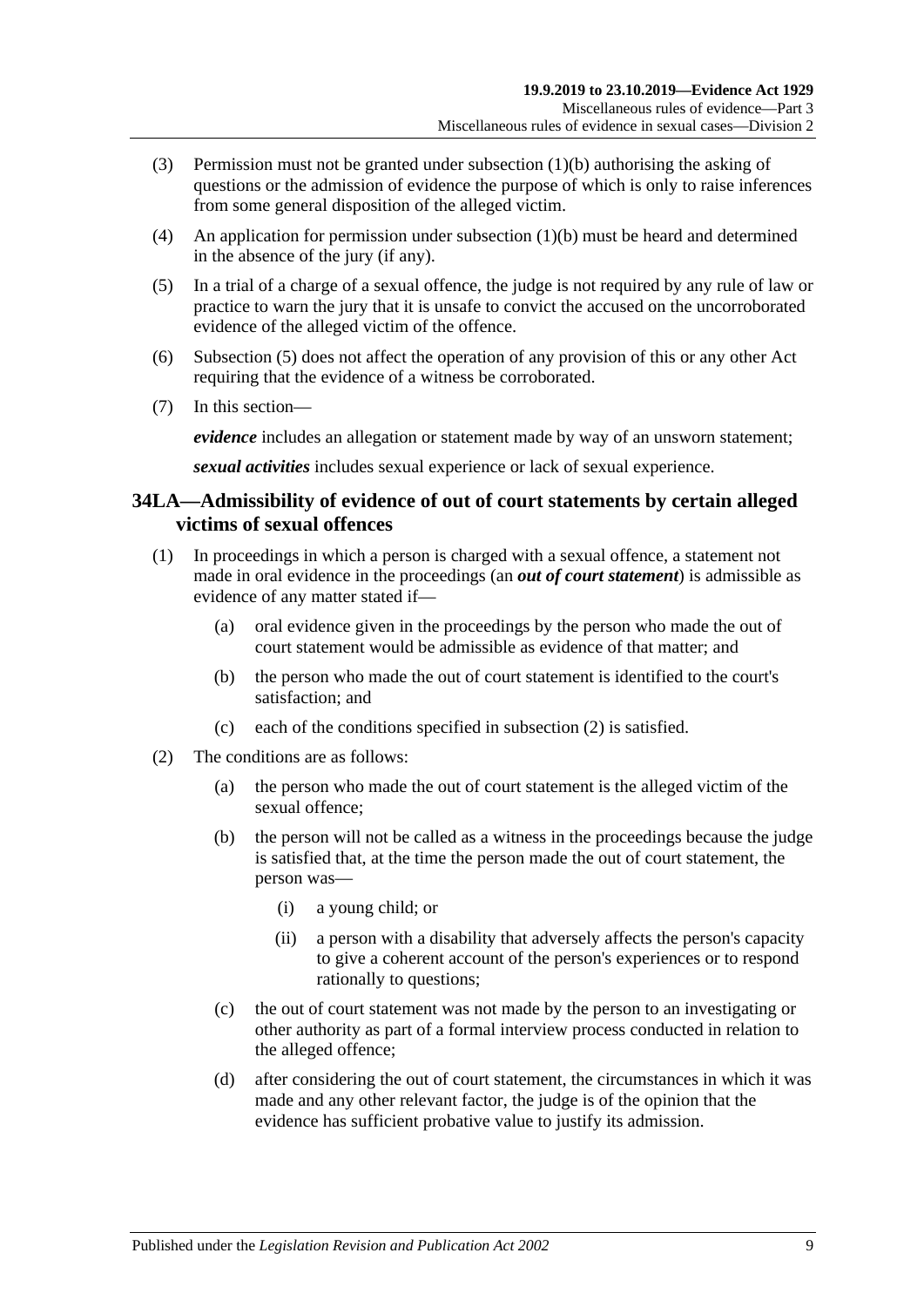- (3) [Subsection \(2\)\(b\)](#page-40-2) applies regardless of the age of the person or the person's capacity at the time the judge is considering whether to admit the evidence of the out of court statement in the proceedings.
- (4) Evidence of an out of court statement admitted under this section may be used to prove the truth of the facts asserted in the statement.
- (5) If evidence of an out of court statement is admitted under this section, the judge must warn the jury to treat the evidence of the out of court statement with particular care because it has not been tested by way of examination or cross-examination of the alleged victim.

## **34M—Evidence relating to complaint in sexual cases**

(1) This section abolishes the common law relating to recent complaint in sexual cases. **Note—**

See *Kilby v The Queen* (1973) 129 CLR 460; *Crofts v The Queen* (1996) 186 CLR 427

- (2) In a trial of a charge of a sexual offence, no suggestion or statement may be made to the jury that a failure to make, or a delay in making, a complaint of a sexual offence is of itself of probative value in relation to the alleged victim's credibility or consistency of conduct.
- <span id="page-41-0"></span>(3) Despite any other rule of law or practice, evidence related to the making of an initial complaint of an alleged sexual offence is admissible in a trial of a charge of the sexual offence.

#### **Examples—**

Evidence may be given by any person about—

- when the complaint was made and to whom:
- the content of the complaint;
- how the complaint was solicited;
- why the complaint was made to a particular person at a particular time:
- why the alleged victim did not make the complaint at an earlier time.
- <span id="page-41-1"></span>(4) If evidence referred to in [subsection](#page-41-0) (3) is admitted in a trial, the judge must direct the jury that—
	- (a) it is admitted—
		- (i) to inform the jury as to how the allegation first came to light; and
		- (ii) as evidence of the degree of consistency of conduct of the alleged victim; and
	- (b) it is not admitted as evidence of the truth of what was alleged; and
	- (c) there may be varied reasons why the alleged victim of a sexual offence has made a complaint of the offence at a particular time or to a particular person,

but that, otherwise, it is a matter for the jury to determine the significance (if any) of the evidence in the circumstances of the particular case.

(5) It is not necessary that a particular form of words be used in giving the direction under [subsection](#page-41-1)  $(4)$ .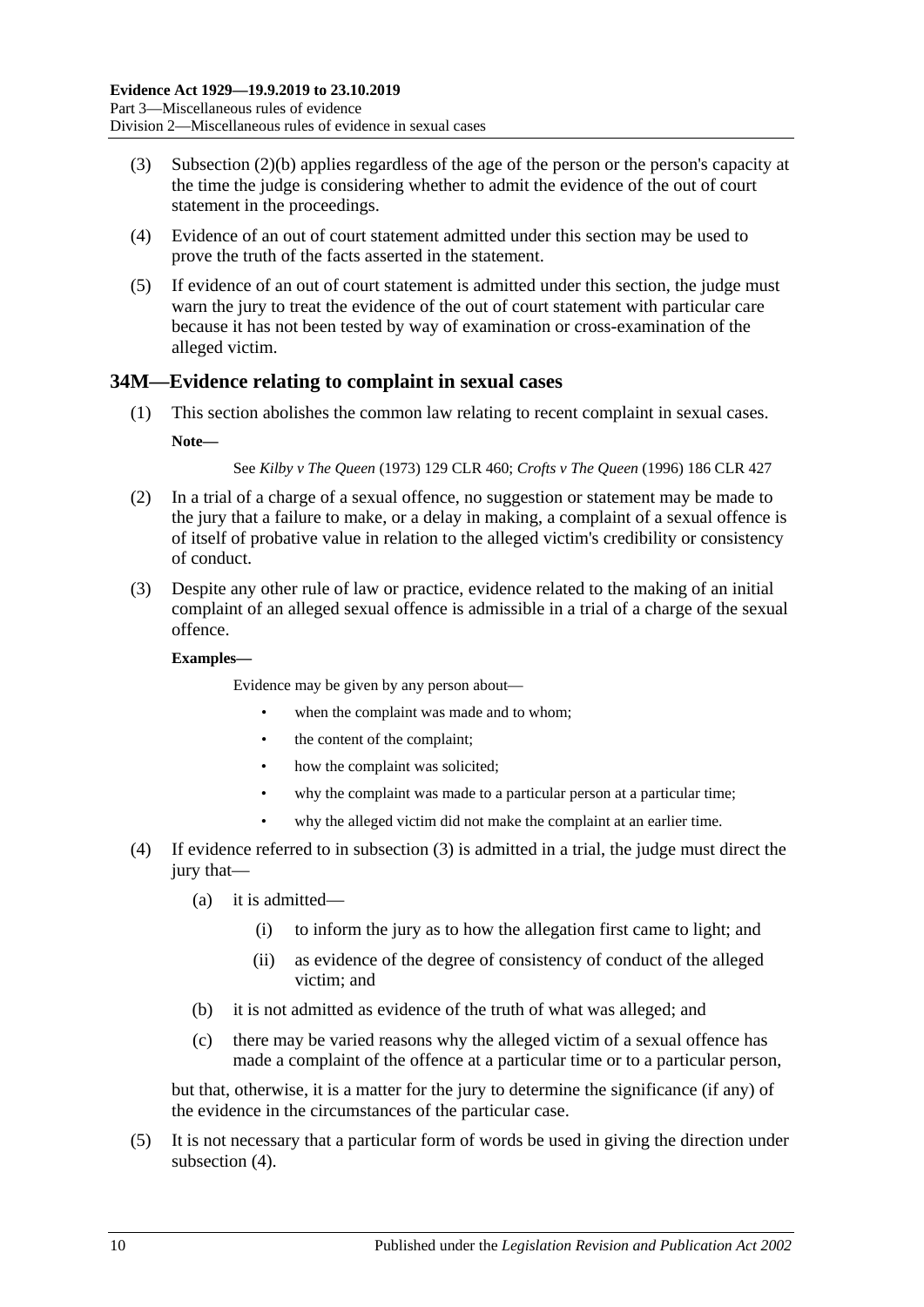(6) In this section—

*complaint*, in relation to a sexual offence, includes a report or any other disclosure (whether to a police officer or otherwise);

*initial complaint*, in relation to a sexual offence, includes information provided by way of elaboration of the initial complaint (whether provided at the time of the initial complaint or at a later time).

#### <span id="page-42-0"></span>**34N—Directions relating to consent in certain sexual cases**

- (1) In a trial of a charge of a sexual offence where a lack of consent of a person in relation to a particular sexual activity is in issue, the judge must direct the jury that the person is not to be regarded as having consented to the sexual activity the subject of the charge merely because—
	- (a) the person did not say or do anything to indicate that he or she did not freely and voluntarily agree to the sexual activity; or
	- (b) the person did not protest to or physically resist the sexual activity; or
	- (c) the person was not physically injured in the course of, or in connection with, the sexual activity; or
	- (d) 1 or more of the following circumstances apply:
		- (i) the person freely and voluntarily agreed to sexual activity of a different kind with the defendant;
		- (ii) the person had freely and voluntarily agreed to sexual activity (whether or not of the same kind) with the defendant on an earlier occasion;
		- (iii) the person had, on that or some other occasion, freely and voluntarily agreed to sexual activity (whether or not of the same kind) with another person.
- (2) The judge must, in a trial referred to in [subsection](#page-42-0) (1), give each of the directions referred to in that subsection as may be applicable in the circumstances of the particular case.
- (3) In this section—

*consent*, in relation to a sexual activity, has the same meaning as in the *[Criminal Law](http://www.legislation.sa.gov.au/index.aspx?action=legref&type=act&legtitle=Criminal%20Law%20Consolidation%20Act%201935)  [Consolidation Act](http://www.legislation.sa.gov.au/index.aspx?action=legref&type=act&legtitle=Criminal%20Law%20Consolidation%20Act%201935) 1935*;

*sexual activity* includes sexual intercourse (within the meaning of the *[Criminal Law](http://www.legislation.sa.gov.au/index.aspx?action=legref&type=act&legtitle=Criminal%20Law%20Consolidation%20Act%201935)  [Consolidation Act](http://www.legislation.sa.gov.au/index.aspx?action=legref&type=act&legtitle=Criminal%20Law%20Consolidation%20Act%201935) 1935*).

# **Division 3—Admissibility of evidence showing discreditable conduct or disposition**

#### **34O—Application of Division**

(1) This Division applies to the trial of a charge of an offence and prevails over any relevant common law rule of admissibility of evidence to the extent of any inconsistency.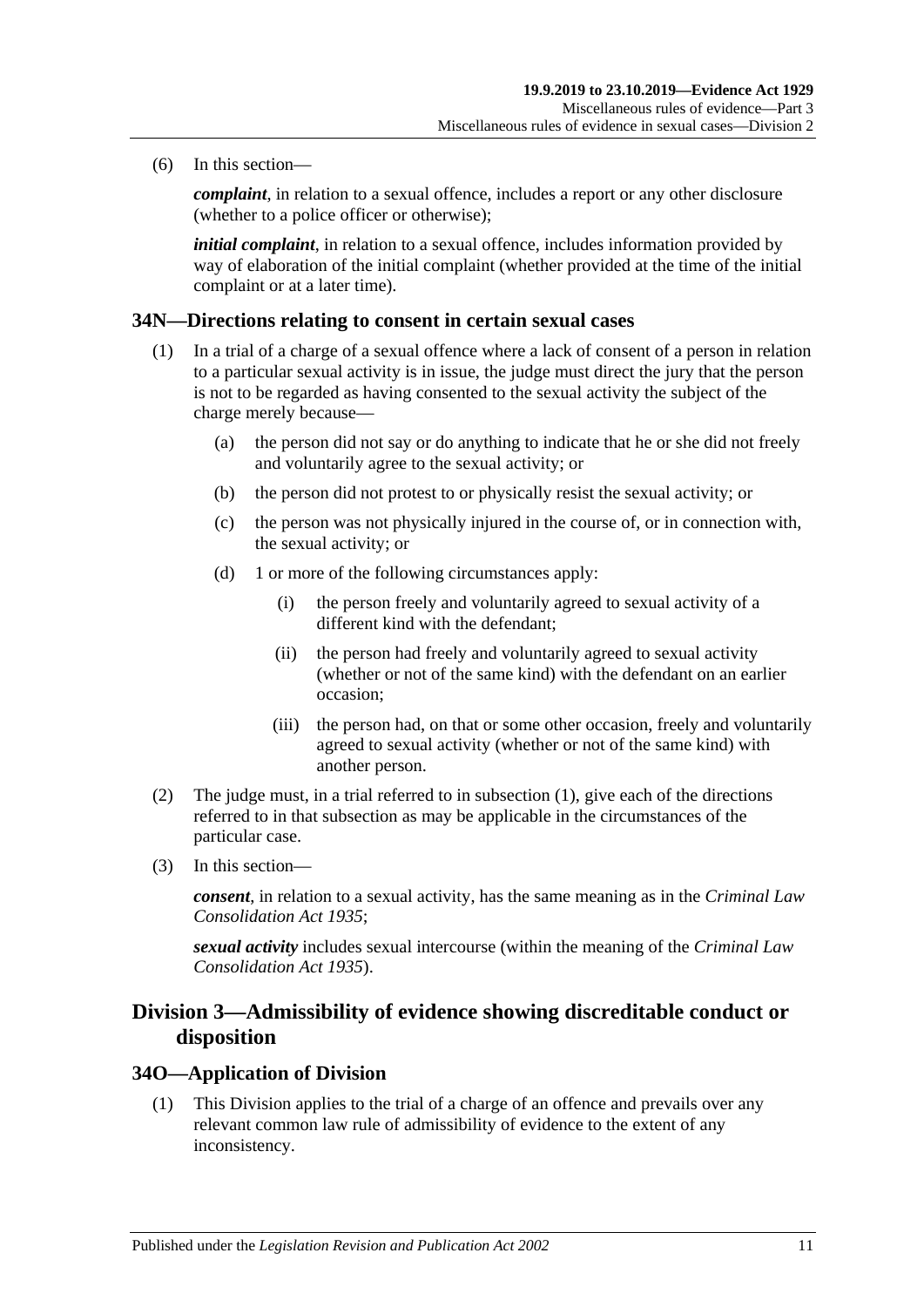- (2) This Division does not apply to—
	- (a) evidence adduced pursuant to [section](#page-26-0) 18; or
	- (b) evidence of the character, reputation, conduct or disposition of a person as a fact in issue.

### <span id="page-43-4"></span>**34P—Evidence of discreditable conduct**

- (1) In the trial of a charge of an offence, evidence tending to suggest that a defendant has engaged in discreditable conduct, whether or not constituting an offence, other than conduct constituting the offence (*discreditable conduct evidence*)—
	- (a) cannot be used to suggest that the defendant is more likely to have committed the offence because he or she has engaged in discreditable conduct; and
	- (b) is inadmissible for that purpose (*impermissible use*); and
	- (c) subject to [subsection](#page-43-0) (2), is inadmissible for any other purpose.
- <span id="page-43-1"></span><span id="page-43-0"></span>(2) Discreditable conduct evidence may be admitted for a use (the *permissible use*) other than the impermissible use if, and only if—
	- (a) the judge is satisfied that the probative value of the evidence admitted for a permissible use substantially outweighs any prejudicial effect it may have on the defendant; and
	- (b) in the case of evidence admitted for a permissible use that relies on a particular propensity or disposition of the defendant as circumstantial evidence of a fact in issue—the evidence has strong probative value having regard to the particular issue or issues arising at trial.
- (3) In the determination of the question in [subsection](#page-43-1) (2)(a), the judge must have regard to whether the permissible use is, and can be kept, sufficiently separate and distinct from the impermissible use so as to remove any appreciable risk of the evidence being used for that purpose.
- <span id="page-43-3"></span>(4) Subject to [subsection](#page-43-2) (5), a party seeking to adduce evidence that relies on a particular propensity or disposition of the defendant as circumstantial evidence of a fact in issue under this section must give reasonable notice in writing to each other party in the proceedings in accordance with the rules of court.
- <span id="page-43-2"></span>(5) The court may, if it thinks fit, dispense with the requirement in [subsection](#page-43-3) (4).

#### **34Q—Use of evidence for other purposes**

Evidence that under this Division is not admissible for 1 use must not be used in that way even if it is relevant and admissible for another use.

#### **34R—Trial directions**

(1) If evidence is admitted under [section](#page-43-4) 34P, the judge must (whether or not sitting with a jury) identify and explain the purpose for which the evidence may, and may not, be used.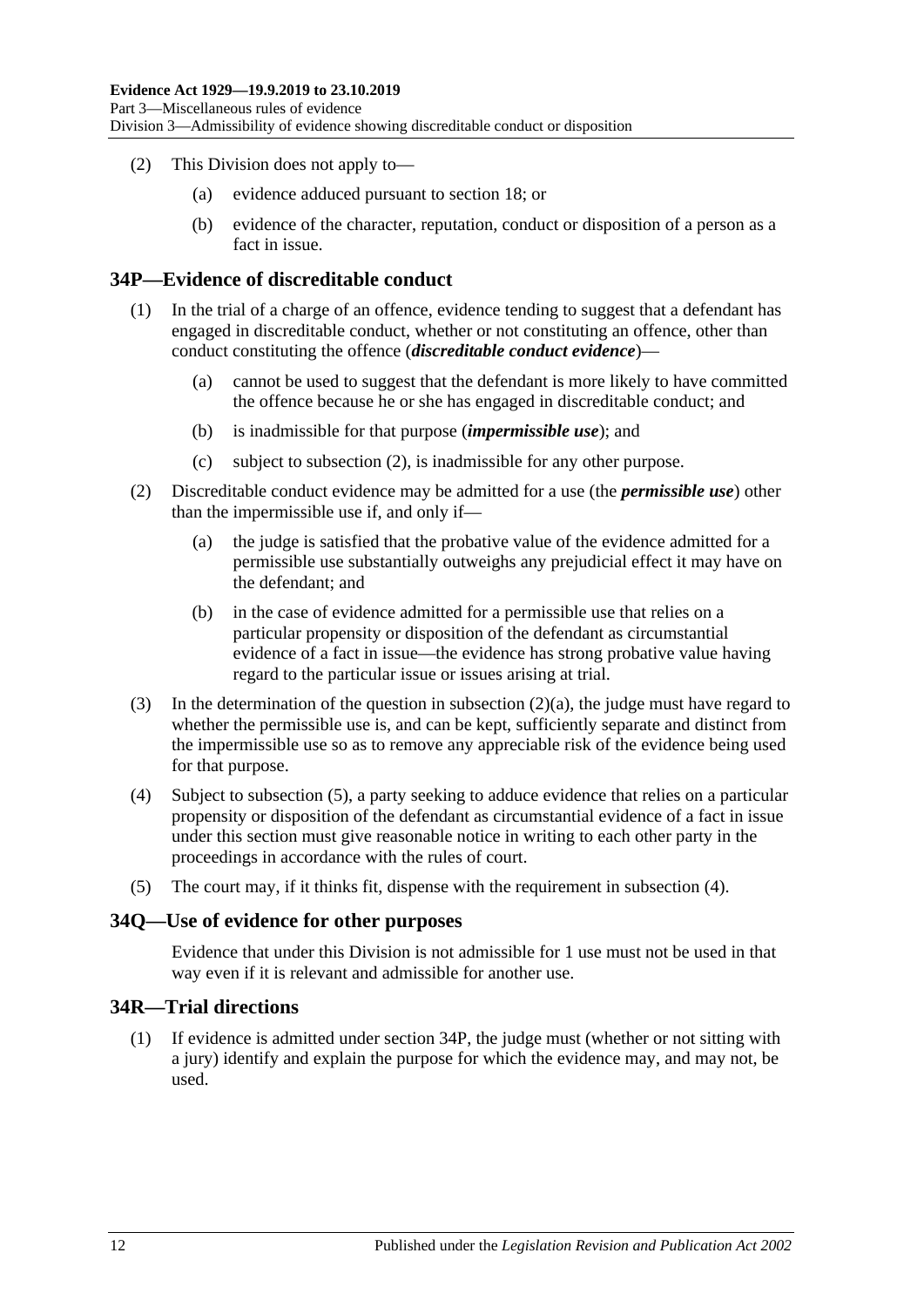(2) If evidence is admitted under [section](#page-43-4) 34P and that evidence is essential to the process of reasoning leading to a finding of guilt, the evidence cannot be used unless on the whole of the evidence, the facts in proof of which the evidence was admitted are established beyond reasonable doubt, and the judge must (whether or not sitting with a jury) give a direction accordingly.

# **34S—Certain matters excluded from consideration of admissibility**

Evidence may not be excluded under this Division if the only grounds for excluding the evidence would be either (or both) of the following:

- (a) there is a reasonable explanation in relation to the evidence consistent with the innocence of the defendant;
- (b) the evidence may be the result of collusion or concoction.

# **34T—Severance**

Where—

- (a) 2 or more defendants are charged in the same information; and
- (b) a party proposes to adduce discreditable conduct evidence; and
- (c) a defendant (the *applicant*) applies prior to or during a trial for a separate trial or for a charge to be severed from the information,

the court, when considering the application, must give strong weight to a real possibility that the applicant may be prejudiced by—

- (d) evidence proposed to be adduced by the prosecutor against another defendant which is not admissible against the applicant; or
- (e) evidence proposed to be adduced by another defendant which is not admissible against the applicant; or
- (f) the applicant's inability to adduce with respect to another defendant relevant evidence that would be admissible but for the operation of [section](#page-43-4) 34P.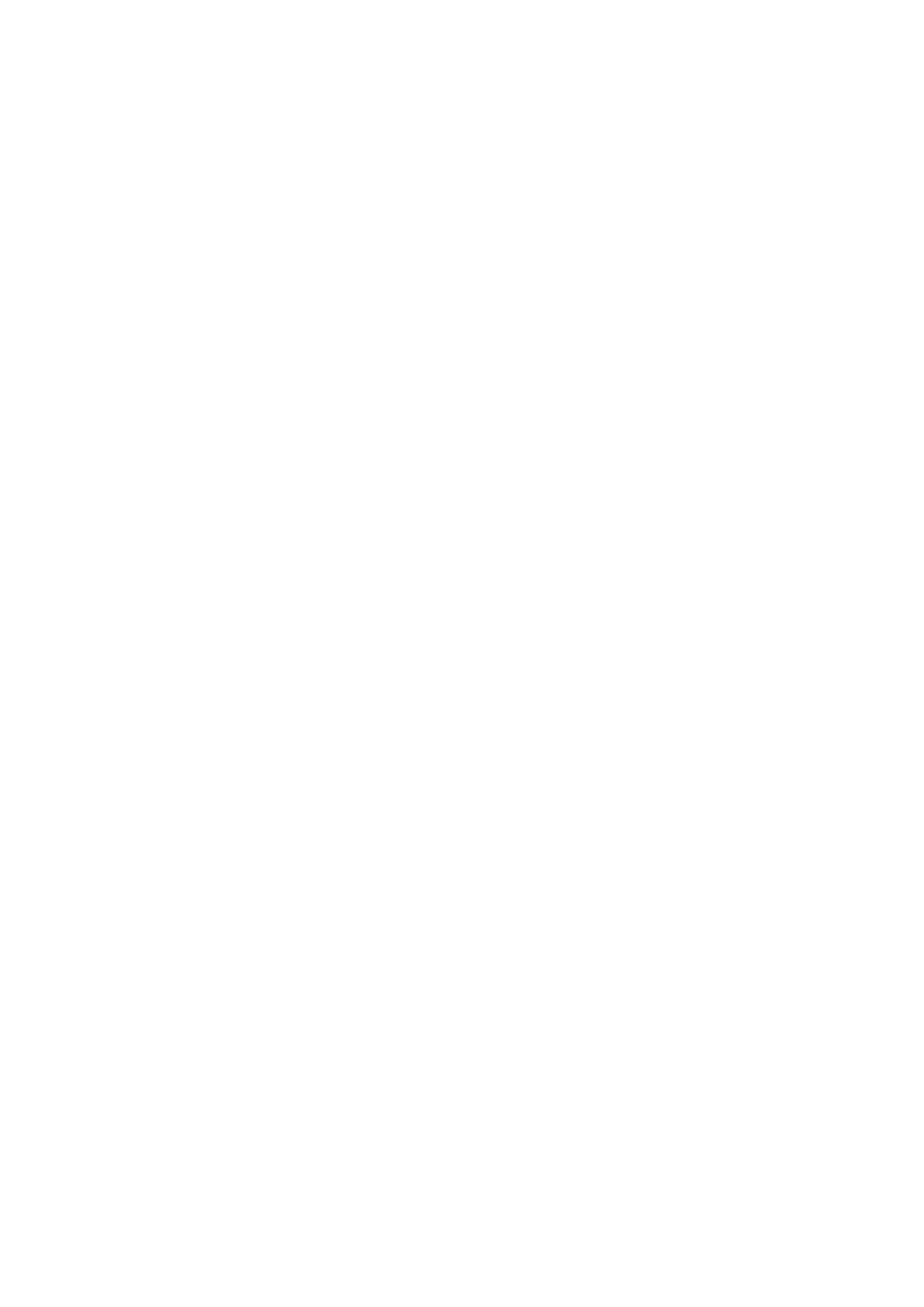# **Part 4—Documents and other records**

# **Division 1—Public Acts and documents**

# **35—Judicial notice of legislative instruments**

- (1) A court must take judicial notice of a legislative instrument.
- (2) In this section—

### *legislative instrument* means—

- (a) an Act of this State, or an Act or ordinance of any other State or a Territory of the Commonwealth;
- (b) an Act of the Imperial Parliament that forms part of the law of this State or of any other State or a Territory of the Commonwealth;
- (c) a regulation, rule, by-law or other form of subordinate legislation made under the law of this State or of any other State or a Territory of the Commonwealth;
- (d) a proclamation, order or notice published in the Gazette or the corresponding official publication of some other State or a Territory of the Commonwealth;
- (e) an Act or other instrument of a kind referred to in a preceding paragraph as published or republished under—
	- (i) the *[Legislation Revision and Publication Act](http://www.legislation.sa.gov.au/index.aspx?action=legref&type=act&legtitle=Legislation%20Revision%20and%20Publication%20Act%202002) 2002*; or
	- (ii) a former Act, or provision of an Act, of this State that provided for the reprinting or consolidation of any such instruments; or
	- (iii) a corresponding Act or ordinance of any other State or a Territory of the Commonwealth.

## **36—Proof of votes and proceedings of Parliament**

All documents purporting to be copies of the votes and proceedings or journals or minutes of either House of Parliament, or of papers presented to either House of Parliament, if purporting to be printed by the Government Printer, shall on their mere production be admitted as evidence thereof.

## **37—Evidentiary value of official publications**

The Gazette or the corresponding official publication of some other State or a Territory of the Commonwealth is admissible in any legal proceedings as evidence of any legislative, judicial or administrative acts published or notified in it.

## **37A—Proof of Gazette**

The mere production of a paper purporting to be the Gazette shall in all courts be evidence that the paper is the Gazette and was published on the day on which it bears date.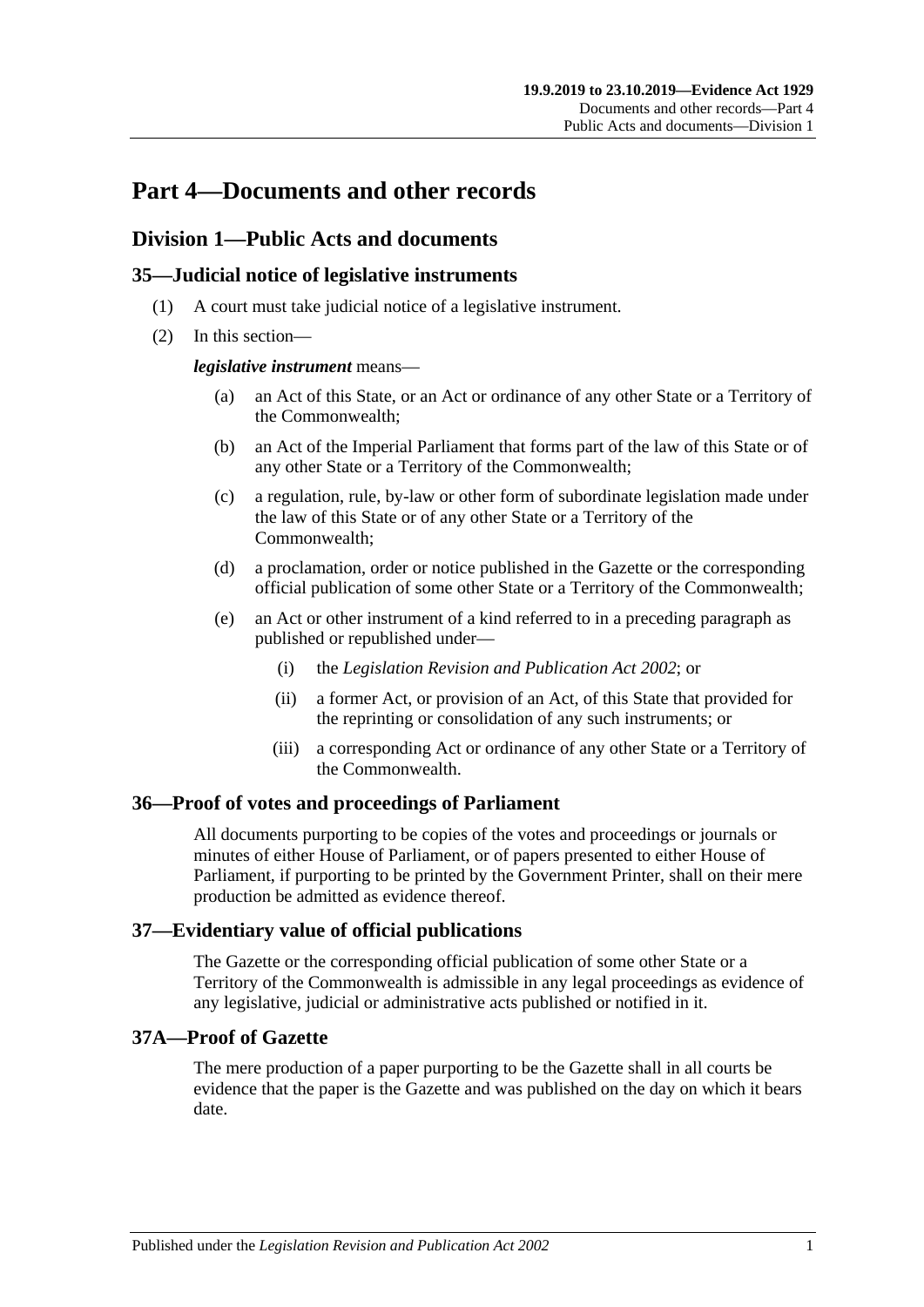# **37B—Proof of printing by Government Printer**

The mere production of a paper purporting to be printed by the Government Printer or by the authority of the Government of the State shall in all courts be evidence that the paper was printed by the Government Printer or by such authority.

## **37C—Proof of Imperial orders-in-Council**

(1) In this section—

*Imperial order-in-Council* means—

- (a) any letters patent or Imperial order-in-Council; or
- (b) any admiralty map or chart issued by, or under the authority of, the Government of Great Britain, or the United Kingdom.
- <span id="page-47-0"></span>(2) Evidence of the making and contents of an Imperial order-in-Council may be given by production of a document purporting to be certified by the Secretary to the Attorney-General as a true copy of the Imperial order-in-Council.
- (3) A statement in a document produced in evidence under [subsection](#page-47-0) (2) of this section as to the date of publication of the Imperial order-in-Council shall be evidence that the Imperial order-in-Council was published on that date.

### **38—Foreign and Colonial Acts of State, judgments etc provable by copies**

- (1) Evidence of any proclamation, treaty, or other act of State, of any foreign State, or in any part of His Majesty's Dominions outside the Commonwealth and other than the United Kingdom, may be given by the production of a document, purporting to be a copy thereof and—
	- (a) proved to be an examined copy thereof; or
	- (b) purporting to be sealed with the seal of the foreign State or of the said part of His Majesty's Dominions.
- (2) Evidence of any judgment, decree, order or other judicial proceeding of any court of justice in the United Kingdom or in any foreign State or part of His Majesty's Dominions outside the Commonwealth and other than the United Kingdom (including any affidavit, pleading, or other legal document filed or deposited in the court) may be given by the production of a document purporting to be a copy thereof; and
	- (a) proved to be an examined copy thereof; or
	- (b) purporting to be sealed with the seal of such court; or
	- (c) purporting to be signed by a judge of such court with a statement in writing attached by him to his signature that such court has no seal, and without proof of his judicial character, or of the truth of such statement.
- (3) If any such document as aforesaid purports to be sealed or signed as aforesaid it shall be admissible without proof of the seal or of the signature as the case may be.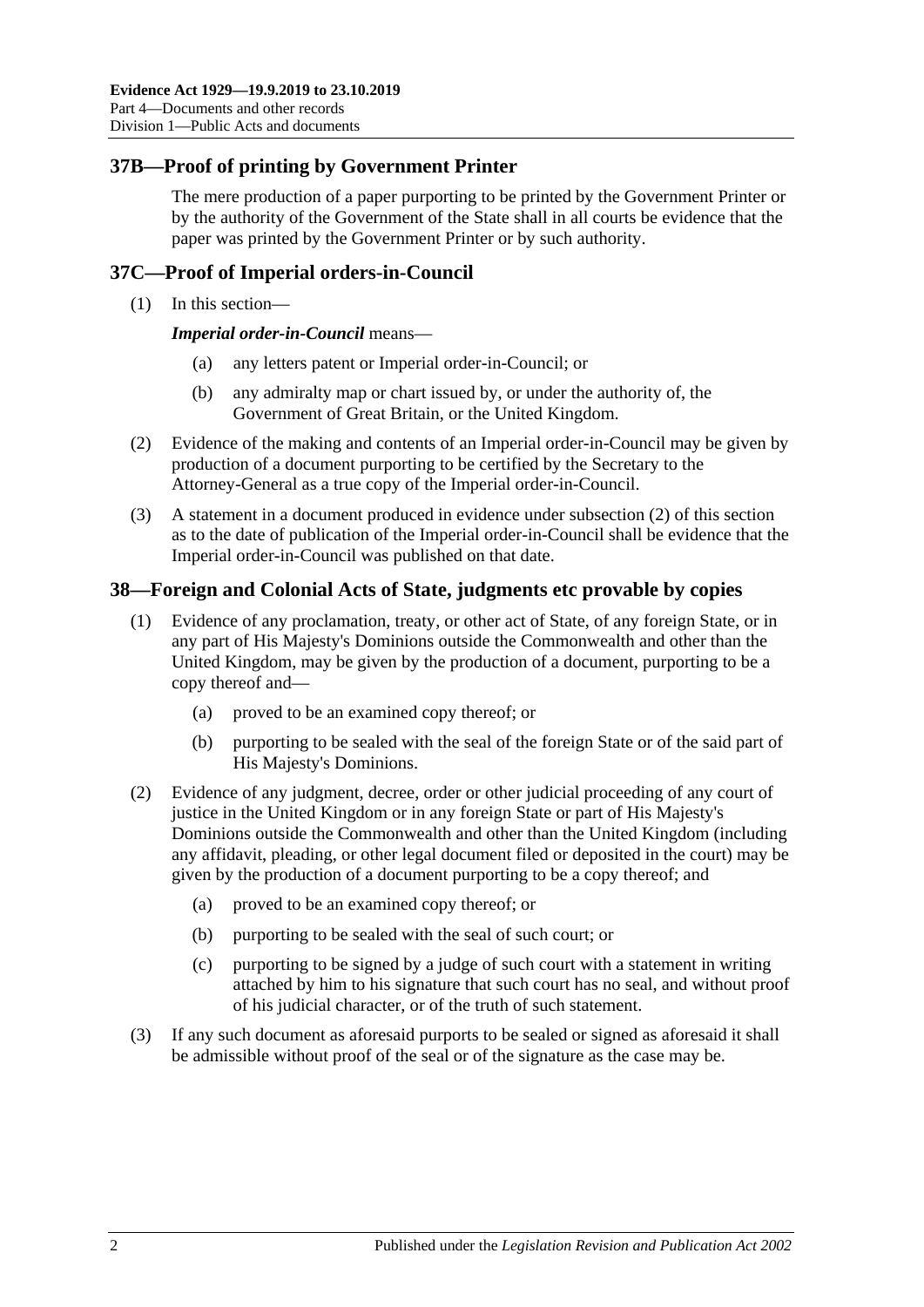# **39—Public documents provable by examined or certified copy**

- (1) Whenever any book or other document is of such a public nature as to be admissible in evidence on its mere production from the proper custody, and no Act exists which renders its contents provable by means of a copy, any copy thereof or extract therefrom shall be admissible in evidence,
	- (a) if it is proved to be an examined copy or extract; or
	- (b) it purports to be signed and certified as a true copy or extract by the officer to whose custody the original is entrusted.
- (2) Every such officer is hereby required to furnish such certified copy or extract to any person applying for the same at a reasonable time, upon payment of a reasonable sum for the same, not exceeding five cents for every folio of ninety words.

# **40—Proof of documents by examined or certified copies**

Whenever any book, or other document, in the United Kingdom, or in any part of His Majesty's Dominions outside the Commonwealth and other than the United Kingdom, is provable (according to the law of England, or of the said part of His Majesty's Dominions) by means of a copy, any copy thereof or extract therefrom shall be admissible in evidence if it—

- (a) is proved to be an examined copy or extract; or
- (b) purports to be signed and certified as a true copy or extract by some officer who shall further certify that he is the officer to whose custody the original is entrusted.

## **41—Certifying a false document**

If any officer authorised or required by this Act to furnish any certified copy or extract shall wilfully certify any document as being a true copy or extract, knowing that the same is not a true copy or extract, as the case may be, he shall be guilty of an offence, and be liable, on conviction, to imprisonment for any term not less than eighteen months or more than three years.

# **Division 2—Proof of convictions, acquittals etc**

## **42—Proof of conviction or acquittal of an indictable offence**

- (1) The information, trial, and conviction, or acquittal of any person for an indictable offence may be proved by a certificate purporting to be under the hand of the Registrar of the Supreme Court or the District Court or the associate or other officer having the custody of the records of the court where such conviction, or acquittal took place, or of the deputy of such associate or other officer.
- (2) The certificate may set forth the substance and effect of the record omitting the formal parts thereof.
- (3) A conviction for any offence committed in any other State or any Territory of the Commonwealth may be proved by a like certificate.
- (4) No proof shall be required of the handwriting or official position of any person certifying in pursuance of this section.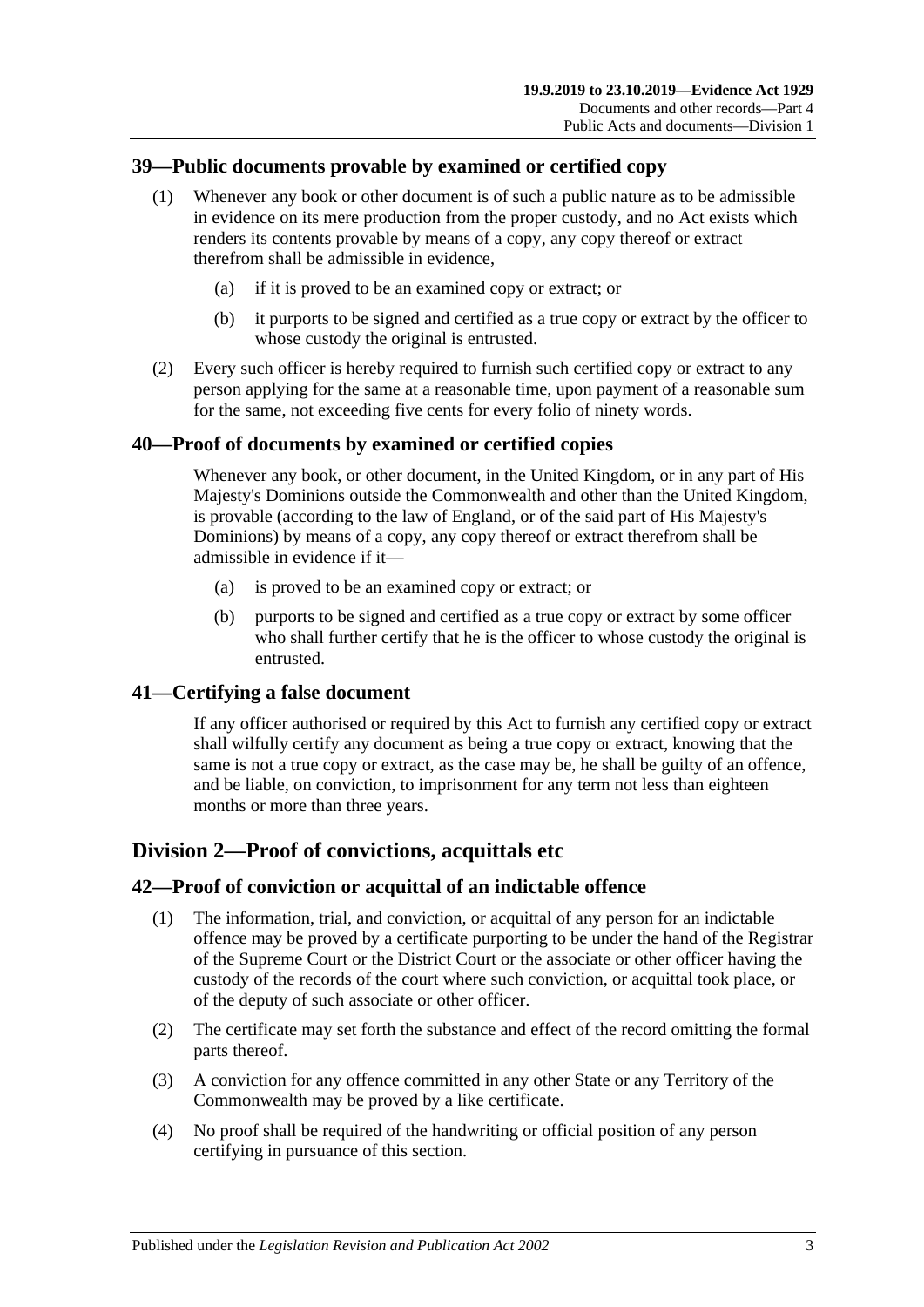(5) The mode of proof authorised by this section shall be in addition to and not to the exclusion of any other authorised mode of proof.

### **43—Proof of convictions and orders of courts of summary jurisdiction**

- (1) Any conviction, order of dismissal or other order made by a court of summary jurisdiction may be proved in any court whatever by the production of a copy of such conviction, order of dismissal or other order, purporting to be certified by the clerk of the court by which such conviction, order of dismissal or other order was made, or by the deputy of such clerk.
- (2) No proof shall be required of the signature or official character of the person appearing to have signed any such copy as aforesaid.
- (3) This section shall apply to any conviction, order of dismissal or other order made before or after the commencement of this Act.
- (4) In this section the expression *court of summary jurisdiction* shall mean any court, by whatever name called, which in any State or Territory of the Commonwealth has jurisdiction to try offences summarily.

### **43A—Proof of identity of person convicted in another State**

For the purpose of proving the identity of any person alleged to have been convicted in any other State, or any Territory of the Commonwealth, an affidavit substantially in the form of [Schedule 4](#page-97-0) shall be admissible in evidence in all courts and shall be *prima facie* evidence that the person whose finger-prints are exhibited thereto—

- (a) is the person who in any document exhibited to the said affidavit and purporting to be a certificate of conviction or a certified copy of conviction, is referred to as having been convicted;
- (b) has been convicted of the offences mentioned in the said affidavit.

## **Division 3—Documents relating to ships or transport**

## **44—Registers of British vessels and certificates of registry admissible as** *prima facie* **evidence of their contents**

- (1) Every register of vessels kept under any of the Acts of the Imperial Parliament relating to the registry of British vessels, may be proved either by the production of the original or by an examined copy thereof, or by a copy thereof purporting to be certified under the hand of the person having the charge of the original.
- (2) Every such register, or such copy of a register, and also every certificate of registry granted under any of the said Acts relating to the registry of British vessels, and purporting to be signed as required by law, shall be received in evidence as *prima facie* proof of all the matters contained or recited in such register when the register or such copy thereof as aforesaid is produced, and of all matters contained or recited in or endorsed on such certificate of registry when the said certificate is produced.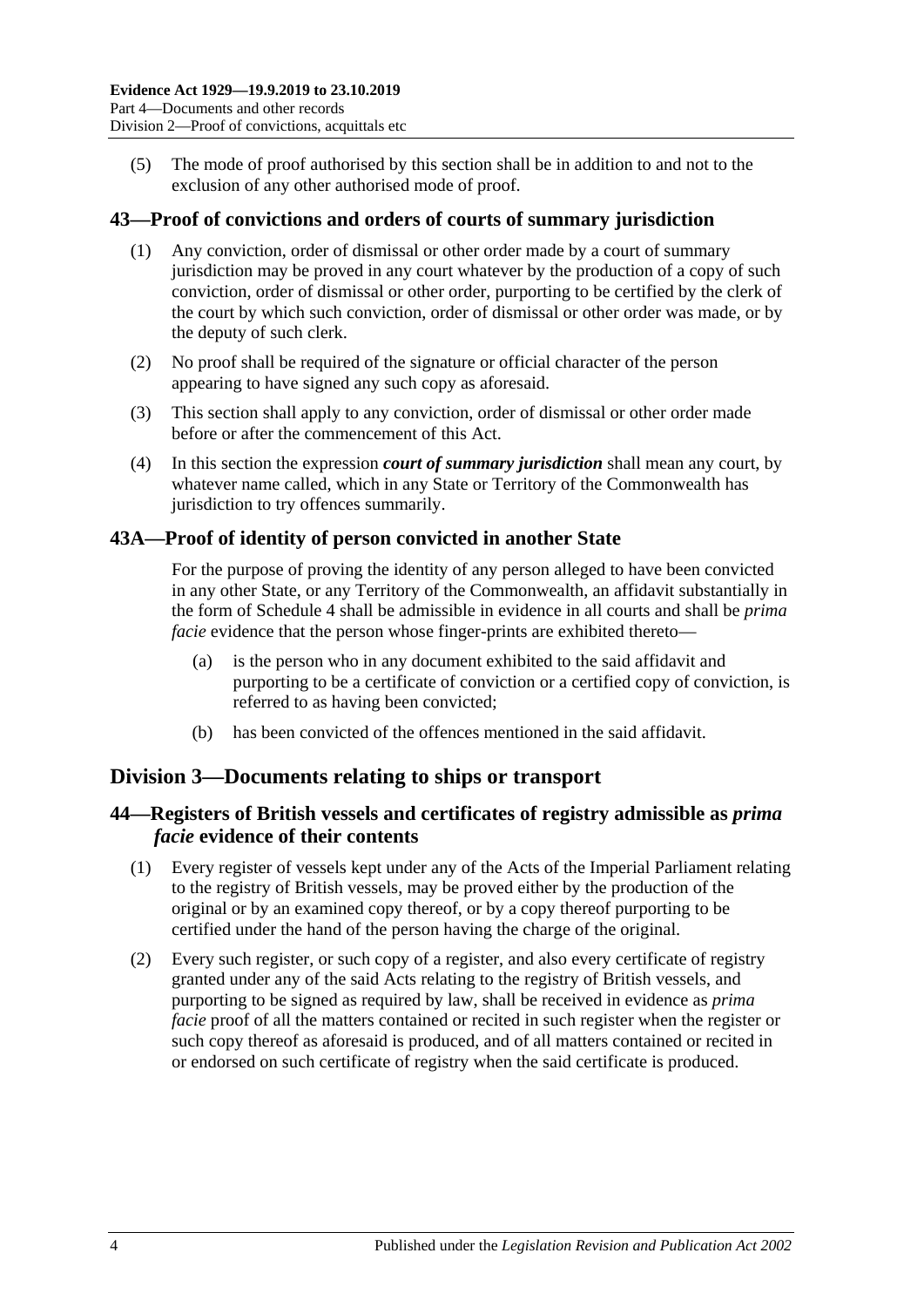# **45—Documents relating to transportation of persons or goods**

- (1) An apparently genuine document purporting to be a document of a prescribed nature and to relate to the transportation or shipment of any person or goods, from one place to another—
	- (a) shall be admissible in evidence on production without further proof; and
	- (b) shall be evidence of any fact stated, or referred to, in the document, or to be inferred from the document, and where the document relates to the shipment of goods, shall be evidence that the ownership of goods referred to in the document is in the consignee named in the document or his assignee.
- (2) Evidence of the description of any package or property, or of any inscription or mark upon any package or property shall be admissible (without production of the original inscription or mark) for the purpose of raising an inference as to the identity of the package or property with that referred to in a document admissible in evidence under this section.
- (3) For the purpose of determining the evidentiary weight, if any, of a document admitted in evidence under this section, consideration shall be given to the source from which the document is produced, the safeguards (if any) that have been taken to ensure its accuracy and any other relevant matters.
- (4) In this section—

### *document of a prescribed nature* means—

- (a) bill of lading, manifest, shipping receipt, consignment note, way-bill, delivery sheet, register or order, invoice, ticket, passenger list or register, and any document of a like nature; or
- (b) any reproduction of any such document by photographic, photostatic, lithographic or other like process;

*shipment* means carriage by any means by air, land or water.

# **Division 4—Banking records**

## **46—Interpretation**

In this Division—

*bank* means—

- (a) a body corporate carrying on the business of banking in a State or Territory of the Commonwealth; or
- (d) any other body that accepts money on deposit from the public;

#### *banking records* means—

- (a) books of account, accounts, and accounting records (including working papers and other documents necessary to explain the methods and calculations by which accounts are made up); and
- (b) books, diaries, or other records used in the course of carrying on the business of a bank; and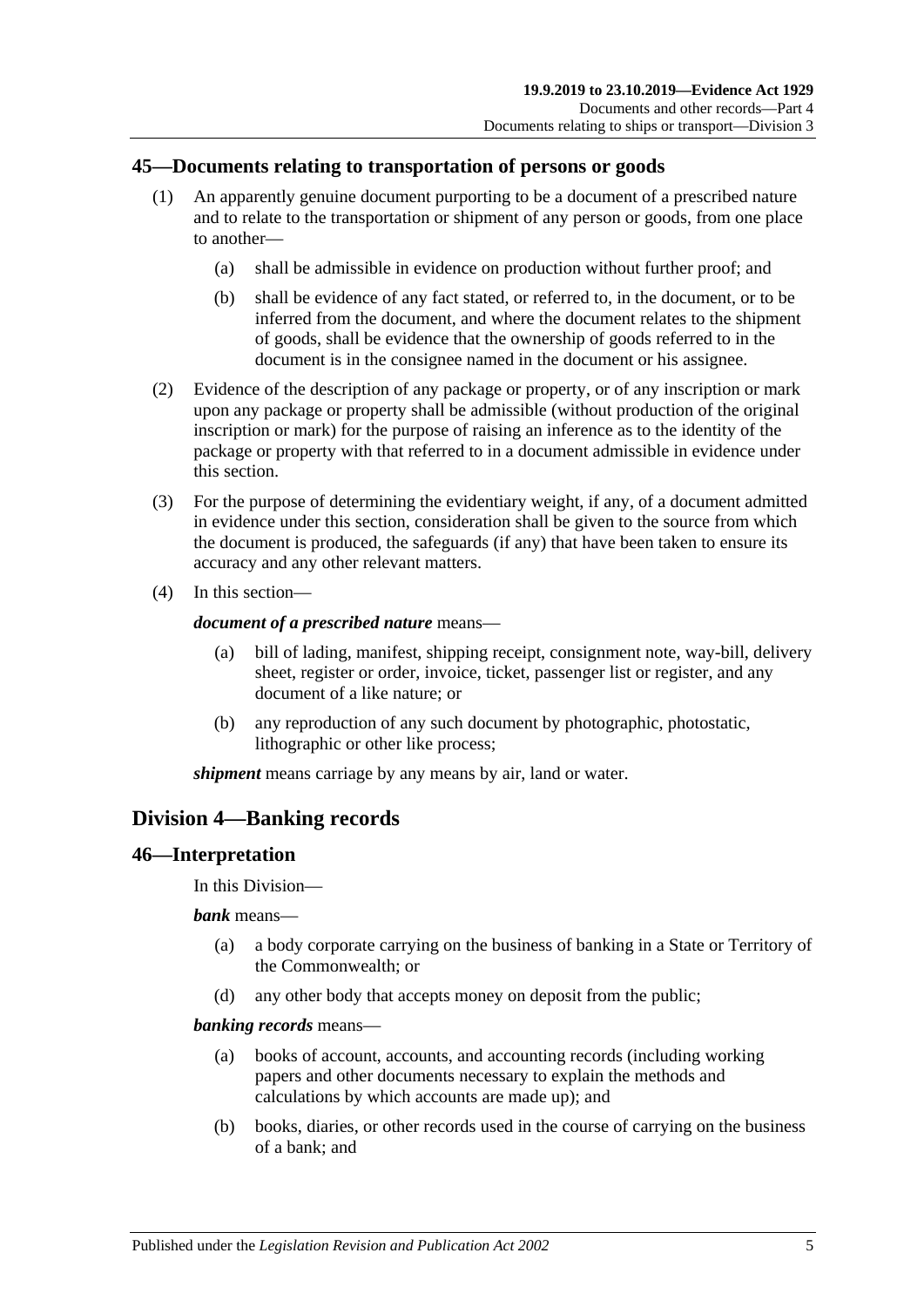- (c) cheques, bills of exchange, promissory notes, deposit slips, orders for the payment of money, invoices, receipts and vouchers; and
- (d) securities, and documents of title to securities,

in the possession or control of a bank;

*copy*, in relation to a banking record made by microfilming or by a mechanical or electronic process, means a document produced from the record containing, in an intelligible form, the information stored in the record.

### **47—Admission of banking record in evidence**

- (1) Subject to [subsection](#page-51-0) (2), a copy of a banking record is admissible in legal proceedings as evidence—
	- (a) of the record; and
	- (b) of the transactions or matters to which the record relates.
- <span id="page-51-0"></span>(2) The copy shall not be admitted in evidence unless it is first proved—
	- (a) that the record was compiled in the ordinary course of business; and
	- (b) that the record is in the custody or control of the bank; and
	- (c) that reasonable steps have been taken to ensure that the copy is an accurate copy of the record, or accurately reproduces information stored in the record.
- (3) Evidence may be given orally or by affidavit by an officer of the bank for the purpose of proving the matters referred to in [subsection](#page-51-0) (2).

#### **48—Evidence of non-existence of account may be given by affidavit**

An affidavit made by an officer of a bank stating that a person named in the affidavit had at a time, or over a period, specified in the affidavit no account at the bank, or at a specified branch, is admissible in legal proceedings as evidence of the fact stated.

#### **49—Power to order inspection of banking records etc**

- (1) On the application of any party to a legal proceeding a judge may order that such party be at liberty to inspect and take copies of a banking record for any of the purposes of such proceedings.
- <span id="page-51-1"></span>(1a) Where—
	- (a) a Judge of the Supreme Court; or
	- (b) a District Court Judge; or
	- (c) a Magistrate,

is satisfied on the application of a member of the police force or an officer of the Corporate Affairs Commission that it would be in the interests of the administration of justice to permit the applicant to inspect and take copies of banking records, the Judge may order that the applicant be at liberty to inspect and take copies of those banking records.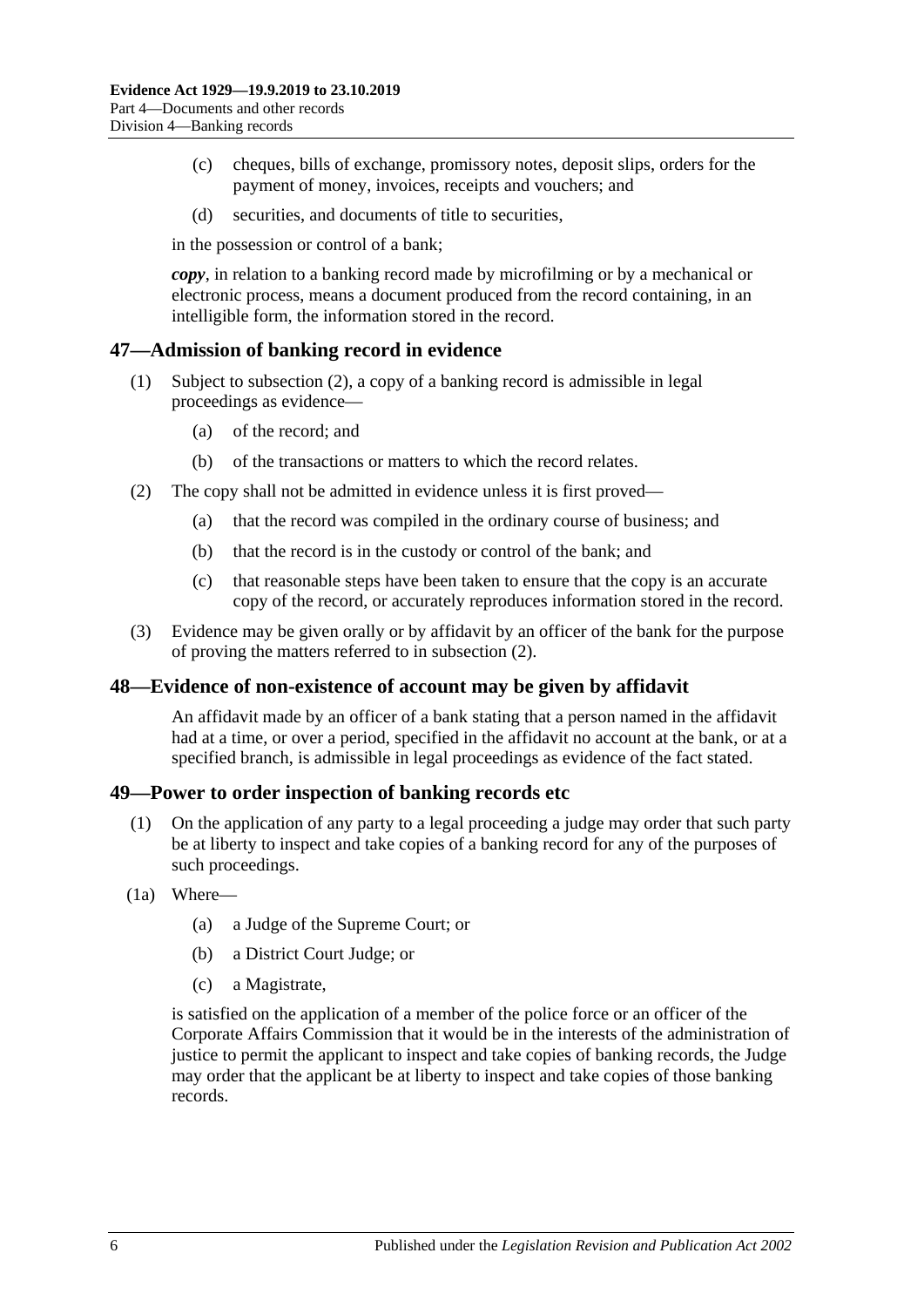- (2) An order under this section may be made either with or without summoning the bank or any other person, and shall be served on the bank three clear days before the same is to be obeyed, unless the judge otherwise directs. Any Sunday or public holiday shall be excluded from the computation of time under this section.
- <span id="page-52-1"></span>(3) Subject to [subsection](#page-52-0) (4), where an order is made under [subsection](#page-51-1) (1a), the applicant shall cause a copy of the order to be served personally or by post on the person subject to investigation within six months of the date of the order or such further period as may be allowed by a Judge.

Maximum penalty: \$1 000.

- <span id="page-52-0"></span>(4) Service of a copy of an order is not required under [subsection](#page-52-1) (3)—
	- (a) if evidence of the commission of an offence was obtained in pursuance of the order and, within the period allowed under [subsection](#page-52-1) (3) for service of a copy of the order, the person subject to investigation is charged with that offence; or
	- (b) if the whereabouts of the person on whom the copy is to be served is unknown and not ascertainable by reasonable inquiry.
- (5) A reference in [subsection](#page-52-1) (3) or [\(4\)](#page-52-0) to the person subject to investigation shall be construed as a reference to the person to whose financial transactions the banking records subject to inspection in pursuance of an order under [subsection](#page-51-1) (1a) relate.
- (6) Copies of applications made under [subsection](#page-51-1) (1a) shall be retained for a period of six years—
	- (a) in the case of applications made by members of the police force—by the Commissioner of Police; and
	- (b) in the case of applications made by officers of the Corporate Affairs Commission—by the Corporate Affairs Commission.
- <span id="page-52-2"></span>(7) The Commissioner of Police shall in each calendar year report to the Minister responsible for the police force the number of applications made under [subsection](#page-51-1) (1a) by members of the police force during the previous calendar year, and the Corporate Affairs Commission shall in each calendar year report to the Minister to whom it is responsible the number of applications made under [subsection](#page-51-1) (1a) by officers of the Commission during the previous calendar year.
- (8) A report under [subsection](#page-52-2) (7) may be incorporated in any other annual report that the Commissioner of Police or the Corporate Affairs Commission (as the case may be) is required by or under statute to make to the Minister to whom the report under that subsection is to be submitted.
- (9) A person who divulges, otherwise than in the course of his official duties, information obtained by him by virtue of an order under [subsection](#page-51-1) (1a) shall be guilty of an offence and liable to a penalty not exceeding \$5 000.

#### **50—Bank not compellable to produce records except under order**

A bank or officer of a bank shall not in any legal proceeding to which the bank is not a party be compellable—

(a) to produce any banking record, the contents of which can be proved under this Act; or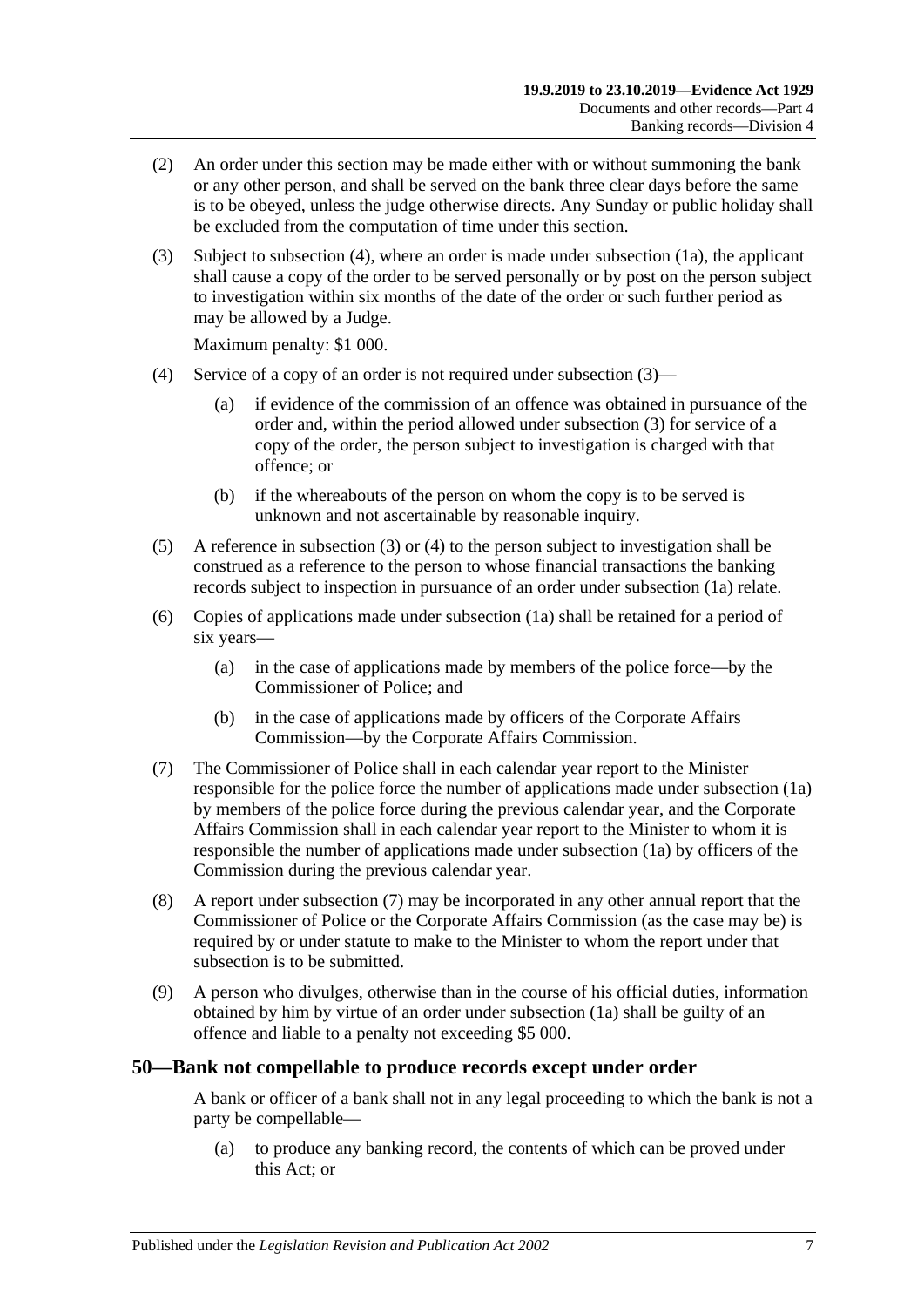(b) to appear as a witness to prove the matters, transactions, and accounts recorded in a banking record,

unless by order of a judge made for special cause.

### **51—Costs occasioned by default of bank**

- (1) Costs occasioned by a default or delay by a bank in complying with an order under this Part (not being an order under [section](#page-51-1) 49(1a)) may be awarded by the judge against the bank.
- (2) Any such order against a bank may be enforced as if the bank were a party to the proceedings in aid of which the application is made.

# **Division 5—Other documents and records**

#### <span id="page-53-0"></span>**52—Admission of certain documents in evidence**

- (1) An apparently genuine document purporting to contain a statement of fact, or written, graphical or pictorial matter in which a statement of fact is implicit, or from which a statement of fact may be inferred is, subject to this section, admissible in evidence.
- (2) A document must not be admitted in evidence under [subsection](#page-53-0) (1) if the court is not satisfied that the person by whom, or at whose direction, the document was prepared could, at the time of the preparation of the document have deposed of his or her own knowledge to the statement that is contained or implicit in, or may be inferred from, the contents of the document.
- (3) A document must not be admitted in evidence under [subsection](#page-53-0) (1) if the court is of the opinion—
	- (a) that the person by whom, or at whose direction, the document was prepared can and should be called by the party tendering the document to give evidence of the matters contained in the document; or
	- (b) that the evidentiary weight of the document is slight and is outweighed by the prejudice that might result to any of the parties from the admission of the document in evidence; or
	- (c) that it would be otherwise contrary to the interests of justice to admit the document in evidence.
- (4) In determining whether to admit a document in evidence under this section, the court may receive evidence by affidavit of any matter pertaining to the admission of that document in evidence.
- (5) For the purpose of determining the evidentiary weight (if any) of a document admitted in evidence under this section, consideration must be given to the source from which the document was produced, the safeguards (if any) that have been taken to ensure its accuracy, and any other relevant matters.

## <span id="page-53-1"></span>**53—Admission of business records in evidence**

- (1) An apparently genuine document purporting to be a business record—
	- (a) is admissible in evidence without further proof; and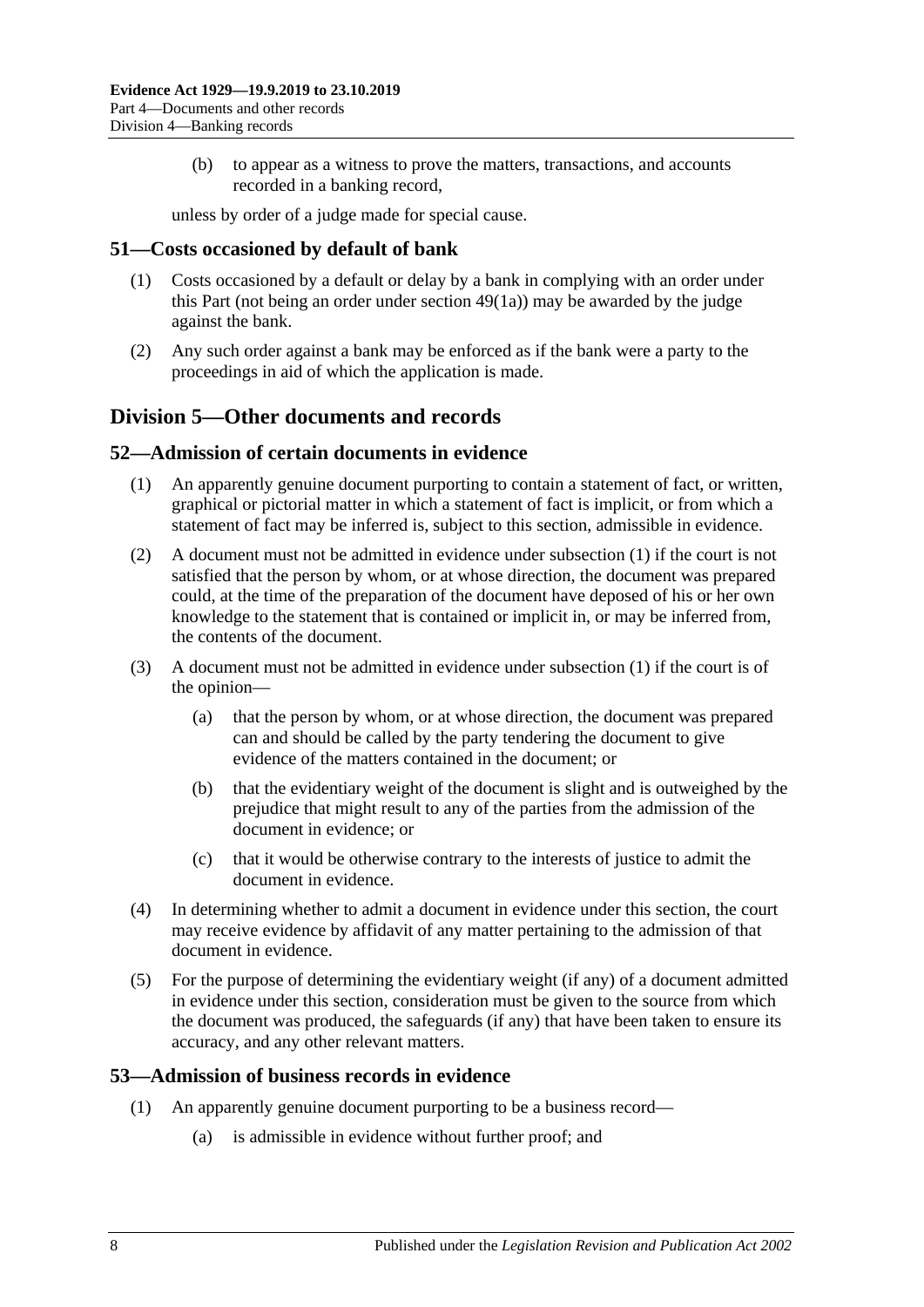- (b) is evidence of a fact stated in the record, or any fact that may be inferred from the record (whether the inference arises wholly from the matter contained in the record, or from that matter in conjunction with other evidence).
- (2) A document must not be admitted in evidence under [subsection](#page-53-1) (1) if the court is of the opinion—
	- (a) that the person by whom, or at whose direction, the document was prepared can and should be called by the party tendering the document to give evidence of the matters contained in the document; or
	- (b) that the evidentiary weight of the document is slight and is outweighed by the prejudice that might result to any of the parties from the admission of the document in evidence; or
	- (c) that it would be otherwise contrary to the interests of justice to admit the document in evidence.
- (3) For the purpose of determining the evidentiary weight (if any) of a document admitted in evidence under [subsection](#page-53-1) (1), consideration must be given to the source from which the document is produced, the safeguards (if any) that have been taken to ensure its accuracy, and any other relevant matters.
- (4) In this section—

*business* means business, occupation, trade or calling and includes the business of any governmental or local governmental body or instrumentality;

#### *business record* means—

- (a) any book of account or other document prepared or used in the ordinary course of a business for the purpose of recording any matter relating to the business; or
- (b) any reproduction of any such record by photographic, photostatic, lithographic or other like process.

# **Division 6—Matters relating to communications**

#### <span id="page-54-0"></span>**54—Electronic communications**

- (1) If an apparently genuine document purports to contain a record of an electronic communication (other than one referred to in [section](#page-55-0) 55), it will be presumed in the absence of evidence to the contrary, that the communication—
	- (a) was sent or made in the form of electronic communication that appears from the document to have been the form by which it was sent or made; and
	- (b) was sent or made by or on behalf of the person by or on whose behalf it appears from the document to have been sent or made; and
	- (c) was sent or made on the day on which, at the time at which and from the place from which it appears from the document to have been sent or made; and
	- (d) was received at the destination to which it appears from the document to have been sent; and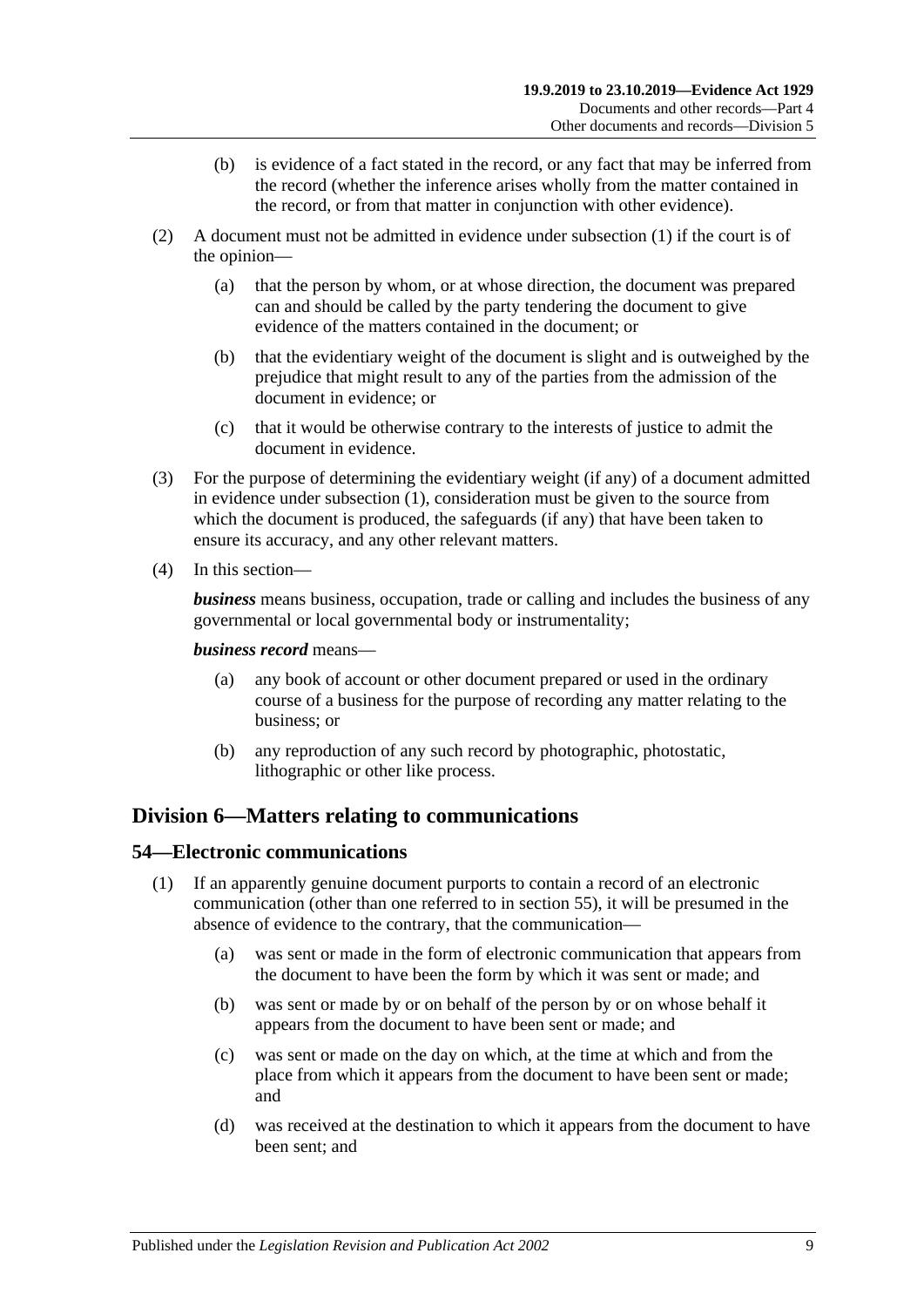- (e) if it appears from the document that the sending of the communication concluded at a particular time—was received at that destination at that time.
- (2) A provision of [subsection](#page-54-0) (1) does not apply in proceedings if—
	- (a) the proceedings relate to a contract; and
	- (b) all parties to the proceedings are parties to the contract; and
	- (c) the provision is inconsistent with a term of the contract.
- (3) A document referred to in [subsection](#page-54-0) (1) may be admitted in proceedings as evidence of any of the following representations contained in the document:
	- (a) the identity of the person from whom or on whose behalf the electronic communication was sent;
	- (b) the date on which or the time at which the communication was sent;
	- (c) the destination of the communication or the identity of the person to whom the communication was addressed.
- (4) In this section—

*electronic communication* has the same meaning as in the *[Electronic Transactions](http://www.legislation.sa.gov.au/index.aspx?action=legref&type=act&legtitle=Electronic%20Transactions%20Act%202000)  Act [2000](http://www.legislation.sa.gov.au/index.aspx?action=legref&type=act&legtitle=Electronic%20Transactions%20Act%202000)*.

#### <span id="page-55-1"></span><span id="page-55-0"></span>**55—Telegrams and lettergrams**

- (1) If a document purporting to contain a record of a message is transmitted by means of a lettergram or telegram, it will be presumed, in the absence of evidence to the contrary, that the message was received by the person to whom the message is addressed no later than 24 hours after the message was delivered to a post office for transmission as a lettergram or telegram.
- (2) This section does not apply in proceedings if—
	- (a) the proceedings relate to a contract; and
	- (b) all parties to the proceedings are parties to the contract; and
	- (c) [subsection \(1\)](#page-55-1) is inconsistent with a term of the contract.

## **Division 7—Miscellaneous**

#### **56—Evidence produced by processes, machines and other devices**

- (1) This section applies to a document or thing—
	- (a) that is produced wholly or partly by a device or process; and
	- (b) that is tendered by a party to proceedings who asserts that, in producing the document or thing, the device or process has produced a particular outcome.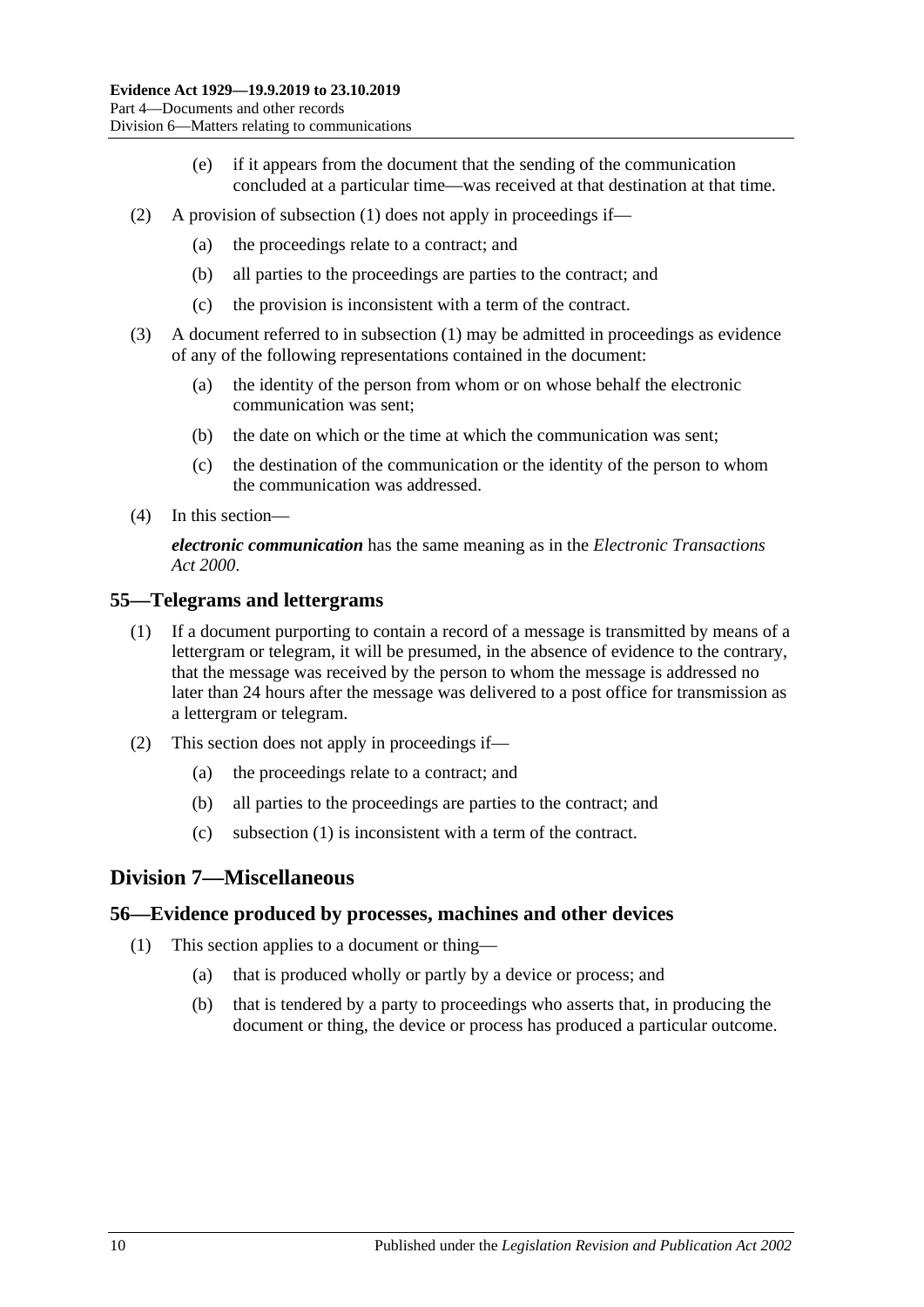(2) If a device or process is one that, or is of a kind that, if properly used, will ordinarily produce that outcome, it will be presumed, in the absence of evidence to the contrary, that, in producing the document or thing on the occasion in question, the device or process produced that outcome.

#### **Example—**

It would not be necessary to call evidence to prove that a photocopier normally produced complete copies of documents and that it was working properly when it was used to photocopy a particular document.

### **57—Modification of best evidence rule**

- (1) A document that reproduces the contents of another document is admissible in evidence before a court in the same circumstances, and for the same purposes, as that other document (whether or not that other document still exists).
- (2) This section applies to a reproduction made—
	- (a) by an instantaneous process; or
	- (b) by a process in which the contents of a document—
		- (i) recorded by photographic, electronic or other means; or
		- (ii) stored on a data storage device,

are reproduced, whether in the same form or in some other form; or

- (c) in any other way.
- (3) If a court admits or refuses to admit a document under this section, the court must, if so requested by a party to the proceedings, state the reason for its decision.
- (4) In determining whether a particular document accurately reproduces the contents of another, a court is not bound by the rules of evidence and, in particular, the court may rely on its own knowledge of the nature and reliability of the processes by which the reproduction was made.

#### **Example—**

A photograph displaying the contents of an image on a computer screen, or a transcript of sounds or words captured on an audio recording, may be admissible as a reproduction of the contents of the image or recording (as the case may be).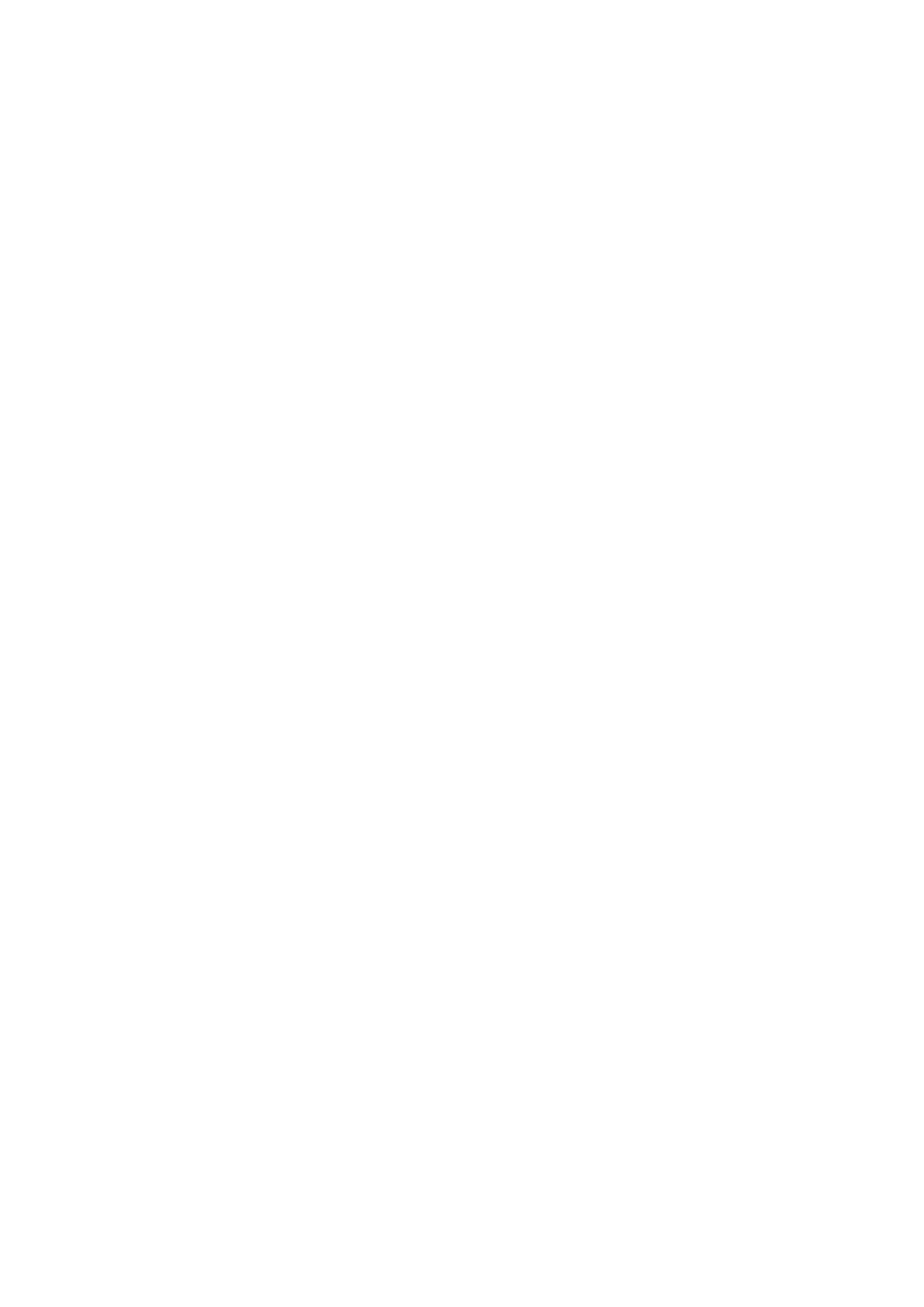# **Part 6B—Obtaining evidence from outside a court's territorial jurisdiction**

# **59D—Interpretation**

(1) In this Part—

#### *authorised South Australian court* means—

- (a) the Supreme Court;
- (b) the District Court;
- (c) the Magistrates Court;
- (e) a court or tribunal declared by the Attorney-General, by notice in the Gazette, to be an authorised South Australian court for the purposes of this Part;

*foreign court* means a court established under the law of some country, state or territory other than this State.

- (2) This Part applies in respect of—
	- (a) civil proceedings originating in courts within or outside Australia;
	- (b) criminal proceedings originating in Australian courts.

# **59E—Taking of evidence outside the State**

- (1) Where, in the opinion of an authorised South Australian court, it is necessary or expedient that evidence relating to proceedings before it be taken outside the State, the court may—
	- (a) sit outside the State for the purpose of taking the evidence; or
	- (b) issue a commission to an officer of the court or some other appropriate person to take the evidence; or
	- (c) request a foreign court to take the evidence.
- (2) Subject to any just exception—
	- (a) any depositions taken on commission or by a foreign court that takes evidence in pursuance of a request under this Part may be put in as evidence at the hearing of the proceedings to which they relate; and
	- (b) any documents produced to a commissioner or a foreign court that takes evidence in pursuance of a request under this Part are admissible at the hearing of the proceedings to which they relate as if produced at the hearing.
- (3) Any documents appearing to be depositions or documents so taken or produced, will, in the absence of evidence to the contrary, be accepted as such.
- (4) An authorised South Australian court may take evidence from a place outside the State by video link or any other form of telecommunication that the court thinks appropriate in the circumstances.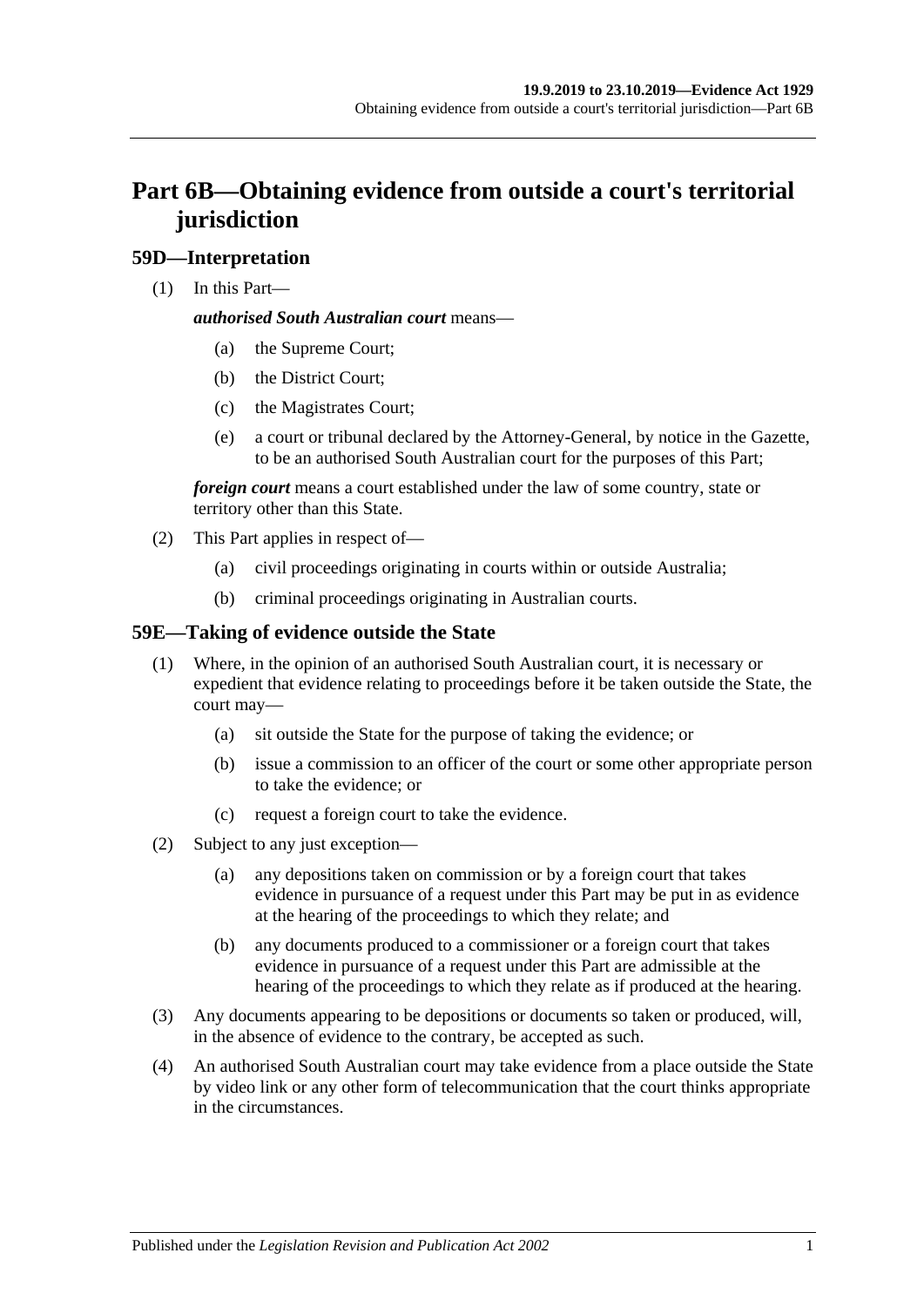Part 6B—Obtaining evidence from outside a court's territorial jurisdiction

#### **59F—Power of South Australian Court to take evidence on request**

- (1) Where a foreign court requests an authorised South Australian court to take evidence in this State for the purpose of proceedings before that foreign court the South Australian court may summon any person to appear before it for the purpose of giving evidence or for the purpose of producing documents.
- (2) A witness summoned to appear before an authorised South Australian court under this section may be examined, cross-examined or re-examined before that court.
- (3) Subject to this Part, the South Australian court in taking evidence under this section shall have the same powers as if the proceedings originated in that court.
- (4) If, while any person is being examined before an authorised South Australian court, objection is taken to any question, or to answering any question, the ground of the objection and the answer (if any) to the question shall be set out in the deposition of that person.
- (5) Subject to [subsections](#page-59-0) (6) and [\(7\),](#page-59-1) the validity of the ground of any such objection shall not be determined by the authorised South Australian court but by the foreign court at whose request the examination is being conducted.
- <span id="page-59-0"></span>(6) The authorised South Australian court may permit a witness to decline to answer a question where in the opinion of the court the answer to that question might incriminate him or where it would in the opinion of the court be unfair to the witness, or to any other person, that the answer should be given and recorded.
- <span id="page-59-1"></span>(7) A witness cannot be compelled to give evidence on a particular subject if he or she could not be compelled to give evidence on that subject in the foreign court from which the request to take evidence originated.

#### **59G—Depositions to be signed**

Where pursuant to this Part—

- (a) a witness has given evidence before an authorised South Australian court, his deposition shall be signed by him and by the person presiding over the court; or
- (b) a document has been produced before an authorised South Australian court, the person presiding over the court shall attach to that document a certificate signed by him stating the name of the person by whom the document was produced.

#### **59H—Transmission of request**

Where an authorised South Australian court receives a request from a foreign court for the examination of a witness, or the production of documents, and it appears to the court that the witness or person by whom the evidence is to be given, or the documents produced, is not in South Australia and is not proceeding to South Australia, but is in, or proceeding to, some other country or State, the South Australian court—

(a) may transmit the request to a foreign court in that other country or State together with such information as it possesses concerning the whereabouts of that person; and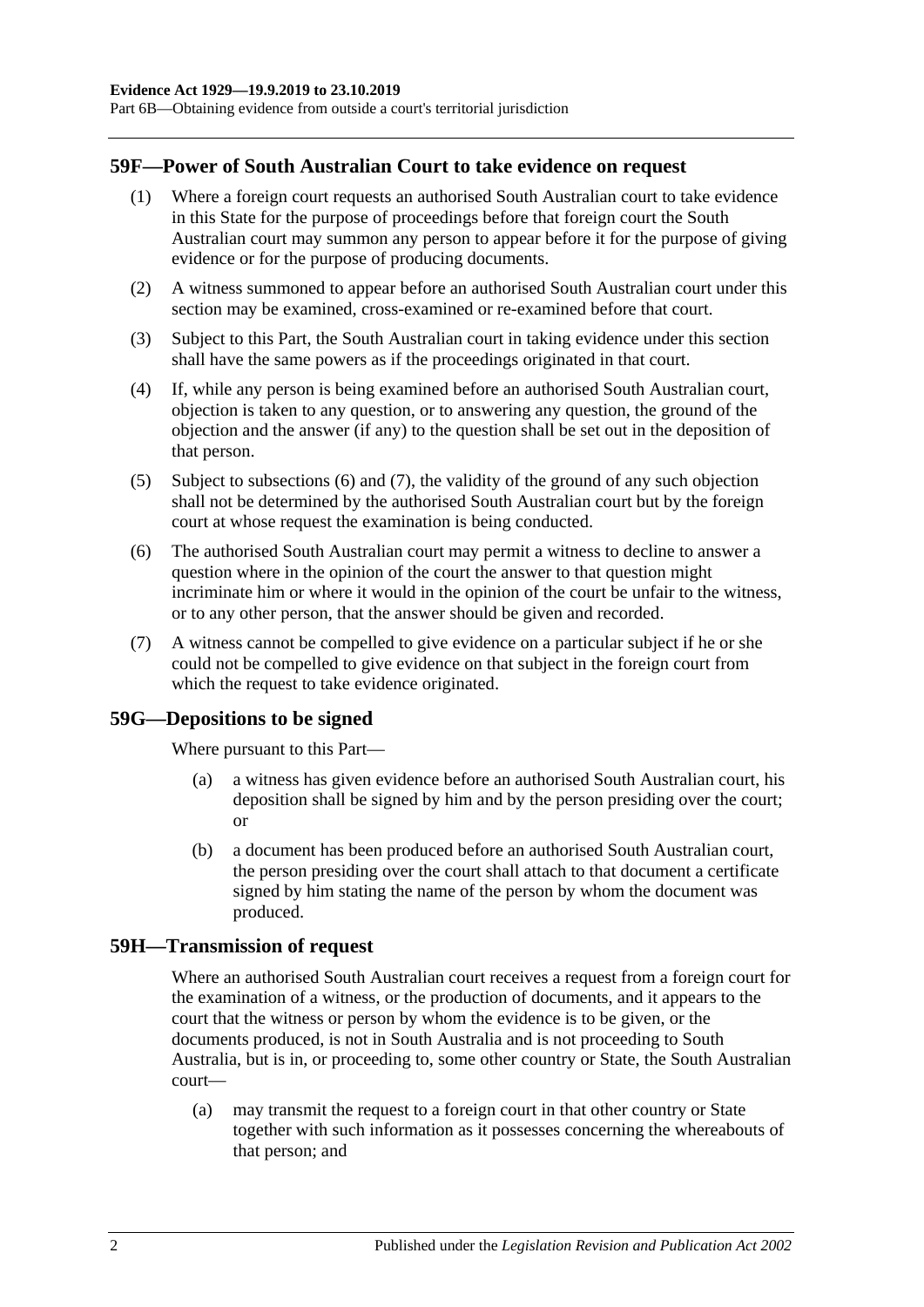(b) shall give notice to the foreign court from which it received the request of the fact that the request has been so transmitted.

# **59I—Saving provision**

- (1) Nothing in this Part limits the power of a court to require a witness to attend in person before the court.
- (2) The provisions of this Part are supplementary to, and do not derogate from, the provisions of any other Act or law.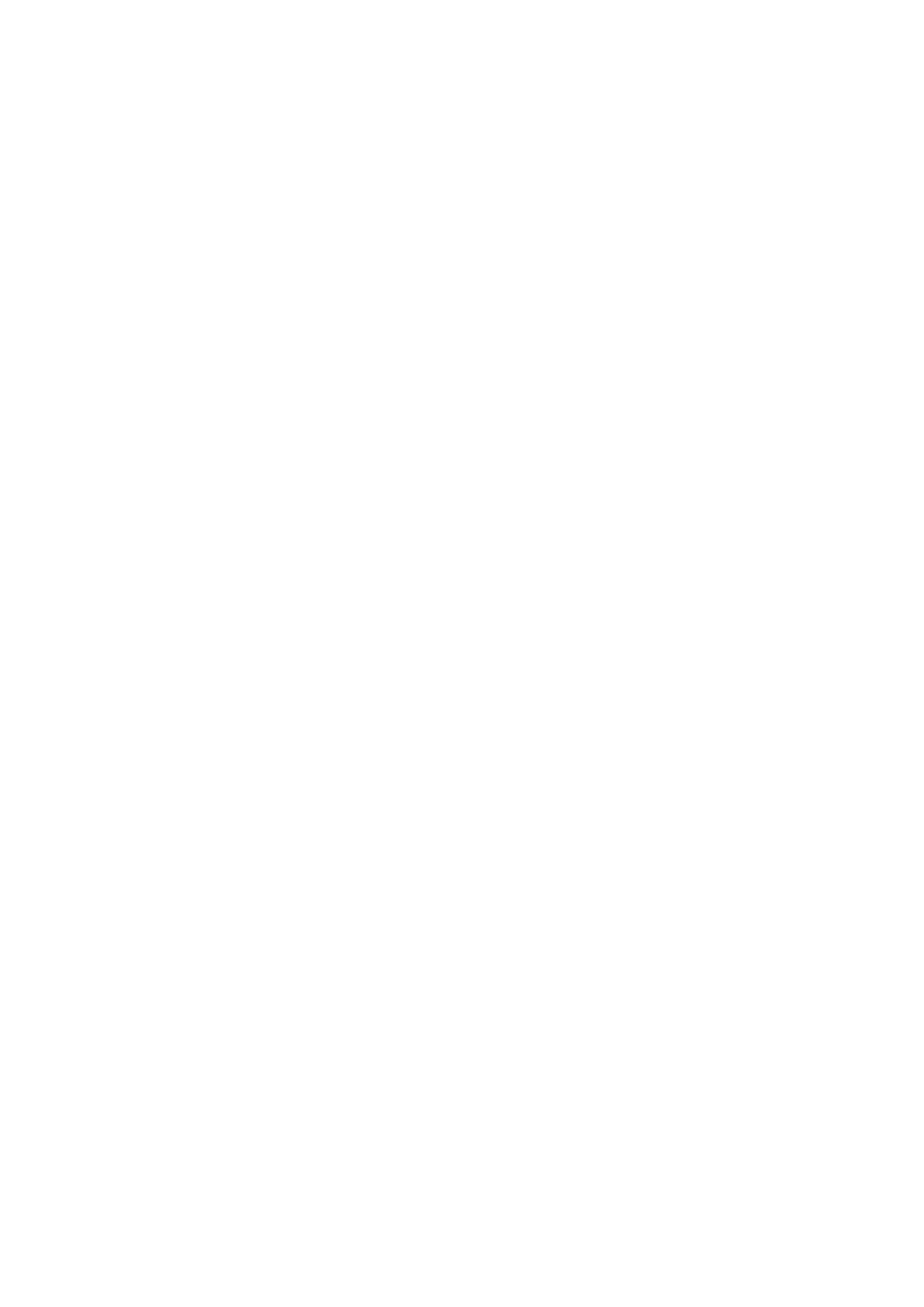# **Part 6C—Use of audio and audio visual links**

# **Division 1—Preliminary**

# **59IA—Interpretation**

In this Part—

*audio link* means a system of two-way communication linking different places so that a person speaking at any one of the places can be heard at the other;

#### **Example—**

An audio link may be established by facilities such as a two-way radio or telephone.

*audio visual link* means a system of two-way communication linking different places so that a person speaking at any one of the places can be seen and heard at the other;

#### **Example—**

An audio visual link may be established by facilities such as a closed-circuit television.

*participating State* means another State in which statutory provisions substantially corresponding to this Part are in force;

*recognised court* means a court or tribunal of a participating State that is authorised by the provisions of an Act of that State in terms substantially corresponding to this Part to direct that evidence be taken or submissions made by audio, or audio visual, link from South Australia;

*South Australian court* means—

- (a) the Supreme Court;
- (b) the District Court;
- (c) the Magistrates Court;
- (d) the Coroner's Court;
- (e) a court or tribunal prescribed by regulation to be a South Australian court for the purposes of this Part;

*State* includes Territory;

*tribunal* of a State means a person or body authorised by or under a law of the State to take evidence on oath or affirmation.

#### **59IB—Transitional**

This Part extends to proceedings whether the proceedings were commenced, or the cause of action arose, before or after the commencement of this Part.

## **59IC—Application of Part**

This Part is in addition to, and does not derogate from, other provisions of this Act or of any other law authorising the taking of evidence, or the conduct of proceedings, outside this State.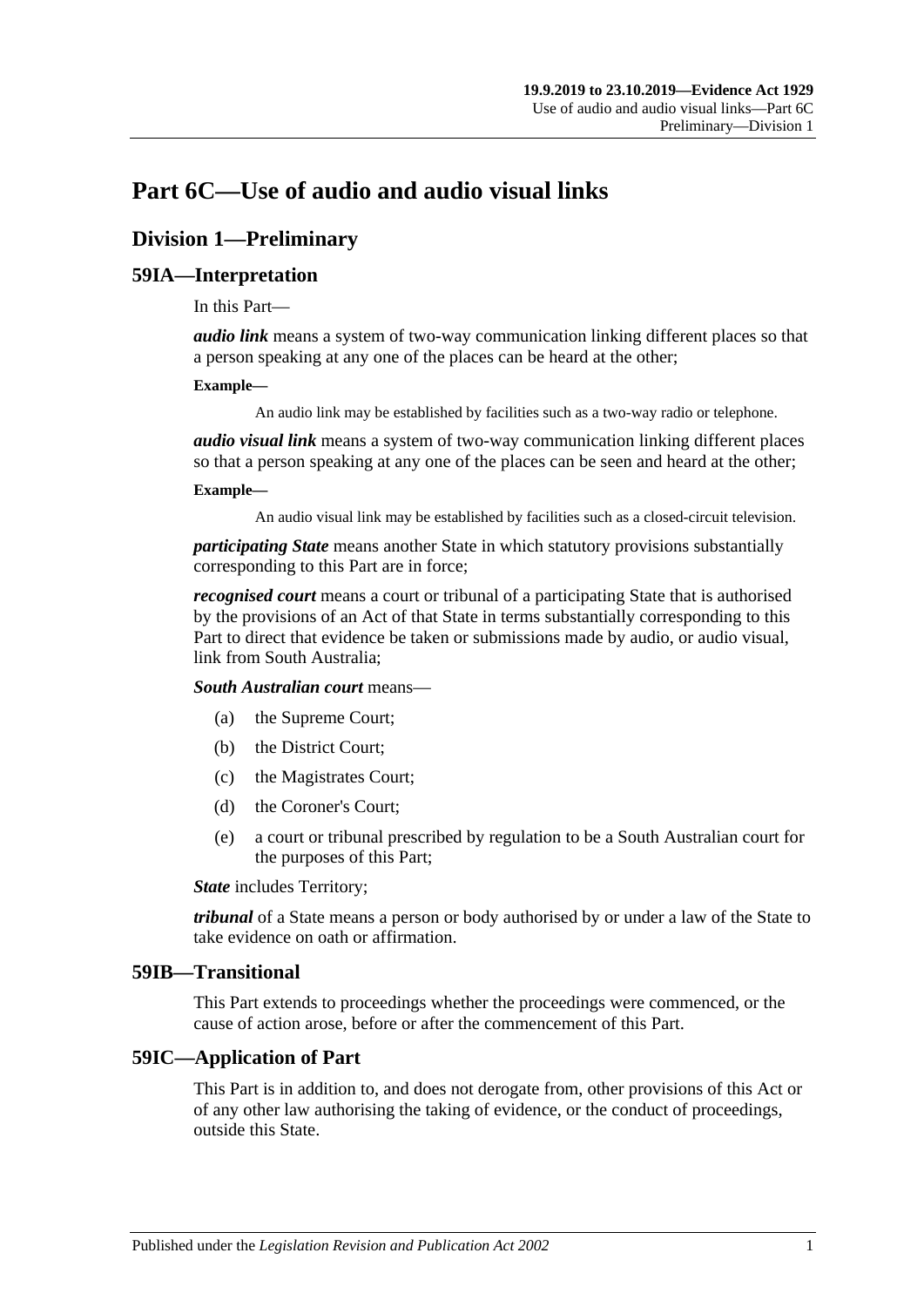# **Division 2—Use of interstate audio or audio visual link in proceedings before South Australian courts**

## **59ID—Application of this Division**

This Division applies to any proceeding (including a criminal proceeding) before a South Australian court.

### **59IE—State courts may take evidence and submissions from outside State**

- (1) A South Australian court may, on the application of a party to a proceeding before the court, direct that evidence be taken or submissions made by audio, or audio visual, link from a participating State.
- (2) The court must not make such a direction if—
	- (a) the necessary facilities are unavailable or cannot reasonably be made available; or
	- (b) the court is satisfied that the evidence or submission can be more conveniently given or made in this State; or
	- (c) the court is satisfied by a party opposing the making of the direction that the direction would be unfair to the party.
- (3) The court may exercise in the participating State in connection with taking evidence or receiving submissions by audio, or audio visual, link any of its powers that the court is permitted, under the law of the participating State, to exercise in the participating State.

#### **59IF—Expenses**

If a South Australian court directs evidence to be taken, or submissions to be made, by audio, or audio visual, link from a person in a participating State, the court may make such orders as it considers just for payment of expenses incurred in connection with—

- (a) taking the evidence or making the submissions; or
- (b) providing the audio, or audio visual, link.

## **59IG—Counsel entitled to practise**

A person who is entitled to practise as a legal practitioner in a participating State is entitled to practise as a barrister, solicitor or both—

- (a) in relation to the examination-in-chief, cross-examination or re-examination of a witness in the participating State whose evidence is being given by audio, or audio visual, link in a proceeding before a South Australian court; and
- (b) in relation to the making of submissions by audio, or audio visual, link from the participating State in a proceeding before a South Australian court.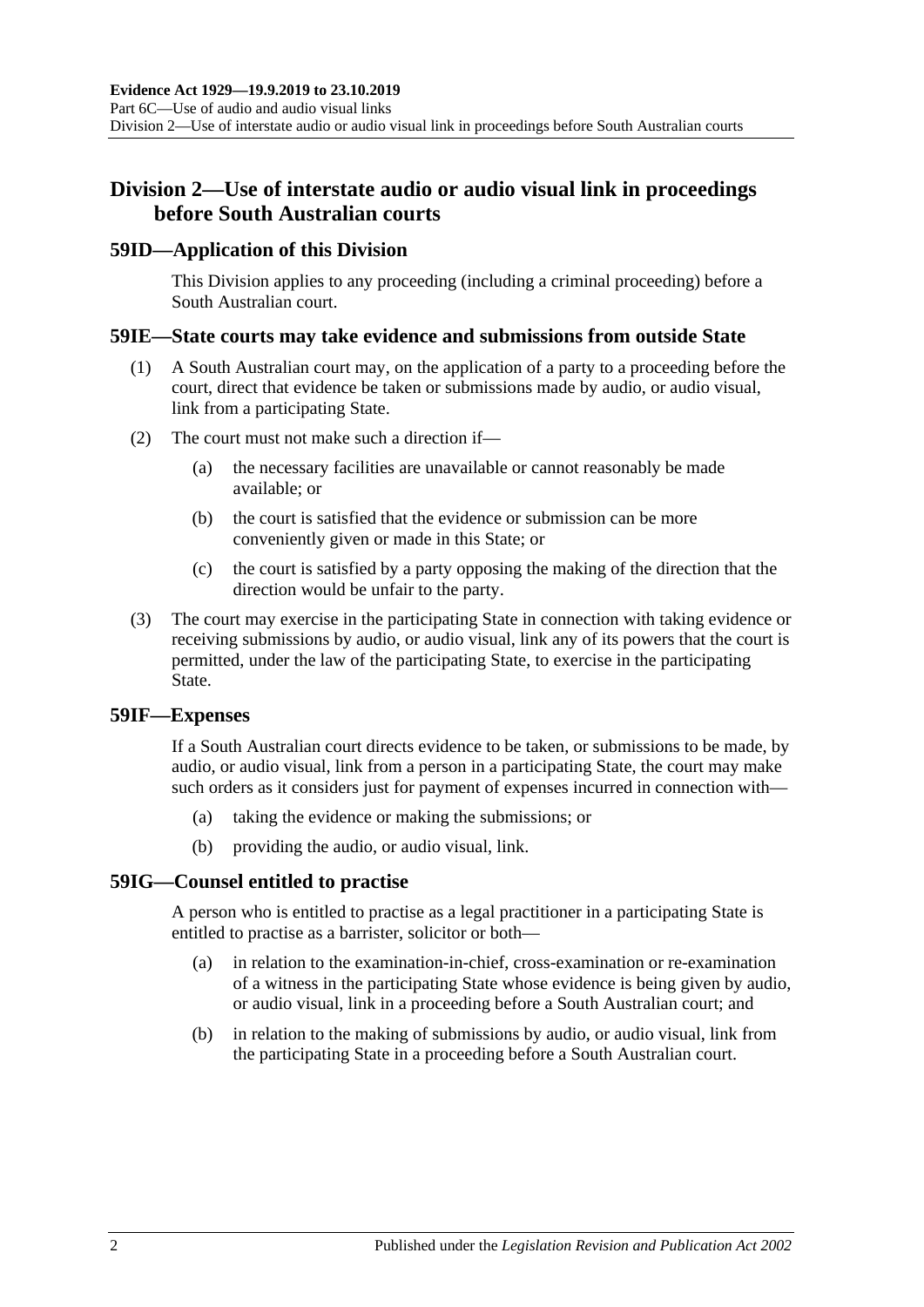# **Division 3—Use of interstate audio or audio visual link in proceedings in participating States**

# **59IH—Application of Division**

This Division applies to any proceeding (including a criminal proceeding) before a recognised court.

# **59II—Recognised courts may take evidence or receive submissions from persons in South Australia**

A recognised court may, for the purposes of a proceeding before it, take evidence or receive submissions by audio, or audio visual, link from a person in South Australia.

## <span id="page-64-0"></span>**59IJ—Powers of recognised courts**

- (1) The recognised court may, for the purposes of the proceeding, exercise in South Australia, in connection with taking evidence or receiving submissions by audio, or audio visual, link any of its powers, except its powers—
	- (a) to punish for contempt; and
	- (b) to enforce or execute its judgments or process.
- (2) The laws of the participating State (including rules of court) that apply to the proceeding in that State also apply, by force of this subsection, to the practice and procedure of the recognised court in taking evidence or receiving submissions by audio, or audio visual, link from a person in South Australia.
- (3) For the purposes of the recognised court exercising its powers, the place in South Australia where evidence is given or submissions are made is taken to be part of the court.

## **59IK—Orders made by recognised court**

Without limiting [section](#page-64-0) 59IJ, the recognised court may, by order—

- (a) direct that the proceeding, or a part of the proceeding, be conducted in private; or
- (b) require a person to leave a place in South Australia where the giving of evidence or the making of submissions is taking place or is going to take place; or
- (c) prohibit or restrict the publication of evidence given in the proceeding or of the name of a party to, or a witness in, the proceeding.

# **59IL—Enforcement of order**

- (1) An order of a recognised court under this Division must be complied with.
- <span id="page-64-1"></span>(2) Subject to rules of court, the order may be enforced by the Supreme Court as if the order were an order of the Supreme Court.
- (3) Without limiting [subsection](#page-64-1) (2), a person who contravenes the order—
	- (a) is taken to be in contempt of the Supreme Court; and
	- (b) is punishable accordingly,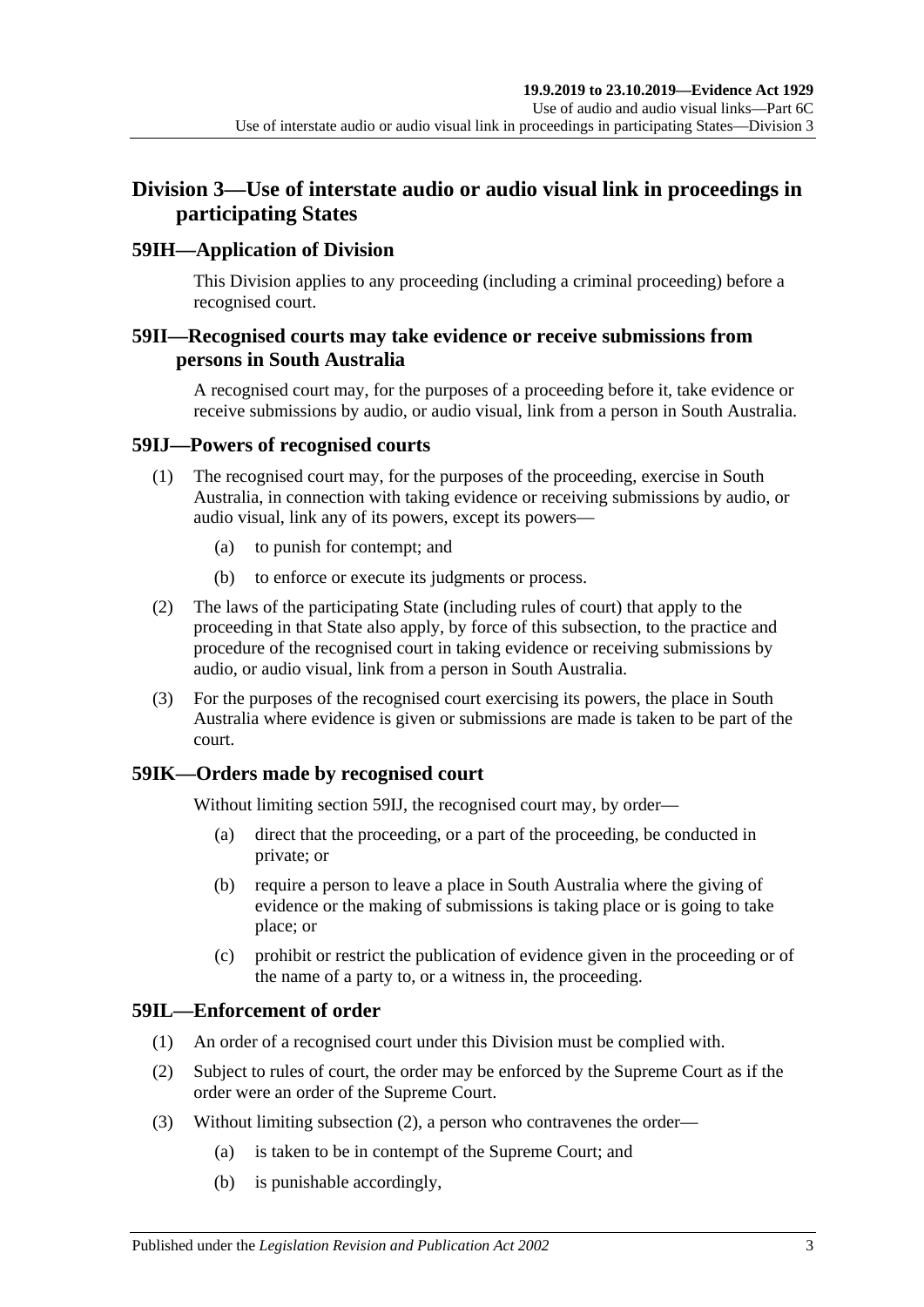unless the person establishes that the contravention should be excused.

# **59IM—Privileges, protection and immunity of participants in proceedings in courts of participating States**

- (1) A judge or other person presiding at a proceeding before a recognised court has, in connection with evidence taken or submissions received by audio, or audio visual, link from a person in South Australia, the same privileges, protection and immunity as a judge of the Supreme Court.
- (2) A person appearing as a legal practitioner in a proceeding before a recognised court has, in connection with evidence taken or submissions received by audio, or audio visual, link from a person in South Australia, the same protection and immunity as a legal practitioner has in appearing for a party in a proceeding before the Supreme Court.
- (3) A person appearing as a witness in a proceeding before a recognised court by audio, or audio visual, link from South Australia has the same protection as a witness in a proceeding before the Supreme Court.

# **59IN—Recognised court may administer oath in South Australia**

- (1) A recognised court may, for the purpose of obtaining in the proceeding by audio, or audio visual, link the testimony of a person in South Australia, administer an oath or affirmation in accordance with the practice and procedure of the recognised court.
- (2) Evidence given by a person on oath or affirmation so administered is, for the purposes of the law of South Australia, testimony given in a judicial proceeding.

## **59IO—Assistance to recognised court**

An officer of a South Australian court may, at the request of a recognised court—

- (a) attend at the place in the State where evidence is to be or is being taken, or submissions are to be or are being made, in the proceeding; and
- (b) take such action as the recognised court directs to facilitate the proceeding; and
- (c) assist with the administering by the recognised court of an oath or affirmation.

#### <span id="page-65-0"></span>**59IP—Contempt of recognised courts**

- (1) A person must not, in relation to proceedings in South Australia for the purpose of taking of evidence or the receiving of submissions by a recognised court by audio, or audio visual, link, engage in conduct that would, if the proceeding were before the Supreme Court, constitute—
	- (a) an offence; or
	- (b) a contempt of the Supreme Court.
- (2) A person who contravenes [subsection](#page-65-0) (1) is liable to—
	- (a) if the conduct would have constituted an offence—the same penalty as if the offence had been committed in relation to proceedings before the Supreme Court; or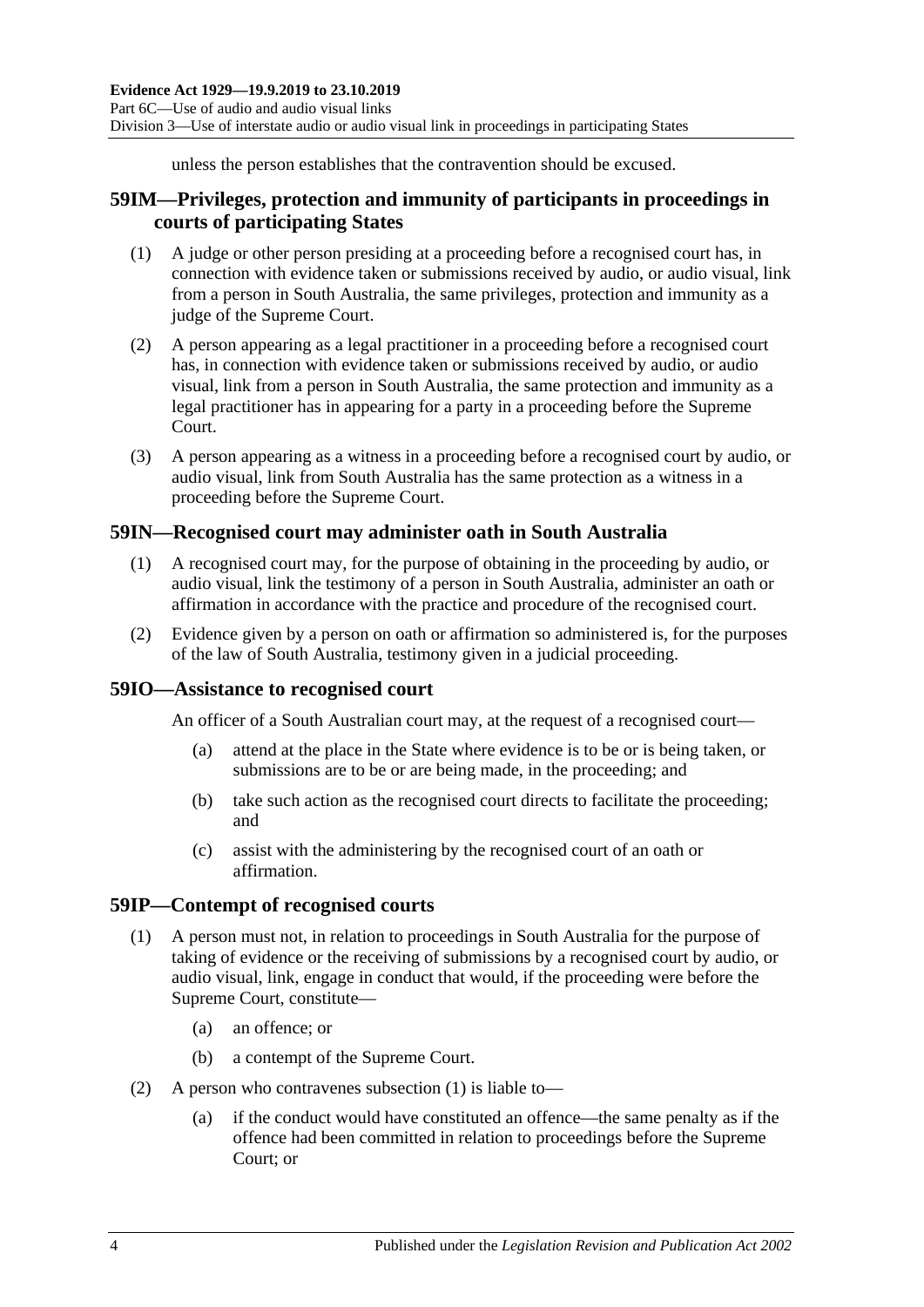(b) if the conduct would have constituted a contempt—imprisonment for 3 months.

# **Division 4—Use of audio visual link or audio link generally**

# **59IQ—Appearance etc by audio visual link or audio link**

- (1) A court may, subject to this Division and any relevant rules of court, receive evidence or submissions from a person who is in the State but not physically present in the courtroom by means of an audio visual link or an audio link.
- (2) The court may administer an oath or affirmation by means of the link for the purpose of taking evidence (and may adapt its normal practice in that regard to the extent necessary in the circumstances).
- (3) While the link is in operation the person from whom evidence or submissions are taken, and anyone else present in the place from which that person gives evidence or makes submissions, is taken to be before the court.

Any law or rule of practice relevant to contempt of the court applies accordingly.

Any law or rule of practice requiring the personal appearance of a person before the court is taken to be satisfied while the link between the court and the person remains in operation.

- <span id="page-66-0"></span>(4) Subject to any other Act and any relevant rules of court, if a defendant is in custody prior to trial and facilities exist for dealing with proceedings by means of an audio visual link or audio link, the court may, if of the opinion that it is appropriate in the circumstances to do so, deal with the proceedings by audio visual link or audio link without requiring the personal attendance of the defendant.
- (5) Without limiting the circumstances that a court may take into consideration for the purposes of [subsection](#page-66-0) (4), if the proceeding is the defendant's first appearance before a court in connection with the charge or charges for which the defendant is in custody, the court must take into consideration whether or not the defendant is represented by a legal practitioner or has had the opportunity to obtain legal advice.
- (6) The court should give the parties a reasonable opportunity to object to the use of an audio visual link or an audio link under this Division (but may, if it is convenient to do so, use the link for the purpose of hearing the objection).
- <span id="page-66-1"></span>(7) In proceedings relating to an offence (other than proceedings to which subsection (4) applies), the prosecuting authority must object to the use by the court of an audio visual link or an audio link if requested to do so by—
	- (a) an alleged victim of the offence; or
	- (b) if an alleged victim of the offence—
		- (i) is a child—a parent or guardian of the alleged victim; or
		- (ii) is deceased or unable to represent himself or herself because of some physical or medical condition—a member of the alleged victim's immediate family.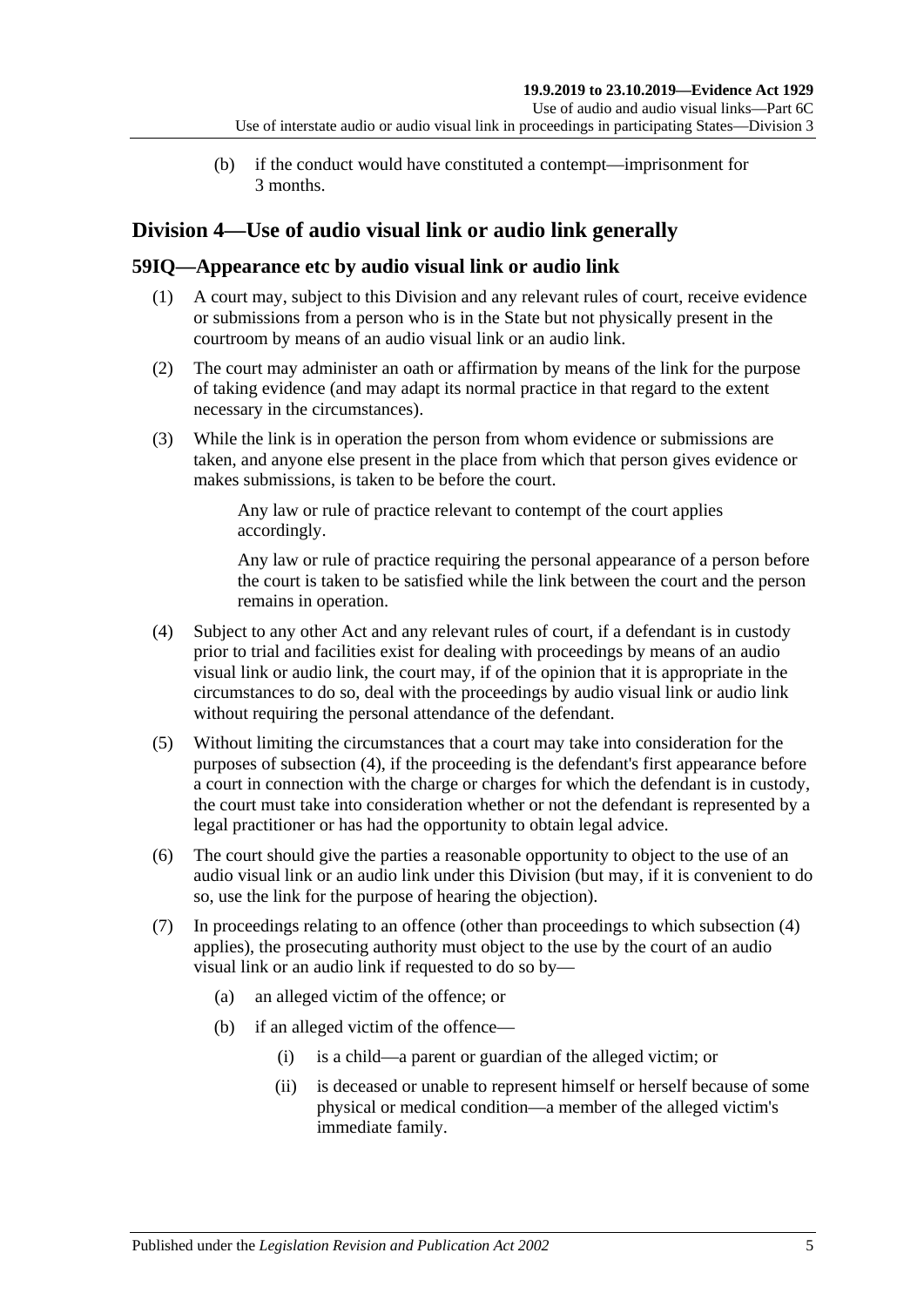(8) In [subsection](#page-66-1) (7)—

*immediate family* of an alleged victim means—

- (a) a spouse or domestic partner; or
- (b) a parent or guardian; or
- (c) a grandparent; or
- (d) an adult child; or
- (e) an adult grandchild; or
- (f) a brother or sister;

*victim*, in relation to an offence, means—

- (a) a person who suffers physical or mental injury, damage or loss as a result of the commission of the offence;
- (b) a person who suffers psychological injury as a result of being directly involved in the circumstances of the offence or in operations in the immediate aftermath of the offence to deal with its consequences.

### **59IR—Communication between lawyer and client**

- (1) This section applies where—
	- (a) a person who is to give evidence or make submissions (or on whose behalf submissions are to be made) is represented by a lawyer; and
	- (b) the lawyer and the client are physically separated—the lawyer being in the courtroom and the client in the remote location.
- (2) Evidence or submissions are not to be taken by audio visual link or by audio link if facilities do not exist to enable private oral communication between the lawyer and the client.
- (3) The court must, at the lawyer's request, make appropriate arrangements for the private communication of a document between the lawyer and the client.
- (4) Any communication between lawyer and client is absolutely privileged.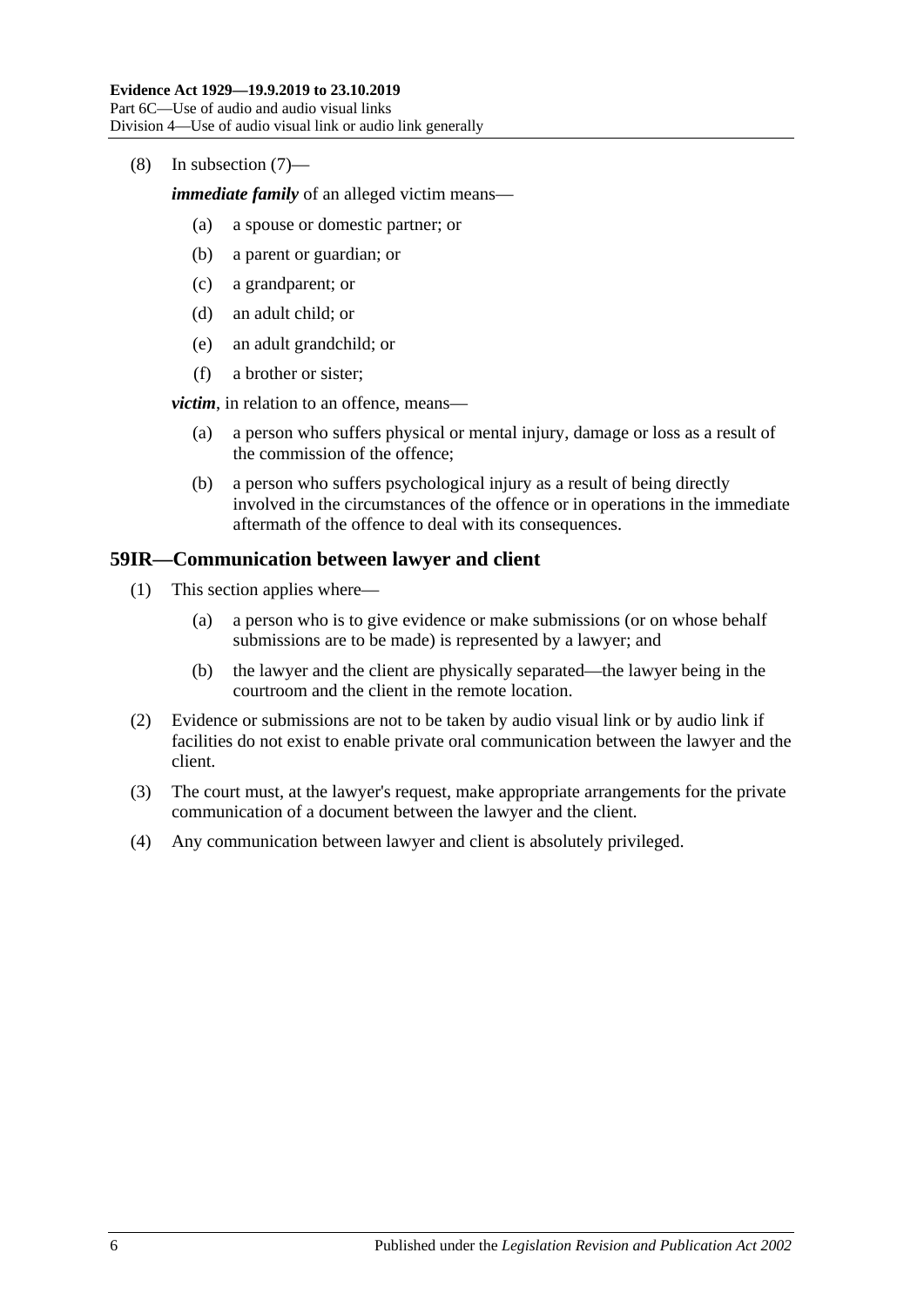# **Part 7—General provisions**

# **Division 1—Power to dispense with formal proof**

# <span id="page-68-0"></span>**59J—Court's power to dispense with formal proof**

- (1) A court may at any stage of civil or criminal proceedings—
	- (a) dispense with compliance with the rules of evidence for proving any matter that is not genuinely in dispute; or
	- (b) dispense with compliance with the rules of evidence where compliance might involve unreasonable expense or delay.
- (2) In exercising its power under [subsection](#page-68-0) (1) the court may, for example, dispense with proof of—
	- (a) a document or the execution of a document;
	- (b) handwriting;
	- (c) the identity of a party;
	- (d) the conferral of an authority to do a particular act.
- (3) A court is not bound by the rules of evidence in informing itself on any matter relevant to the exercise of its discretion under this section.

# **Division 2—Notice of action**

## **60—Sufficiency of notice of action**

In any action or other proceeding in any court of justice in which notice of action is required, such notice shall be deemed sufficient if, in the opinion of the person presiding, such notice shall have given the defendant reasonable notice of the cause of such action, and the sufficiency of such notice shall be a question of fact and not of law; and no notice of action shall be held insufficient merely for want of form.

# **Division 3—Facilitation of proof of certain matters**

## **62—Proof of "public place" in certain cases**

Whenever in any proceedings before justices, in respect of any offence, it is an essential ingredient of the offence that the place (where any fact or matter occurred or was done) should be a public place, an allegation, in the complaint or information, that the place (specified as that in which the fact or matter charged occurred or was done) was a public place, shall be *prima facie* evidence of that fact, but the court may, if it thinks fit, and at any stage of the proceedings, permit evidence to be called with respect to the said fact.

# **62A—Proof of place being within municipality etc**

(1) In any complaint or information an allegation that any place is within a municipality, district council district, town or township, shall be *prima facie* evidence of the fact so alleged.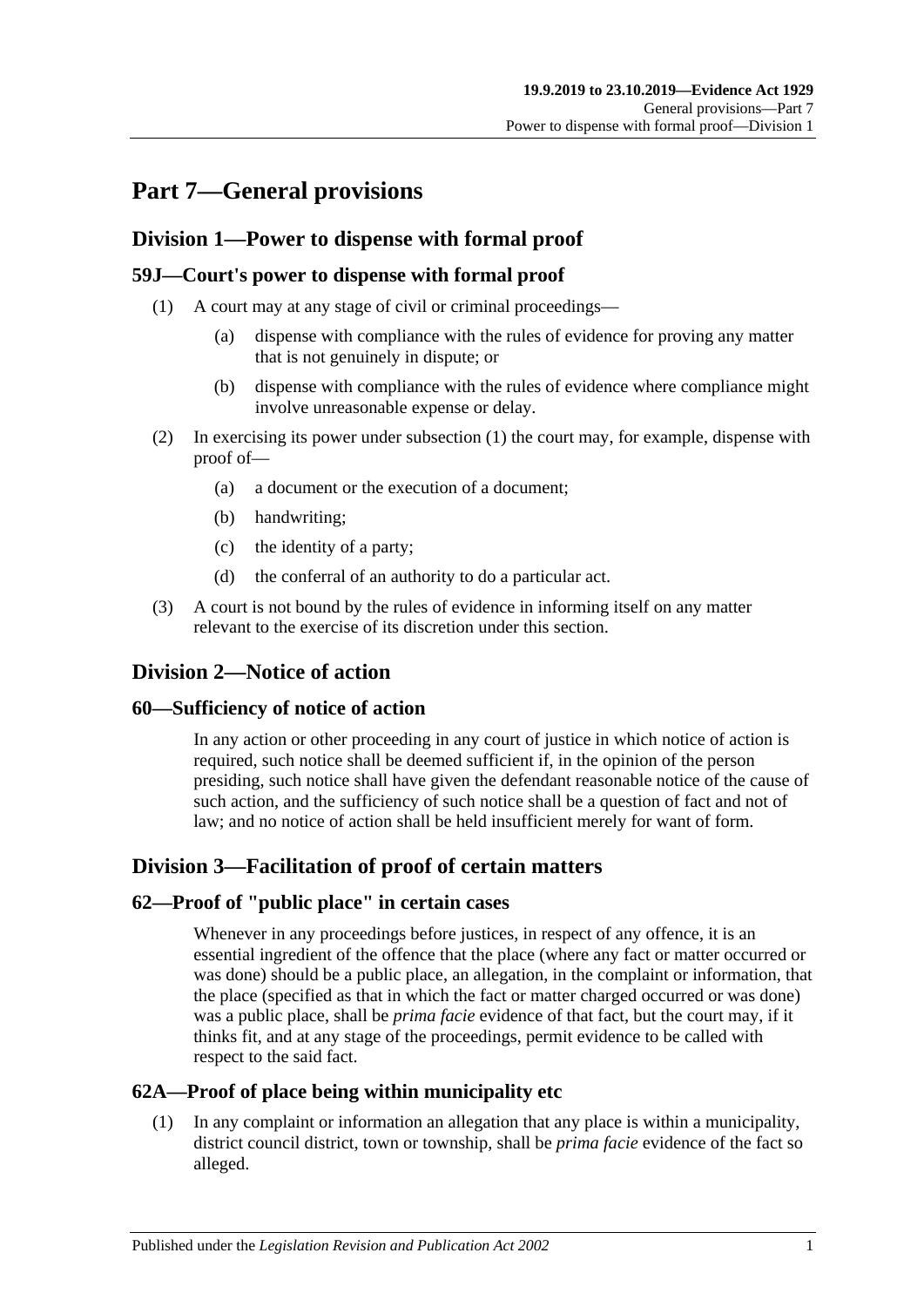(2) In this section the word *place* shall include any place, public or private, however described in the complaint or information, including any street road or other thoroughfare, or part thereof, and any building or structure or part thereof.

# **63—Proof of foreign law**

Printed books purporting to contain statutes, ordinances or other written laws in force in any country, although not purporting to have been printed or published by authority, and books purporting to contain reports of decisions of courts or judges in such country, and text books treating of the laws of such country, may be referred to by all courts for the purpose of ascertaining the laws in force in such country; but such courts shall not be bound to accept or act on the statements in any such books as evidence of such laws.

# **63A—Evidence as to foreign law**

Where upon trial of any proceedings by judge and jury it is necessary to ascertain the law of any other country or state applicable to the proceedings, any question as to the effect of evidence given with respect to that law shall, instead of being submitted to the jury, be decided by the judge.

## **64—Proof of matters of history, science etc**

All courts may, in matters of public history, literature, science, or art, refer, for the purposes of evidence, to such published books, calendars, maps, or charts as such courts consider to be of authority on the subjects to which they respectively relate: Provided that nothing herein contained shall be deemed to require any such court to accept or act upon any such evidence when tendered, unless it thinks fit.

## **65—Reference by court to books, official certificates etc**

- (1) In any matter relating to—
	- (a) the ordinary course of the post between any place within the Commonwealth and any other place, whether within or without the Commonwealth, or to the public business and transactions of the Australian Postal Commission; or
	- (b) the territorial limits of the area controlled by any municipal or district council or other local governing body, or of any other area designated or proclaimed or appointed by or under any statute or to the inclusion in any such area or the exclusion therefrom of any particular place; or
	- (c) the distance between any two places in the State;

every court may refer to—

- (d) any such published book, map, chart, or document as the court considers to be of authority upon the subject to which it relates; or
- (e) any certificate purporting to be signed by some person occupying any official position which, in the opinion of the court, qualifies him to certify to the fact in question.
- (2) However nothing herein contained shall be deemed to require any such court to accept or act upon any such evidence when tendered unless it thinks fit.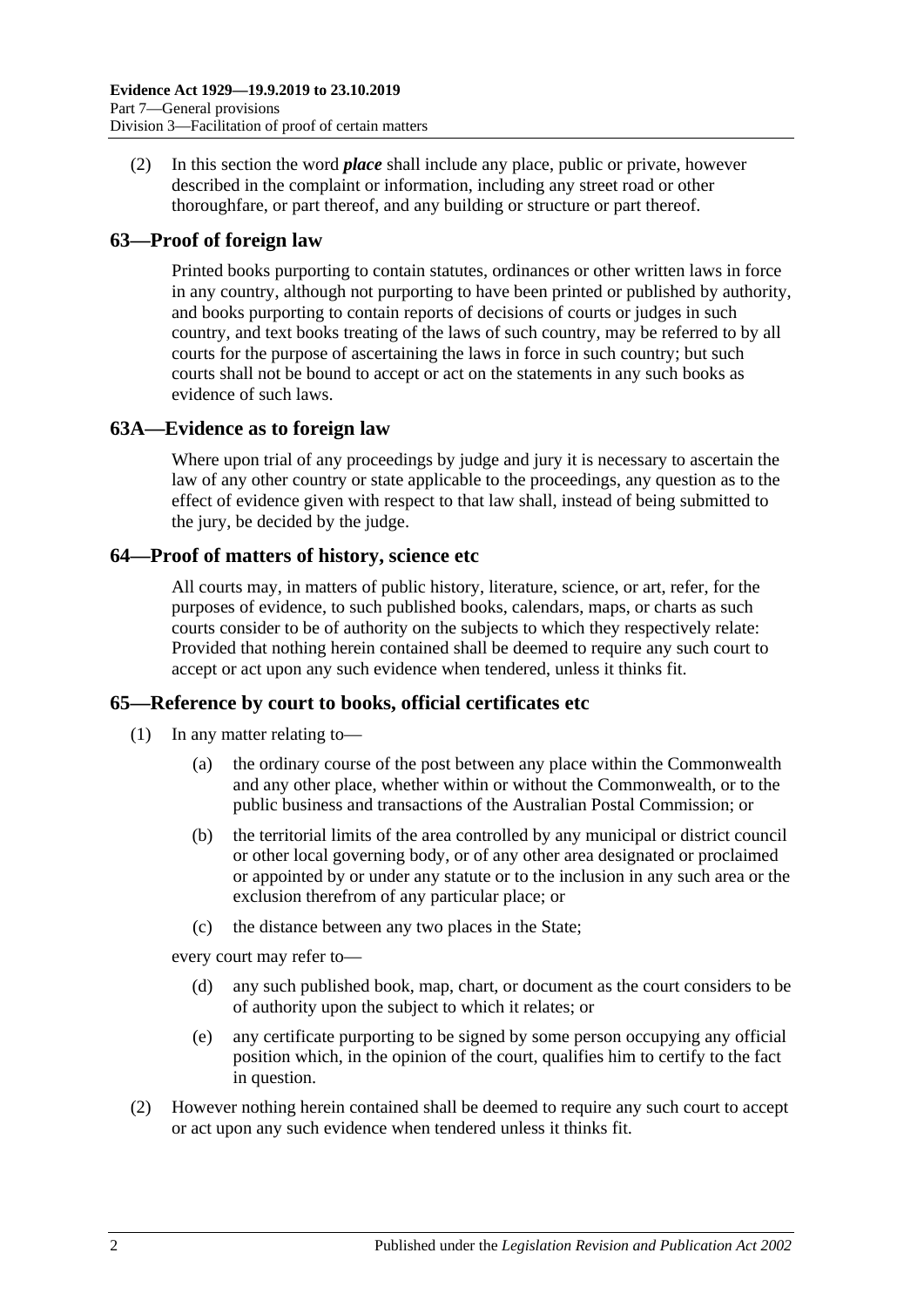### **65A—Proof of age**

If—

- (a) the age of a person is relevant to proceedings before a court; and
- (b) a document that appears to be a certified copy of, or extract from, a register of births kept under an Australian law, or under the law of the country in which the person was born, is produced to the court; and
- (c) the name of the person to whom the document relates is the name or a former name of the person whose age is to be established,

it will be presumed, in the absence of evidence to the contrary, that the person whose age is to be established is the person named in the document produced to the court and that the date of his or her birth is the date of birth shown in that document.

# **Division 4—Taking affidavits etc outside the State**

### <span id="page-70-3"></span>**66—Taking of affidavits out of the State**

- <span id="page-70-2"></span><span id="page-70-1"></span><span id="page-70-0"></span>(1) Any oath or affidavit required for the purpose of any court or matter in the State may be taken or made, in any place out of the State, before—
	- (a) a commissioner for taking affidavits in the Supreme Court empowered and authorised to act in that place; or
	- (b) a British diplomatic or consular agent exercising his function in that place; or
	- (ba) any person appointed to hold or act in any of the following offices of the Commonwealth in that place:
		- (i) ambassador;
		- (ii) high commissioner;
		- (iii) minister;
		- (iv) head of mission;
		- (v) commissioner;
		- (vi) charge d'affaires;
		- (vii) counsellor or secretary at an embassy, high commissioner's office, legation or other post;
		- (viii) consul-general;
		- (ix) consul;
		- (x) vice-consul;
		- (xi) trade commissioner;
		- (xii) consular agent; or
	- (bb) an employee of the Commonwealth, or the Australian Trade Commission, authorised under section 3 of the *Consular Fees Act 1955* (Commonwealth) and exercising his or her function in that place; or
	- (c) any person having authority to administer an oath in that place.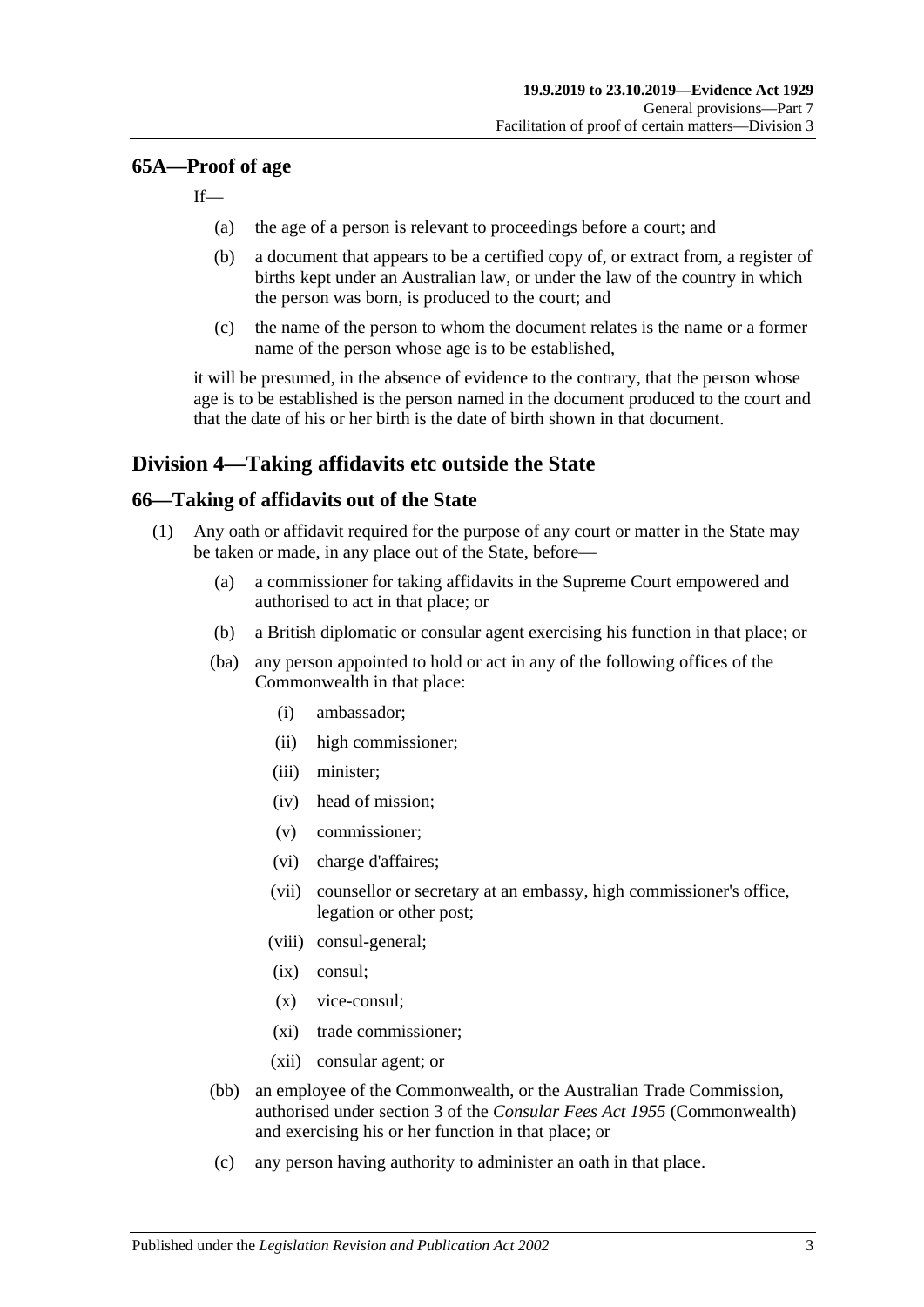- (2) Judicial and official notice may be taken—
	- (a) of the signature or seal of any such commissioner or agent or of any person appointed as aforesaid, or of any person having authority as aforesaid if he purports to have such authority, otherwise than by the law of a foreign country not under the dominion of His Majesty; and
	- (b) of the fact that any particular place is under the dominion of His Majesty.
- (3) In the case of a person purporting to have such authority by the law of a foreign country not under the dominion of His Majesty, such authority may be verified by any of the persons mentioned in [paragraphs](#page-70-0) (a), [\(b\)](#page-70-1) and [\(ba\)](#page-70-2) of [subsection](#page-70-3) (1) hereof, or by the certificate of the superior court of such place, and if such authority purports to be so verified the oath or affidavit may be admitted or received without further proof of the signature or seal, or of the judicial, official, or other character of such first mentioned person.
- (4) In this section—

*oath* includes affirmation and declaration;

*affidavit* includes any statutory or other declaration, acknowledgment, or examination;

*diplomatic agent* means ambassador, envoy, minister, charge d'affaires, or secretary of embassy or legation;

*consular agent* means consul-general, consul, vice-consul, or consular agent, or acting consul-general, acting consul, acting vice-consul, or acting consular agent.

## <span id="page-71-0"></span>**66A—Taking of affidavits out of the State by sailors, soldiers and airmen**

- (1) Any oath or affidavit required to be made by any member of a fighting force, for the purpose of any court or matter in the State, may be taken or made in any place out of the State before any officer of any naval, military or air force of any part of His Majesty's dominions who holds a rank not below the following, namely:
	- (a) in the case of a naval officer, lieutenant;
	- (b) in the case of a military officer, captain;
	- (c) in the case of an officer of an air force, flight-lieutenant,

or before any person having authority to administer an oath in the State.

- (2) An officer administering an oath or taking an affidavit by virtue of the powers conferred by this section shall state in the jurat or attestation to the oath or affidavit the following matters, namely:
	- (a) the date on which the oath or affidavit is taken or sworn;
	- (b) the full name and rank of the officer.
- (3) An apparently genuine signature purporting to be the signature of a person administering an oath or taking an affidavit, and purporting to be the signature of an officer of a naval, military or air force of any part of His Majesty's dominions who holds a rank not below that specified in [subsection](#page-71-0) (1) of this section, may be deemed to be the signature of such an officer unless the contrary is shown.
- (5) In this section—

*affidavit* includes any statutory or other declaration, acknowledgment, or examination;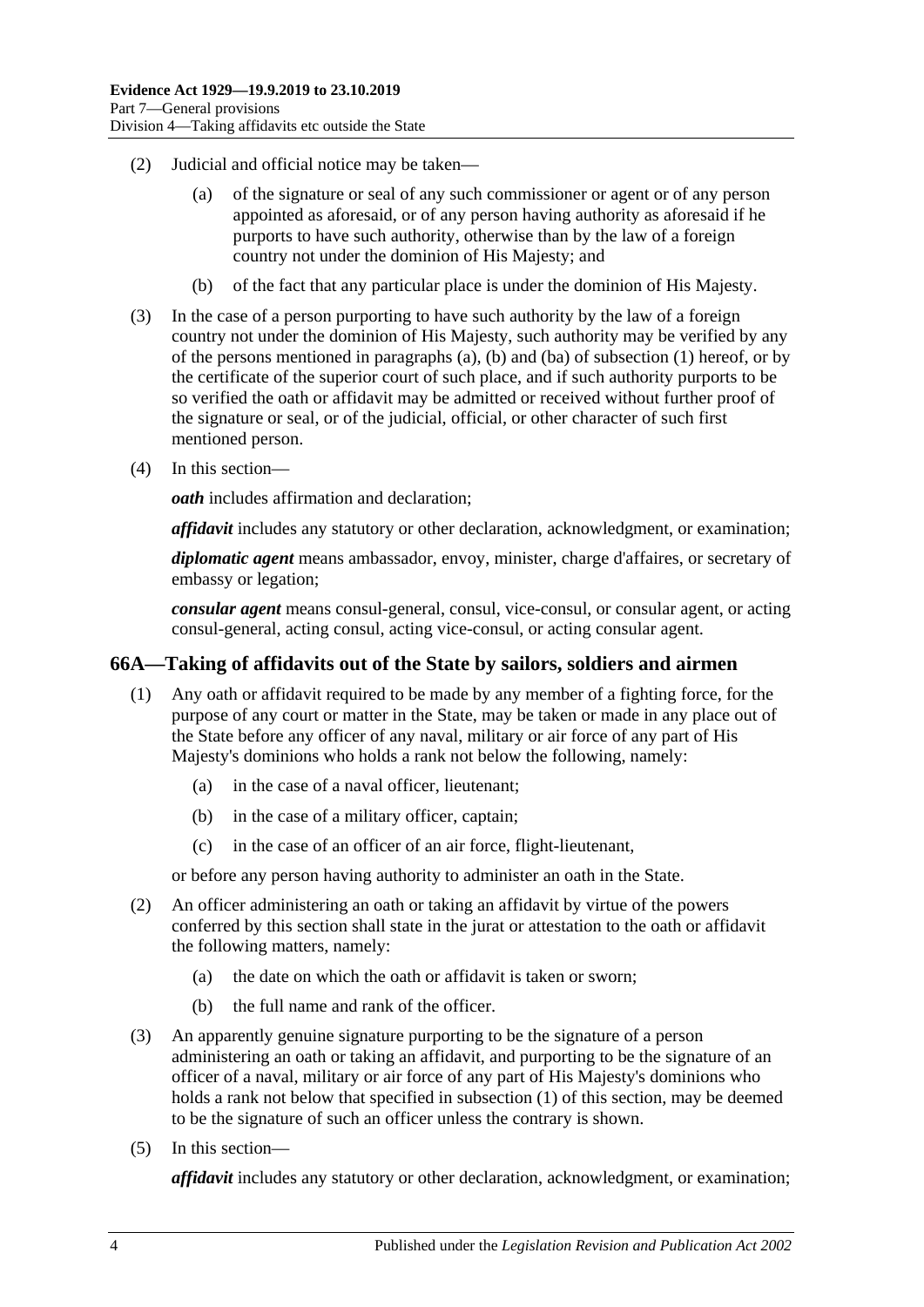*His Majesty's dominions* includes the United Kingdom of Great Britain and Northern Ireland, and all self-governing dominions, dependencies, colonies, protectorates, protected states, and mandated territories of His Majesty;

*member of a fighting force* includes any man or woman who is a member of a naval, military or air force of any country, and any person who, as a representative or employee of any charitable, religious or other organisation for promoting the welfare of members of any such force, is attached to any such force;

*oath* includes affirmation and declaration.

## **67—Extension of provisions relating to affidavits to attestation etc of other documents**

- <span id="page-72-0"></span>(1) The provisions of [section](#page-70-0) 66 and [66A](#page-71-0) shall, as far as applicable, extend to every attestation, verification, acknowledgment, or signature in relation to any document required, authorised, or permitted by or under any statute or by custom or otherwise to be attested, verified, acknowledged, or signed, and to the doing of all notarial acts as if such provisions had been re-enacted in this section, excluding words relating to the administration of oaths or affirmations and the taking of affidavits and substituting therefor words relating to attestation, verification, acknowledgment, or signature, as the case may be.
- <span id="page-72-2"></span>(1a) Notwithstanding the provisions of [section](#page-70-0) 66 of this Act as affected by [subsection](#page-72-0) (1) of this section, judicial and official notice may be taken of the signature or seal of a person who, in connection with any of the matters to which those provisions so extend, appears to have signed that signature or affixed that seal while acting in the capacity of a notary public under the law for the time being in force in any country state or territory that is declared by proclamation to be a place within the Commonwealth of Nations to which this subsection applies, whether or not his authority for so acting has been verified in accordance with the provisions of [subsection](#page-72-1) (3) of [section](#page-70-0) 66 as so extended.
- (1b) A proclamation referred to in [subsection](#page-72-2) (1a) of this section may be made, and may be varied or cancelled by subsequent proclamation, as the Governor thinks fit.
- (2) *Notarial act* includes any act, matter, or thing which in South Australia or elsewhere a notary public can attest or verify or otherwise do by or under any Act of Parliament or custom or otherwise for the purpose of being used in the State.
- <span id="page-72-1"></span>(3) The provisions of this section apply to documents required, authorised, or permitted by or under the *[Real Property Act](http://www.legislation.sa.gov.au/index.aspx?action=legref&type=act&legtitle=Real%20Property%20Act%201886) 1886*.

# **Division 5—Admission of official documents in evidence**

### **67A—Admissibility of documents without proof of seal etc**

Every document admissible in evidence for any purpose in any court of justice in England or Wales without proof of the seal, or stamp, or signature authenticating the document, or of the judicial or official character of the person appearing to have signed it, shall be admissible in evidence for the like purpose in any court of the State or before any person acting judicially under any law of the State, without proof of the seal, or stamp, or signature authenticating the document, or of the judicial or official character of the person appearing to have signed it.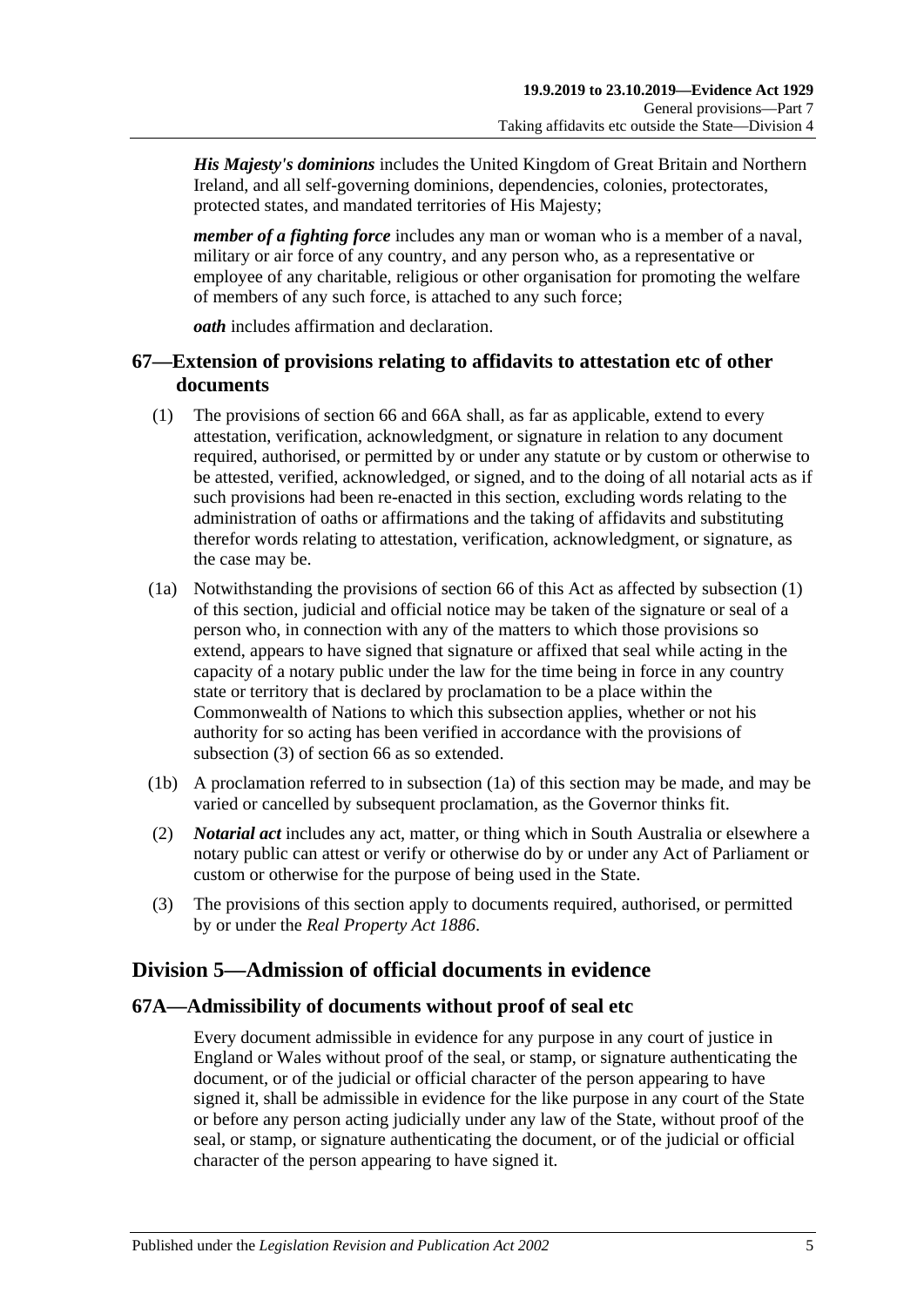# **Division 6—Power of foreign authority to take evidence**

## **67AB—Taking of evidence in this State by foreign authorities**

- (1) Subject to [subsection](#page-73-0) (2) of this section, a foreign authority may—
	- (a) take evidence; and
	- (b) administer an oath or affirmation to any witness for the purpose of taking evidence,

in this State.

- <span id="page-73-0"></span>(2) Where—
	- (a) the foreign authority is not a court constituted of a person who holds judicial office under the laws of the place in which the court is established; or
	- (b) the evidence to be taken by the foreign authority relates to criminal proceedings,

it shall not be lawful for the foreign authority to take evidence, or to administer an oath or affirmation, in this State without the authority of the Attorney-General.

(3) In this section—

*foreign authority* means—

- (a) a court established under the law of a place outside this State; or
- (b) any body or person authorised under the law of a place outside this State to take evidence; or
- (c) any person commissioned or otherwise authorised by any such court, body or person to act on its behalf in taking evidence in this State.

## **Division 7—Select Committee evidence**

## **67B—Evidence before the Parliamentary Select Committee of Inquiry into Prostitution**

- <span id="page-73-1"></span>(1) Where a person in evidence, or in a submission, to the Select Committee makes a statement tending to incriminate himself of an offence, no proceedings in respect of that offence shall be commenced against him in respect of that offence except upon the authorisation of the Attorney-General.
- (2) Notwithstanding any law to the contrary no Minister or other person shall have power to give an authorisation under [subsection](#page-73-1) (1) of this section on behalf of or in place of the Attorney-General.
- (3) An apparently genuine document purporting to be under the hand of the Attorney-General and to authorise the commencement of proceedings in respect of an offence shall be accepted, in the absence of proof to the contrary, as proof of the authorisation required by [subsection](#page-73-1) (1) of this section.
- (4) A person who, without the authority of the Select Committee, publishes—
	- (a) the name of any person who gives evidence, or makes a submission, to the Select Committee; or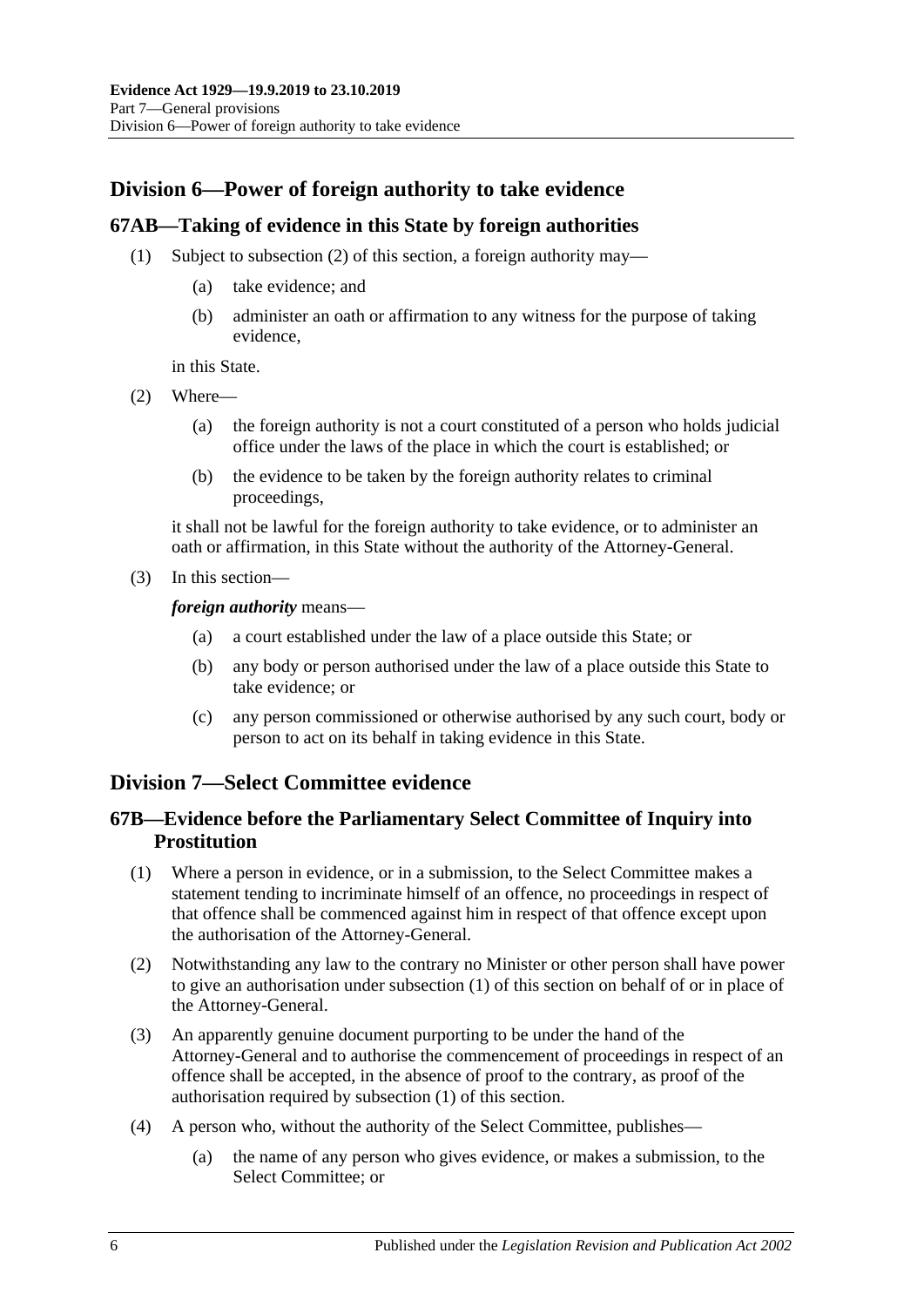(b) any information or material tending to identify any person who gives evidence, or makes a submission, to the Select Committee,

shall be guilty of an offence and liable, upon summary conviction, to a penalty not exceeding \$5 000.

(5) In this section—

*the Select Committee* means the Parliamentary Select Committee of Inquiry into Prostitution.

## **Division 8—Evidence of settlement negotiations**

### <span id="page-74-0"></span>**67C—Exclusion of evidence of settlement negotiations**

- (1) Subject to this section, evidence of a communication made in connection with an attempt to negotiate the settlement of a civil dispute, or of a document prepared in connection with such an attempt, is not admissible in any civil or criminal proceedings.
- (2) Such evidence is, however, admissible if—
	- (a) the parties to the dispute consent; or
	- (b) the substance of the evidence has been disclosed with the express or implied consent of the parties to the dispute; or
	- (c) the substance of the evidence has been partly disclosed with the express or implied consent of the parties to the dispute, and full disclosure of the evidence is reasonably necessary to—
		- (i) enable a proper understanding of the other evidence that has already been adduced; or
		- (ii) avoid unfairness to any of the parties to the dispute; or
	- (d) the communication or document included a statement to the effect that it was not to be treated as confidential; or
	- (e) the proceeding in which the evidence is to be adduced is a proceeding to enforce an agreement for the settlement of the dispute or a proceeding in which the making of such an agreement is in issue; or
	- (f) the evidence tends to contradict or to qualify evidence that has already been admitted about the course of an attempt to settle the dispute; or
	- (g) the making of the communication, or the preparation of the document, affects the rights of a party to the dispute; or
	- (h) the communication was made, or the document was prepared, in furtherance of—
		- (i) the commission of a fraud or an offence; or
		- (ii) the doing of an act that renders a person liable to a civil penalty; or
		- (iii) the abuse of a statutory power.
- (3) [Subsection](#page-74-0) (1) does not apply to parts of a document that do not concern attempts to negotiate a settlement of a dispute, if it would not be misleading to adduce evidence of only those parts of the document.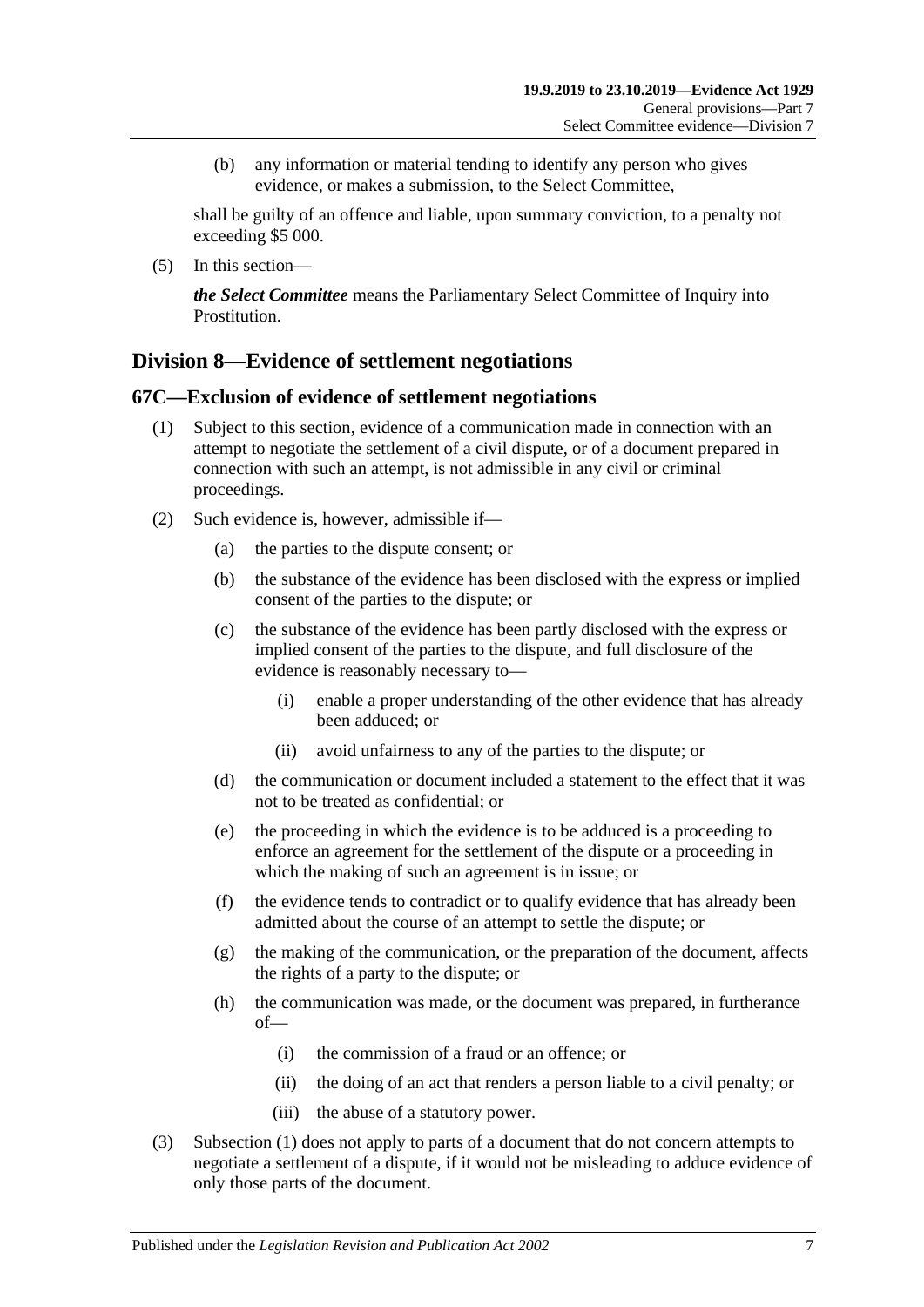# **Division 9—Protected communications**

### **67D—Interpretation**

In this Division—

*committal proceedings*—see Part 5 Division 3 of the *[Criminal Procedure Act](http://www.legislation.sa.gov.au/index.aspx?action=legref&type=act&legtitle=Criminal%20Procedure%20Act%201921) 1921*;

*counsellor or therapist* means a person whose profession or work consists of, or includes, providing psychiatric or psychological therapy to victims of trauma (and includes a person who works voluntarily in that field);

*protected communication* means a communication that is protected by public interest immunity under [section](#page-75-0) 67E;

*psychiatric or psychological therapy* includes counselling;

*therapeutic context*—a communication relating to a victim or alleged victim of a sexual offence is made in a therapeutic context if—

- (a) the communication is made—
	- (i) to enable a counsellor or therapist to assess the nature and severity of the trauma suffered by the victim or alleged victim, or consequent psychiatric, psychological or emotional harm; or
	- (ii) for the purposes, or in the course, of psychiatric or psychological therapy provided to the victim or alleged victim; and
- (b) the communication is made in circumstances that give rise to a duty of confidentiality or a reasonable expectation of confidentiality.

### <span id="page-75-0"></span>**67E—Certain communications to be protected by public interest immunity**

- (1) A communication relating to a victim or alleged victim of a sexual offence is, if made in a therapeutic context, protected from disclosure in legal proceedings by public interest immunity.
- (2) However, the following communications are not subject to public interest immunity:
	- (a) a communication made for the purposes of, or in the course of, a physical examination of the victim or alleged victim of a sexual offence by a registered medical practitioner or registered nurse; or
	- (b) a communication made for the purposes of legal proceedings arising from the commission of the alleged offence or for commencing such legal proceedings; or
	- (c) a communication as to which reasonable grounds exist to suspect that the communication evidences a criminal fraud, an attempt to pervert the administration of justice, perjury or another offence.
- (3) A public interest immunity arising under this section cannot be waived by—
	- (a) the counsellor or therapist; or
	- (b) a party to the protected communication; or
	- (c) the victim or alleged victim of the sexual offence or the guardian of the victim or alleged victim.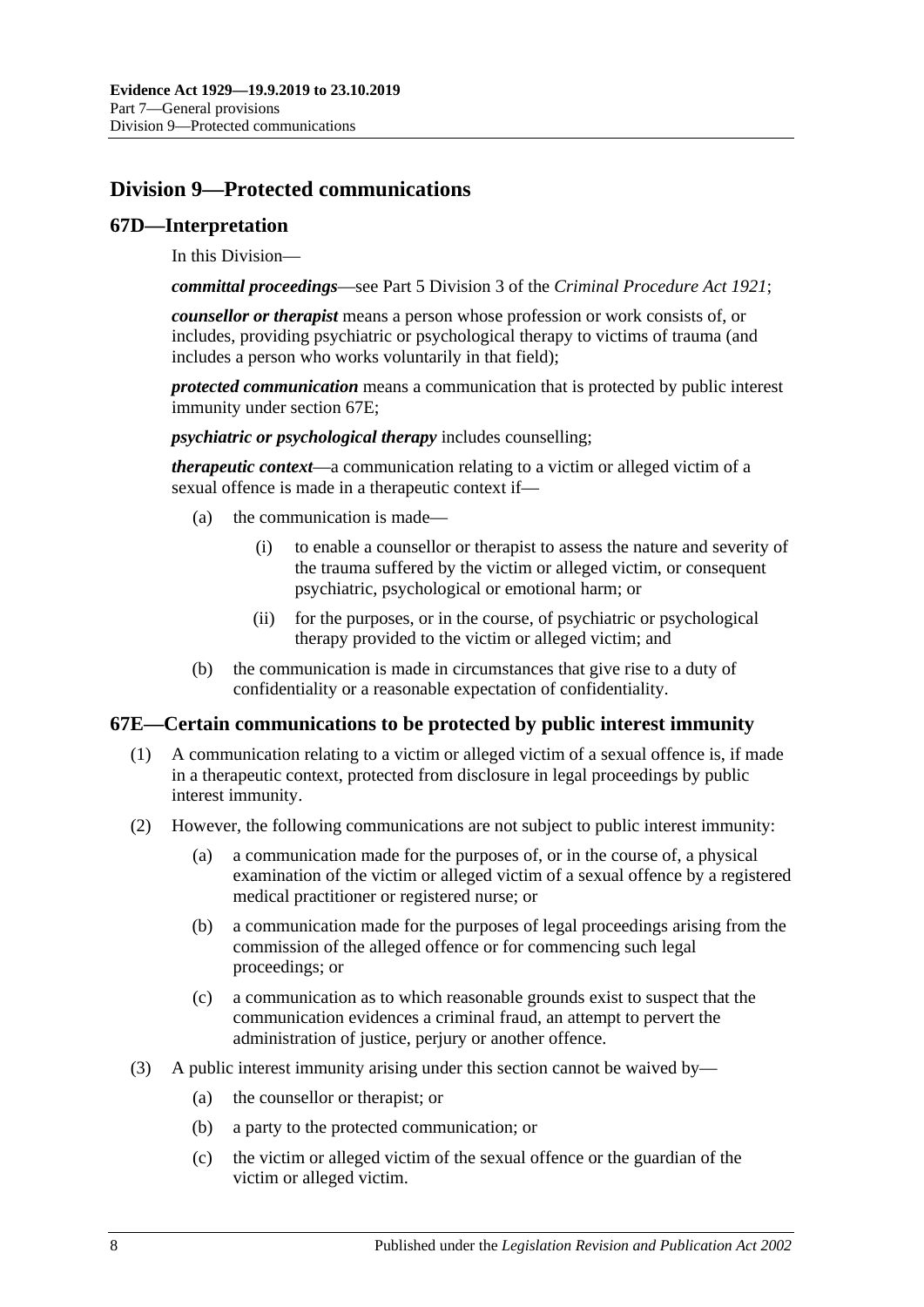#### **67F—Evidence of protected communications**

- (1) Evidence of a protected communication—
	- (a) is entirely inadmissible in committal proceedings; and
	- (b) cannot be admitted in other legal proceedings unless—
		- (i) the court gives permission to a party to the proceedings to adduce the evidence; and
		- (ii) the admission of the evidence is consistent with any limitations or restrictions fixed by the court; and
	- (c) is not liable to discovery or any other form of pre-trial disclosure.
- (2) On an application for permission to adduce evidence of a protected communication, the judge may make a preliminary examination of the relevant evidence if satisfied that—
	- (a) the applicant has a legitimate forensic purpose for seeking permission to adduce the evidence; and
	- (b) there is an arguable case that the evidence would materially assist the applicant in the presentation or furtherance of his or her case.
- (3) For the purposes of a preliminary examination of evidence, the court may order the counsellor or therapist to do one or more of the following:
	- (a) to provide written answers to questions;
	- (b) to produce written materials relating to the relevant protected communications;
	- (c) to appear for oral examination.

#### **Exceptions—**

- 1 If the counsellor or therapist who provided the counselling or therapy is an employee, answerable to another (the *principal*) in the organisation in which the counsellor or therapist is employed, an order under this subsection is to be addressed to the principal unless the court is satisfied that there are good reasons for not taking that course in the circumstances of the particular case.
- 2 An order requiring a person to appear for oral examination is not to be made unless the court is satisfied that the examination cannot otherwise be effectively conducted.
- (4) The following provisions govern the conduct of a preliminary examination:
	- (a) the preliminary examination is to be conducted—
		- (i) in the absence of the jury (if any); and
		- (ii) in a room closed to the public; and
	- (b) the evidence taken at the preliminary examination is not to be disclosed to the parties or their legal representatives except to the extent determined by the court; and
	- (c) no record of the preliminary examination is to be available for public access.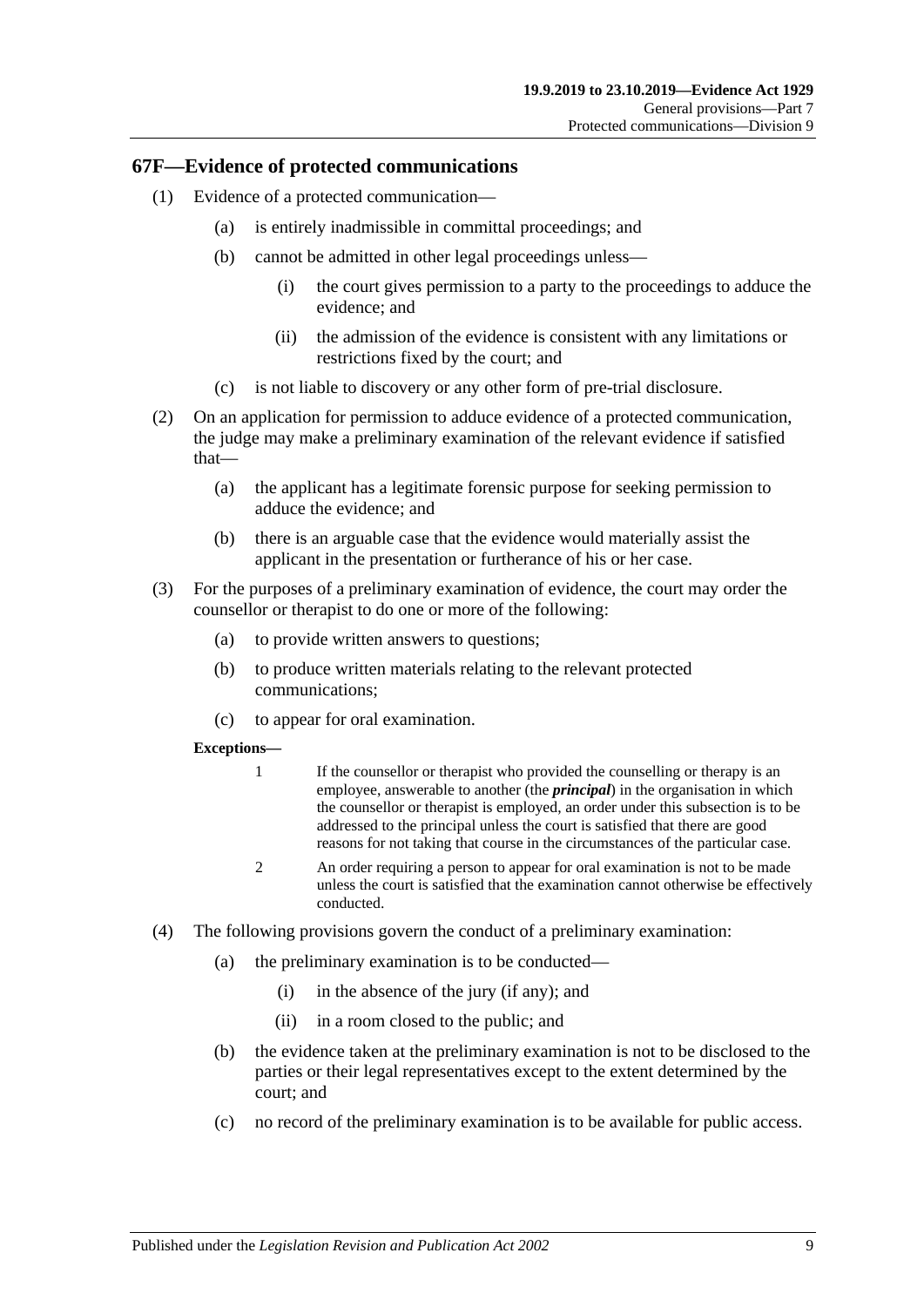- (5) In deciding whether to grant permission to adduce evidence of a protected communication, the court is to weigh—
	- (a) the public interest in preserving the confidentiality of protected communications;

against—

- (b) the public interest in preventing a miscarriage of justice that might arise from suppression of relevant evidence.
- (6) In weighing the above considerations, the court is to have regard to—
	- (a) the need to encourage victims of sexual offences to seek psychiatric or psychological therapy and the extent to which the effectiveness of such therapy is dependent on the maintenance of confidentiality between the counsellor or therapist and the victim;
	- (b) the probative value of the evidence and whether its exclusion may lead to a miscarriage of justice;
	- (c) the attitude of the victim or alleged victim to whom the communication relates (or the guardian of the victim or alleged victim) to the admission of the evidence;
	- (d) whether admission of the evidence is being sought on the basis of a discriminatory belief or bias;
	- (e) the extent to which admission of the evidence would infringe a reasonable expectation of privacy and the potential prejudice to any person who would otherwise be protected by public interest immunity.
- (7) The court is not to grant permission to adduce evidence of a protected communication unless satisfied that the public interest in preserving the confidentiality of protected communications is outweighed, in the circumstances of the case, by the public interest in preventing a miscarriage of justice that might arise from suppression of relevant evidence.
- (8) If the court decides to grant permission to adduce evidence of a protected communication, it may make ancillary orders—
	- (a) to prevent further publication or dissemination of the evidence; or
	- (b) for any other purpose the court considers appropriate.

## **Division 10—Sensitive material**

#### **67G—Interpretation and application**

- (1) In this Division
	- *access*—a person gives another person access to sensitive material if the person—
		- (a) allows the other to view the material; or
		- (b) gives the other a copy of the material; or
		- (c) gives the other a tape, disk or device from which the material may be produced or reproduced; or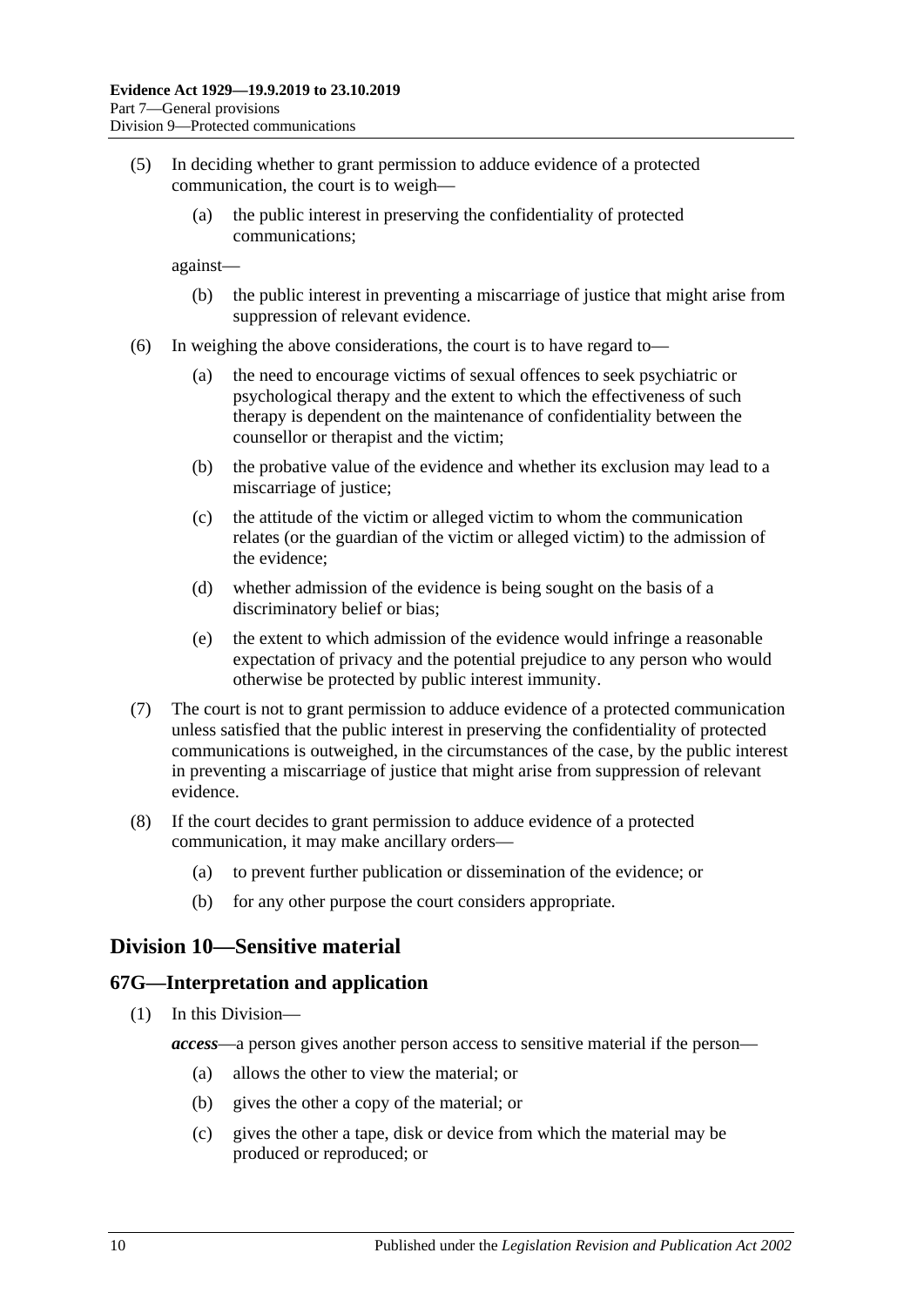(d) transmits the material, or a copy of the material, to the other in the form of computer data;

*conditions of access*—see [section](#page-80-0) 67I(4);

*criminal investigation* means the investigation of an offence, or alleged offence;

*criminal proceedings* means proceedings against a person for an offence (whether summary or indictable), including the following:

- (a) committal proceedings for an indictable offence;
- (b) proceedings relating to bail;
- (c) proceedings for the trial of an offence;
- (d) proceedings relating to sentencing;
- (e) proceedings on an appeal against conviction or sentence;

*private act* means—

- (a) a sexual act; or
- (b) an act involving an intimate bodily function such as using a toilet; or
- (c) an activity involving nudity or exposure or partial exposure of sexual organs, pubic area, buttocks or female breasts;

*prosecuting authority* means—

- (a) in relation to criminal proceedings—the Director of Public Prosecutions, a delegate of the Director of Public Prosecutions, a police officer, or any other person acting in a public official capacity, who is responsible for commencing or conducting a prosecution; and
- (b) in relation to a criminal investigation—a police officer or any other person acting in a public official capacity who is responsible for conducting a criminal investigation;

*public official* means—

- (a) a police officer; or
- (b) a person who holds an office or position in the employment of the State or an instrumentality or agency of the State; or
- (c) any person classified by regulation as a public official;

*restricted access* to sensitive material means access subject to conditions imposed under this Division;

*sensitive material* has the meaning given by [section](#page-79-0) 67H;

*sensitive material notice*—see [section](#page-79-1) 67I;

*unrestricted access* to sensitive material means access that is not subject to conditions imposed under this Division.

(2) In this Division, a reference to a *prosecuting authority* includes a reference to a legal practitioner representing the prosecuting authority.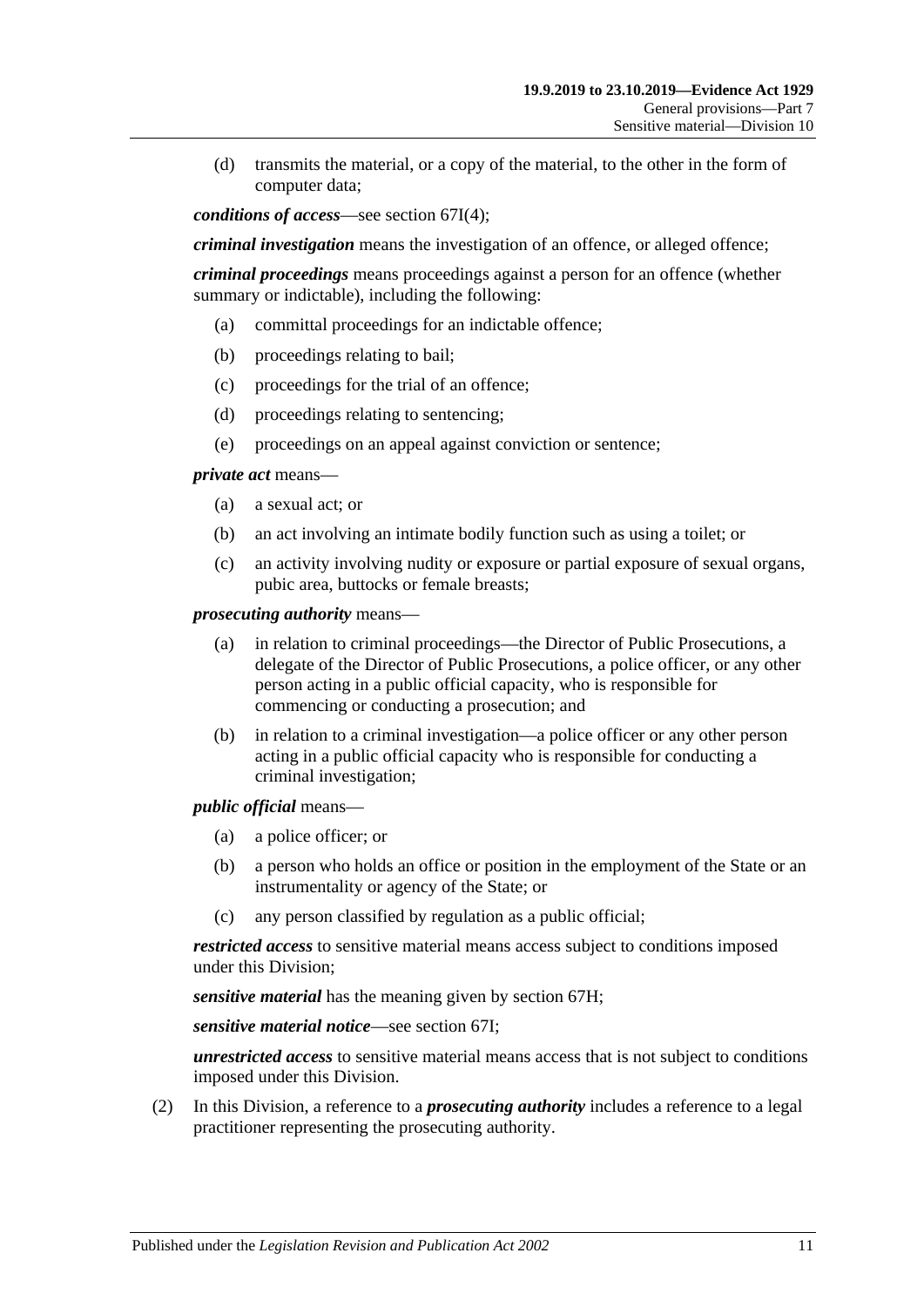## <span id="page-79-3"></span><span id="page-79-0"></span>**67H—Meaning of sensitive material**

- <span id="page-79-2"></span>(1) For the purposes of this Division, *sensitive material* includes—
	- (a) the whole or a part of—
		- (i) an audio visual record; or
		- (ii) the transcript of any such record,

of the interview of a witness to whom this paragraph applies that has been made pursuant to—

- (iii) [section](#page-12-0) 12AB; or
- (iv) Part 17 Division 3 of the *[Summary Offences Act](http://www.legislation.sa.gov.au/index.aspx?action=legref&type=act&legtitle=Summary%20Offences%20Act%201953) 1953*; and
- (b) anything that contains or displays an image of a person if—
	- (i) the image is of the person engaged or apparently engaged in a private act; or
	- (ii) the image is of the victim, or alleged victim, of a sexual offence or an offence of stalking under section 19AA of the *[Criminal Law](http://www.legislation.sa.gov.au/index.aspx?action=legref&type=act&legtitle=Criminal%20Law%20Consolidation%20Act%201935)  [Consolidation Act](http://www.legislation.sa.gov.au/index.aspx?action=legref&type=act&legtitle=Criminal%20Law%20Consolidation%20Act%201935) 1935*; or
	- (iii) the image is of the person taken or made after the person's death.
- (2) A reference to *sensitive material* extends to anything in a prosecuting authority's possession that the prosecuting authority reasonably considers to be sensitive material.
- (3) [Paragraph](#page-79-2) (a) of [subsection](#page-79-3) (1) applies to a witness—
	- (a) who is—
		- (i) a young child; or
		- (ii) a person with a disability that adversely affects the person's capacity to give a coherent account of the person's experiences or to respond rationally to questions; and
	- (b) who is the victim, or alleged victim, of a sexual offence.

### **67HA—Court may give access to certain sensitive material in certain circumstances**

A court may, if of the opinion that giving access to sensitive material of a kind referred to in section  $67H(1)(a)$  that has been, or may be, admitted as evidence in proceedings before the court would assist a medical practitioner or psychologist—

- (a) to prepare an expert report for the court; or
- (b) to provide treatment or therapy to the witness,

make the sensitive material available to the medical practitioner or psychologist (as the case may be) subject to such conditions as the court thinks fit.

### <span id="page-79-1"></span>**67I—Procedures for giving restricted access to sensitive material**

(1) If, but for this Division, a prosecuting authority would be required to give unrestricted access to sensitive material, the prosecuting authority has a discretion to give either unrestricted or restricted access to the sensitive material.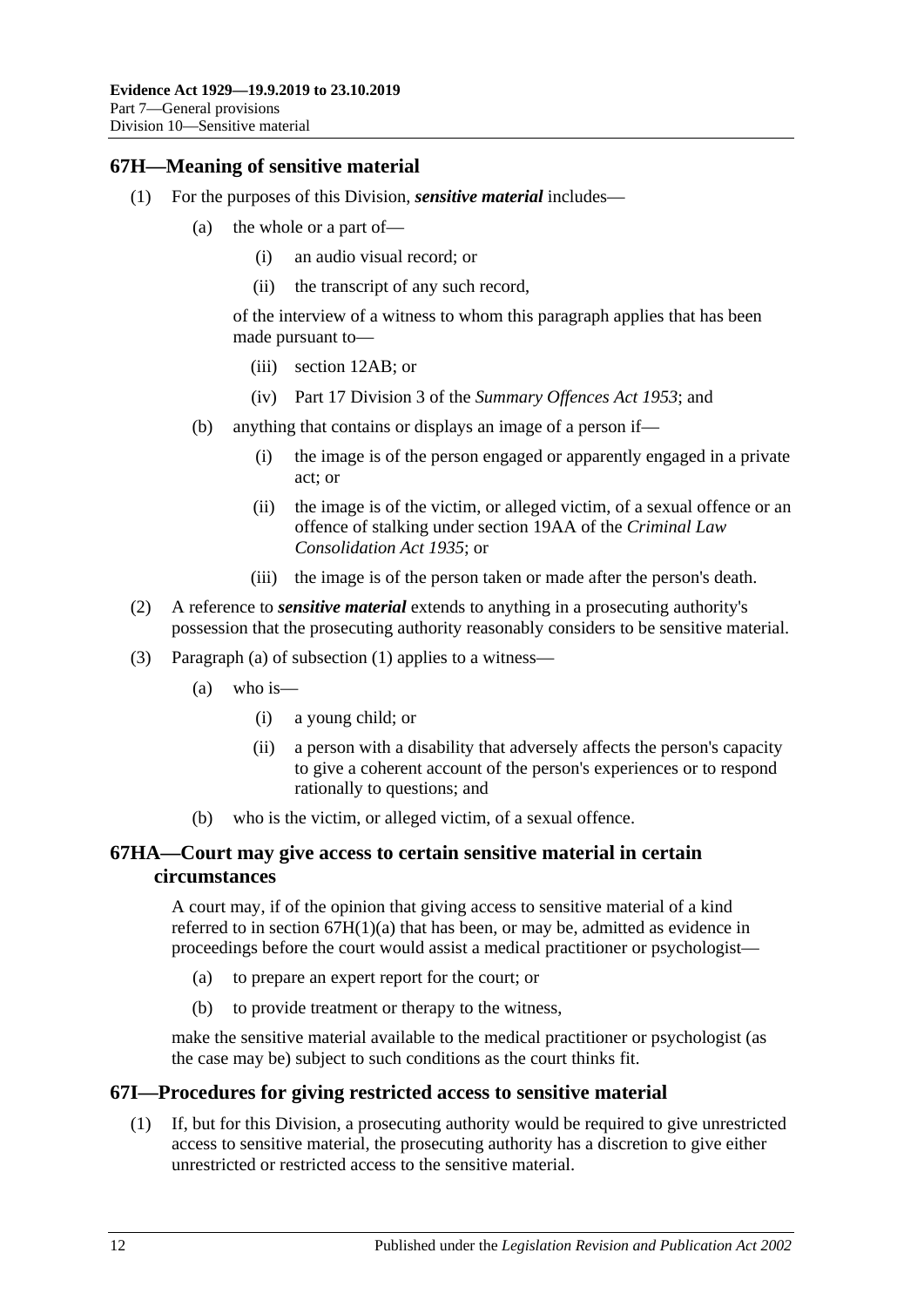- (2) A prosecuting authority cannot, however, exercise its powers under this Division to restrict access to sensitive material by—
	- (a) a court; or
	- (b) a public official who reasonably requires access to the sensitive material for purposes connected with his or her official functions.
- (3) If the prosecuting authority decides to give restricted access, the authority must give the person entitled to access a notice (a *sensitive material notice*) that complies with this section.
- <span id="page-80-0"></span>(4) The sensitive material notice must—
	- (a) describe the sensitive material; and
	- (b) indicate that the prosecuting authority has decided to exercise its powers under this section to restrict the person's access to the sensitive material; and
	- (c) state that the restricted access to the sensitive material is subject to the following conditions:
		- (i) the condition that the material will be available for examination by the person under the supervision of the prosecuting authority at a place specified in the notice and at a time to be arranged at the request of the person;
		- (ii) any other condition the prosecuting authority considers necessary or desirable to protect the integrity of the material and to prevent unauthorised reproduction or dissemination; and
	- (d) set out the name and contact details of the person who is responsible for arranging restricted access to the material on behalf of the prosecuting authority.
- (5) After receiving a sensitive material notice, the person entitled to restricted access may ask the prosecuting authority to give the person access to the sensitive material.
- (6) The prosecuting authority must, as soon as practicable after receiving such a request, give the person entitled to restricted access such opportunity or opportunities as may be reasonable in the circumstances to access the sensitive material under the conditions of access.
- (7) A decision by a prosecuting authority under this section to restrict access to sensitive material is administrative and final and not subject to any form of review.
- (8) A person who is given restricted access to sensitive material by a prosecuting authority under this section must not contravene a condition of access.

Maximum penalty: \$8 000 or imprisonment for 2 years or both.

### <span id="page-80-1"></span>**67J—Improper dissemination of sensitive material**

- (1) A person who creates sensitive material for a prosecuting authority, or who obtains possession of sensitive material on behalf of or from a prosecuting authority, in connection with a criminal investigation, or criminal or civil proceedings, must not allow access to the material except—
	- (a) for the legitimate purposes of the investigation or proceedings; or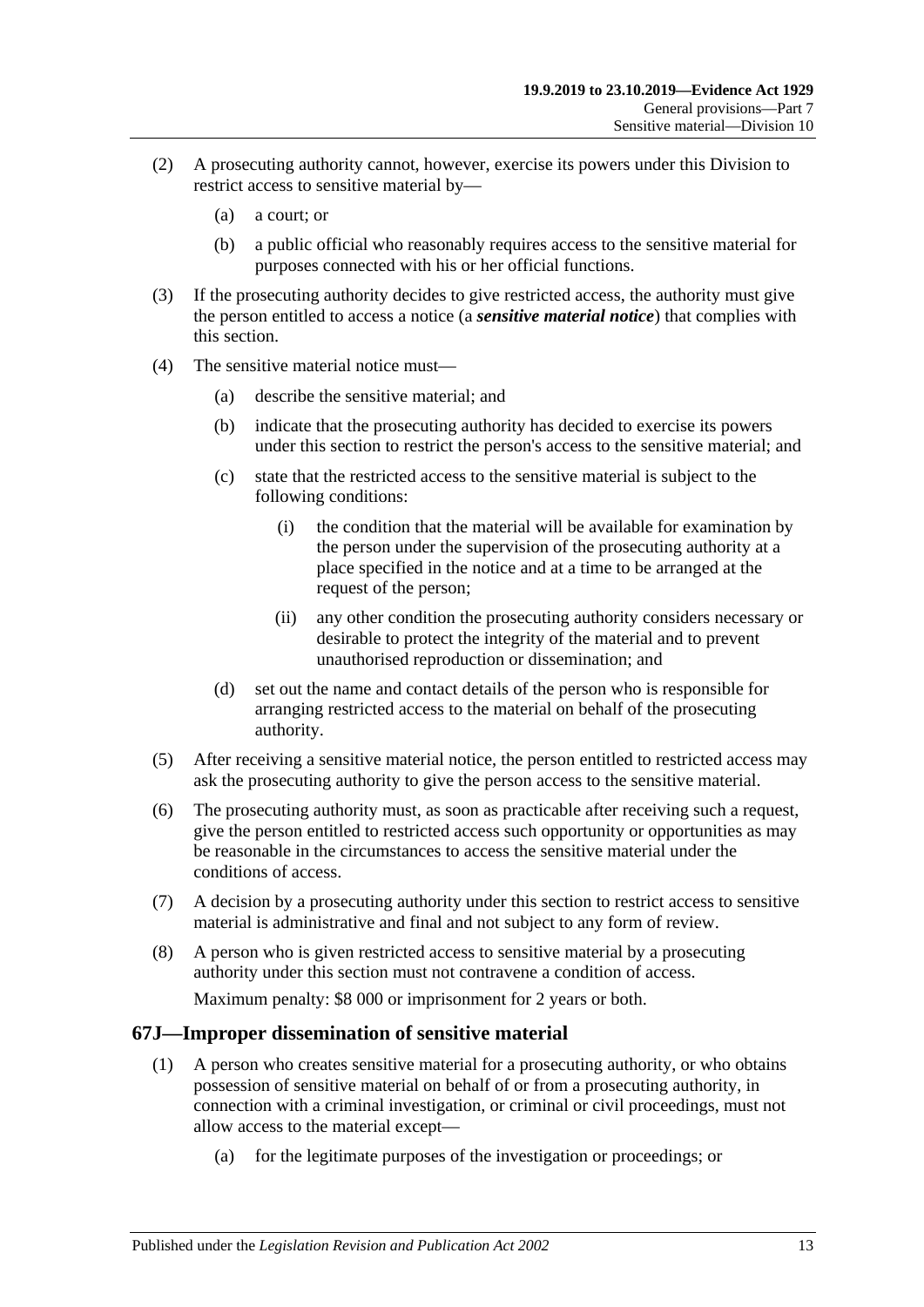(b) as may be authorised by the prosecuting authority.

Maximum penalty: \$8 000 or imprisonment for 2 years or both.

<span id="page-81-0"></span>(2) A public official who creates, or obtains possession of, sensitive material in connection with official functions must not allow access to the material except as reasonably required for purposes connected with his or her official functions (which may include functions relating to education or training).

Maximum penalty: \$8 000 or imprisonment for 2 years or both.

(3) In proceedings for an offence against [subsection](#page-80-1) (1) or [\(2\),](#page-81-0) it is a defence to prove that the act or omission constituting the offence was attributable to an honest and reasonable mistake on the defendant's part.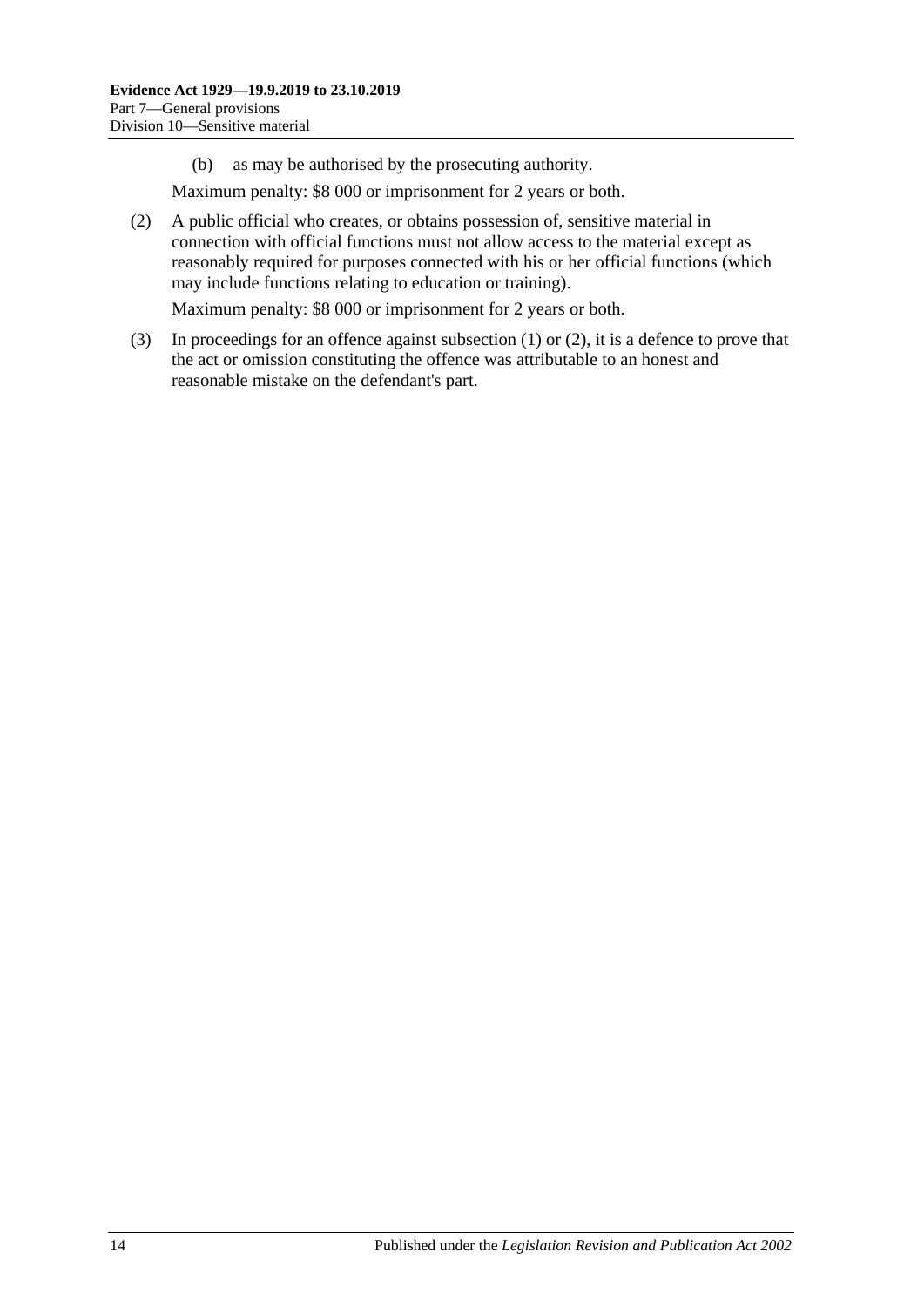# **Part 8—Publication of evidence**

# **Division 1—Preliminary**

## **68—Interpretation**

In this Part—

*court* includes any person acting judicially;

*evidence* includes any statement made before a court whether or not the statement constitutes evidence for the purposes of the proceedings before the court;

*interim suppression order* means a suppression order under section [69A\(3\);](#page-83-0)

*news media* means those who carry on the business of publishing;

*newspaper* means a newspaper, journal, magazine or other publication that is published at periodic intervals;

*primary court*, in relation to an appeal, means the court by which the decision or order subject to appeal was made;

*publish* means publish by newspaper, radio or television, or on the internet, or by other similar means of communication to the public;

*suppression order* means an order—

- (a) forbidding the publication of specified evidence or of any account or report of specified evidence; or
- (b) forbidding the publication of the name of—
	- (i) a party or witness; or
	- (ii) a person alluded to in the course of proceedings before the court,

and of any other material tending to identify any such person.

## **Division 2—Orders for clearing court or suppressing publication of evidence etc**

### <span id="page-82-0"></span>**69—Order for clearing court**

- (1) Where a court considers it desirable in the interests of the administration of justice, or in order to prevent hardship or embarrassment to any person, to exercise the powers conferred by this section, it may order specified persons, or all persons except those specified, to absent themselves from the place in which the court is being held during the whole or any part of the proceedings before the court.
- (1a) Where the alleged victim of a sexual offence is a child and is to give evidence (including evidence admitted in the form of an audio visual record) in proceedings related to the offence, an order must be made under [subsection](#page-82-0) (1) requiring all persons except—
	- (a) those whose presence is required for the purposes of the proceedings; and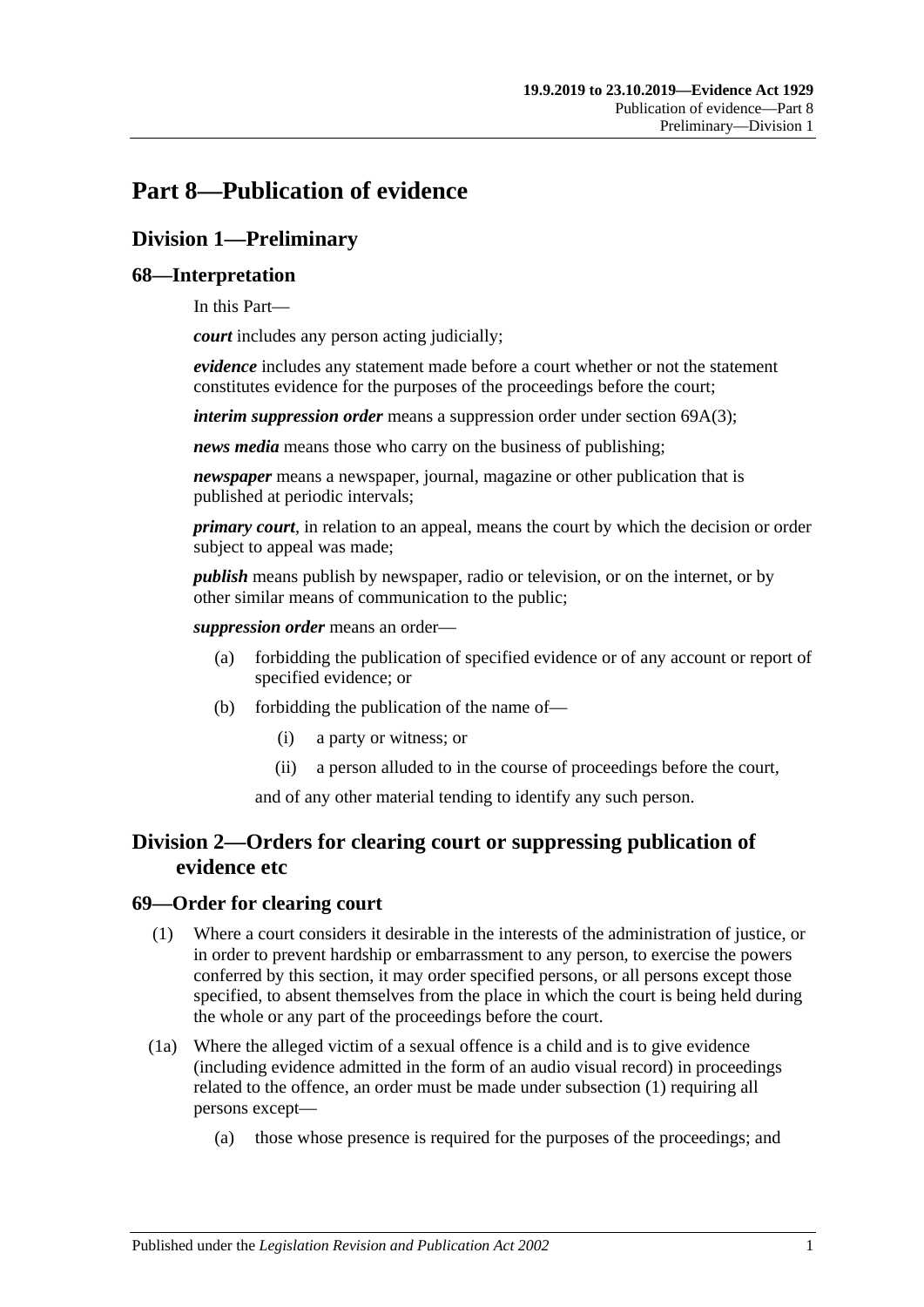- (b) a person who is present at the request or with the consent of the child to provide emotional support for the child; and
- (c) any other person who, in the opinion of the court, should be allowed to be present,

to absent themselves from the place in which the court is being held while the child is giving evidence.

- <span id="page-83-1"></span>(2) The court may, on the application of a person against whom an order under [subsection](#page-82-0) (1) operates, make available to him a transcript of evidence, and a record of proceedings, taken before the court during the operation of the order.
- (3) Where a court refuses an application under [subsection](#page-83-1) (2), the applicant may appeal against the refusal.

### **69A—Suppression orders**

- (1) Where a court is satisfied that a suppression order should be made—
	- (a) to prevent prejudice to the proper administration of justice; or
	- (b) to prevent undue hardship—
		- (i) to an alleged victim of crime; or
		- (ii) to a witness or potential witness in civil or criminal proceedings who is not a party to those proceedings; or
		- (iii) to a child,

the court may, subject to this section, make such an order.

- (2) If a court is considering whether to make a suppression order (other than an interim suppression order), the court—
	- (a) must recognise that a primary objective in the administration of justice is to safeguard the public interest in open justice and the consequential right of the news media to publish information relating to court proceedings; and
	- (b) may only make a suppression order if satisfied that special circumstances exist giving rise to a sufficiently serious threat of prejudice to the proper administration of justice, or undue hardship, to justify the making of the order in the particular case.
- <span id="page-83-0"></span>(3) Where an application is made to a court for a suppression order, the court may, without inquiring into the merits of the application, make such an order (an *interim suppression order*) to have effect, subject to revocation by the court, until the application is determined; but if such an order is made the court must determine the application as a matter of urgency and, wherever practicable, within 72 hours after making the interim suppression order.
- (4) A suppression order may be made subject to such exceptions and conditions as the court thinks fit and specifies in the order.
- <span id="page-83-2"></span>(5) Where an application is made to a court for a suppression order—
	- (a) any of the following persons, namely:
		- (i) the applicant for the suppression order;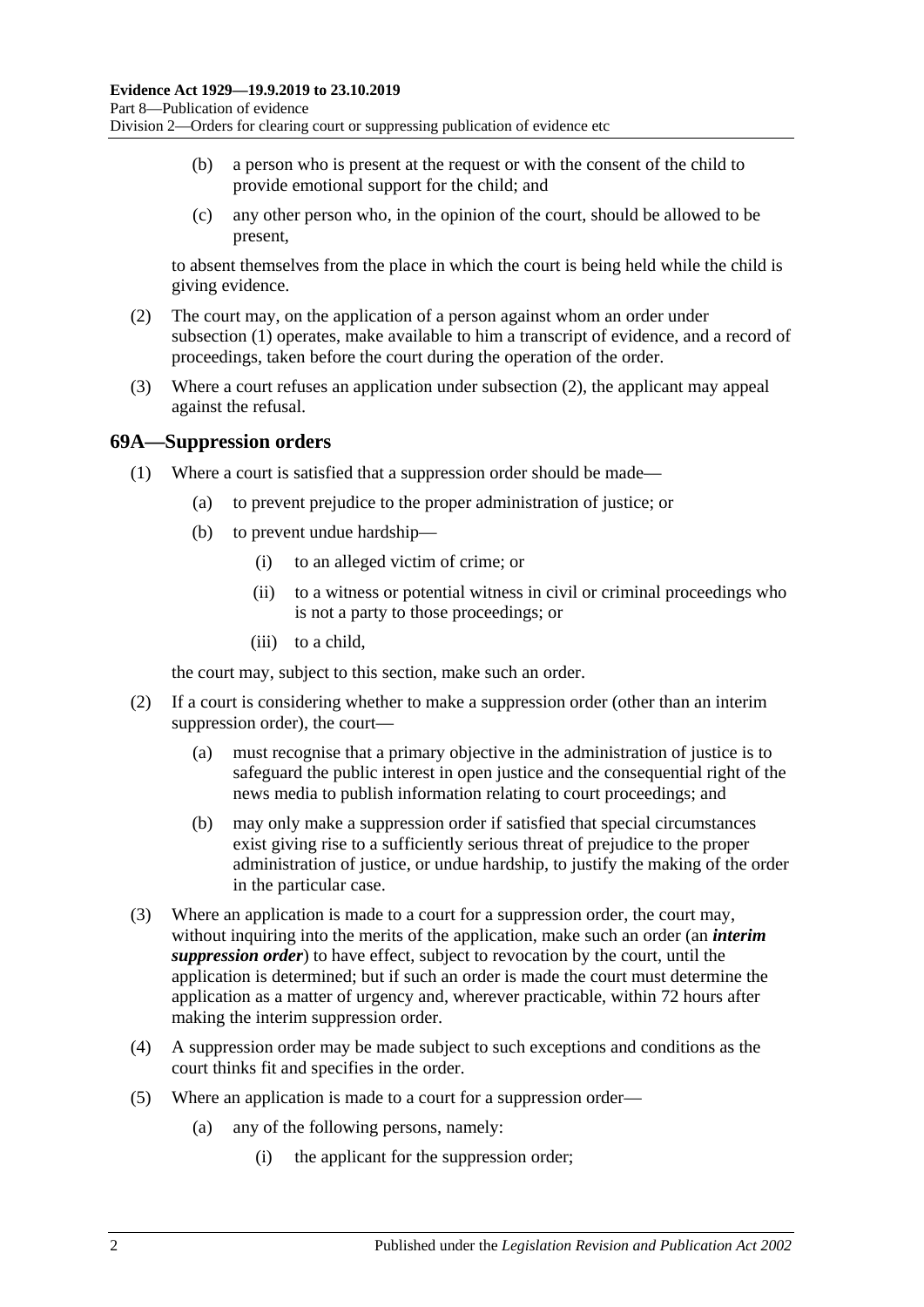- (ii) a party to the proceedings in which the suppression order is sought;
- <span id="page-84-0"></span>(iii) a representative of a newspaper or a radio or television station;
- (iv) any person who has, in the opinion of the court, a proper interest in the question of whether a suppression order should be made,

<span id="page-84-1"></span>is entitled to make submissions to the court on the application and may, with the permission of the court, call or give evidence in support of those submissions;

- (b) the court may (but is not obliged to) delay determining the application to make possible or facilitate non-party intervention in the proceedings under [paragraph](#page-84-0) (a)(iii) or [\(iv\).](#page-84-1)
- (6) A suppression order may be varied or revoked by the court by which it was made, on the application of any of the persons entitled to make submissions by virtue of [subsection](#page-83-2) (5)(a).
- (7) On an application for the making, variation or revocation of a suppression order—
	- (a) a matter of fact is sufficiently proved if proved on the balance of probabilities;
	- (b) if there appears to be no serious dispute as to a particular matter of fact, the court (having regard to the desirability of dealing expeditiously with the application) may—
		- (i) dispense with the taking of evidence on that matter; and
		- (ii) accept the relevant fact as proved.
- (8) If a court makes a suppression order, the court must—
	- (a) as soon as reasonably practicable forward to the Registrar a copy of the order; and
	- (b) except in the case of an interim suppression order—within 30 days, forward to the Attorney-General a report setting out—
		- (i) the terms of the order; and
		- (ii) the name of any person whose name is suppressed from publication; and
		- (iii) a transcript or other record of any evidence suppressed from publication; and
		- (iv) full particulars of the reasons for which the order was made.
- (9) If a court orders the variation or revocation of a suppression order, the court must as soon as reasonably practicable forward a copy of the order to the Registrar.
- (10) The Registrar—
	- (a) will establish and maintain a register of all suppression orders; and
	- (b) will, immediately after receiving a copy of a suppression order, or an order for the variation or revocation of a suppression order, enter the order in the register; and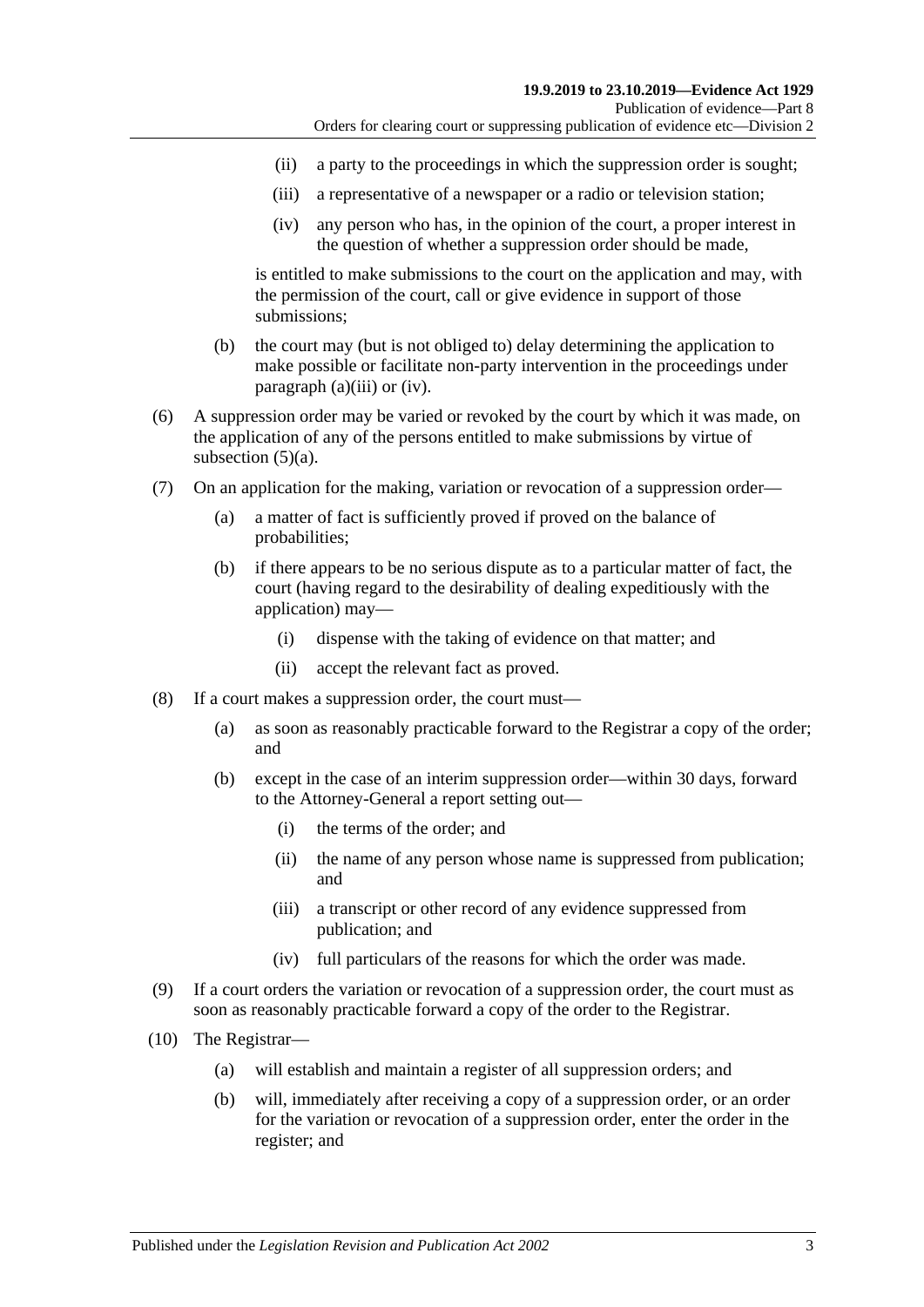- (c) will, when an order is entered in the register, immediately transmit by fax, email or other electronic means notice of the order to the nominated address of each authorised news media representative.
- <span id="page-85-0"></span>(11) The register will be made available for inspection by members of the public free of charge during ordinary office hours.
- (12) Without limiting the ways in which notice of a suppression order, or an order varying or revoking a suppression order, may be given, the entry of such an order in the register is notice to the news media and the public generally (within and outside the State) of the making and terms of the order.
- (13) In this section—

#### *authorised news media representative* means a person—

- (a) who is nominated by a member of the news media to be the member's authorised representative for the purpose of receiving notices under [subsection](#page-85-0)  $(10)(c)$ ; and
- (b) who has given the Registrar a notice specifying the representative's nominated address for the receipt of notices under [subsection](#page-85-0) (10)(c); and
- (c) who has paid the relevant fee or fees (which may consist of, or include, periodic fees) fixed by the regulations;

*nominated address* of a nominated representative means the fax number, email address or other address for the receipt of electronic communications nominated by the representative as the address to which notices may be sent to the representative by the Registrar under [subsection](#page-85-0)  $(10)(c)$ ;

*Registrar* means a person to whom the functions of the Registrar under this section are assigned by the Attorney-General.

### **69AB—Review of suppression orders**

- (1) Subject to the regulations, a suppression order becomes liable to review as follows:
	- (a) if the order relates to criminal proceedings and is in force at the time, the order becomes liable to review as follows:
		- (i) on the completion or termination of committal proceedings;
		- (ii) on the withdrawal of a charge after the completion of committal proceedings;
		- (iii) on the acquittal of the defendant;
		- (iv) when an appeal against conviction or sentence has been determined or all rights to appeal against conviction or sentence have been exhausted or expired;
		- (v) on the defendant being declared under Part 8A of the *[Criminal Law](http://www.legislation.sa.gov.au/index.aspx?action=legref&type=act&legtitle=Criminal%20Law%20Consolidation%20Act%201935)  [Consolidation Act](http://www.legislation.sa.gov.au/index.aspx?action=legref&type=act&legtitle=Criminal%20Law%20Consolidation%20Act%201935) 1935* to be liable to supervision;
		- (vi) in any other case—when the proceedings are otherwise concluded or terminated,

(and, if more than 1 such occasion for review occurs in the course of the same proceedings, the order becomes liable to review on each such occasion);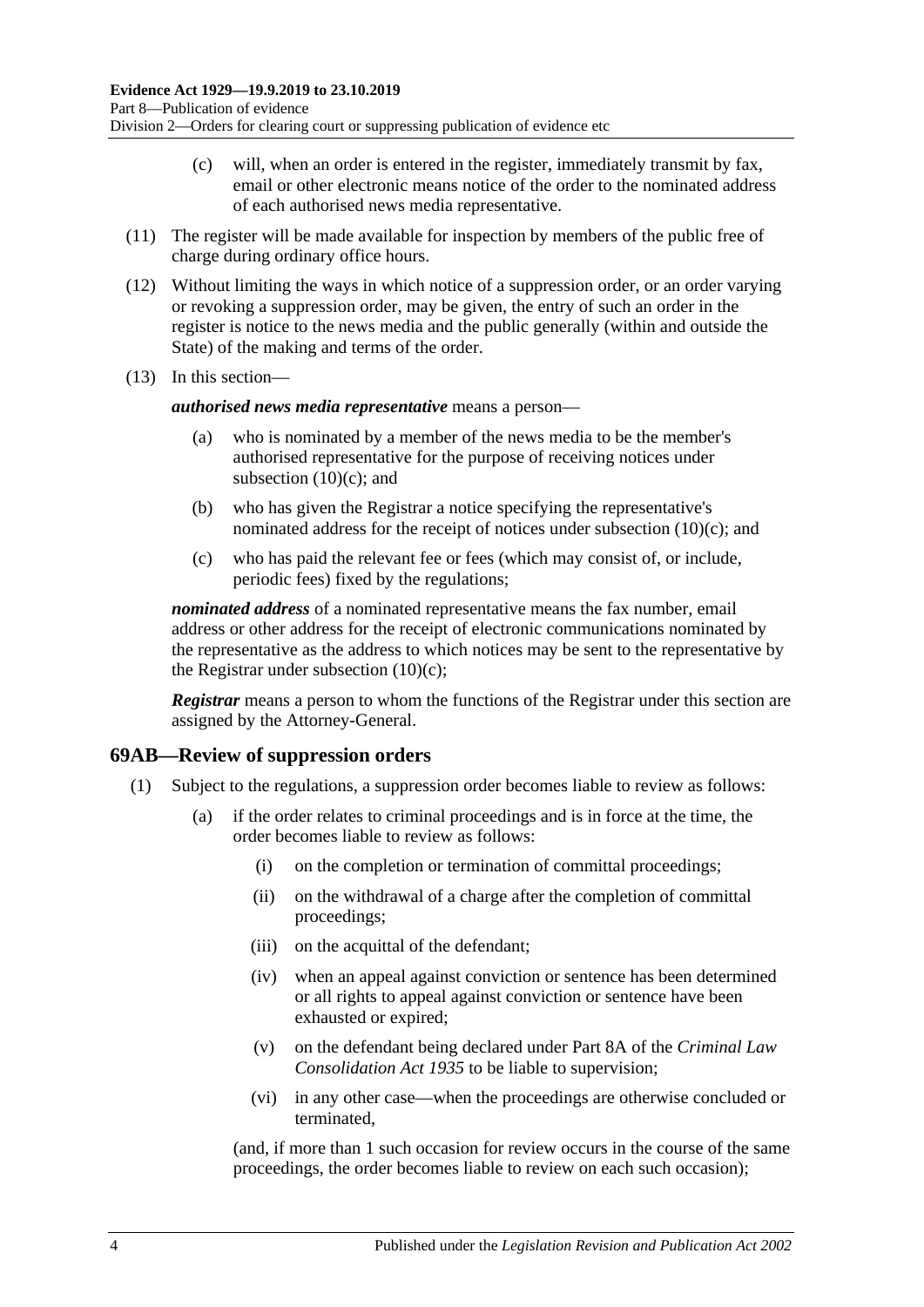- (b) if the order relates to a coronial inquest, the order becomes liable to review when the coroner gives his or her findings on the inquest;
- (c) if the order relates to civil proceedings, the order becomes liable to review when the court gives its judgment in the proceedings or the proceedings are settled or withdrawn.
- (2) When a suppression order becomes liable to review, the court that made the order must conduct a review as soon as practicable.
- (3) The following persons are entitled to be heard on a review:
	- (a) the applicant for the suppression order;
	- (b) a party to the proceedings in which the suppression order was made;
	- (c) a representative of a newspaper or a radio or television station;
	- (d) any other person who has, in the opinion of the court, a proper interest in the matters to be considered on the review.
- (4) On a review, the court may confirm, vary or revoke the suppression order.

#### **69AC—Appeal against suppression order etc**

- (1) An appeal lies against—
	- (a) a suppression order or a decision by a court not to make a suppression order; or
	- (b) the variation or revocation of a suppression order or a decision by a court not to vary or revoke a suppression order; or
	- (c) a decision by a court on the review of a suppression order.
- (2) Any of the following persons is entitled to bring, or to be heard on, an appeal under this section:
	- (a) the applicant for the suppression order;
	- (b) a party to the proceedings in which the order or decision subject to appeal was made;
	- (c) a representative of a newspaper or a radio or television station;
	- (d) a person who appeared in proceedings before the primary court related to the making or review of the suppression order;
	- (e) a person who—
		- (i) did not appear in proceedings before the primary court related to the making or review of the suppression order but has, in the opinion of the appellate court, a proper interest in the subject matter of the appeal or proposed appeal; and
		- (ii) satisfies the appellate court that the failure to appear in the proceedings before the primary court is not attributable to a lack of proper diligence.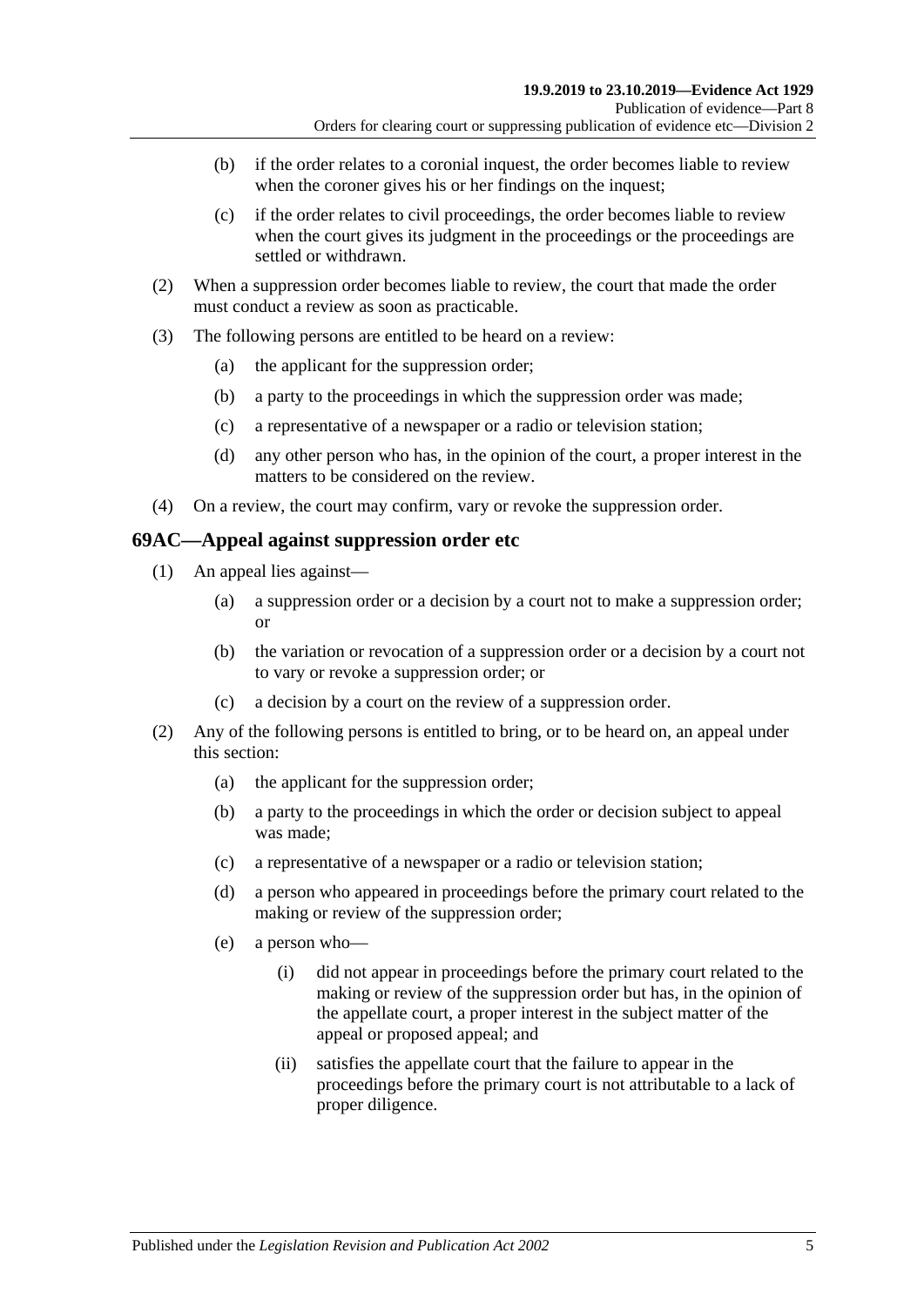## **69B—Appeals**

- (1) An appeal under this Division lies to
	- the court to which appeals lie against final judgments or orders of the primary court; and
	- (b) where there is no such court—the Supreme Court constituted of a single judge,

and where the appeal lies in accordance with the above principles to some court other than the Full Court, a further appeal lies to the Full Court from a judgment or order of the primary appellate court.

- (2) An appeal under this Division shall be heard and determined as expeditiously as possible.
- (3) Upon an appeal under this Division, the appellate court—
	- (a) may confirm, vary or revoke the order or decision subject to the appeal; and
	- (b) may make any order or decision under this Division that could have been made in the first instance; and
	- (c) may make orders for costs and orders dealing with any other incidental or ancillary matters.
- (4) Except as provided in this Division, no appeal lies against a decision or order of a court made under this Division.

### **70—Disobedience to orders under this Division**

- (1) If a person disobeys an order under this Division and the court by which the order was made has power to punish for contempt, the person is guilty of a contempt of the court.
- (1a) If a person disobeys an order under this Division, whether or not the court by which the order was made has power to punish for contempt, the person is guilty of an offence.

Maximum penalty:

- (a) in the case of a natural person—\$10 000 or imprisonment for 2 years;
- (b) in the case of a body corporate—\$120 000.
- (2) A person shall not, in respect of the same act or default, be proceeded against under this section both for a contempt of court and a summary offence.

### **71—Attorney-General to provide annual report**

- (1) The Attorney-General shall, on or before the thirty-first day of October in each year, prepare a report relating to the preceding financial year specifying—
	- (a) the total number of orders made under this Division or a corresponding previous enactment; and
	- (b) the number of such orders made by each of the various courts; and
	- (c) a summary of the reasons assigned by the courts for making such orders.
- (2) The Attorney-General shall, as soon as practicable after the report is prepared, cause a copy of the report to be laid before each House of Parliament.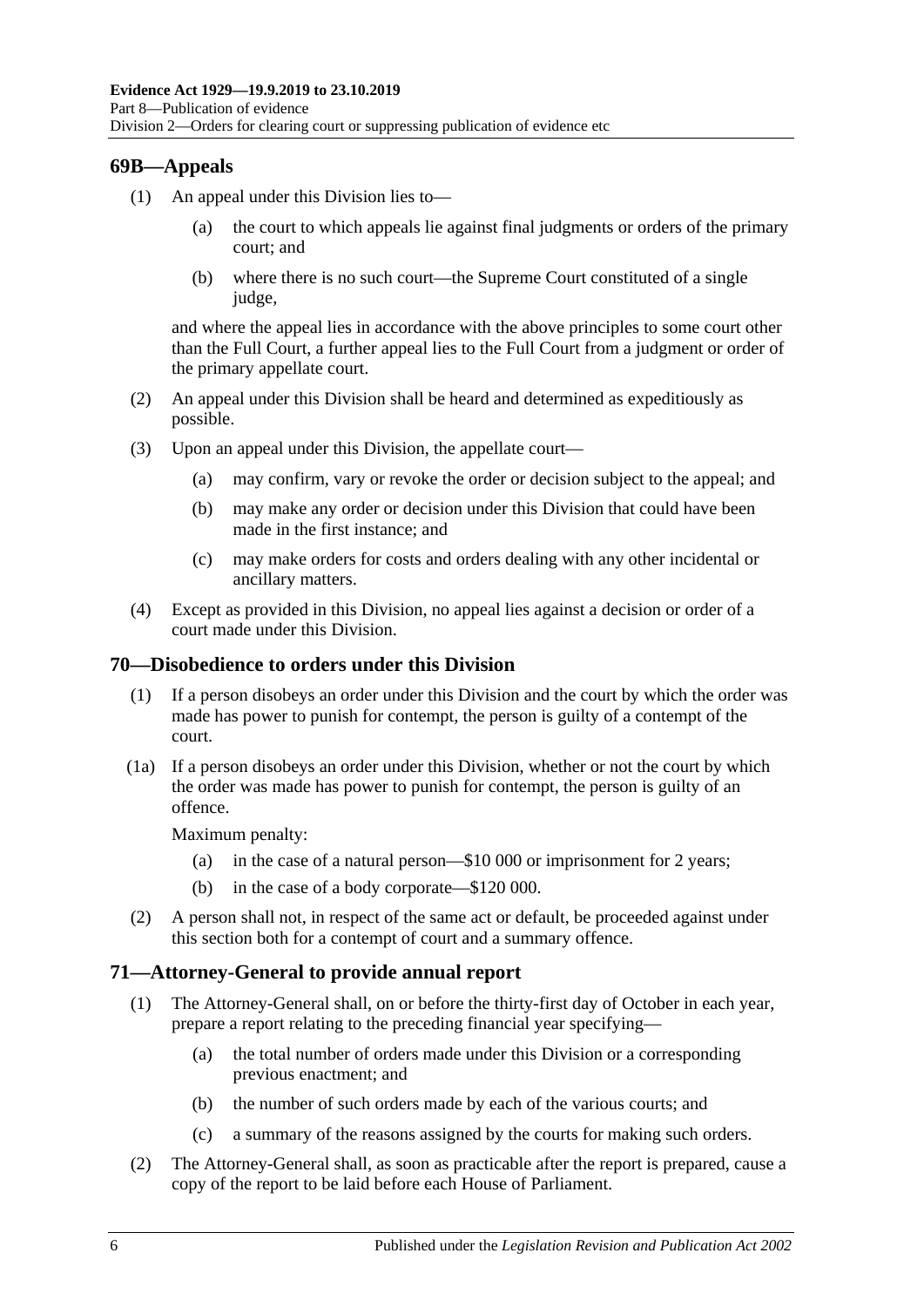## **Division 3—Sexual cases**

#### <span id="page-88-0"></span>**71A—Restriction on reporting on sexual offences**

- (1) Subject to this section, a person must not, before the relevant date, publish—
	- (a) any evidence given in proceedings against a person charged with a sexual offence (whether the evidence is given in the course of proceedings for a summary or minor indictable offence or in committal proceedings for an indictable offence); or
	- (b) any report on such proceedings; or
	- (c) any evidence given in, or report of, related proceedings in which the accused person is involved after the accused person is charged but before the relevant date,

unless the accused person consents to the publication.

Maximum penalty:

- (a) in the case of a natural person—\$10 000;
- (b) in the case of a body corporate—\$120 000.
- <span id="page-88-1"></span>(2) Subject to this section, a person must not, before the relevant date, publish any statement or representation—
	- (a) by which the identity of a person who has been, or is about to be, charged with a sexual offence is revealed; or
	- (b) from which the identity of a person who has been, or is about to be, charged with a sexual offence, might reasonably be inferred,

unless the accused person consents to the publication.

Maximum penalty:

- (a) in the case of a natural person—\$10 000;
- (b) in the case of a body corporate—\$120 000.
- (3) If an accused person has not consented to the publication of material under [subsection](#page-88-0) (1) or [\(2\),](#page-88-1) the court may, on application, make an order (a *publication order*) that the restriction on publication under the relevant subsection be varied or removed altogether, if satisfied that to do so—
	- (a) may assist in the investigation of an offence; or
	- (b) is otherwise in the public interest.
- (3a) A publication order may be subject to such exceptions and conditions as the court thinks fit and specifies in the order.
- (3b) An application for a publication order may be made, with the permission of the court, by any person who has, in the opinion of the court, a proper interest in the question of whether an order should be made.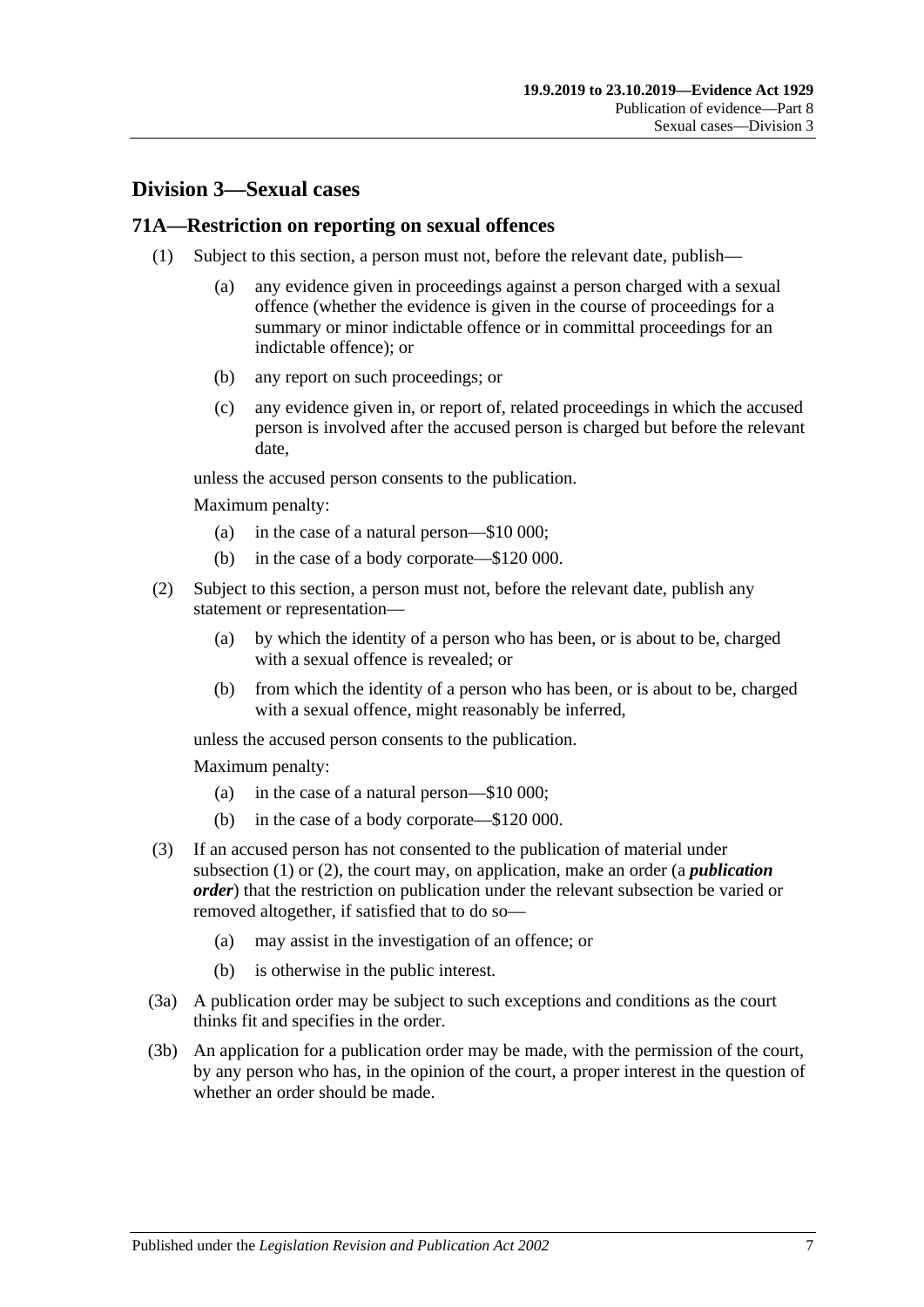- <span id="page-89-0"></span>(3c) If the court permits an application for a publication order to be made, any of the following persons may make submissions to the court on the application and, with the permission of the court, call or give evidence in support of those submissions:
	- (a) the applicant for the publication order;
	- (b) a party to the proceedings in which the order is sought;
	- (c) a representative of a newspaper or a radio or television station;
	- (d) any other person who has, in the opinion of the court, a proper interest in the question of whether an order should be made.
- (3d) A publication order may be varied or revoked by the court by which it was made, on the application of any of the persons entitled to make submissions by virtue of [subsection](#page-89-0) (3c).
- (3e) On an application for the making, variation or revocation of a publication order—
	- (a) a matter of fact is sufficiently proved if proved on the balance of probabilities; and
	- (b) if there appears to be no serious dispute as to a particular matter of fact, the court (having regard to the desirability of dealing expeditiously with the application) may—
		- (i) dispense with the taking of evidence on that matter; and
		- (ii) accept the relevant fact as proved.
- (4) A person must not publish any statement or representation—
	- (a) by which the identity of a person alleged in any legal proceedings to be the victim of a sexual offence is revealed; or
	- (b) from which the identity of a person alleged in any legal proceedings to be the victim of a sexual offence might reasonably be inferred,

unless the judge authorises, or the alleged victim consents to, the publication (but no such authorisation or consent can be given where the alleged victim is a child).

Maximum penalty:

- (a) in the case of a natural person—\$10 000;
- (b) in the case of a body corporate—\$120 000.
- (5) In this section—

#### *relevant date* means—

- (aa) in relation to a charge of a major indictable offence for which the Magistrates Court is to determine and impose sentence—the date on which a plea of guilty is entered by the accused person; or
- (a) in relation to a charge of any other major indictable offence or a charge of a minor indictable offence for which the accused person has elected to be tried by a superior court—the date on which the accused person is committed for trial or sentence; or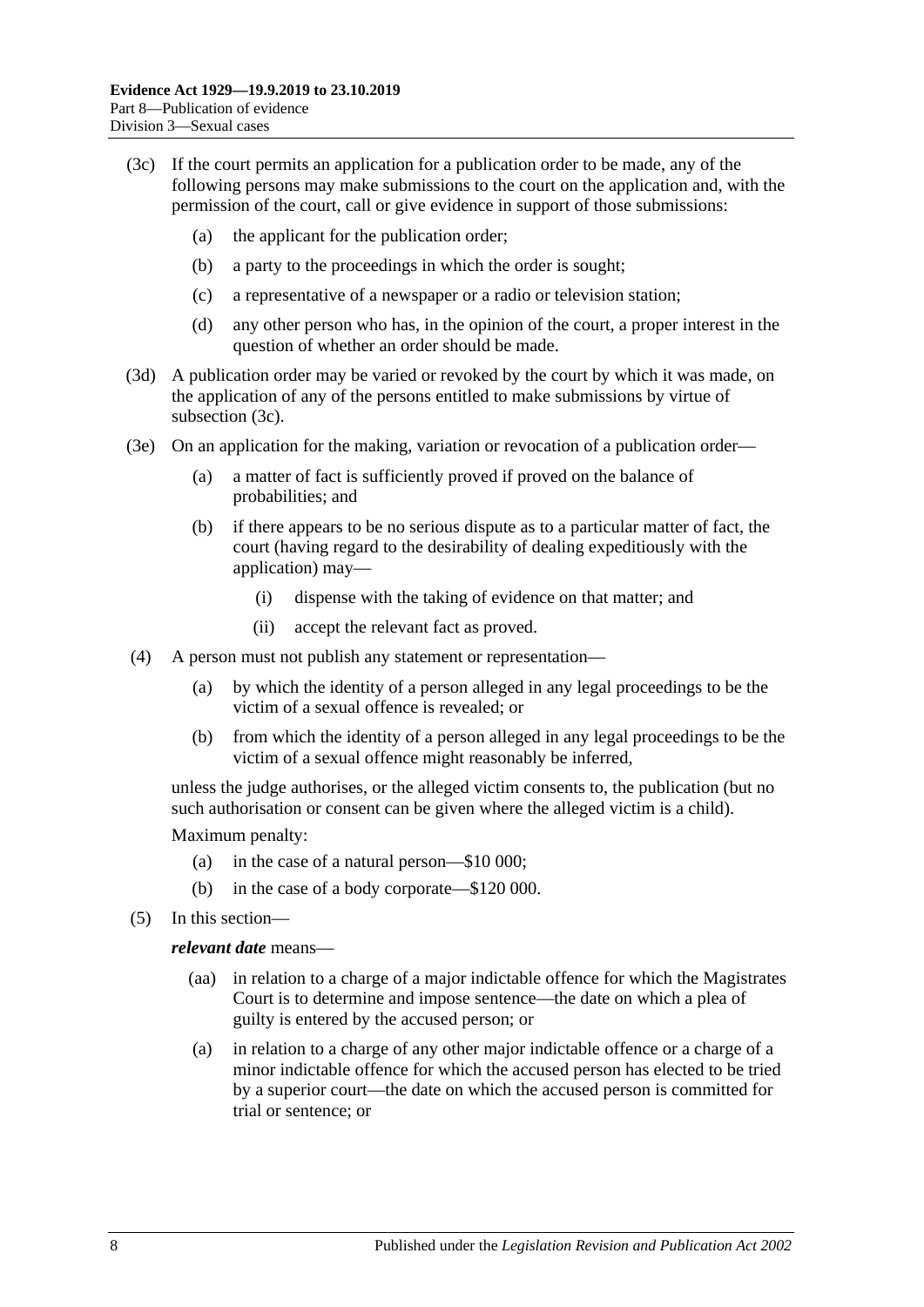- (b) in relation to a charge of any other minor indictable offence or a charge of a summary offence—the date on which a plea of guilty is entered by the accused person or the date on which the accused person is found guilty following a trial; or
- (c) in any case—the date on which the charge is dismissed or the proceedings lapse by reason of the death of the accused person, for want of prosecution, or for any other reason.

## **Division 4—Cases generally**

### <span id="page-90-0"></span>**71B—Publishers required to report result of certain proceedings**

- (1) Where—
	- (a) a report of proceedings taken against a person for an offence is published;
	- (b) the report identifies the person against whom the proceedings have been taken or contains information tending to identify that person;
	- (c) the report is published before the result of the proceedings is known;
	- (d) those proceedings do not result in conviction of the person to whom the report relates of the offence with which he was charged,

the person by whom the publication is made shall, as soon as practicable after the determination of the proceedings, publish a fair and accurate report of the result of the proceedings with reasonable prominence having regard to the prominence given to the earlier report.

Maximum penalty:

- (a) in the case of a natural person—\$10 000;
- (b) in the case of a body corporate—\$120 000.
- (2) A person required under [subsection](#page-90-0) (1) to publish a report of the result of proceedings may apply to the Supreme Court for directions in relation to the manner in which he should comply with that subsection.
- (3) Where—
	- (a) a report of proceedings taken against a person for an offence is published;
	- (b) the report identifies the person against whom the proceedings have been taken or contains information tending to identify that person;
	- (c) the report is published after the result of the proceedings is known;
	- (d) those proceedings did not result in conviction of the person to whom the report relates of the offence with which he was charged,

the person by whom the publication is made shall include prominently in the report a statement of the result of the proceedings.

Maximum penalty:

- (a) in the case of a natural person—\$10 000;
- (b) in the case of a body corporate—\$120 000.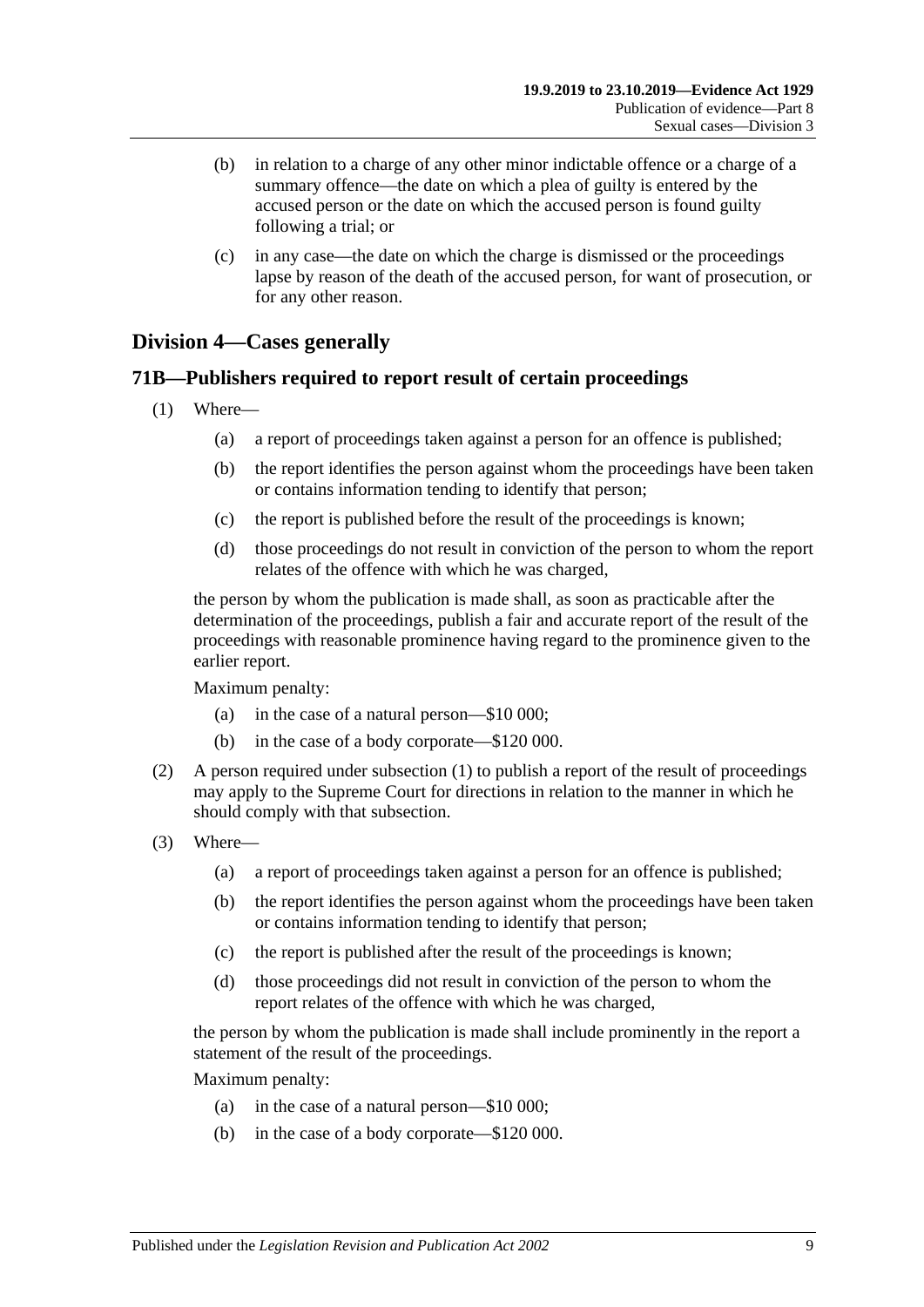(4) In this section—

*proceedings* includes, in relation to an offence, the laying of a charge of the offence.

## **71C—Restriction on reporting of proceedings following acquittals**

- (1) Where an application has been made for the reservation of a question of law arising at the trial of a person who was tried on information and acquitted, a person must not publish any report, statement or representation in relation to the application or any consequent proceedings—
	- (a) by which the identity of the acquitted person is revealed; or
	- (b) from which the identity of the acquitted person might reasonably be inferred,

unless the acquitted person consents to the publication.

Maximum penalty:

- (a) in the case of a natural person—\$10 000;
- (b) in the case of a body corporate—\$120 000.
- (2) This section does not apply to the publication in printed or electronic form of material that—
	- (a) consists solely or primarily of the reported judgements or decisions of a court or courts; or
	- (b) is of a technical nature designed primarily for use by legal practitioners.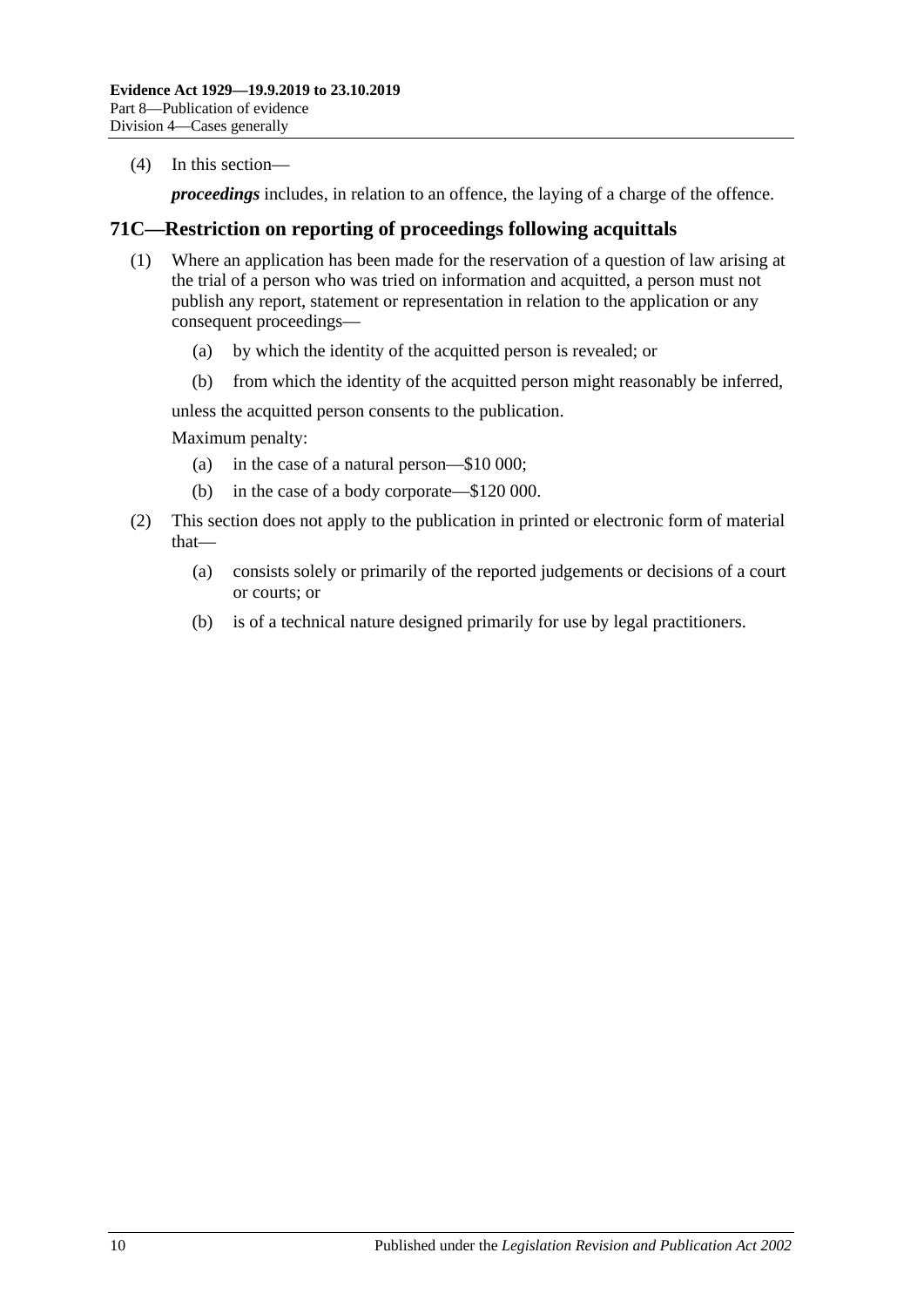# **Part 8A—Journalists**

#### **72—Interpretation**

In this Part—

*informant* means a person who gives information to a journalist in the normal course of the journalist's work;

*journalist* means a person engaged in the profession or occupation of journalism in connection with the publication of information in a news medium;

*news medium* means any medium for the dissemination to the public, or a section of the public, of news and observations on news;

*prescribed person*, in respect of a journalist, means—

- (a) an employer of the journalist; or
- (b) a person who engaged the journalist under a contract for services; or
- (c) any other person prescribed by the regulations for the purposes of this definition.

#### **72A—Application of Part**

This Part applies to any proceedings before a court commenced before or after the commencement of this Part.

#### **72B—No liability incurred for failure to disclose identity of informant in court proceedings**

- <span id="page-92-0"></span>(1) Subject to this section, but despite any other provision of this Act or any other Act or law, if, in the course of proceedings to which this Part applies, a person satisfies the court that—
	- (a) the person is—
		- (i) a journalist; or
		- (ii) a prescribed person in respect of a journalist; and
	- $(b)$ 
		- (i) in the case of a journalist—the journalist; or
		- (ii) in the case of a prescribed person—the journalist in respect of whom the person is a prescribed person,

has been given information by an informant; and

- (c) the informant gave the information to the journalist in the expectation that the information may be published in a news medium; and
- (d) the informant reasonably expected that the informant's identity would be kept confidential (whether because of an express undertaking given by the journalist or otherwise),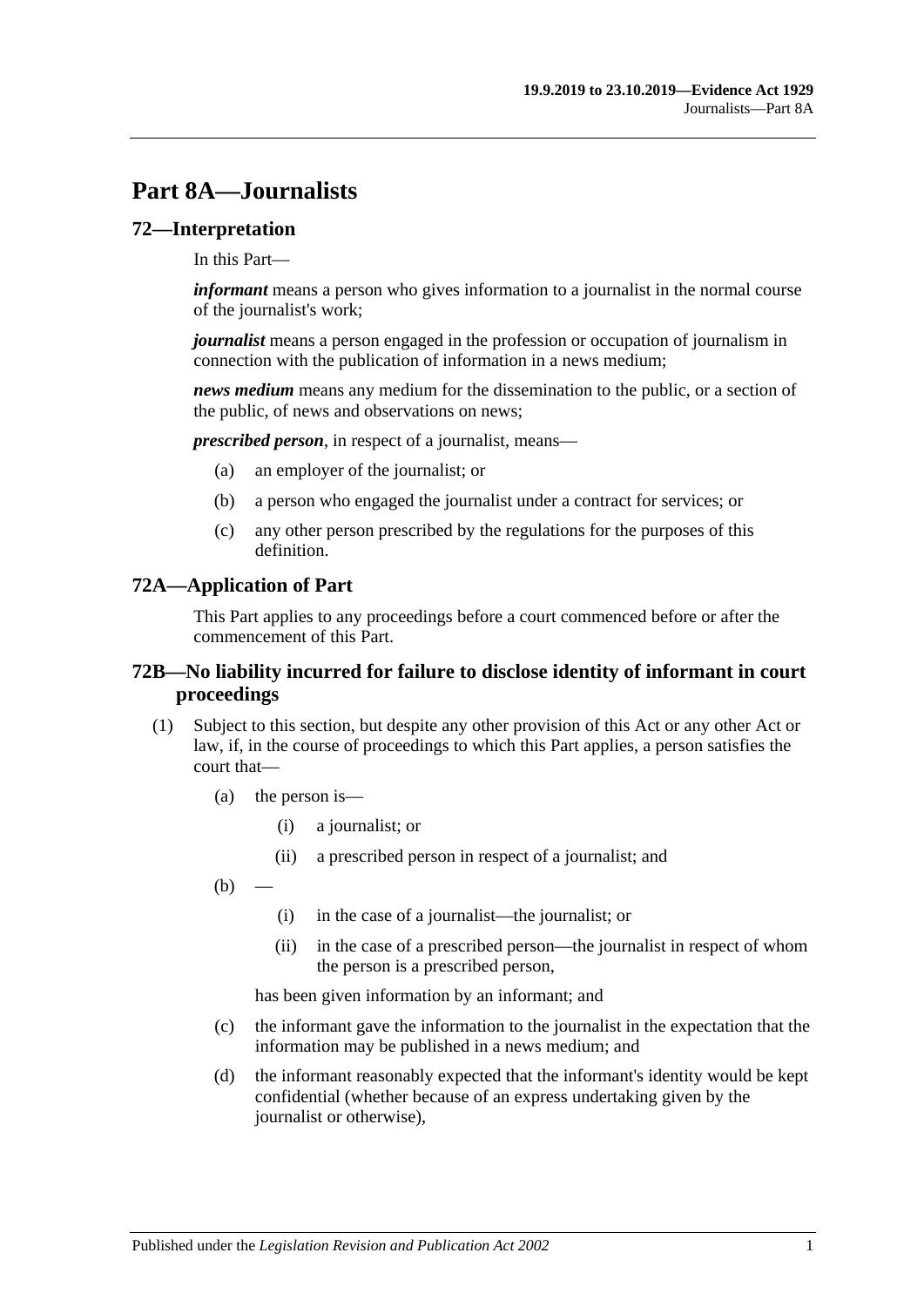then the person does not incur any criminal or civil liability for failing or refusing to answer any question, or to produce any document or other material, that may directly or indirectly disclose the identity of the informant.

- <span id="page-93-1"></span>(2) However, the court may, on the application of a party to the proceedings or (subject to [subsection](#page-93-0) (3)) on its own motion—
	- (a) order that [subsection](#page-92-0) (1) does not apply to, or in relation to, a person; and
	- (b) make any ancillary order the court thinks appropriate.
- <span id="page-93-0"></span>(3) The court may only make orders on its own motion if—
	- (a) all parties to the proceedings before the court are not legally represented; or
	- (b) the court is of a kind that does not make orders on application by parties.
- (4) The court may only make an order under [subsection](#page-93-1) (2)(a) if it is satisfied that, having regard to the circumstances of the case, the public interest in disclosing the identity of the informant—
	- (a) outweighs any likely adverse effect of the disclosure on the informant or any other person; and
	- (b) outweighs the public interest relating to the communication of information by the news media generally; and
	- (c) outweighs the need of the news media to be able to access information held by potential informants.

## <span id="page-93-2"></span>**72C—Review of Part**

- (1) The Minister must cause a review of the operation of this Part to be conducted and a report on the review to be prepared and submitted to the Minister.
- (2) The review and the report must be completed after the third but before the fourth anniversary of the commencement of this Part.
- (3) The Minister must cause a copy of the report submitted under [subsection](#page-93-2) (1) to be laid before both Houses of Parliament within 6 sitting days after receiving the report.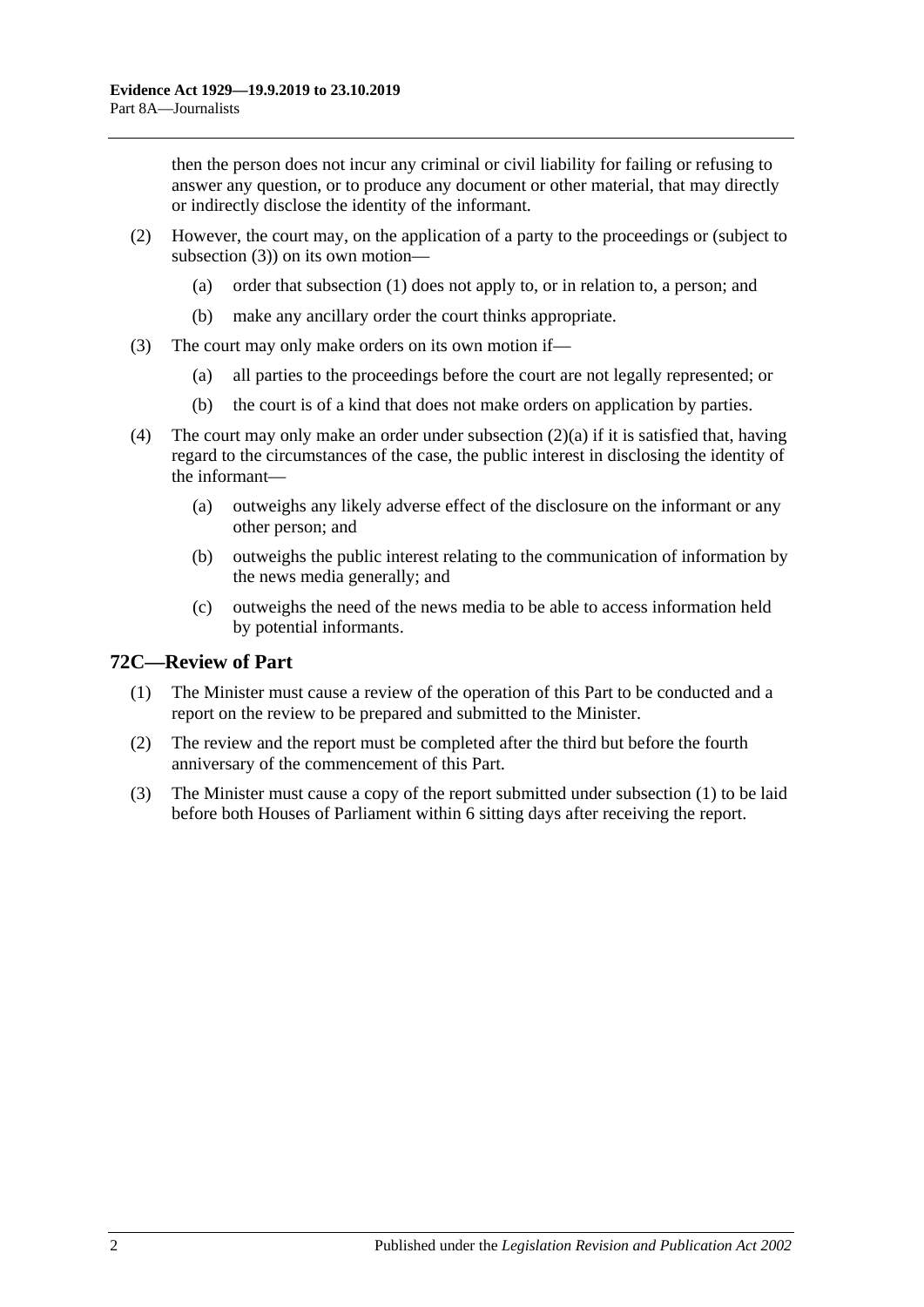# **Part 9—Miscellaneous**

## <span id="page-94-0"></span>**73—Regulations**

- (1) The Governor may make such regulations as are necessary or expedient for the purposes of, or as are contemplated by, this Act.
- (2) Without limiting the generality of [subsection](#page-94-0) (1), the regulations may—
	- (a) prescribe forms for the purposes of this Act; and
	- (b) prescribe, or provide for the calculation of, costs, fees or charges for the purposes of this Act; and
	- (c) exempt any person or class of persons from the obligation to pay any costs, fees or charges so prescribed; and
	- (d) prescribe penalties, not exceeding \$5 000, for breach of, or non-compliance with, a regulation.
- (3) The regulations may—
	- (a) be of general or limited application; and
	- (b) make different provision according to the persons, things or circumstances to which they are expressed to apply; and
	- (c) provide that a specified provision of this Act does not apply, or applies with prescribed variations, to any person, circumstance or situation (or person, circumstance or situation of a prescribed class) specified by the regulations, subject to any condition to which the regulations are expressed to be subject; and
	- (d) provide that any matter or thing is to be determined, dispensed with, regulated or prohibited according to the discretion of the Minister or another person.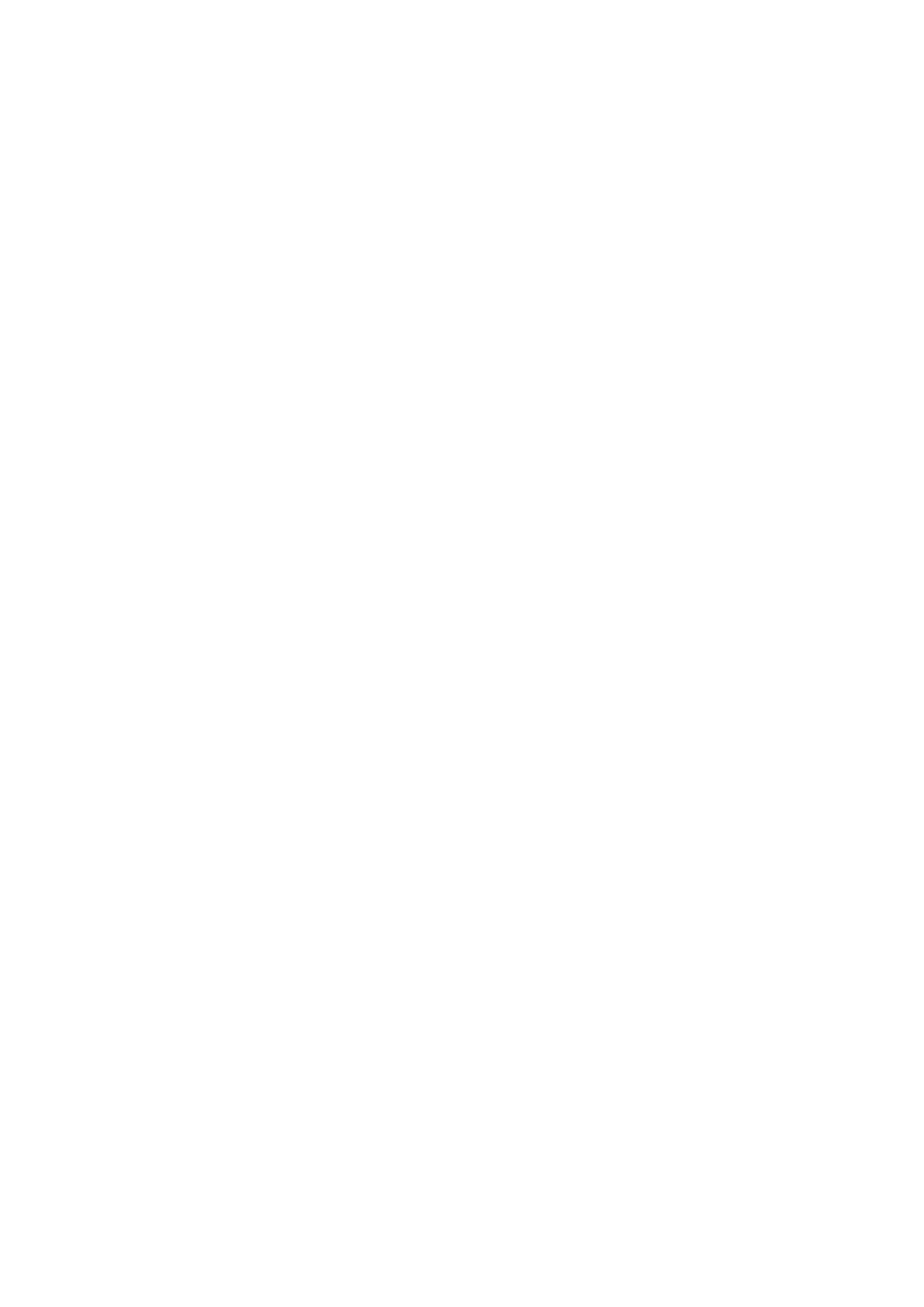# **Schedule 1—Review of identity parade evidence**

### **1—Review and report on section 34AB**

- (1) The Minister must, within 12 months after the commencement of this clause, cause a review to be carried out of any orders and directions issued by the Commissioner of Police to support the operation of section 34AB of this Act (as inserted by the *[Evidence \(Identification Evidence\) Amendment Act](http://www.legislation.sa.gov.au/index.aspx?action=legref&type=act&legtitle=Evidence%20(Identification%20Evidence)%20Amendment%20Act%202013) 2013*), including the extent to which any such orders and directions—
	- (a) reflect scientific best practice; and
	- (b) make provision for the following:
		- (i) persons with disability;
		- (ii) persons of cultural and linguistic diversity.

#### <span id="page-96-0"></span>**Example—**

Ensuring that the procedures to be followed are accessible to persons referred to in [paragraph](#page-96-0) (b).

- (2) A report on the review must be provided to the Minister within 3 months after the commencement of the review.
- (3) The Minister must, within 12 sitting days after receipt of the report under this clause, cause a copy of the report to be laid before each House of Parliament.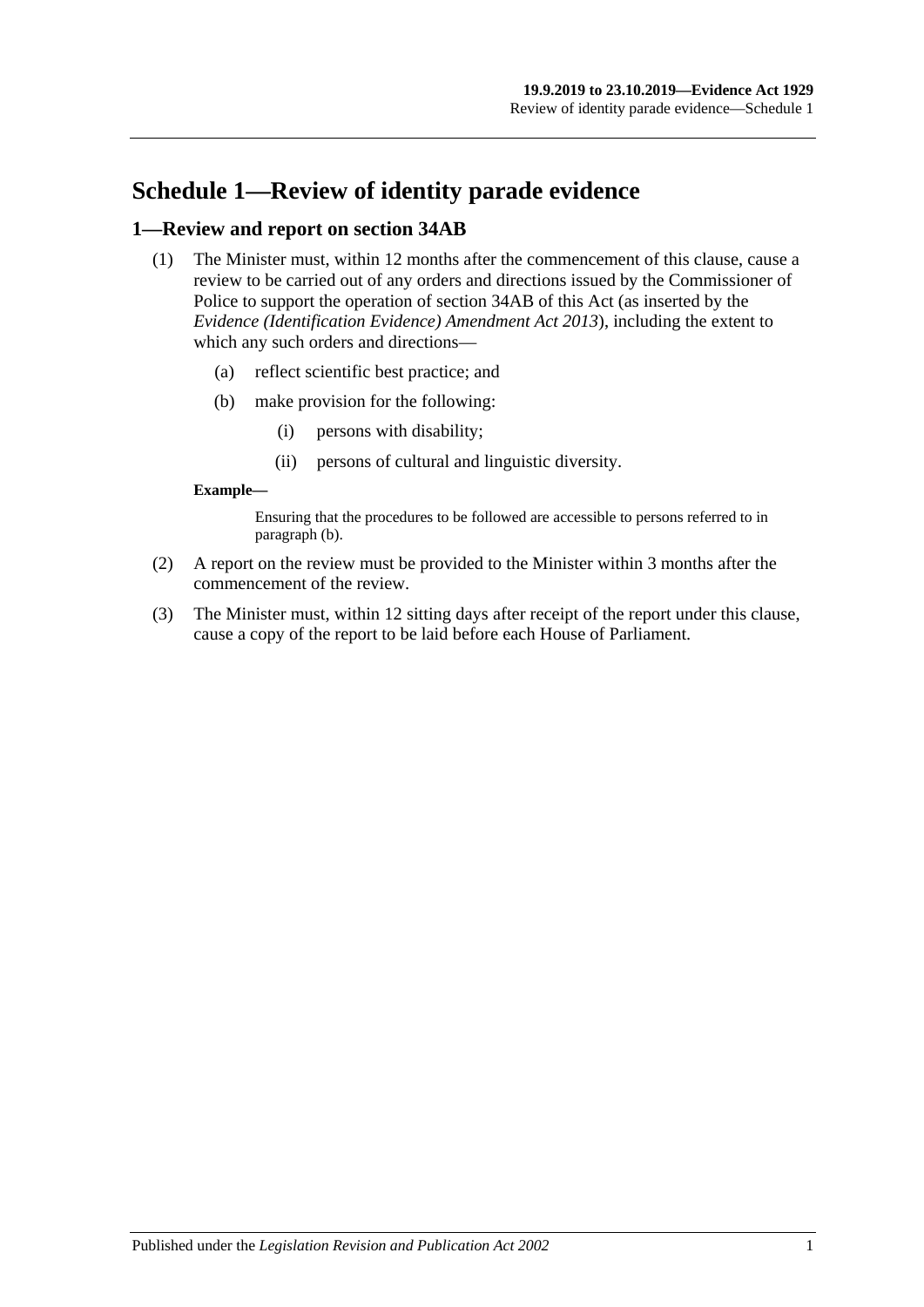Schedule 4—Affidavit about proof of identity of person convicted in another State or Territory

# **Schedule 4—Affidavit about proof of identity of person convicted in another State or Territory**

South Australia

|              | [In the<br>Court]                                                                                                                                                                                                                                                             |  |
|--------------|-------------------------------------------------------------------------------------------------------------------------------------------------------------------------------------------------------------------------------------------------------------------------------|--|
|              |                                                                                                                                                                                                                                                                               |  |
|              | or as the case may be]                                                                                                                                                                                                                                                        |  |
|              | a fingerprint expert attached to the Police Department of the State [or Territory] of                                                                                                                                                                                         |  |
| $\mathbf{1}$ | I have examined the fingerprint card now produced and shown to me marked "A". The<br>fingerprints on the said card are identical with those on a fingerprint card portion of the                                                                                              |  |
| 2            | According to the said records, which I believe to be accurate, the said<br>of the offences set out below, namely:                                                                                                                                                             |  |
|              | [Here insert description of offences, the Courts in which the convictions took place and<br>the dates of the convictions]                                                                                                                                                     |  |
| 3            | From an examination of the said records I believe that the person referred to as having<br>been convicted, in the document(s) now shown to me and marked respectively "B" ["C",<br>"D" etc], is identical with the person whose fingerprints are on the said card marked "A". |  |
|              |                                                                                                                                                                                                                                                                               |  |
|              |                                                                                                                                                                                                                                                                               |  |
|              |                                                                                                                                                                                                                                                                               |  |
|              | Before me                                                                                                                                                                                                                                                                     |  |

A person having authority to take affidavits in the State [or Territory] in which the affidavit is sworn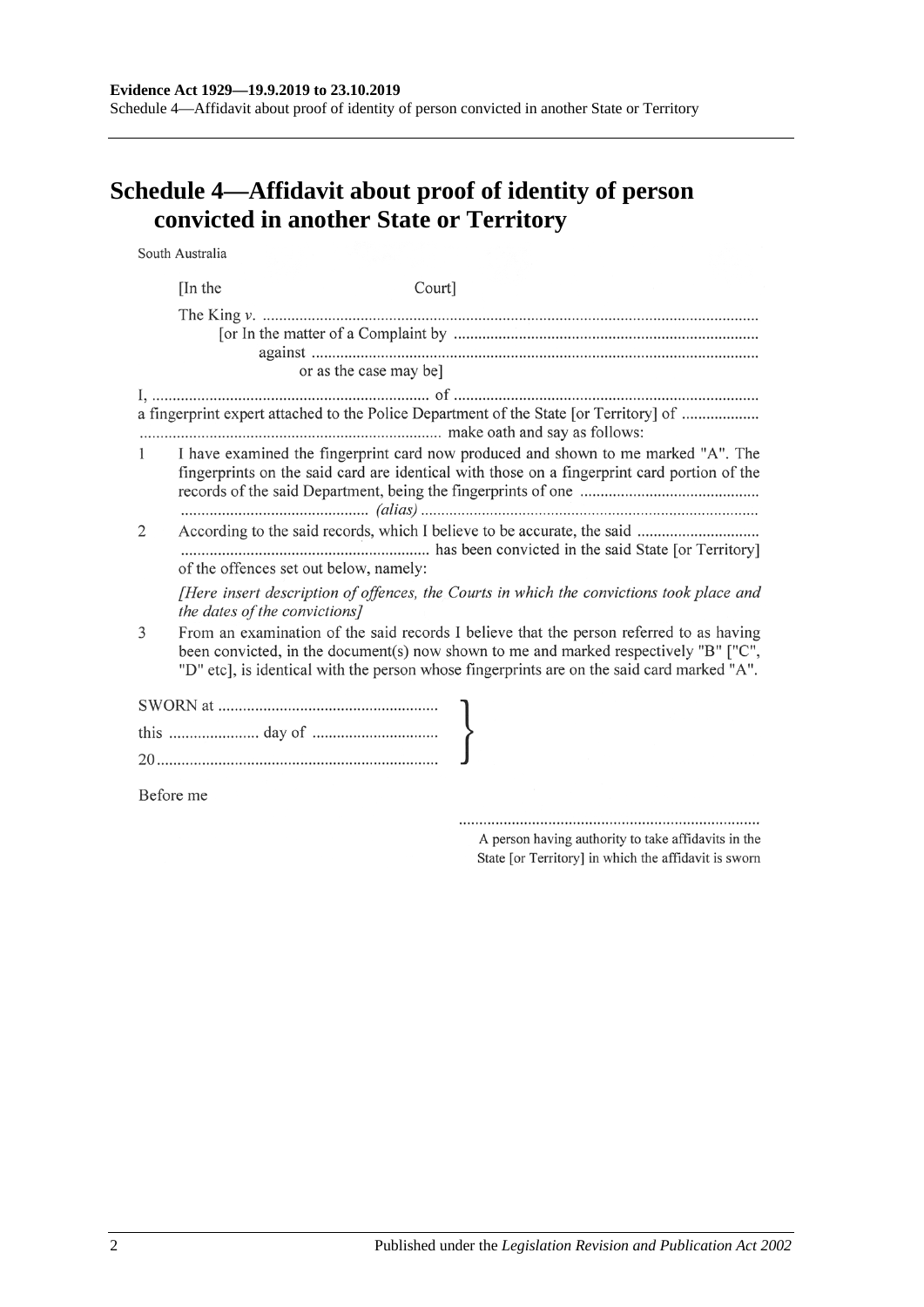# **Legislative history**

## **Notes**

• This version is comprised of the following:

| Part 1    | 1.7.2016                 |
|-----------|--------------------------|
| Part 2    | 19.9.2019                |
| Part 3    | 5.3.2018                 |
| Part 4    | 4.4.2016                 |
| Part 6B   | 1.1.2003 (Reprint No 13) |
| Part 6C   | 8.12.2016                |
| Part 7    | 19.9.2019                |
| Part 8    | 5.3.2018                 |
| Part 8A   | 9.8.2018                 |
| Part 9    | 31.1.2019                |
| Schedules | 7.7.2014                 |
|           |                          |

- Amendments of this version that are uncommenced are not incorporated into the text.
- Please note—References in the legislation to other legislation or instruments or to titles of bodies or offices are not automatically updated as part of the program for the revision and publication of legislation and therefore may be obsolete.
- Earlier versions of this Act (historical versions) are listed at the end of the legislative history.
- For further information relating to the Act and subordinate legislation made under the Act see the Index of South Australian Statutes or www.legislation.sa.gov.au.

# **Legislation repealed by principal Act**

The *Evidence Act 1929* repealed the following:

*An Act for Improving the Law of Evidence*

*Ordinance to Facilitate the Admission of the unsworn Testimony of the Aboriginal Inhabitants of South Australia and the parts adjacent*

*Ordinance to amend Ordinance 3 of 1848*

*An Act to amend the Law of Evidence*

*Evidence Further Amendment Act 1869*

*An Act for Shortening and Explaining the Language used in Acts of Parliament, and for other purposes*

*The Telegraphic Messages Act 1873*

*The Bankers Books Evidence Act 1879*

*Evidence Further Amendment Act 1888*

*The Oaths and Affirmations Act 1911*

*Evidence Publication Act 1917*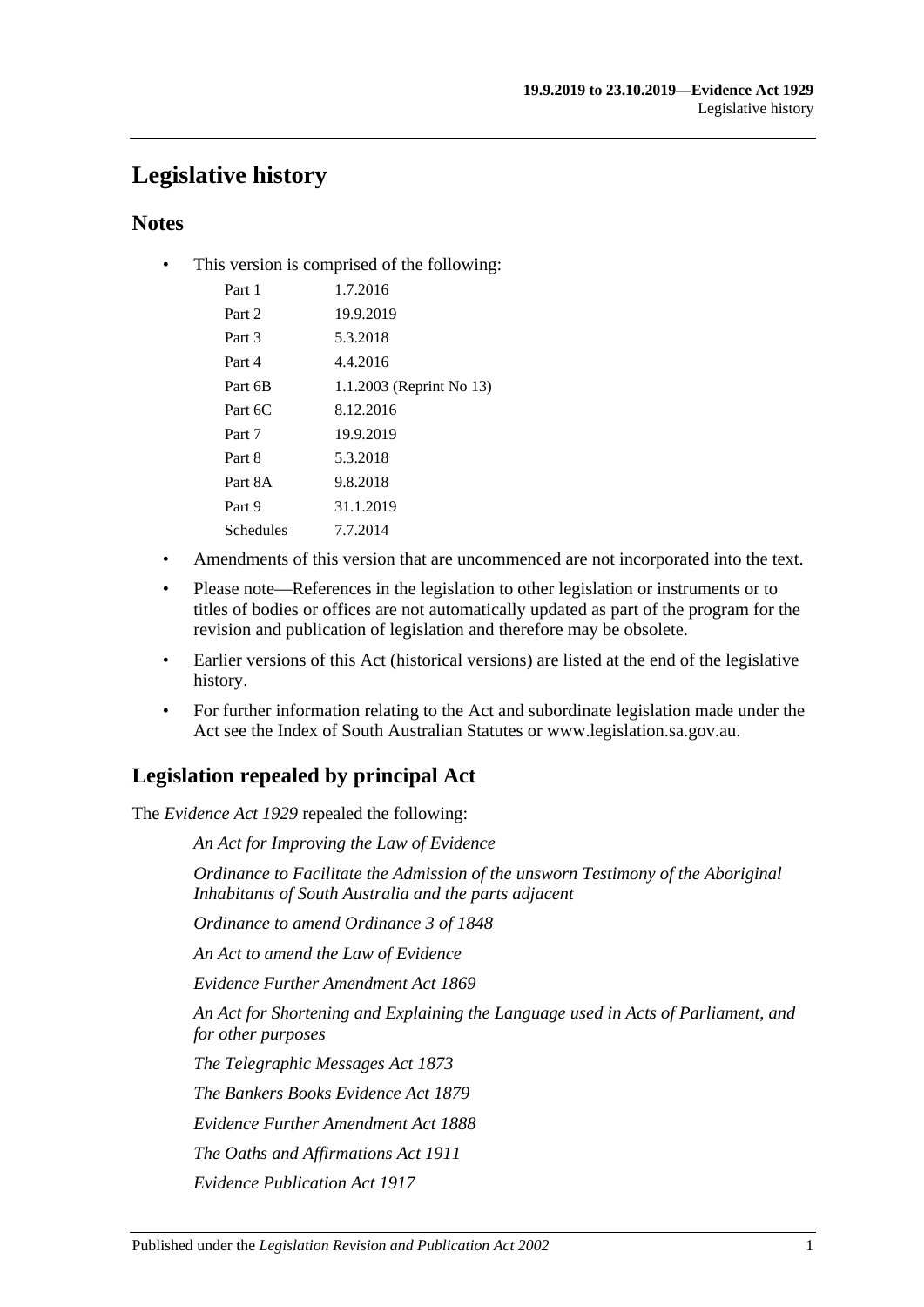*Evidence Amendment Act 1925*

## **Legislation amended by principal Act**

The *Evidence Act 1929* amended the following:

*The Supreme Court Procedure Act 1855 An Act for amending the Law of Evidence and Practice on Criminal trials Matrimonial Causes Act 1867 The Criminal Law Consolidation Act 1876*

## **Principal Act and amendments**

New entries appear in bold.

| Year | N <sub>o</sub> | Title                                                               | Assent     | Commencement                          |
|------|----------------|---------------------------------------------------------------------|------------|---------------------------------------|
| 1929 | 1907           | Evidence Act 1929                                                   | 30.10.1929 | 30.10.1929                            |
| 1933 | 2110           | Evidence Act Amendment Act 1933                                     | 31.8.1933  | 31.8.1933                             |
| 1940 | 40             | Evidence Act Amendment Act 1940                                     | 28.11.1940 | 28.11.1940                            |
| 1941 | 27             | Evidence Act Amendment Act 1941                                     | 13.11.1941 | 13.11.1941                            |
| 1945 | 29             | Evidence Act Amendment Act 1945                                     | 3.1.1946   | 3.1.1946                              |
| 1947 | 5              | Evidence Act Amendment Act 1947                                     | 2.10.1947  | 2.10.1947                             |
| 1949 | 36             | Evidence Act Amendment Act 1949                                     | 24.11.1949 | 24.11.1949                            |
| 1952 | 42             | <b>Statute Law Revision Act 1952</b>                                | 4.12.1952  | 4.12.1952                             |
| 1955 | 26             | Evidence Act Amendment Act 1955                                     | 1.12.1955  | 1.12.1955                             |
| 1957 | 36             | Evidence Act Amendment Act 1957                                     | 14.11.1957 | 14.11.1957                            |
| 1960 | 25             | Evidence Act Amendment Act 1960                                     | 27.10.1960 | 27.10.1960                            |
| 1968 | 46             | Evidence Act Amendment Act 1968                                     | 19.12.1968 | 19.12.1968                            |
| 1969 | 72             | Evidence Act Amendment Act 1969                                     | 11.12.1969 | 31.8.1970 (Gazette 20.8.1970 p701)    |
| 1972 | 53             | Evidence Act Amendment Act 1972                                     | 27.4.1972  | 1.2.1973 (Gazette 1.2.1973 p377)      |
| 1972 | 54             | <b>Local and District Criminal Courts</b><br>Act Amendment Act 1972 | 27.4.1972  | 9.11.1972 (Gazette 9.11.1972 p2252)   |
| 1974 | 71             | Evidence Act Amendment Act 1974                                     | 17.10.1974 | 28.11.1974 (Gazette 28.11.1974 p3372) |
| 1976 | 84             | Evidence Act Amendment Act 1976                                     | 9.12.1976  | 9.12.1976                             |
| 1978 | 65             | Evidence Act Amendment Act 1978                                     | 28.9.1978  | 28.9.1978                             |
| 1979 | 9              | Evidence Act Amendment Act 1979                                     | 1.3.1979   | 1.3.1979                              |
| 1982 | 40             | Evidence Act Amendment Act 1982                                     | 22.4.1982  | 6.5.1982 (Gazette 6.5.1982 p1438)     |
| 1983 | 47             | Evidence Act Amendment Act 1983                                     | 16.6.1983  | 16.6.1983                             |
| 1983 | 55             | Evidence Act Amendment Act<br>$(No. 2)$ 1983                        | 16.6.1983  | 1.8.1983 (Gazette 7.7.1983 p5)        |
| 1984 | 24             | Evidence Act Amendment Act 1984                                     | 10.5.1984  | 10.5.1984                             |
| 1984 | 56             | Statutes Amendment (Oaths and<br>Affirmations) Act 1984             | 24.5.1984  | 1.7.1984 (Gazette 28.6.1984 p1897)    |
| 1984 | 90             | Evidence Act Amendment Act<br>$(No. 2)$ 1984                        | 29.11.1984 | 1.1.1985 (Gazette 13.12.1984 p1811)   |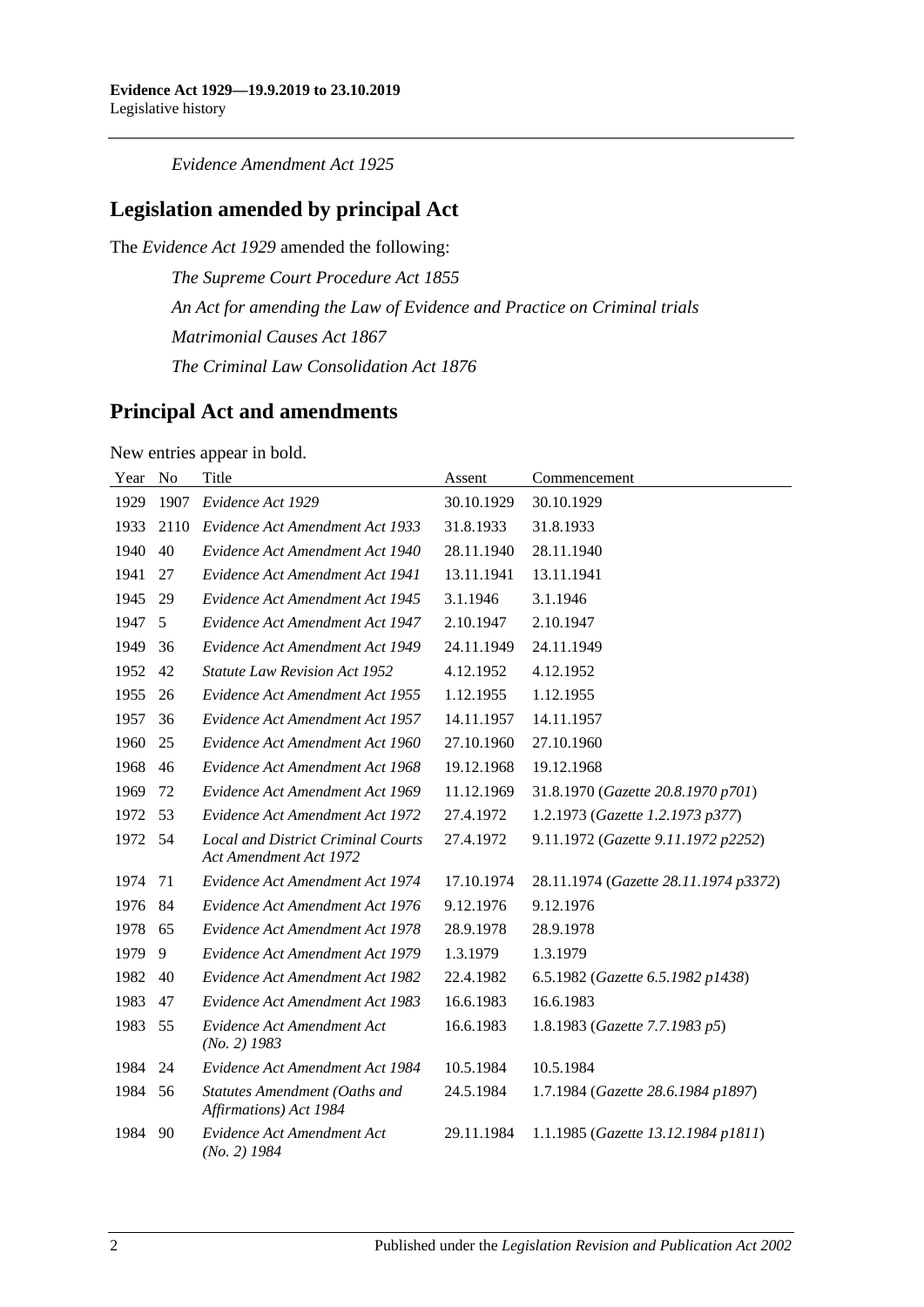| 1984 | - 107 | Evidence Act Amendment Act<br>$(No. 3)$ 1984                                       | 20.12.1984 | 20.12.1984                                                                                                                                                                                                                                                |
|------|-------|------------------------------------------------------------------------------------|------------|-----------------------------------------------------------------------------------------------------------------------------------------------------------------------------------------------------------------------------------------------------------|
| 1985 | 96    | Evidence Act Amendment Act 1985                                                    | 1.11.1985  | 1.12.1985 (Gazette 7.11.1985 p1361)                                                                                                                                                                                                                       |
| 1986 | 107   | Evidence Act Amendment Act 1986                                                    | 18.12.1986 | 5.4.1987 (Gazette 26.2.1987 p434)                                                                                                                                                                                                                         |
| 1988 | 32    | Evidence Act Amendment Act 1988                                                    | 21.4.1988  | 1.5.1988 (Gazette 28.4.1988 p1066)                                                                                                                                                                                                                        |
| 1988 | 45    | Evidence Act Amendment Act<br>$(No. 2)$ 1988                                       | 5.5.1988   | 5.5.1988                                                                                                                                                                                                                                                  |
| 1989 | 43    | Evidence Act Amendment Act 1989                                                    | 4.5.1989   | 15.5.1989 (Gazette 11.5.1989 p1250)                                                                                                                                                                                                                       |
| 1990 | 72    | Evidence Act Amendment Act 1990                                                    | 20.12.1990 | 20.12.1990                                                                                                                                                                                                                                                |
| 1991 | 41    | Evidence Amendment Act 1991                                                        | 31.10.1991 | 16.7.1992 (Gazette 16.7.1992 p622)                                                                                                                                                                                                                        |
| 1991 | 49    | <b>Director of Public Prosecutions</b><br>Act 1991                                 | 21.11.1991 | 6.7.1992 (Gazette 25.6.1992 p1869)                                                                                                                                                                                                                        |
| 1992 | 26    | <b>Statutes Amendment</b><br>(Attorney-General's Portfolio)<br>Act 1992            | 14.5.1992  | 6.7.1992 (Gazette 2.7.1992 p209)                                                                                                                                                                                                                          |
| 1992 | 76    | Statutes Amendment (Right of Reply)<br>Act 1992                                    | 26.11.1992 | s 5-1.1.1993 (Gazette 10.12.1992<br><i>p1752</i> )                                                                                                                                                                                                        |
| 1993 | 37    | Evidence (Miscellaneous)<br>Amendment Act 1993                                     | 13.5.1993  | 15.7.1993 (Gazette 15.7.1993 p520)                                                                                                                                                                                                                        |
| 1993 | 53    | Evidence (Vulnerable Witnesses)<br><b>Amendment Act 1993</b>                       | 27.5.1993  | 1.9.1993 (Gazette 15.7.1993 p520)                                                                                                                                                                                                                         |
| 1994 | 59    | Criminal Law Consolidation<br>(Felonies and Misdemeanours)<br>Amendment Act 1994   | 27.10.1994 | 1.1.1995 (Gazette 8.12.1994 p1942)                                                                                                                                                                                                                        |
| 1995 | 27    | <b>Statutes Amendment</b><br>(Attorney-General's Portfolio)<br>Act 1995            | 27.4.1995  | s 13-10.7.1995 (Gazette 29.6.1995<br>p2973)                                                                                                                                                                                                               |
| 1996 | 26    | Evidence (Settlement Negotiations)<br>Amendment Act 1996                           | 2.5.1996   | 2.5.1996                                                                                                                                                                                                                                                  |
| 1997 | 59    | <b>Statutes Amendment</b><br>(Attorney-General's Portfolio)<br>Act 1997            | 31.7.1997  | Pt 4 (s 6)-14.9.1997 (Gazette<br>11.9.1997 p704                                                                                                                                                                                                           |
| 1998 | -9    | Evidence (Use of Audio and Audio<br>Visual Links) Amendment Act 1998               | 2.4.1998   | 27.6.1999 (Gazette 17.6.1999 p3090)                                                                                                                                                                                                                       |
| 1999 | 17    | Evidence (Confidential<br>Communications) Amendment<br>Act 1999                    | 1.4.1999   | 27.6.1999 (Gazette 17.6.1999 p3090)                                                                                                                                                                                                                       |
| 1999 | 18    | Evidence (Miscellaneous)<br>Amendment Act 1999                                     | 1.4.1999   | 27.6.1999 (Gazette 17.6.1999 p3090)                                                                                                                                                                                                                       |
| 1999 | 33    | Financial Sector Reform (South<br>Australia) Act 1999                              | 17.6.1999  | Sch (item $21$ )—1.7.1999 being the date<br>specified under s 3(16) of the Financial<br>Sector Reform (Amendments and<br>Transitional Provisions) Act (No. 1)<br>1999 of the Commonwealth as the<br>transfer date for the purposes of that<br>Act: $s(2)$ |
| 2000 | 57    | <b>Statutes Amendment and Repeal</b><br>(Attorney-General's Portfolio)<br>Act 2000 | 20.7.2000  | Pt 11 (s 25)-14.8.2000 (Gazette<br>10.8.2000 p444)                                                                                                                                                                                                        |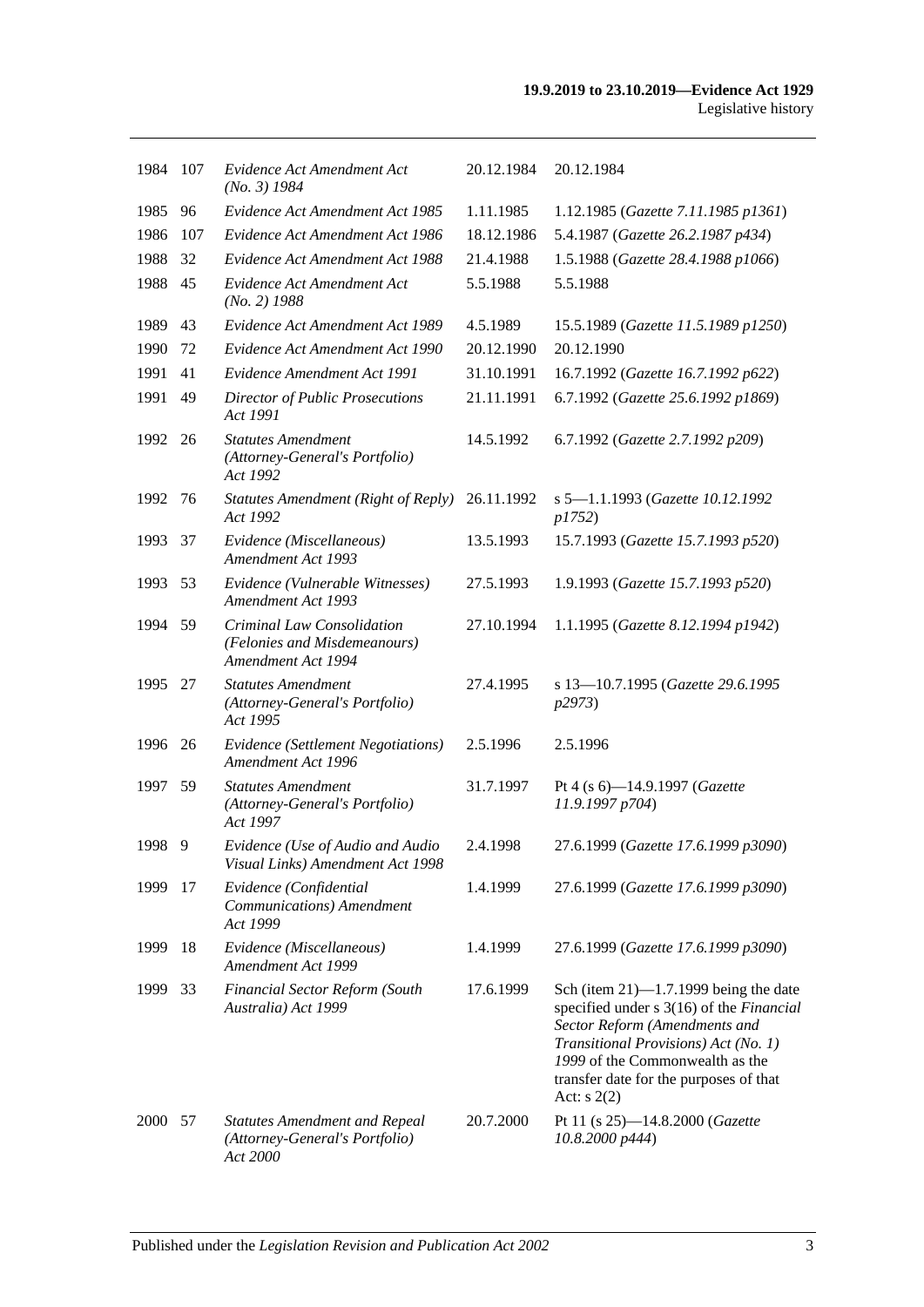#### **Evidence Act 1929—19.9.2019 to 23.10.2019** Legislative history

| 2002 32 |    | Legislation Revision and Publication 28.11.2002<br>Act 2002                    |            | Sch (cl 2)-1.1.2003 ( <i>Gazette</i><br>19.12.2002 p4735)                                                                                                |
|---------|----|--------------------------------------------------------------------------------|------------|----------------------------------------------------------------------------------------------------------------------------------------------------------|
| 2002    | 33 | <b>Statutes Amendment</b><br>(Attorney-General's Portfolio)<br>Act 2002        | 28.11.2002 | Pt 6 (ss 8 & 9)-3.3.2003 (Gazette<br>27.2.2003 p807)                                                                                                     |
| 2003    | 33 | Coroners Act 2003                                                              | 31.7.2003  | Sch (cll 10-12)-1.7.2005 (Gazette<br>23.6.2005 p1899)                                                                                                    |
| 2003    | 44 | <b>Statute Law Revision Act 2003</b>                                           | 23.10.2003 | Sch 1-24.11.2003 (Gazette 13.11.2003<br>p4048)                                                                                                           |
| 2005    | 50 | Defamation Act 2005                                                            | 27.10.2005 | Sch 1 (cl 5)— $1.1.2006$ : s 2                                                                                                                           |
| 2006    | 17 | <b>Statutes Amendment (New Rules of</b><br>Civil Procedure) Act 2006           | 6.7.2006   | Pt 31 (ss 113-118)-4.9.2006 (Gazette<br>17.8.2006 p2831)                                                                                                 |
| 2006    | 30 | Evidence (Suppression Orders)<br>Amendment Act 2006                            | 23.11.2006 | 1.4.2007 (Gazette 29.3.2007 p929)                                                                                                                        |
| 2006    | 33 | Evidence (Use of Audio and Audio<br>Visual Links) Amendment Act 2006           | 30.11.2006 | 1.4.2007 (Gazette 22.3.2007 p864)                                                                                                                        |
| 2006    | 43 | <b>Statutes Amendment (Domestic</b><br>Partners) Act 2006                      | 14.12.2006 | Pt 33 (s 97)-1.6.2007 (Gazette<br>26.4.2007 p1352)                                                                                                       |
| 2006    | 44 | <b>Statutes Amendment (Justice</b><br>Portfolio) Act 2006                      | 14.12.2006 | Pt 13 (s 21)-18.1.2007 (Gazette<br>18.1.2007 p234)                                                                                                       |
| 2007    | 48 | <b>Statutes Amendment (Victims of</b><br>Crime) Act 2007                       | 8.11.2007  | Pt 4 (s 6)-17.7.2008 (Gazette<br>17.7.2008 p3372)                                                                                                        |
| 2008    | 7  | Statutes Amendment (Evidence and<br>Procedure) Act 2008                        | 17.4.2008  | Pt 4 (ss 10-22)-23.11.2008 (Gazette<br>20.11.2008 p5171) except new ss 13A,<br>13C & 13D (as inserted by s<br>12)-4.10.2009 (Gazette 1.10.2009<br>p4764) |
| 2008    | 10 | Criminal Law Consolidation (Rape<br>and Sexual Offences) Amendment<br>Act 2008 | 17.4.2008  | Sch 1 (cl 5)-23.11.2008 (Gazette<br>20.11.2008 p5171)                                                                                                    |
| 2009    | 85 | Intervention Orders (Prevention of<br>Abuse) Act 2009                          | 10.12.2009 | Sch 1 (cl 14)-9.12.2011 (Gazette<br>20.10.2011 p4269)                                                                                                    |
| 2011    | 34 | Evidence (Discreditable Conduct)<br>Amendment Act 2011                         | 22.9.2011  | Pt 2 (s 4) & Sch 1-1.6.2012 (Gazette<br>31.5.2012 p2637)                                                                                                 |
| 2012 12 |    | <b>Statutes Amendment (Serious and</b><br>Organised Crime) Act 2012            | 10.5.2012  | Pt 8 (ss 40-42)-17.6.2012 (Gazette<br>14.6.2012 p2756)                                                                                                   |
| 2012    | 44 | Evidence (Reporting on Sexual<br>Offences) Amendment Act 2012                  | 22.11.2012 | 11.2.2013 (Gazette 7.2.2013 p262)                                                                                                                        |
| 2013    | 11 | <b>Statutes Amendment</b><br>(Attorney-General's Portfolio)<br>Act 2013        | 18.4.2013  | Pt 6 (s 14)-9.6.2013 (Gazette 6.6.2013<br>p2498)                                                                                                         |
| 2013    | 26 | Magistrates (Miscellaneous)<br>Amendment Act 2013                              | 27.6.2013  | Sch 1 (cl 2)-4.7.2013 (Gazette<br>4.7.2013 p2970)                                                                                                        |
| 2013    | 47 | <b>Statutes Amendment</b><br>(Attorney-General's Portfolio No 2)<br>Act 2013   | 24.10.2013 | Pt 5 (ss 7 & 8)-17.5.2014 (Gazette<br>8.5.2014 p1630)                                                                                                    |
| 2013    | 50 | Evidence (Discreditable Conduct)<br>Amendment Act 2013                         | 24.10.2013 | 25.11.2013 (Gazette 21.11.2013 p4276)                                                                                                                    |
| 2013 58 |    | Evidence (Identification Evidence)<br>Amendment Act 2013                       | 7.11.2013  | 7.7.2014 (Gazette 3.7.2014 p3127)                                                                                                                        |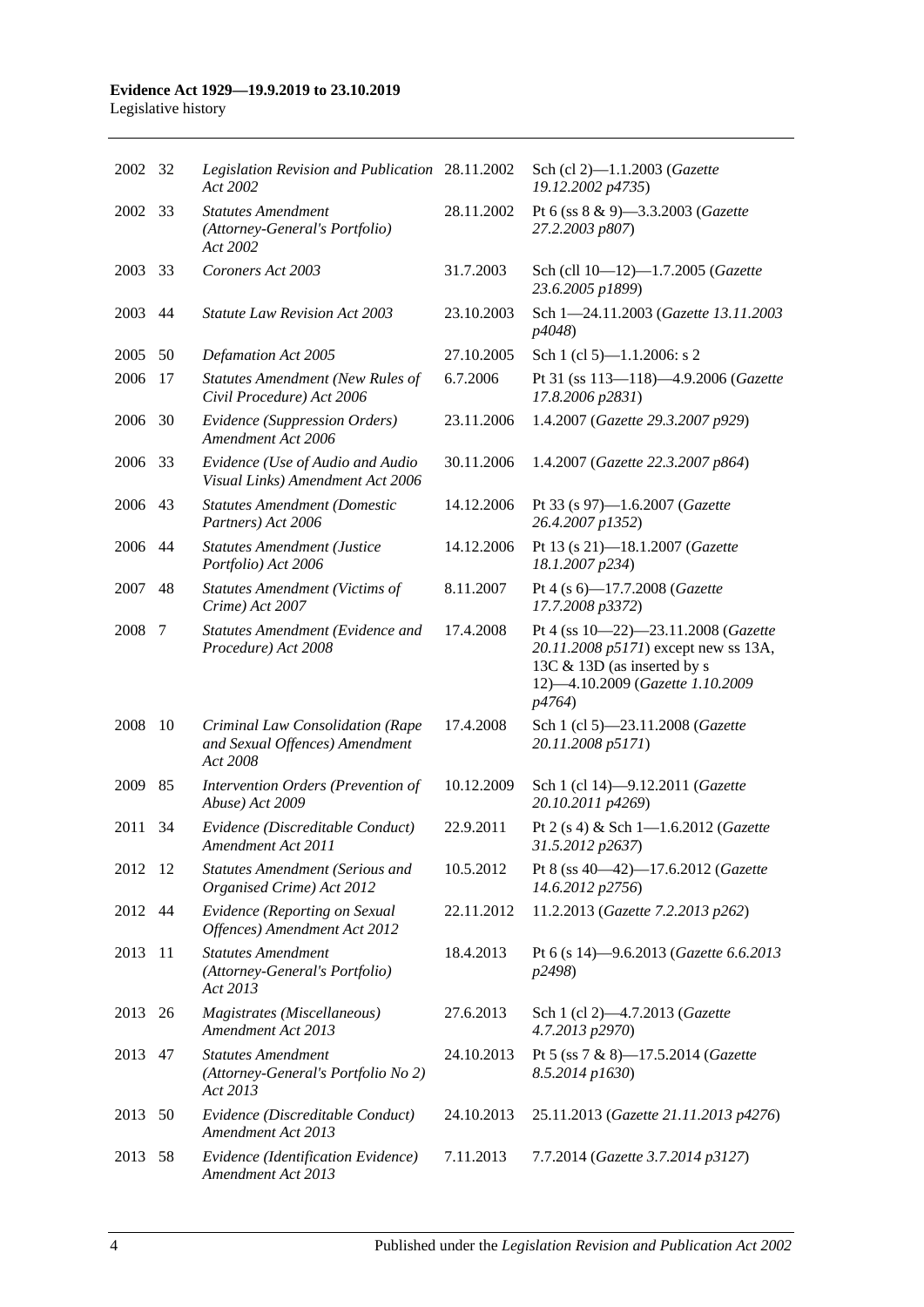| 2019 21 |     | <b>Statutes Amendment</b><br>(Attorney-General's Portfolio)<br>$(No 2)$ Act 2019            | 19.9.2019  | Pt 7 (ss 13 & 14)-19.9.2019: s 2(1)                                                         |
|---------|-----|---------------------------------------------------------------------------------------------|------------|---------------------------------------------------------------------------------------------|
| 2019    | 13  | <b>Statutes Amendment (Child</b><br><b>Exploitation and Encrypted</b><br>Material) Act 2019 | 11.7.2019  | Pt 4 (ss $9 & 10$ )—uncommenced                                                             |
| 2018    | 38  | <b>Statutes Amendment (Domestic</b><br>Violence) Act 2018                                   | 6.12.2018  | Pt 4 (s 8)-31.1.2019 (Gazette<br>24.1.2019 p272); s 7-1.9.2019 (Gazette<br>18.7.2019 p2744) |
| 2018    | 13  | Evidence (Journalists) Amendment<br>Act 2018                                                | 9.8.2018   | 9.8.2018                                                                                    |
| 2017    | 18  | Summary Procedure (Indictable<br>Offences) Amendment Act 2017                               | 14.6.2017  | Sch 2 (cll 19-26 & 41)-5.3.2018<br>(Gazette 12.12.2017 p4961)                               |
| 2017    | 7   | <b>Statutes Amendment and Repeal</b><br>(Simplify) Act 2017                                 | 15.3.2017  | Pt 10 (s 53)—15.3.2017: s 2(1)                                                              |
| 2016 62 |     | <b>Statutes Amendment (Courts and</b><br>Justice Measures) Act 2016                         | 8.12.2016  | Pt 5 (ss $8 \& 9$ )-8.12.2016: s 2(1)                                                       |
| 2016 35 |     | <b>Statutes Amendment (Gender</b><br>Identity and Equity) Act 2016                          | 4.8.2016   | Pt 7 (s 32)-8.9.2016 (Gazette 8.9.2016<br>p3676                                             |
| 2016    | 28  | <b>Statutes Amendment</b><br>(Attorney-General's Portfolio)<br>Act 2016                     | 16.6.2016  | Pt $8$ (s 21)-1.7.2016 immediately after<br>s 5 of $16/2015$ : s 2(4)                       |
| 2015    | 39  | Evidence (Records and Documents)<br>Amendment Act 2015                                      | 26.11.2015 | 4.4.2016 (Gazette 4.2.2016 p366)                                                            |
| 2015    | 16  | Statutes Amendment (Vulnerable<br>Witnesses) Act 2015 as amended by<br>28/2016              | 6.8.2015   | Pt $3$ (ss $5 - 20$ ) & Sch 1<br>(cl 1)-1.7.2016 (Gazette 23.6.2016<br><i>p</i> 2618)       |
| 2015    | -14 | Intervention Orders (Prevention of<br>Abuse) (Miscellaneous) Amendment<br>Act 2015          | 9.7.2015   | Sch 1 (cl 4)-1.12.2015 (Gazette<br>19.11.2015 p4975)                                        |
|         |     |                                                                                             |            |                                                                                             |

# **Provisions amended since 3 February 1976**

• Legislative history prior to 3 February 1976 appears in marginal notes and footnotes included in the consolidation of this Act contained in Volume 3 of The Public General Acts of South Australia 1837-1975 at page 790.

New entries appear in bold.

Entries that relate to provisions that have been deleted appear in italics.

| Provision      | How varied                                                            | Commencement |
|----------------|-----------------------------------------------------------------------|--------------|
| Pt1            |                                                                       |              |
| s <sub>2</sub> | amended by $40/1982$ s 3                                              | 6.5.1982     |
|                | omitted under Legislation Revision and<br><b>Publication Act 2002</b> | 1.1.2003     |
| s <sub>3</sub> | omitted under Legislation Revision and<br><b>Publication Act 2002</b> | 7.7.2014     |
| s <sub>4</sub> |                                                                       |              |
| s(4(1))        | s 4 redesignated as $s$ 4(1) by 28/2016 s 21                          | 1.7.2016     |
| bank           | deleted by $40/1982$ s 4                                              | 6.5.1982     |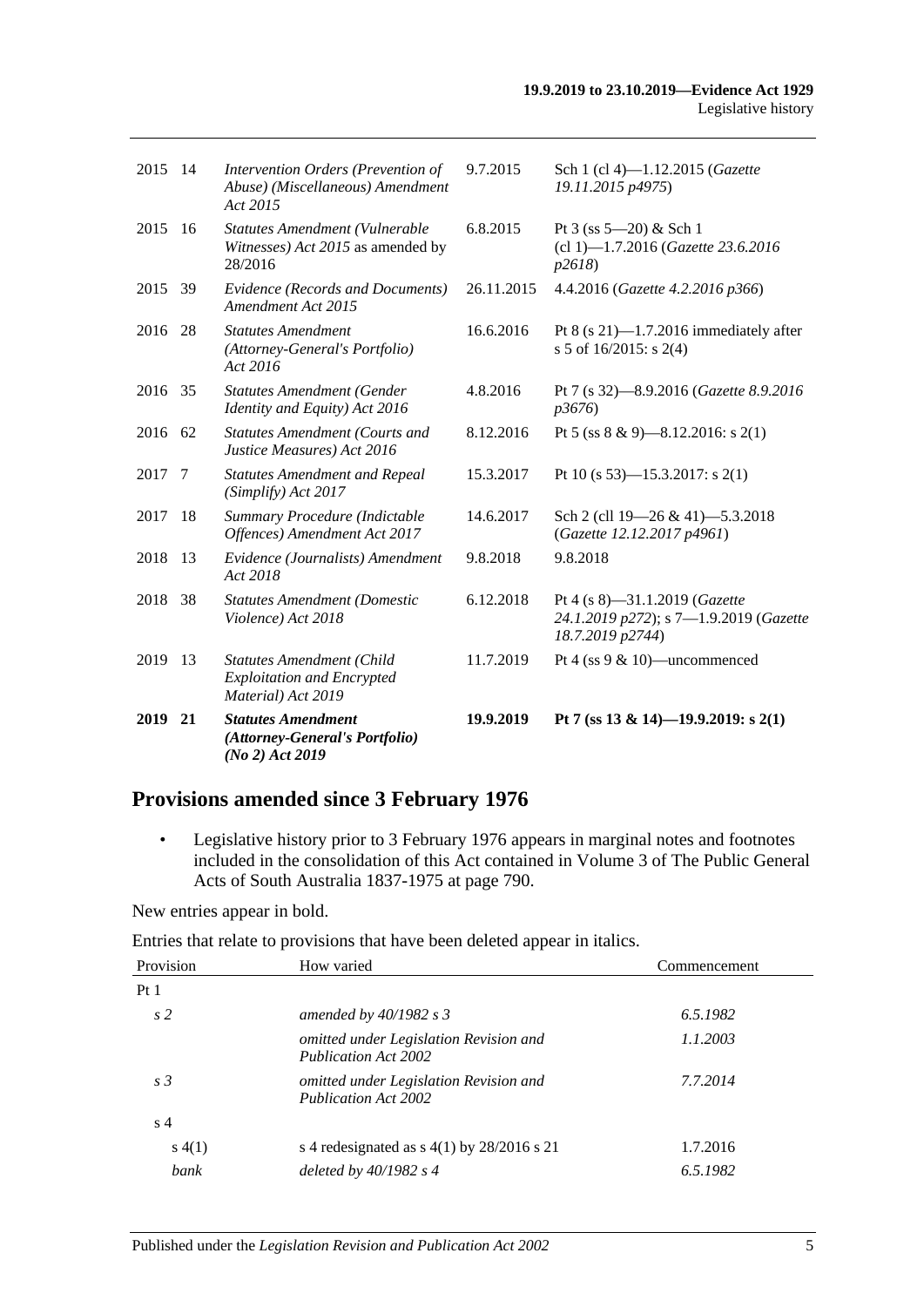#### **Evidence Act 1929—19.9.2019 to 23.10.2019** Legislative history

| banker                                | deleted by $40/1982$ s 4          | 6.5.1982   |
|---------------------------------------|-----------------------------------|------------|
| banker's book                         | deleted by 40/1982 s 4            | 6.5.1982   |
| child                                 | inserted by $32/1988$ s $3(a)$    | 1.5.1988   |
| cognitive<br>impairment               | inserted by $16/2015$ s $5(1)$    | 1.7.2016   |
| communication<br>partner              | inserted by $16/2015$ s $5(1)$    | 1.7.2016   |
| court                                 | substituted by $56/1984$ s $3(a)$ | 1.7.1984   |
| domestic partner                      | inserted by $7/2008$ s $10(1)$    | 23.11.2008 |
| electric telegraph                    | amended by 9/1979 s 2             | 1.3.1979   |
| mental disability                     | inserted by $7/2008 s 10(2)$      | 23.11.2008 |
|                                       | deleted by $16/2015$ s $5(2)$     | 1.7.2016   |
| serious offence<br>against the person | inserted by $7/2008$ s $10(2)$    | 23.11.2008 |
| sexual offence                        | inserted by 84/1976 s 2           | 9.12.1976  |
|                                       | amended by 26/1992 s 7            | 6.7.1992   |
|                                       | amended by 10/2008 Sch 1 cl 5     | 23.11.2008 |
|                                       | amended by 16/2015 s 5(3)         | 1.7.2016   |
| spouse                                | inserted by $7/2008$ s $10(3)$    | 23.11.2008 |
| statement                             | inserted by $12/2012$ s $40(1)$   | 17.6.2012  |
| sworn evidence                        | inserted by 18/1999 s 3           | 27.6.1999  |
| telegraph station                     | amended by 9/1979 s 2             | 1.3.1979   |
| vulnerable witness                    | inserted by $7/2008$ s $10(4)$    | 23.11.2008 |
|                                       | amended by 12/2012 s 40(2)        | 17.6.2012  |
|                                       | amended by $16/2015$ s $5(4)$     | 1.7.2016   |
| young child                           | inserted by $32/1988$ s $3(b)$    | 1.5.1988   |
|                                       | amended by 16/2015 s 5(5)         | 1.7.2016   |
| $s(4(2)$ and $(3)$                    | inserted by 28/2016 s 21          | 1.7.2016   |
| Pt 2                                  |                                   |            |
| s <sub>6</sub>                        | substituted by 56/1984 s 3(b)     | 1.7.1984   |
| s(6(3))                               | substituted by 18/1999 s 4        | 27.6.1999  |
| s(4)                                  | substituted by 33/2002 s 8        | 3.3.2003   |
| s 7                                   | substituted by $56/1984$ s $3(b)$ | 1.7.1984   |
| $s\,8$                                | deleted by $56/1984 s 3(b)$       | 1.7.1984   |
| s 9                                   | amended by 32/1988 s 4            | 1.5.1988   |
|                                       | substituted by 18/1999 s 5        | 27.6.1999  |
| $s\,9(4)$                             | amended by 7/2008 s 11            | 23.11.2008 |
| $s \, 9(6)$                           | inserted by 16/2015 s 6           | 1.7.2016   |
| s 12                                  | substituted by 32/1988 s 5        | 1.5.1988   |
| s $12(1)$ —(3)                        | deleted by 18/1999 s 6            | 27.6.1999  |
| s 12A                                 | inserted by 37/1993 s 3           | 15.7.1993  |
|                                       | substituted by 18/1999 s 7        | 27.6.1999  |
|                                       | substituted by 7/2008 s 12        | 23.11.2008 |
| s 12AB                                | inserted by 16/2015 s 7           | 1.7.2016   |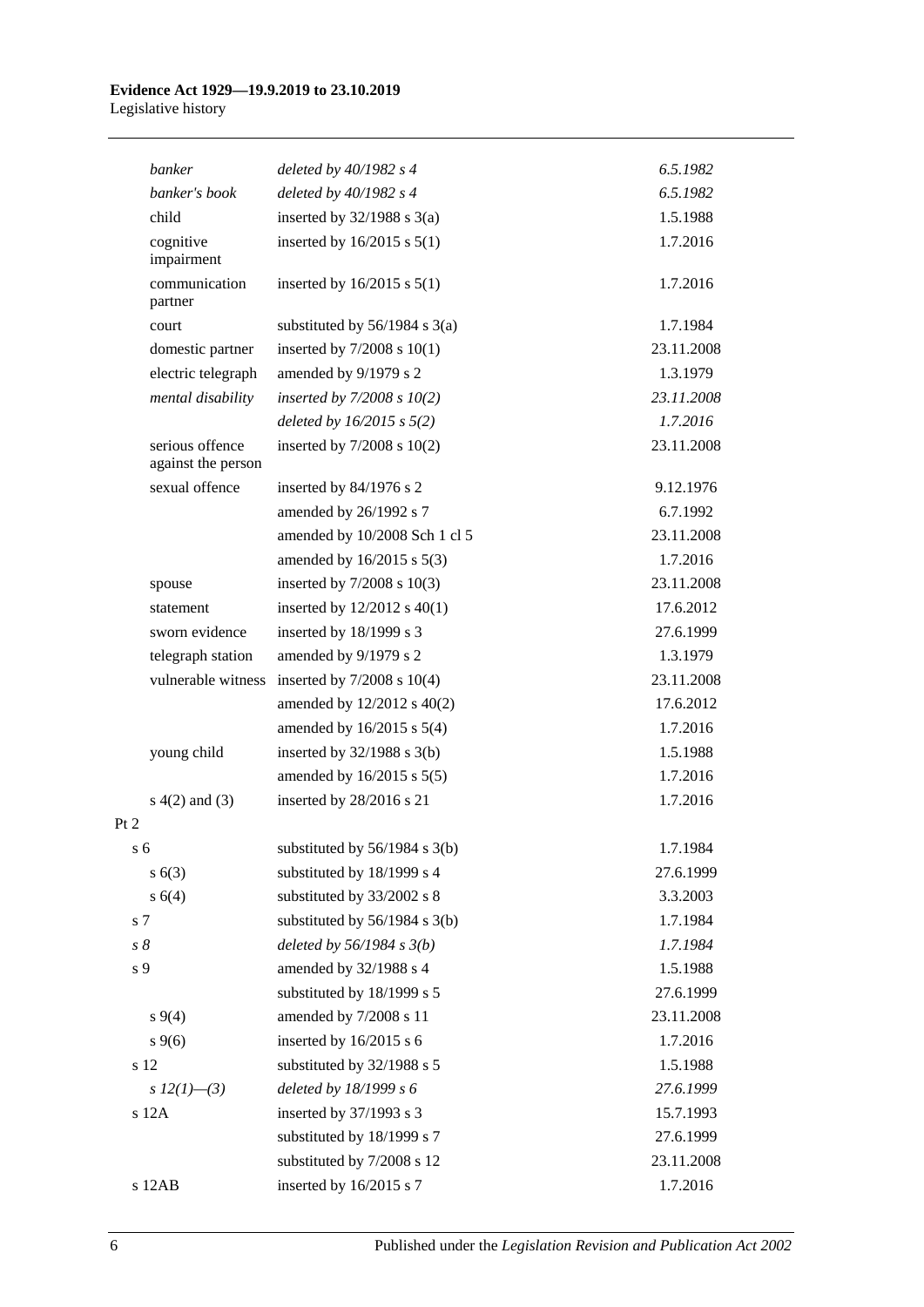#### **19.9.2019 to 23.10.2019—Evidence Act 1929** Legislative history

| s 13 before<br>substitution by<br>7/2008 | deleted by 32/1988 s 5                                | 1.5.1988   |
|------------------------------------------|-------------------------------------------------------|------------|
|                                          | inserted by $53/1993$ s 3                             | 1.9.1993   |
| s 13(4)                                  | amended by 18/1999 s 8                                | 27.6.1999  |
| s 13                                     | substituted by 7/2008 s 12                            | 23.11.2008 |
| $s\ 13(2)$                               | amended by 16/2015 s 8                                | 1.7.2016   |
| $s$ 13 $A$                               | inserted by 7/2008 s 12                               | 4.10.2009  |
| s 13A(2)                                 | amended by $16/2015$ s $9(1)$                         | 1.7.2016   |
|                                          | (f) deleted by $16/2015$ s $9(1)$                     | 1.7.2016   |
| s 13A(5)                                 | amended by 16/2015 s 9(2)                             | 1.7.2016   |
|                                          | s $13A(5a)$ and $(5b)$ inserted by $16/2015$ s $9(3)$ | 1.7.2016   |
| $s$ 13 $B$                               | inserted by 7/2008 s 12                               | 23.11.2008 |
| s 13B(1)                                 | amended by 85/2009 Sch 1 cl 14(1)                     | 9.12.2011  |
|                                          | amended by $62/2016$ s $8(1)$                         | 8.12.2016  |
| $s$ 13B(2)                               | deleted by 85/2009 Sch 1 cl 14(2)                     | 9.12.2011  |
| s 13B(5)                                 |                                                       |            |
| offence to which<br>this section applies | amended by 85/2009 Sch 1 cl 14(3)                     | 9.12.2011  |
|                                          | amended by 14/2015 Sch 1 cl 4                         | 1.12.2015  |
|                                          | amended by 62/2016 s 8(2)                             | 8.12.2016  |
| s 13BA                                   | inserted by 16/2015 s 10                              | 1.7.2016   |
| s 13BB                                   | inserted by 38/2018 s 7                               | 1.9.2019   |
| s 13C                                    | inserted by 7/2008 s 12                               | 4.10.2009  |
| s $13C(1)$                               | amended by 16/2015 s 11(1)                            | 1.7.2016   |
| $s \ 13C(2)$                             | amended by 11/2013 s 14(1)                            | 9.6.2013   |
|                                          | amended by 16/2015 s 11(2)                            | 1.7.2016   |
| s $13C(2a)$                              | inserted by 11/2013 s 14(2)                           | 9.6.2013   |
| s 13D                                    | inserted by 7/2008 s 12                               | 4.10.2009  |
| s 14                                     | inserted by 107/1986 s 3                              | 5.4.1987   |
| s 14(1a)                                 | inserted by 18/1999 s 9                               | 27.6.1999  |
| s 14A                                    | inserted by 16/2015 s 12                              | 1.7.2016   |
| s 18                                     |                                                       |            |
| s 18(1)                                  | s 18 amended by 47/1983 s 2(a)–(d)                    | 16.6.1983  |
|                                          | s 18 redesignated as s $18(1)$ by $47/1983$ s $2(e)$  | 16.6.1983  |
|                                          | amended by $55/1983$ s $3(a)$ , (b)                   | 1.8.1983   |
|                                          | III and IV deleted by 55/1983 s 3(c)                  | 1.8.1983   |
|                                          | amended by 44/2003 s 3(1) (Sch 1)                     | 24.11.2003 |
| s $18(2)$ and $(3)$                      | inserted by $47/1983$ s $2(e)$                        | 16.6.1983  |
|                                          | amended by 44/2003 s 3(1) (Sch 1)                     | 24.11.2003 |
| s 18A                                    | inserted by 47/1983 s 3                               | 16.6.1983  |
|                                          | substituted by 96/1985 s 3                            | 1.12.1985  |
|                                          | substituted by 18/1999 s 10                           | 27.6.1999  |
| ss 19 and 20                             | deleted by 76/1992 s 5                                | 1.1.1993   |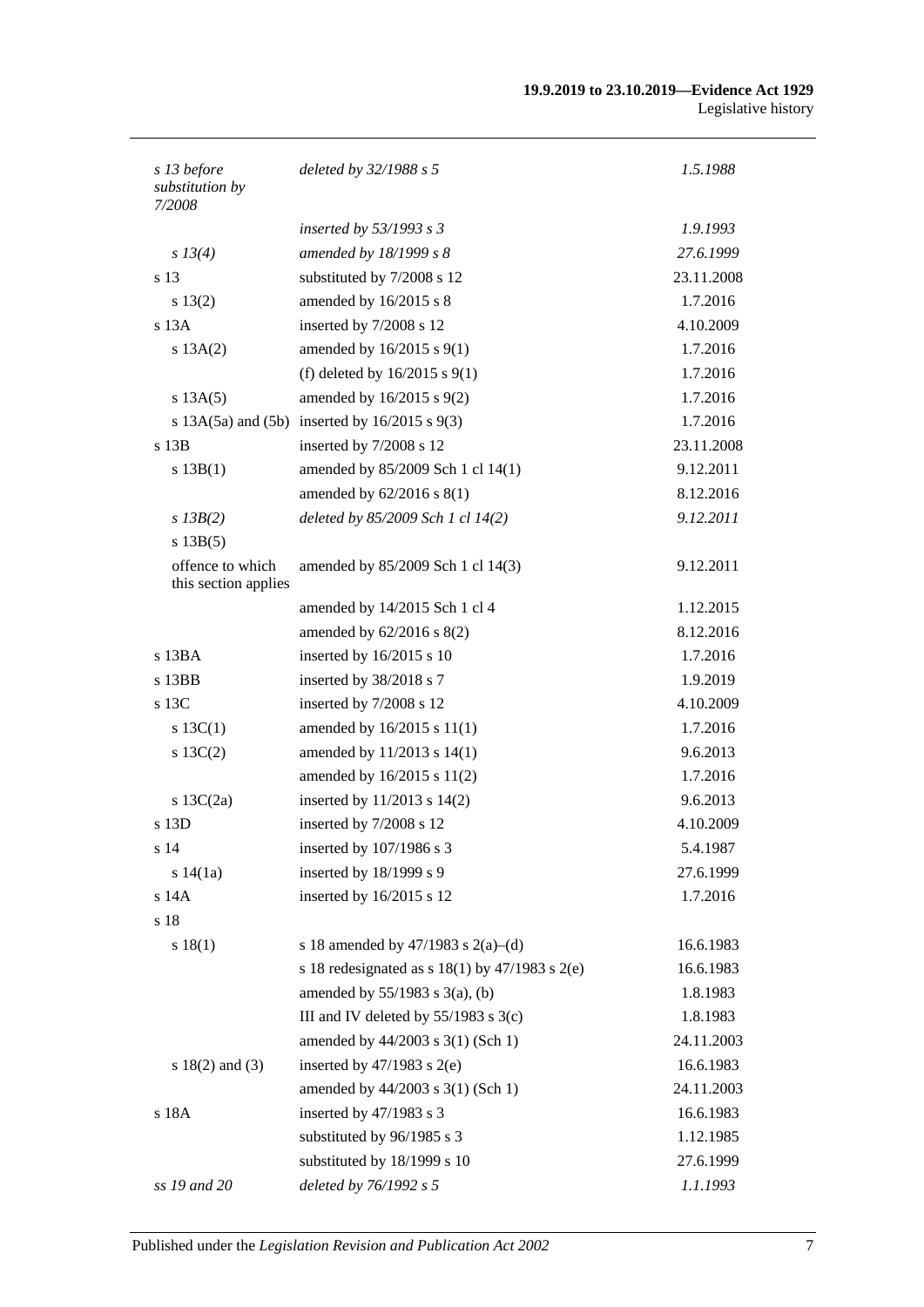#### **Evidence Act 1929—19.9.2019 to 23.10.2019** Legislative history

| s 21 before<br>substitution by<br>16/2015 | substituted by $55/1983$ s 4                                                                                                             | 1.8.1983   |
|-------------------------------------------|------------------------------------------------------------------------------------------------------------------------------------------|------------|
| $s$ 21(3a)                                | inserted by $37/1993$ s 4                                                                                                                | 15.7.1993  |
| $s \, 2I(5)$                              | substituted by 27/1995 s 13                                                                                                              | 10.7.1995  |
| $s\,2I(7)$                                |                                                                                                                                          |            |
| close relative                            | amended by 43/2006 s 97(1)                                                                                                               | 1.6.2007   |
| domestic partner                          | inserted by $43/2006$ s $97(2)$                                                                                                          | 1.6.2007   |
|                                           | deleted by 7/2008 s 13                                                                                                                   | 23.11.2008 |
| spouse                                    | substituted by $43/2006$ s $97(2)$                                                                                                       | 1.6.2007   |
|                                           | deleted by 7/2008 s 13                                                                                                                   | 23.11.2008 |
| s 21                                      | substituted by 16/2015 s 13                                                                                                              | 1.7.2016   |
| s 21(7)                                   | amended by 18/2017 Sch 2 cl 19                                                                                                           | 5.3.2018   |
| s 23                                      | amended by 44/2003 s 3(1) (Sch 1)                                                                                                        | 24.11.2003 |
| s <sub>25</sub>                           | substituted by 7/2008 s 14                                                                                                               | 23.11.2008 |
| $s \, 25(1)$                              | amended by 16/2015 s 14(1), (2)                                                                                                          | 1.7.2016   |
| s 25(2)                                   | amended by 16/2015 s 14(3)                                                                                                               | 1.7.2016   |
| $s\,25(3)$                                | amended by 16/2015 s 14(4)                                                                                                               | 1.7.2016   |
| s 25(4)                                   | amended by 16/2015 s 14(5), (6)                                                                                                          | 1.7.2016   |
| s25A                                      | inserted by 7/2017 s 53                                                                                                                  | 15.3.2017  |
| $\frac{1}{26}$                            | amended by 59/1994 Sch 2                                                                                                                 | 1.1.1995   |
| s 27                                      | amended by 17/2006 s 113                                                                                                                 | 4.9.2006   |
| s 29A                                     | inserted by 48/2007 s 6                                                                                                                  | 17.7.2008  |
| $s 29A(1)$ and (2)                        | amended by 21/2019 s 13                                                                                                                  | 19.9.2019  |
| $Pt\,3$                                   |                                                                                                                                          |            |
| Pt $3$ Div $1$                            |                                                                                                                                          |            |
| heading                                   | inserted by 7/2008 s 15                                                                                                                  | 23.11.2008 |
| s <sub>32</sub>                           | deleted by $9/1979 s 3$                                                                                                                  | 1.3.1979   |
| s 33                                      | substituted by 50/2005 Sch 1 cl 5                                                                                                        | 1.1.2006   |
| $s \, 33(1)$                              | amended by $47/2013$ s $7(1)$ —(3)                                                                                                       | 17.5.2014  |
| $s \, 33(2)$                              | amended by 47/2013 s 7(4)                                                                                                                | 17.5.2014  |
| s 34A                                     | substituted by 33/2002 s 9                                                                                                               | 3.3.2003   |
| $s$ 34 $AB$                               | inserted by 58/2013 s 4                                                                                                                  | 7.7.2014   |
| $s\,34B$                                  | deleted by 18/1999 s 11                                                                                                                  | 27.6.1999  |
| s 34C                                     |                                                                                                                                          |            |
| s $34C(1)$                                | amended by 44/2003 s 3(1) (Sch 1)                                                                                                        | 24.11.2003 |
| s $34C(1a)$                               | contents commencing "Provided that" amended<br>and designated as $s \frac{34C(1a)}{y} \frac{44}{2003} \frac{s \cdot 3(1)}{y}$<br>(Sch 1) | 24.11.2003 |
| $s\,34CA$                                 | inserted by $32/1988 s 6$                                                                                                                | 1.5.1988   |
|                                           | substituted by $7/2008 s 16$                                                                                                             | 23.11.2008 |
|                                           | deleted by 16/2015 s 15                                                                                                                  | 1.7.2016   |
| s 34CB                                    | inserted by 7/2008 s 16                                                                                                                  | 23.11.2008 |
| s 34H                                     | deleted by 35/2016 s 32                                                                                                                  | 8.9.2016   |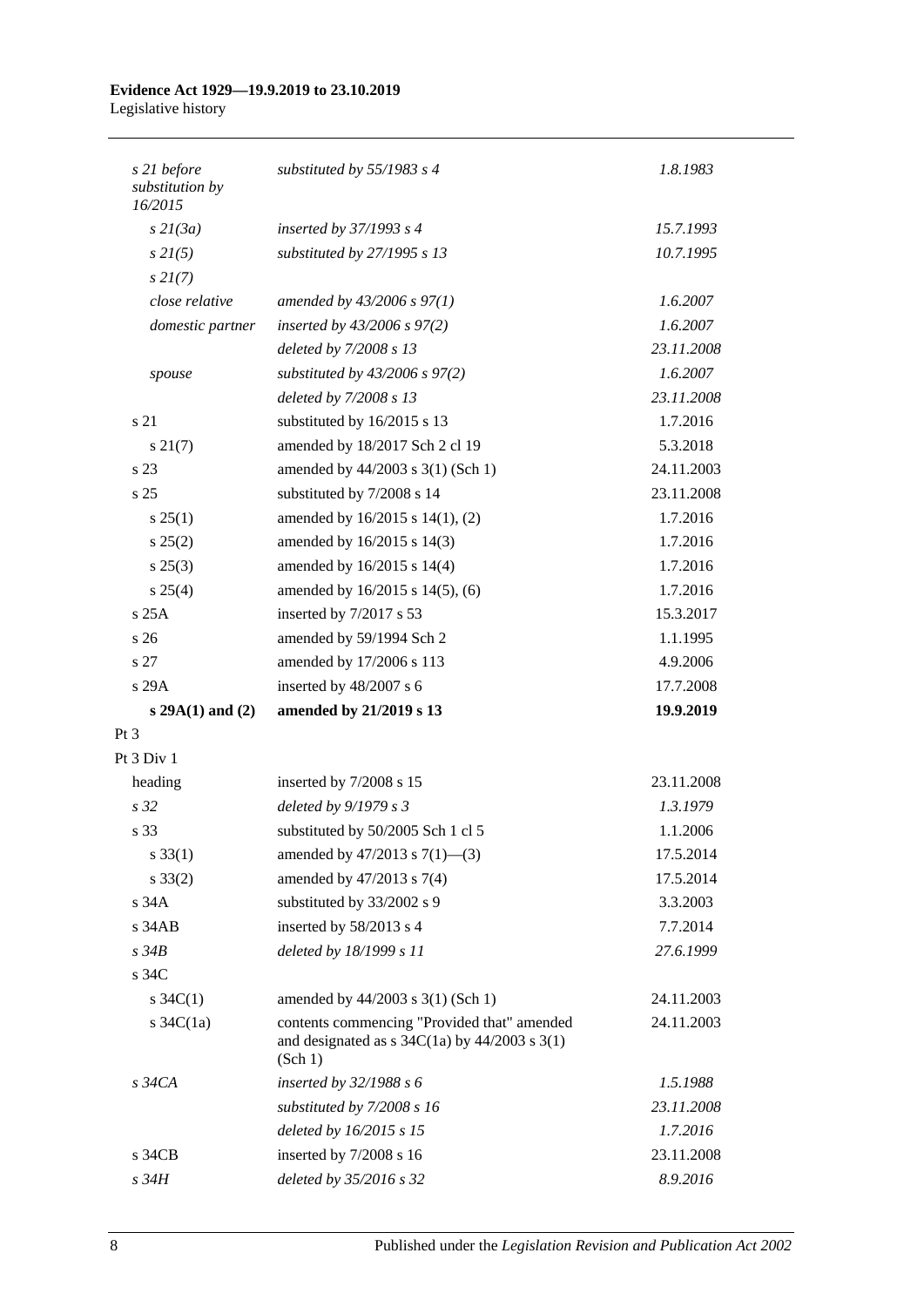#### **19.9.2019 to 23.10.2019—Evidence Act 1929** Legislative history

| s 34I before deletion<br>by 7/2008 | inserted by $84/1976$ s 3              | 9.12.1976  |
|------------------------------------|----------------------------------------|------------|
|                                    | amended by 47/1983 s 4                 | 16.6.1983  |
|                                    | substituted by $90/1984 s 3$           | 1.1.1985   |
| $s \, 34I(1)$                      | amended by 17/2006 s 114(1)            | 4.9.2006   |
| $s \, 34I(2)$                      | amended by 17/2006 s 114(2)            | 4.9.2006   |
| $s \, 34I(3)$                      | amended by 17/2006 s 114(3)            | 4.9.2006   |
| $s \, 34I(4)$                      | amended by 17/2006 s 114(4)            | 4.9.2006   |
| $s\,34I(6a)$                       | inserted by 18/1999 s 12               | 27.6.1999  |
| $s\,34I$                           | deleted by 7/2008 s 17                 | 23.11.2008 |
| s <sub>34J</sub>                   | inserted by 41/1991 s 3                | 16.7.1992  |
| s $34J(2)$                         | substituted by 18/1999 s 13            | 27.6.1999  |
| s $34J(3)$                         | amended by 18/2017 Sch 2 cl 20         | 5.3.2018   |
| s <sub>34K</sub>                   | inserted by 41/1991 s 3                | 16.7.1992  |
| $s \, 34K(1)$                      | amended by 17/2006 s 115(1)            | 4.9.2006   |
|                                    | amended by 18/2017 Sch 2 cl 21(1), (2) | 5.3.2018   |
| $s \, 34K(2)$                      | amended by 17/2006 s 115(2)            | 4.9.2006   |
| ss 34KA-34KD                       | inserted by 12/2012 s 41               | 17.6.2012  |
| Pt 3 Div 2                         | inserted by 7/2008 s 18                | 23.11.2008 |
| $s$ 34LA                           | inserted by 16/2015 s 16               | 1.7.2016   |
| s 34M                              |                                        |            |
| s $34M(4)$                         | amended by 16/2015 s 17                | 1.7.2016   |
| Pt 3 Div 3                         | inserted by 34/2011 s 4                | 1.6.2012   |
| s <sub>34P</sub>                   |                                        |            |
| s $34P(4)$                         | amended by 50/2013 s 4                 | 25.11.2013 |
| Pt 4                               |                                        |            |
| heading                            | substituted by 39/2015 s 4             | 4.4.2016   |
| Pt 4 Div 1                         |                                        |            |
| heading                            | inserted by 39/2015 s 5                | 4.4.2016   |
| s 35                               | substituted by 72/1990 s 2             | 20.12.1990 |
| $s \, 35(2)$                       |                                        |            |
| legislative<br>instrument          | amended by 32/2002 Sch cl 2            | 1.1.2003   |
| s 37                               | amended by 9/1979 s 4                  | 1.3.1979   |
|                                    | substituted by 72/1990 s 3             | 20.12.1990 |
| s 37C                              | inserted by 9/1979 s 5                 | 1.3.1979   |
| s 41                               | amended by 59/1994 Sch 2               | 1.1.1995   |
|                                    | amended by 44/2006 s 21                | 18.1.2007  |
| Pt 4 Div 2                         |                                        |            |
| heading                            | inserted by 39/2015 s 6                | 4.4.2016   |
| s 42                               |                                        |            |
| $s\ 42(1)$                         | amended by 33/2002 s 10                | 3.3.2003   |
| Pt 4 Div 3                         |                                        |            |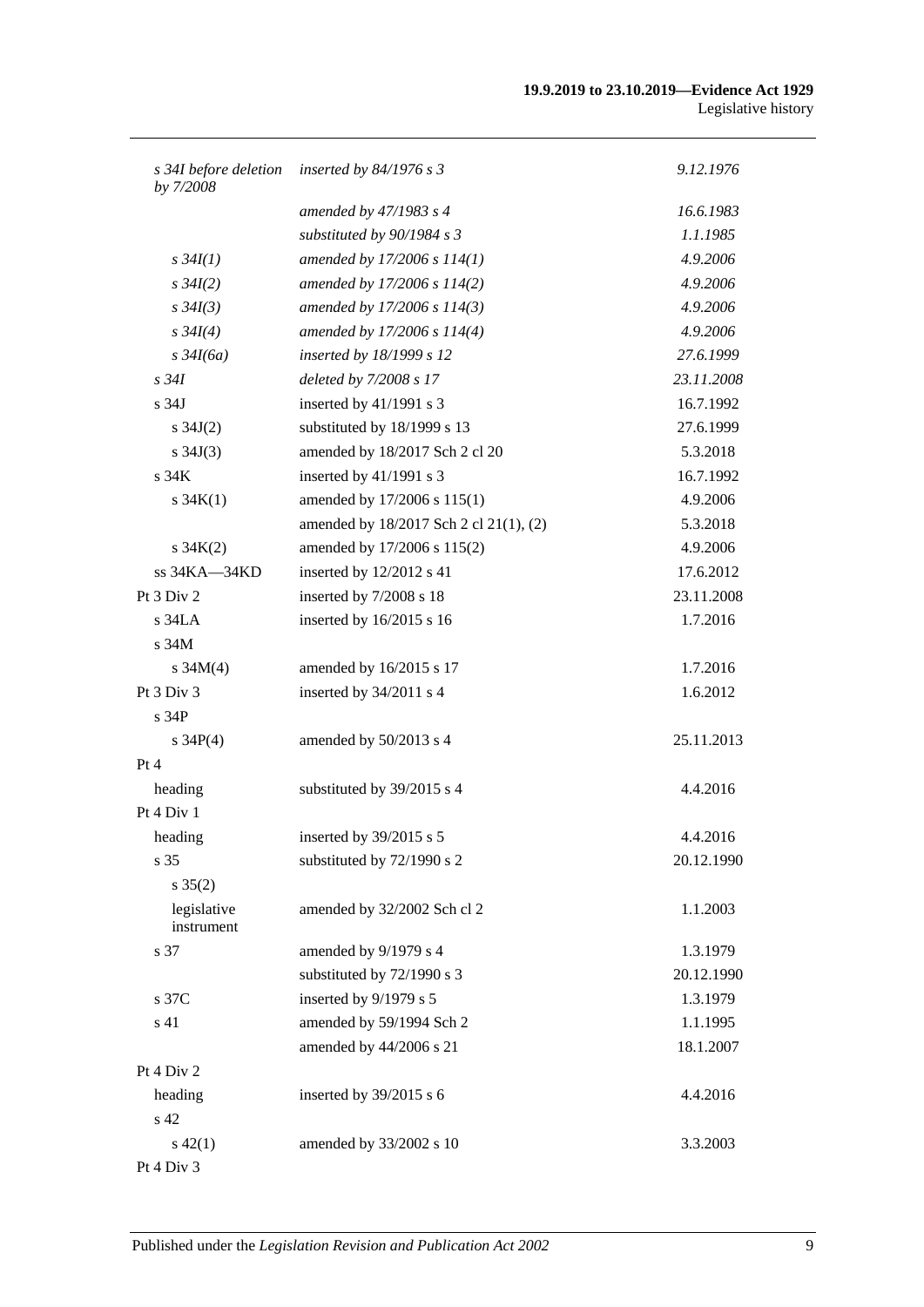#### **Evidence Act 1929—19.9.2019 to 23.10.2019** Legislative history

| heading                             | inserted by 39/2015 s 7                                                | 4.4.2016   |
|-------------------------------------|------------------------------------------------------------------------|------------|
| s 45A before deletion<br>by 39/2015 |                                                                        |            |
| $s\,45A(2)$                         | amended by $9/1979 s 6$                                                | 1.3.1979   |
| $s\,45A$                            | deleted by 39/2015 s 8                                                 | 4.4.2016   |
| s 45B before deletion<br>by 39/2015 |                                                                        |            |
| $s\,45B(3)$                         | amended by $9/1979 s 7$                                                | 1.3.1979   |
| $s\,45B$                            | deleted by $39/2015$ s $8$                                             | 4.4.2016   |
| by 39/2015                          | s 45C before deletion inserted by 24/1984 s 2                          | 10.5.1984  |
|                                     | substituted by $72/1990 s 4$                                           | 20.12.1990 |
| $s$ 45 $C$                          | deleted by 39/2015 s 8                                                 | 4.4.2016   |
| Pt 4 Div 4                          | Pt 5 heading amended by 40/1982 s 5                                    | 6.5.1982   |
|                                     | Pt 5 heading deleted and Pt 4 Div 4 heading<br>inserted by 39/2015 s 9 | 4.4.2016   |
| s 46                                | substituted by 40/1982 s 6                                             | 6.5.1982   |
|                                     | amended by 39/2015 s 10                                                | 4.4.2016   |
| bank                                | (b) and (c) deleted by $33/1999$ Sch (item 21)                         | 1.7.1999   |
| ss 47 and 48                        | substituted by 40/1982 s 6                                             | 6.5.1982   |
| $ss$ 48A and 48B                    | deleted by $40/1982 s 6$                                               | 6.5.1982   |
| s 49                                |                                                                        |            |
| $s\,49(1)$                          | amended by $40/1982$ s $7(a)$                                          | 6.5.1982   |
| $s\,49(1a)$                         | inserted by $40/1982$ s $7(b)$                                         | 6.5.1982   |
|                                     | amended by 37/1993 s 5                                                 | 15.7.1993  |
| $s\,49(2)$                          | amended by $40/1982$ s $7(c)$                                          | 6.5.1982   |
| $s\ 49(3)$ (9)                      | inserted by $40/1982$ s $7(d)$                                         | 6.5.1982   |
| s 50                                | amended by 40/1982 s 8                                                 | 6.5.1982   |
| s 51                                |                                                                        |            |
| s 51(1)                             | substituted by 40/1982 s 9                                             | 6.5.1982   |
| s <sub>52</sub>                     | deleted by 40/1982 s 10                                                | 6.5.1982   |
| Pt 4 Divs $5-7$                     | inserted by 39/2015 s 11                                               | 4.4.2016   |
| Pt 5-see Pt 4 Div 4                 |                                                                        |            |
| Pt 6 before deletion by<br>39/2015  |                                                                        |            |
| s <sub>55</sub>                     | amended by 18/1999 s 14                                                | 27.6.1999  |
| s 56                                |                                                                        |            |
| $s\,56(1)$                          | amended by $44/2003$ s $3(1)$ (Sch 1)                                  | 24.11.2003 |
| $s\,56(2)$                          | amended by 49/1991 Sch 2                                               | 6.7.1992   |
| s 59                                | amended by 59/1994 Sch 2                                               | 1.1.1995   |
| $Pt\,6$                             | deleted by 39/2015 s 12                                                | 4.4.2016   |
| Pt 6A before deletion by<br>39/2015 |                                                                        |            |

*s 59B*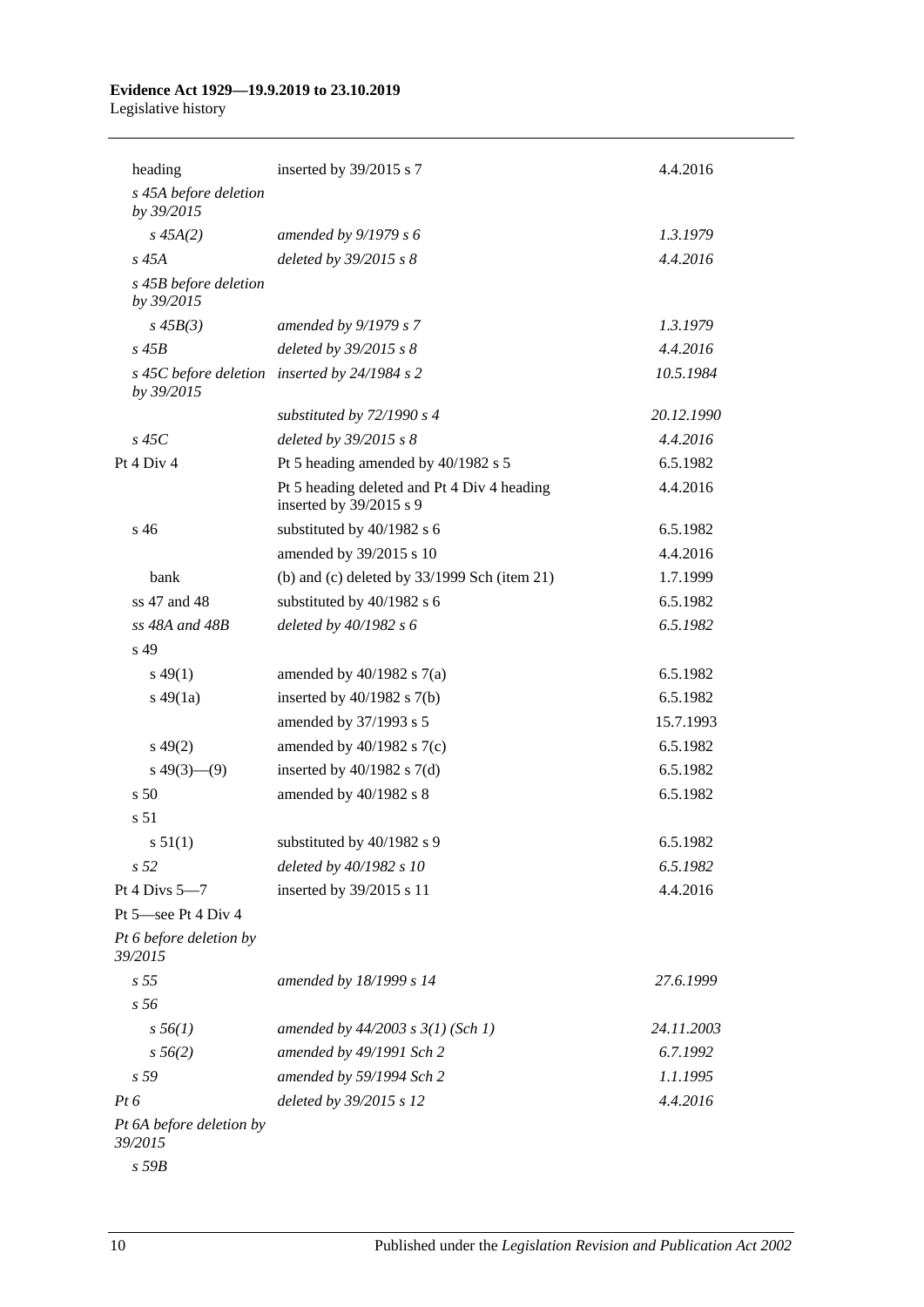| $s$ 59 $B(1)$                        | amended by $9/1979 s 8$                                                                                                                               | 1.3.1979   |
|--------------------------------------|-------------------------------------------------------------------------------------------------------------------------------------------------------|------------|
| $Pt\,6A$                             | deleted by 39/2015 s 12                                                                                                                               | 4.4.2016   |
| Pt 6B                                | heading substituted by 45/1988 s 2                                                                                                                    | 5.5.1988   |
| s 59D                                | substituted by 45/1988 s 3                                                                                                                            | 5.5.1988   |
| $s$ 59D(1)                           |                                                                                                                                                       |            |
| authorised South<br>Australian court | amended by $37/1993$ s $6(a)$                                                                                                                         | 15.7.1993  |
|                                      | (d) deleted by $37/1993$ s $6(a)$                                                                                                                     | 15.7.1993  |
| foreign court                        | amended by $37/1993$ s $6(b)$                                                                                                                         | 15.7.1993  |
| s 59D(2)                             | substituted by 72/1990 s 5                                                                                                                            | 20.12.1990 |
| s 59E                                | substituted by 45/1988 s 4                                                                                                                            | 5.5.1988   |
| s 59E(4)                             | inserted by 37/1993 s 7                                                                                                                               | 15.7.1993  |
| $s$ 59 $F$                           |                                                                                                                                                       |            |
| s 59F(1)                             | amended by 45/1988 s 5                                                                                                                                | 5.5.1988   |
| s 59F(5)                             | amended by 45/1988 s 5                                                                                                                                | 5.5.1988   |
|                                      | amended by $72/1990$ s $6(a)$                                                                                                                         | 20.12.1990 |
| s 59F(7)                             | inserted by $72/1990$ s $6(b)$                                                                                                                        | 20.12.1990 |
| s 59H                                | amended by 45/1988 s 6                                                                                                                                | 5.5.1988   |
| Pt 6C                                | inserted by 9/1998 s 3                                                                                                                                | 27.6.1999  |
| Pt 6C Div 1                          |                                                                                                                                                       |            |
| $s$ 59IA                             |                                                                                                                                                       |            |
| South Australian<br>court            | amended by 33/2003 Sch (cl 10)                                                                                                                        | 1.7.2005   |
| Pt 6C Div 4                          | inserted by 33/2006 s 4                                                                                                                               | 1.4.2007   |
| s 59IQ                               |                                                                                                                                                       |            |
| s $59IQ(4)$                          | substituted by 62/2016 s 9                                                                                                                            | 8.12.2016  |
| s $59IQ(5)$                          | substituted by 62/2016 s 9                                                                                                                            | 8.12.2016  |
|                                      | amended by 18/2017 Sch 2 cl 22 (The<br>purported amendment to s 59IQ(5)(a) made by<br>Sch 2 is of no effect because the provision does<br>not exist.) |            |
| $s$ 59IQ(8)                          |                                                                                                                                                       |            |
| immediate family                     | amended by 7/2008 s 19                                                                                                                                | 23.11.2008 |
| Pt 7                                 |                                                                                                                                                       |            |
| Pt 7 Div 1                           | heading inserted by $17/1999$ s $3(a)$                                                                                                                | 27.6.1999  |
| s 59J                                | inserted by 26/1992 s 8                                                                                                                               | 6.7.1992   |
| Pt 7 Div 2                           | heading inserted by 17/1999 s 3(b)                                                                                                                    | 27.6.1999  |
| s 60                                 | amended by 17/2006 s 116                                                                                                                              | 4.9.2006   |
|                                      | amended by 26/2013 Sch 1 cl 2                                                                                                                         | 4.7.2013   |
| s 61                                 | deleted by 9/1979 s 9                                                                                                                                 | 1.3.1979   |
| Pt 7 Div 3                           | heading inserted by 17/1999 s 3(c)                                                                                                                    | 27.6.1999  |
| s 65                                 |                                                                                                                                                       |            |
| s 65(1)                              | s 65 amended by 9/1979 s 10                                                                                                                           | 1.3.1979   |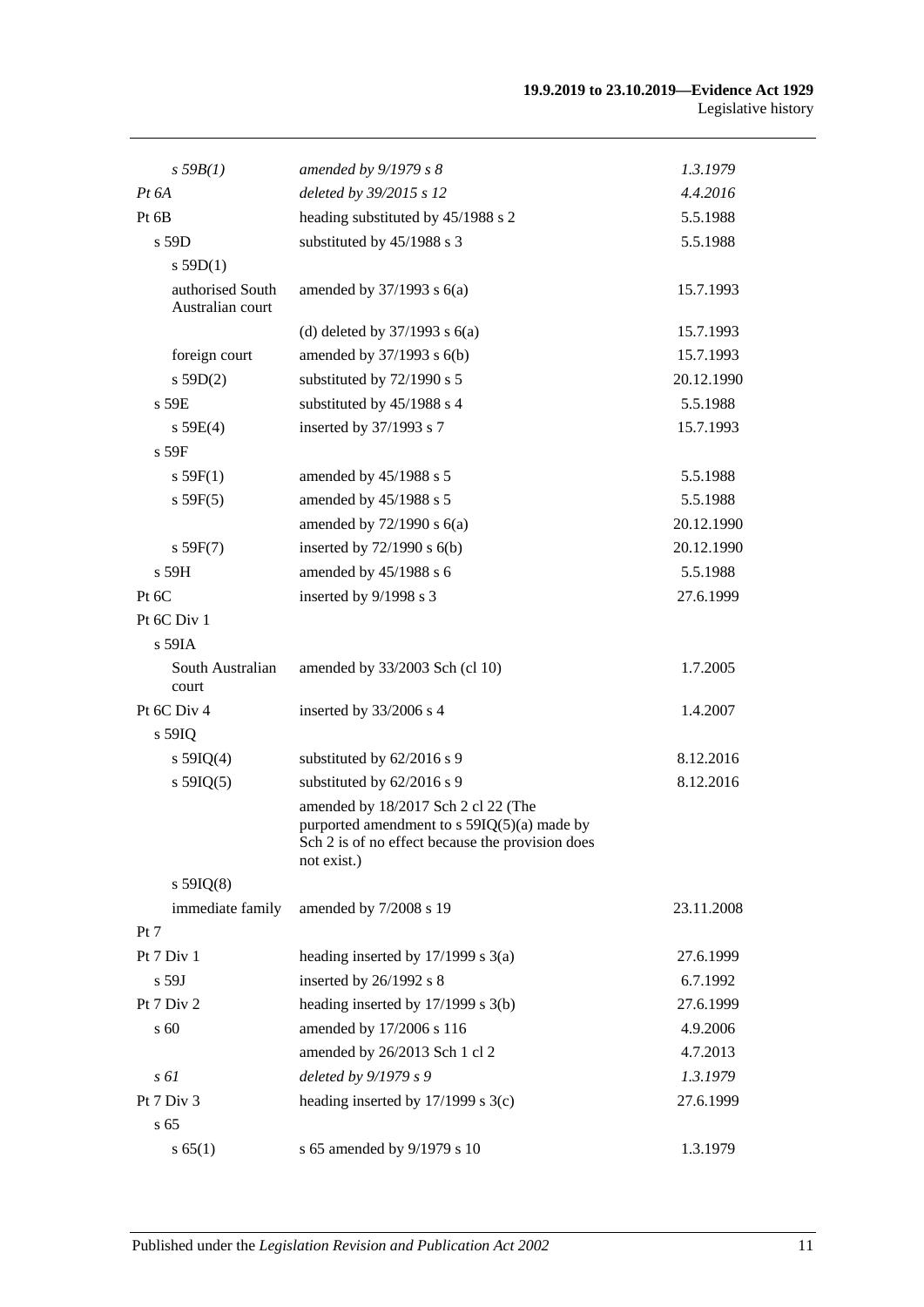|                          | s 65 amended and redesignated as $s$ 65(1) by<br>$44/2003$ s 3(1) (Sch 1) | 24.11.2003                      |
|--------------------------|---------------------------------------------------------------------------|---------------------------------|
| s 65(2)                  | s 65 amended and redesignated as s 65(2) by<br>$44/2003$ s 3(1) (Sch 1)   | 24.11.2003                      |
| $s$ 65A                  | inserted by 32/1988 s 7                                                   | 1.5.1988                        |
| Pt 7 Div 4               | heading inserted by $17/1999$ s $3(d)$                                    | 27.6.1999                       |
| s 66                     |                                                                           |                                 |
| s 66(1)                  | amended by 57/2000 s 25                                                   | 14.8.2000                       |
|                          | amended by 44/2003 s 3(1) (Sch 1)                                         | 24.11.2003                      |
| $s\,66(3)$               | amended by 44/2003 s 3(1) (Sch 1)                                         | 24.11.2003                      |
| s <sub>67</sub>          |                                                                           |                                 |
| s 67(1)                  | amended by 18/1999 s 15                                                   | 27.6.1999                       |
| Pt 7 Div 5               | heading inserted by $17/1999$ s $3(e)$                                    | 27.6.1999                       |
| Pt 7 Div 6               | heading inserted by $17/1999$ s 3(f)                                      | 27.6.1999                       |
| s 67AB                   | inserted by 9/1979 s 11                                                   | 1.3.1979                        |
| $s$ 67AB(1)              | amended by $18/1999$ s $16(a)$                                            | 27.6.1999                       |
| $s$ 67AB $(2)$           | amended by 18/1999 s 16(b)                                                | 27.6.1999                       |
| Pt 7 Div 7               | heading inserted by $17/1999$ s 3(g)                                      | 27.6.1999                       |
| s 67B                    | inserted by 65/1978 s 2                                                   | 28.9.1978                       |
| Pt 7 Div 8               | heading inserted by $17/1999$ s $3(h)$                                    | 27.6.1999                       |
| s 67C                    | inserted by $37/1993$ s 8                                                 | 15.7.1993                       |
| s 67C(2)                 | amended by 26/1996 s 2                                                    | 2.5.1996                        |
| Pt 7 Div 9               | inserted by 17/1999 s 4                                                   | 27.6.1999                       |
| s 67D                    |                                                                           |                                 |
| committal<br>proceedings | amended by 18/2017 Sch 2 cl 23                                            | 5.3.2018                        |
| $s$ 67F                  |                                                                           |                                 |
| s 67F(1)                 | amended by 17/2006 s 117(1)                                               | 4.9.2006                        |
| $s$ 67F(2)               | amended by 17/2006 s 117(2)                                               | 4.9.2006                        |
| $s$ 67F(5)               | amended by 17/2006 s 117(3)                                               | 4.9.2006                        |
| s 67F(7)                 | amended by 17/2006 s 117(4)                                               | 4.9.2006                        |
| $s$ 67F(8)               | amended by 17/2006 s 117(5)                                               | 4.9.2006                        |
| Pt 7 Div 10              | inserted by 7/2008 s 20                                                   | 23.11.2008                      |
| s 67G                    |                                                                           |                                 |
| s 67G(1)                 |                                                                           |                                 |
| criminal<br>proceedings  | amended by 18/2017 Sch 2 cl 24                                            | 5.3.2018                        |
| s 67H                    |                                                                           |                                 |
| s 67H(1)                 | substituted by $16/2015$ s $18(1)$                                        | 1.7.2016                        |
|                          | amended by 13/2019 s 9                                                    | uncommenced-not<br>incorporated |
| s 67H(3)                 | inserted by 16/2015 s 18(2)                                               | 1.7.2016                        |
|                          | amended by 21/2019 s 14                                                   | 19.9.2019                       |
| s 67HA                   | inserted by 16/2015 s 19                                                  | 1.7.2016                        |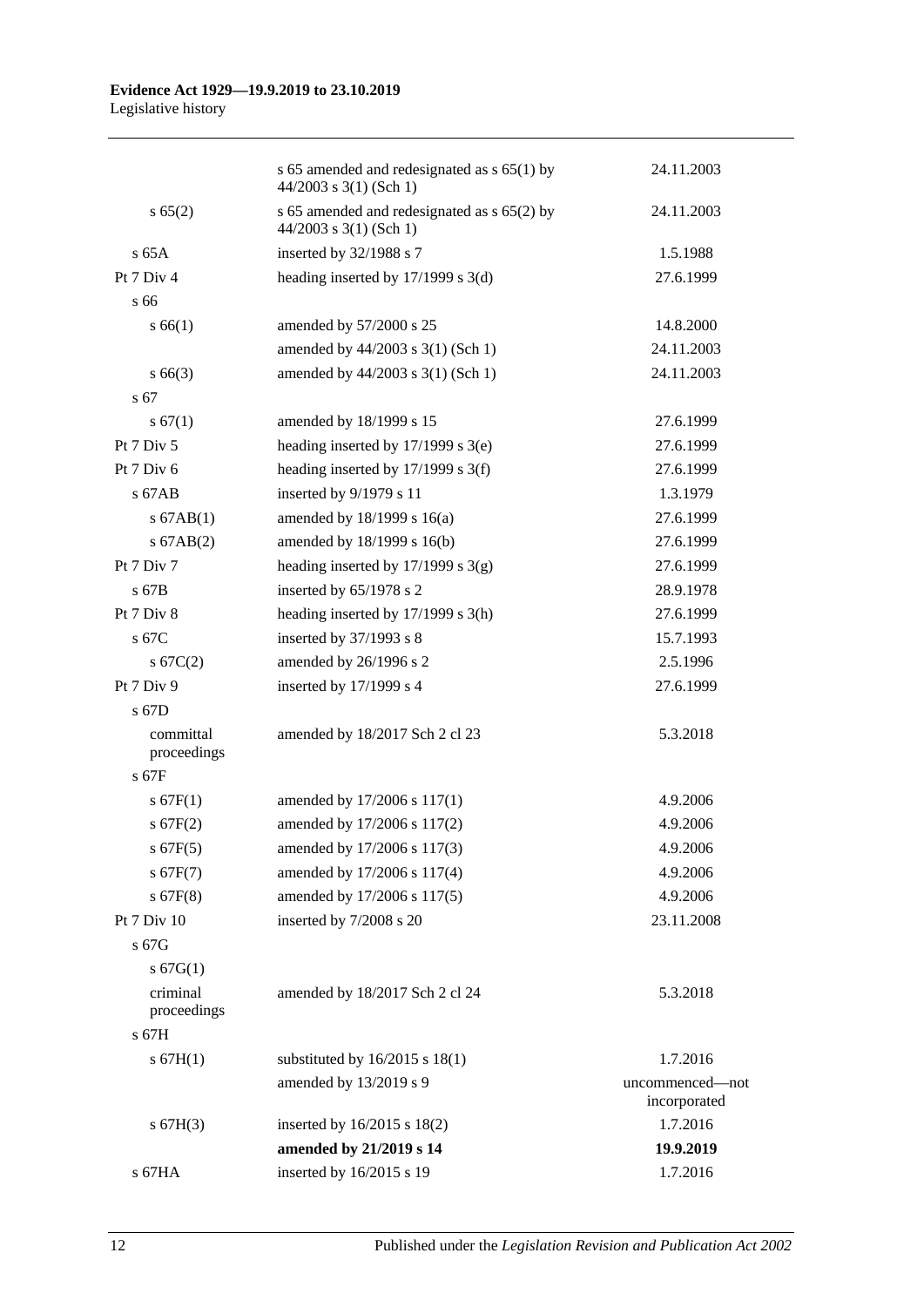| Pt 8                             |                                     |                                 |
|----------------------------------|-------------------------------------|---------------------------------|
| Pt 8 Div 1                       | heading inserted by 107/1984 s 2    | 20.12.1984                      |
| s 68                             | substituted by 47/1983 s 5          | 16.6.1983                       |
| court                            | substituted by 33/2003 Sch (cl 11)  | 1.7.2005                        |
| court of summary<br>jurisdiction | inserted by $107/1984$ s $3(a)$     | 20.12.1984                      |
|                                  | deleted by 33/2003 Sch (cl 11)      | 1.7.2005                        |
| interim<br>suppression order     | inserted by $107/1984$ s $3(b)$     | 20.12.1984                      |
| news media                       | inserted by $43/1989$ s $3(a)$      | 15.5.1989                       |
|                                  | substituted by $18/1999$ s $17(a)$  | 27.6.1999                       |
| newspaper                        | inserted by 18/1999 s 17(a)         | 27.6.1999                       |
| primary court                    | inserted by 107/1984 s 3(b)         | 20.12.1984                      |
| publish                          | inserted by 18/1999 s 17(b)         | 27.6.1999                       |
| suppression order                | inserted by $107/1984$ s $3(b)$     | 20.12.1984                      |
|                                  | substituted by $43/1989$ s $3(b)$   | 15.5.1989                       |
| Pt 8 Div 2                       | heading inserted by 107/1984 s 4    | 20.12.1984                      |
| s 69                             | substituted by 9/1979 s 12          | 1.3.1979                        |
|                                  | substituted by 107/1984 s 4         | 20.12.1984                      |
| s 69(1a)                         | inserted by 32/1988 s 8             | 1.5.1988                        |
|                                  | amended by 16/2015 s 20             | 1.7.2016                        |
| s 69(1b)                         | inserted by 13/2019 s 10            | uncommenced-not<br>incorporated |
| s 69A                            | inserted by 107/1984 s 4            | 20.12.1984                      |
|                                  | substituted by 43/1989 s 4          | 15.5.1989                       |
| s 69A(1)                         | amended by 72/1990 s 7              | 20.12.1990                      |
|                                  | amended by 18/1999 s 18             | 27.6.1999                       |
| s 69A(2)                         | substituted by $30/2006$ s 4(1)     | 1.4.2007                        |
| s 69A(5)                         | amended by 17/2006 s 118(1)         | 4.9.2006                        |
| $s$ 69A $(8)$                    | substituted by $30/2006$ s $4(2)$   | 1.4.2007                        |
| s 69A(9)                         | amended by 17/2006 s 118(2)         | 4.9.2006                        |
|                                  | substituted by $30/2006$ s $4(2)$   | 1.4.2007                        |
| s $69A(10)$ (13)                 | substituted by $30/2006$ s $4(2)$   | 1.4.2007                        |
| $s\,69A(14)$                     | deleted by $30/2006 s 4(2)$         | 1.4.2007                        |
| s 69AB                           | inserted by 30/2006 s 5             | 1.4.2007                        |
| $s$ 69AB $(1)$                   | amended by 18/2017 Sch 2 cl 25      | 5.3.2018                        |
| s 69AC                           | inserted by 30/2006 s 5             | 1.4.2007                        |
| s 69B                            | inserted by 107/1984 s 4            | 20.12.1984                      |
| s69B(1)                          | amended by $43/1989$ s $5(a)$       | 15.5.1989                       |
| s69B(3)                          | amended by $43/1989$ s $5(b)$ , (c) | 15.5.1989                       |
| s 70                             | substituted by 107/1984 s 4         | 20.12.1984                      |
| 570(1)                           | substituted by 30/2006 s 6          | 1.4.2007                        |
| $s \, 70(1a)$                    | inserted by 30/2006 s 6             | 1.4.2007                        |
| $s \, 70(3)$                     | deleted by 33/2003 Sch (cl 12)      | 1.7.2005                        |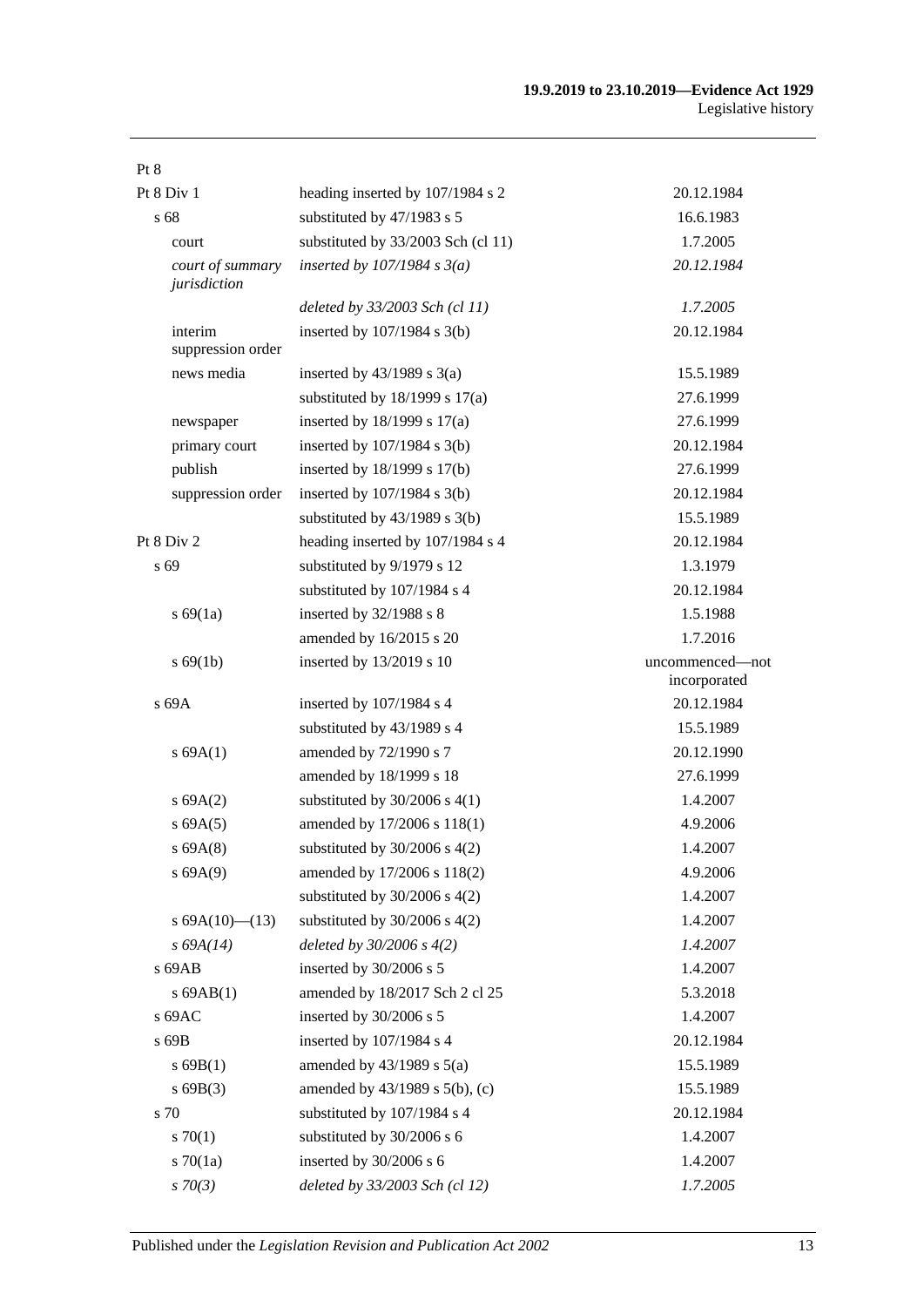#### **Evidence Act 1929—19.9.2019 to 23.10.2019** Legislative history

| s 71                | amended by 9/1979 s 13                | 1.3.1979   |
|---------------------|---------------------------------------|------------|
|                     | amended by 40/1982 s 11               | 6.5.1982   |
|                     | substituted by 107/1984 s 4           | 20.12.1984 |
| Pt $8$ Div $3$      | heading inserted by 107/1984 s 5      | 20.12.1984 |
| s 71A               | inserted by 84/1976 s 4               | 9.12.1976  |
| s 71A(1)            | amended by 40/1982 s 12               | 6.5.1982   |
|                     | amended by 37/1993 s 9                | 15.7.1993  |
|                     | amended by $59/1997$ s $6(a)$         | 14.9.1997  |
|                     | amended by 18/1999 s 19(a)            | 27.6.1999  |
|                     | amended by 30/2006 s 7(1)             | 1.4.2007   |
|                     | amended by $44/2012$ s $4(1)$ , (2)   | 11.2.2013  |
|                     | amended by 18/2017 Sch 2 cl 26        | 5.3.2018   |
| s 71A(2)            | amended by 40/1982 s 12               | 6.5.1982   |
|                     | amended by 18/1999 s 19(b)            | 27.6.1999  |
|                     | amended by 30/2006 s 7(2)             | 1.4.2007   |
|                     | amended by 44/2012 s 4(3)             | 11.2.2013  |
| $s$ 71A(3)          | amended by 40/1982 s 12               | 6.5.1982   |
|                     | deleted by $107/1984 s 6(a)$          | 20.12.1984 |
| s $71A(3)$ — $(3e)$ | inserted by $44/2012$ s $4(4)$        | 11.2.2013  |
| s 71A(4)            | amended by 40/1982 s 12               | 6.5.1982   |
|                     | amended by 32/1988 s 9                | 1.5.1988   |
|                     | amended by 18/1999 s 19(c)            | 27.6.1999  |
|                     | amended by 30/2006 s 7(3)             | 1.4.2007   |
|                     | amended by $44/2012$ s $4(5)$         | 11.2.2013  |
| s 71A(5)            |                                       |            |
| acquittal           | deleted by $107/1984 s 6(b)$          | 20.12.1984 |
| newspaper           | deleted by $18/1999 s 19(d)$          | 27.6.1999  |
| relevant date       | substituted by $59/1997$ s $6(b)$     | 14.9.1997  |
|                     | amended by $47/2013$ s $8(1)$ , (2)   | 17.5.2014  |
| Pt 8 Div 4          | heading inserted by 107/1984 s 7      | 20.12.1984 |
| s 71B               | inserted by 107/1984 s 7              | 20.12.1984 |
| s 71B(1)            | amended by 18/1999 s 20(a)            | 27.6.1999  |
|                     | amended by 7/2008 s 21(1)             | 23.11.2008 |
| $s$ 71B(2)          | amended by 30/2006 s 8(1)             | 1.4.2007   |
|                     | amended by 7/2008 s 21(2)             | 23.11.2008 |
| $s$ 71B(3)          | amended by 18/1999 s 20(b)            | 27.6.1999  |
|                     | amended by $30/2006$ s $8(2)$         | 1.4.2007   |
| s 71C               | inserted by 37/1993 s 10              | 15.7.1993  |
| s $71C(1)$          | amended by 18/1999 s 21(a)            | 27.6.1999  |
|                     | amended by 30/2006 s 9                | 1.4.2007   |
| S71C(2)             | substituted by $18/1999$ s $21(b)$    | 27.6.1999  |
| Pt 8 Div 5          | amended by 107/1984 s 8               | 20.12.1984 |
|                     | deleted by $44/2003$ s $3(1)$ (Sch 1) | 24.11.2003 |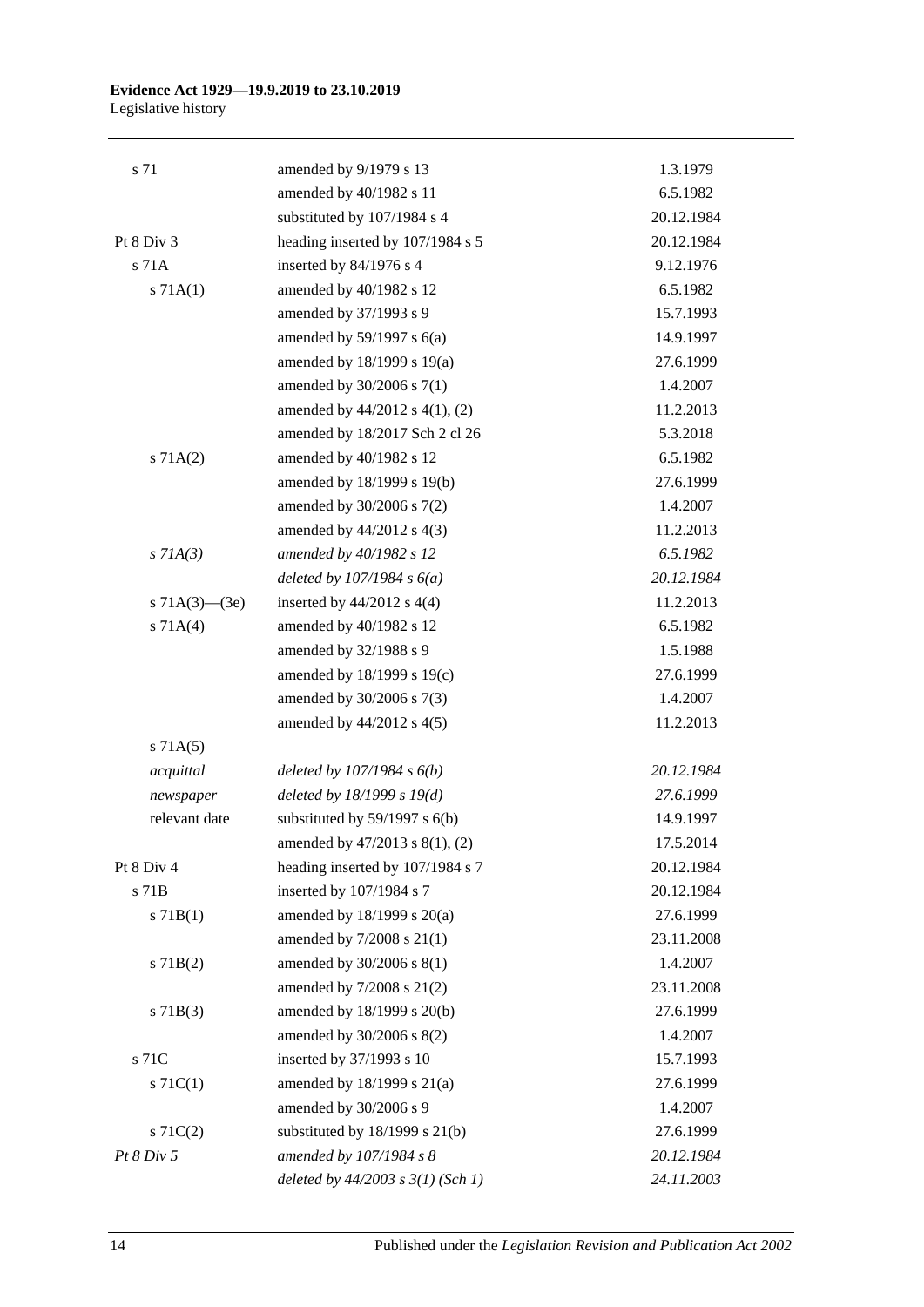| Pt 8A<br>Pt <sub>9</sub><br>s 73        | inserted by $13/2018$ s 3<br>inserted by $72/1990$ s 8                     | 9.8.2018<br>20.12.1990 |
|-----------------------------------------|----------------------------------------------------------------------------|------------------------|
| s73(1)<br>s $73(2)$ and $(3)$           | s 73 redesignated as $s$ 73(1) by 38/2018 s 8<br>inserted by $38/2018$ s 8 | 31.1.2019<br>31.1.2019 |
| Sch 1 before<br>substitution by 58/2013 |                                                                            |                        |
| heading                                 | substituted by $44/2003$ s $3(1)$ (Sch 1)                                  | 24.11.2003             |
| Sch 1                                   | substituted by 58/2013 s 5                                                 | 7.7.2014               |
| Sch <sub>3</sub>                        | deleted by $55/1983$ s 5                                                   | 1.8.1983               |
| Sch 4                                   | heading substituted by $44/2003$ s $3(1)$ (Sch 1)                          | 24.11.2003             |

# **Transitional etc provisions associated with Act or amendments**

### *Evidence (Settlement Negotiations) Amendment Act 1996*

## **3—Application of amendment**

The amendment made by this Act applies to proceedings commenced before or after the commencement of this Act, but does not affect any order made before the commencement of this Act.

### *Statutes Amendment (Evidence and Procedure) Act 2008*

### **22—Transitional provision**

The amendments made by Part 4 of this Act to the *[Evidence Act](http://www.legislation.sa.gov.au/index.aspx?action=legref&type=act&legtitle=Evidence%20Act%201929) 1929* apply to proceedings commenced after the commencement of that Part.

#### *Evidence (Discreditable Conduct) Amendment Act 2011, Sch 1*

#### **1—Transitional provision**

- (1) The amendments made by Part 2 of this Act to the *[Evidence Act](http://www.legislation.sa.gov.au/index.aspx?action=legref&type=act&legtitle=Evidence%20Act%201929) 1929* are intended to apply in respect of—
	- (a) proceedings for an offence commenced but not determined before the commencement of this clause; and
	- (b) proceedings for an offence commenced after the commencement of this clause.
- (2) An order made by a court under the *[Evidence Act](http://www.legislation.sa.gov.au/index.aspx?action=legref&type=act&legtitle=Evidence%20Act%201929) 1929* as in force immediately before the commencement of this clause will remain in force according to its terms.

## *Statutes Amendment (Serious and Organised Crime) Act 2012*

### **42—Transitional provision**

Sections 34KA, 34KB, 34KC and 34KD of the *[Evidence Act](http://www.legislation.sa.gov.au/index.aspx?action=legref&type=act&legtitle=Evidence%20Act%201929) 1929* as inserted by section 41 of this Act only apply in relation to proceedings commenced after the commencement of section 41.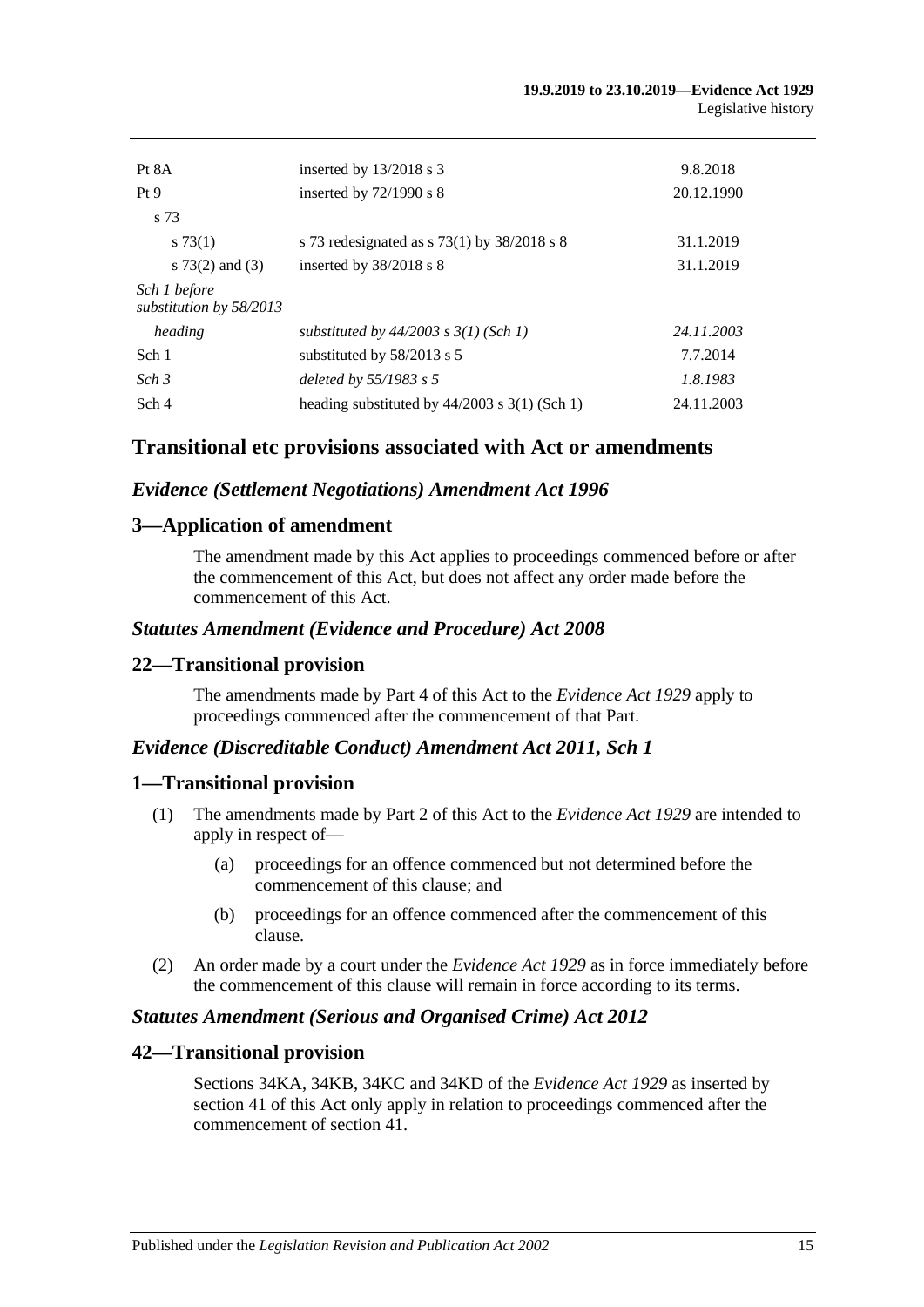# *Statutes Amendment (Vulnerable Witnesses) Act 2015, Sch 1 as amended by Statutes Amendment (Attorney-General's Portfolio) Act 2016, s 27*

# **1—Transitional provision**

- (1) The amendments made by Part 3 of this Act to the *[Evidence Act](http://www.legislation.sa.gov.au/index.aspx?action=legref&type=act&legtitle=Evidence%20Act%201929) 1929* are intended to apply in respect of—
	- (a) proceedings for an offence commenced but not determined before the commencement of this clause; and
	- (b) proceedings for an offence commenced after the commencement of this clause.
- <span id="page-113-0"></span>(2) An audio visual record of the statement of a witness to whom this subclause applies made to an investigating or other authority before the commencement of section 10 of this Act as part of a formal interview process in relation to the investigation of an alleged offence may, after the commencement of that section, be admitted under section 13BA of the *[Evidence Act](http://www.legislation.sa.gov.au/index.aspx?action=legref&type=act&legtitle=Evidence%20Act%201929) 1929* as evidence in the trial of a charge of the offence as if the recording had been made pursuant to Division 3 of Part 17 of the *[Summary Offences Act](http://www.legislation.sa.gov.au/index.aspx?action=legref&type=act&legtitle=Summary%20Offences%20Act%201953) 1953* in accordance with the requirements of that Division.

#### **Note—**

Section 10 of this Act inserts section 13BA into the *[Evidence Act](http://www.legislation.sa.gov.au/index.aspx?action=legref&type=act&legtitle=Evidence%20Act%201929) 1929*.

- (3) [Subclause \(2\)](#page-113-0) applies—
	- (a) to a witness who is—
		- (i) a child of or under the age of 14 years; or
		- (ii) a person with a disability that adversely affects the person's capacity to give a coherent account of the person's experiences or to respond rationally to questions; and
	- (b) despite section 34LA(2)(c) of the *[Evidence Act](http://www.legislation.sa.gov.au/index.aspx?action=legref&type=act&legtitle=Evidence%20Act%201929) 1929*.

# *Summary Procedure (Indictable Offences) Amendment Act 2017, Sch 2 Pt 14*

# **41—Transitional provision**

The amendments made by this Act apply to proceedings relating to an offence that are commenced after the commencement of this Act, regardless of when the offence occurred (and the Acts amended by this Act, as in force before the commencement of this Act, continue to apply to proceedings that were commenced before the commencement of this Act).

# **Historical versions**

Reprint No 1—1.7.1991 Reprint No 2—16.7.1992 Reprint No 3—1.1.1993 Reprint No 4—15.7.1993 Reprint No 5—1.9.1993 Reprint No 6—1.1.1995 Reprint No 7—10.7.1995